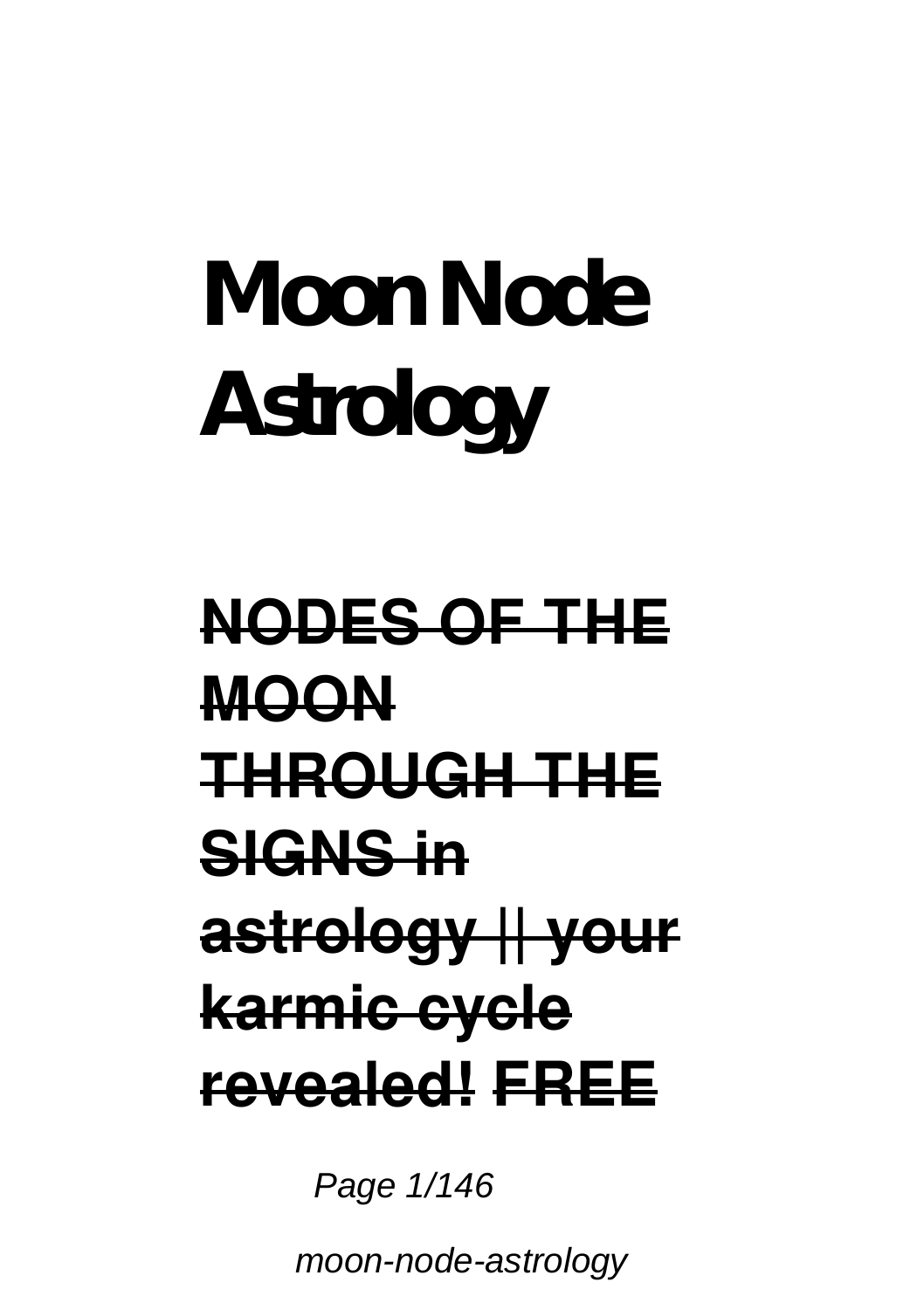**ASTROLOGY LESSONS - Moon and North Node Conjunction The LUNAR NODES in Astrology! The Karmic Influence of the Nodes in the Birth Chart! Astrology | Nodes of the Moon | + House** Page 2/146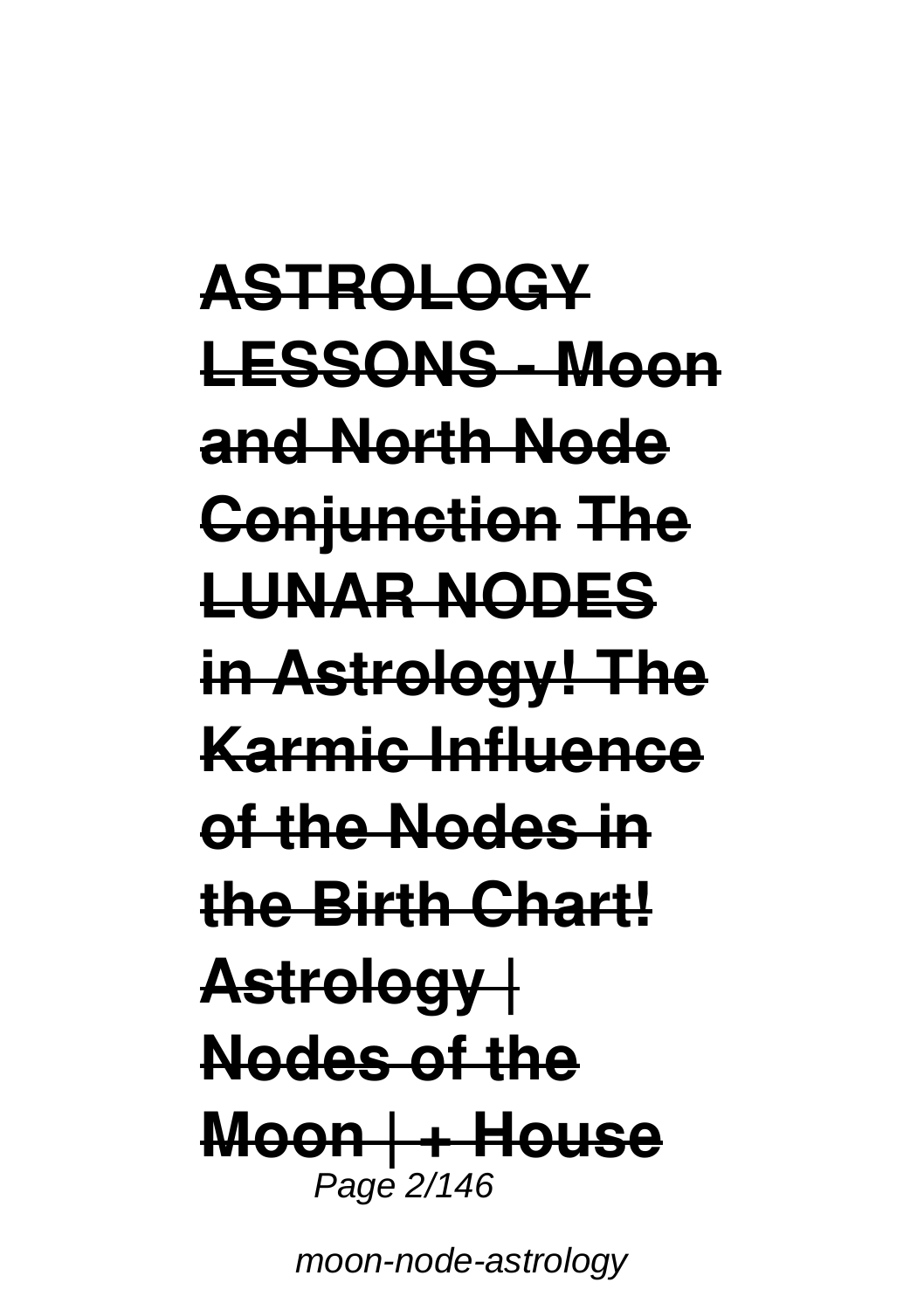**Interpretations | Raising Vibrations** *#Astrology #Planets squaring the Moon's nodes~ what each one means in your birth chart NORTH \u0026 SOUTH NODE OF* Page 3/146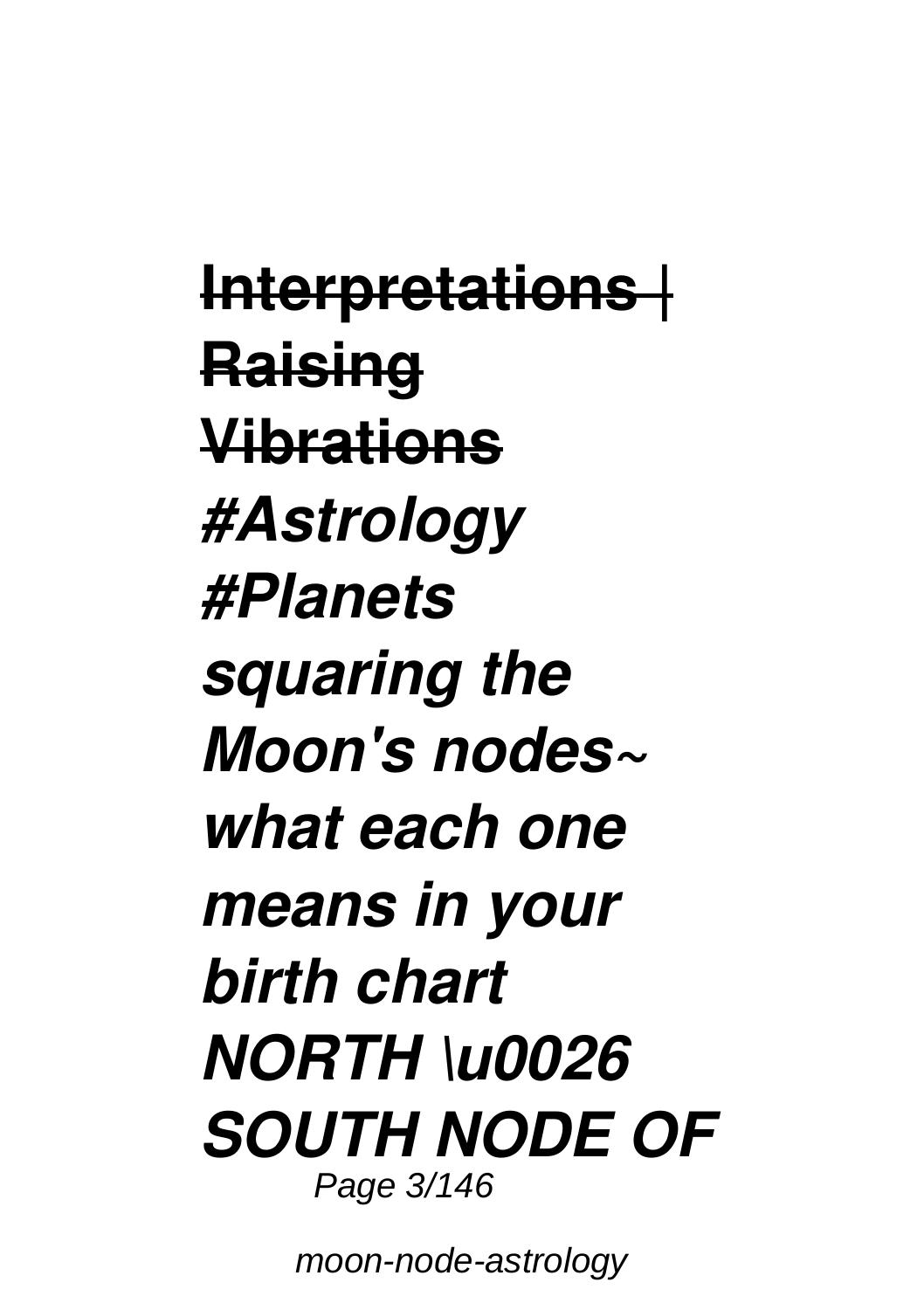*THE MOON IN ASTROLOGY \*EXPLAINED\* || rahu + ketu through all 12 houses* **North Node in Sagittarius: Your Destiny \u0026 Mission in Life NORTH NODE TAURUS (SOUTH** Page 4/146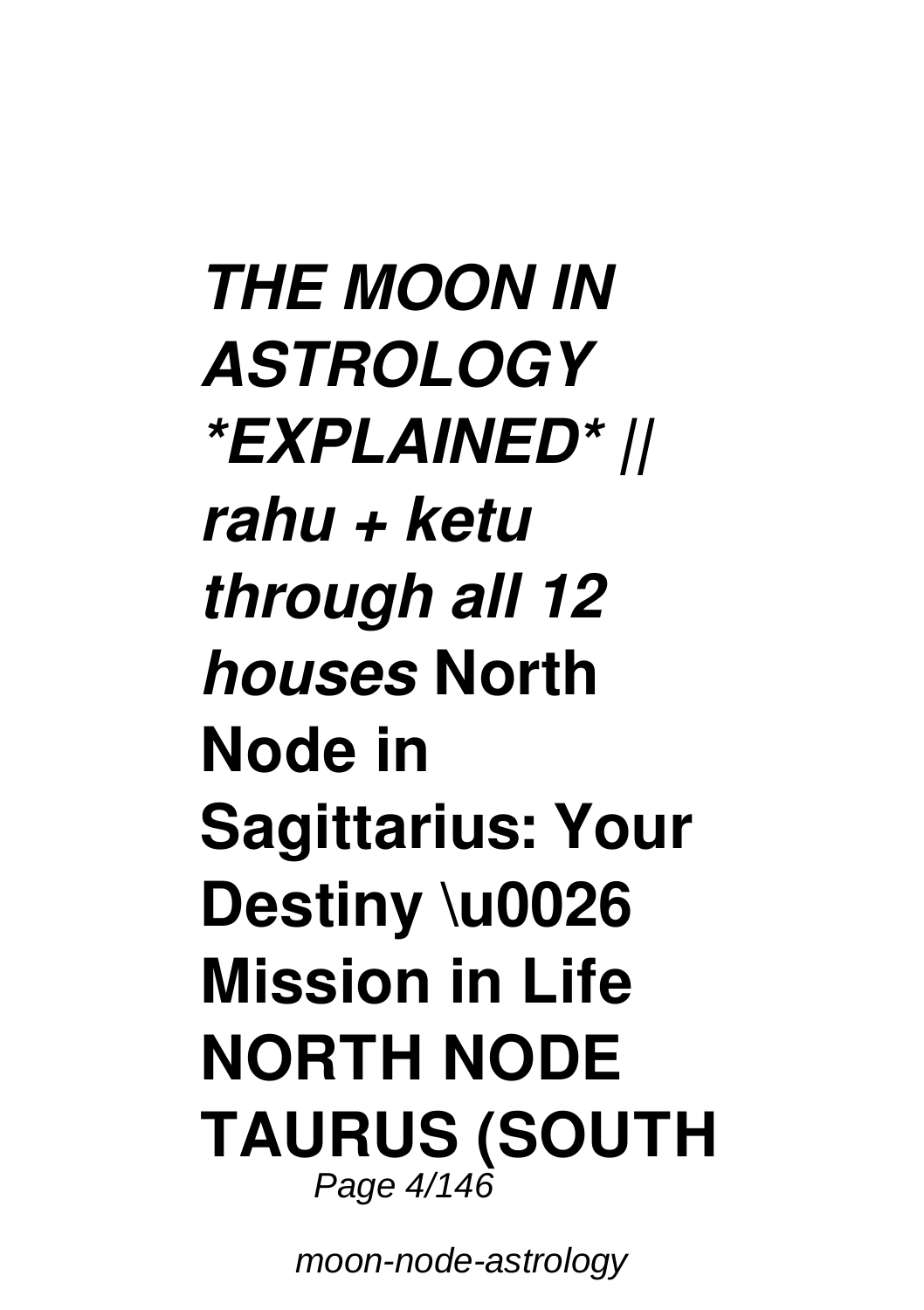**NODE SCORPIO) | Karma/Past Lives | Jan Spiller | Hannah's Elsewhere NORTH NODE GEMINI (SOUTH NODE SAGITTARIUS) | Karma/Past Lives | Jan Spiller | Hannah's** Page  $5/146$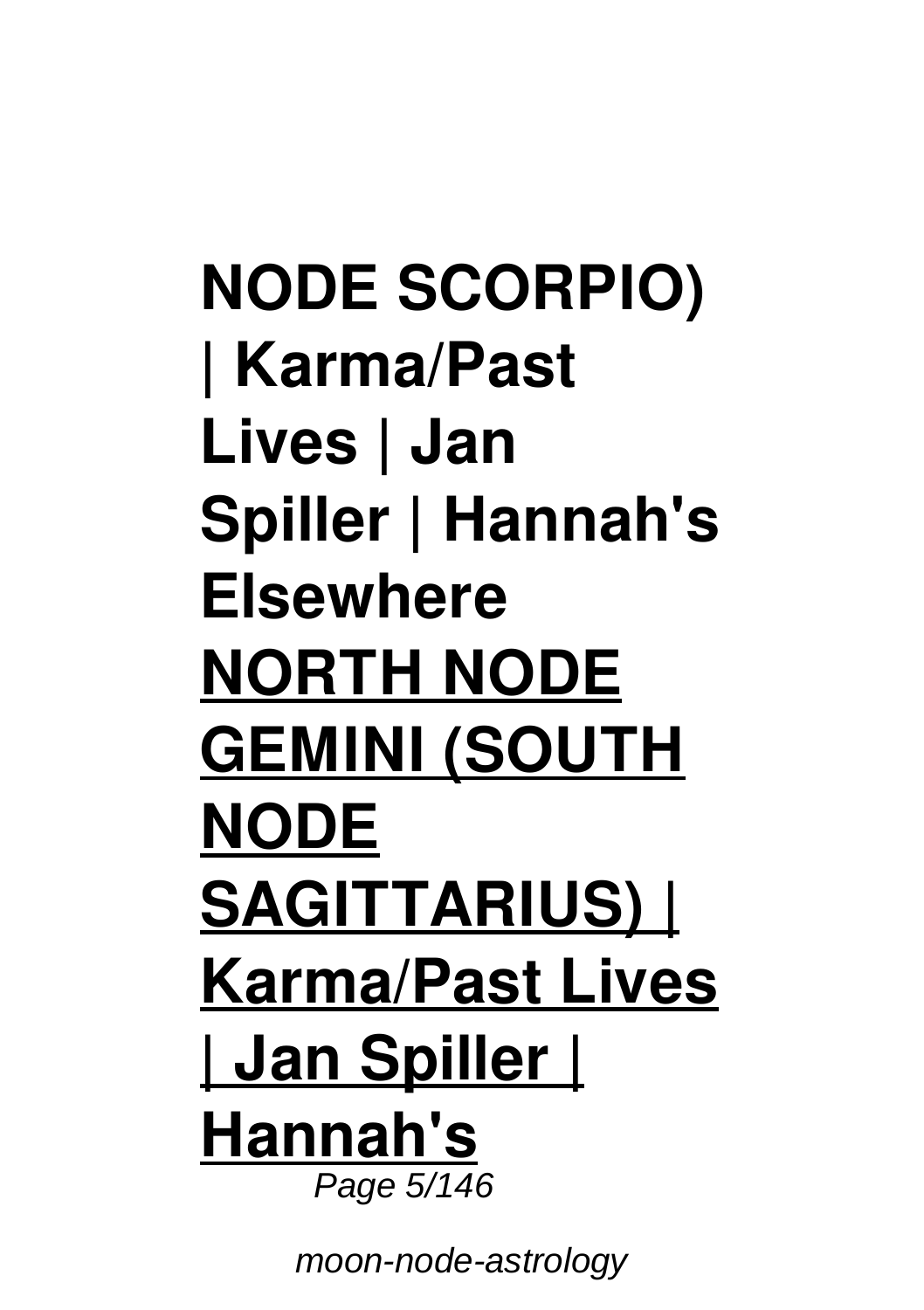**Elsewhere North Node in Libra: Your Destiny \u0026 Path in Life Planet Series: NORTH NODE Why You Need To Understand Your NORTH NODE! [Astrology] North Node in Virgo** Page 6/146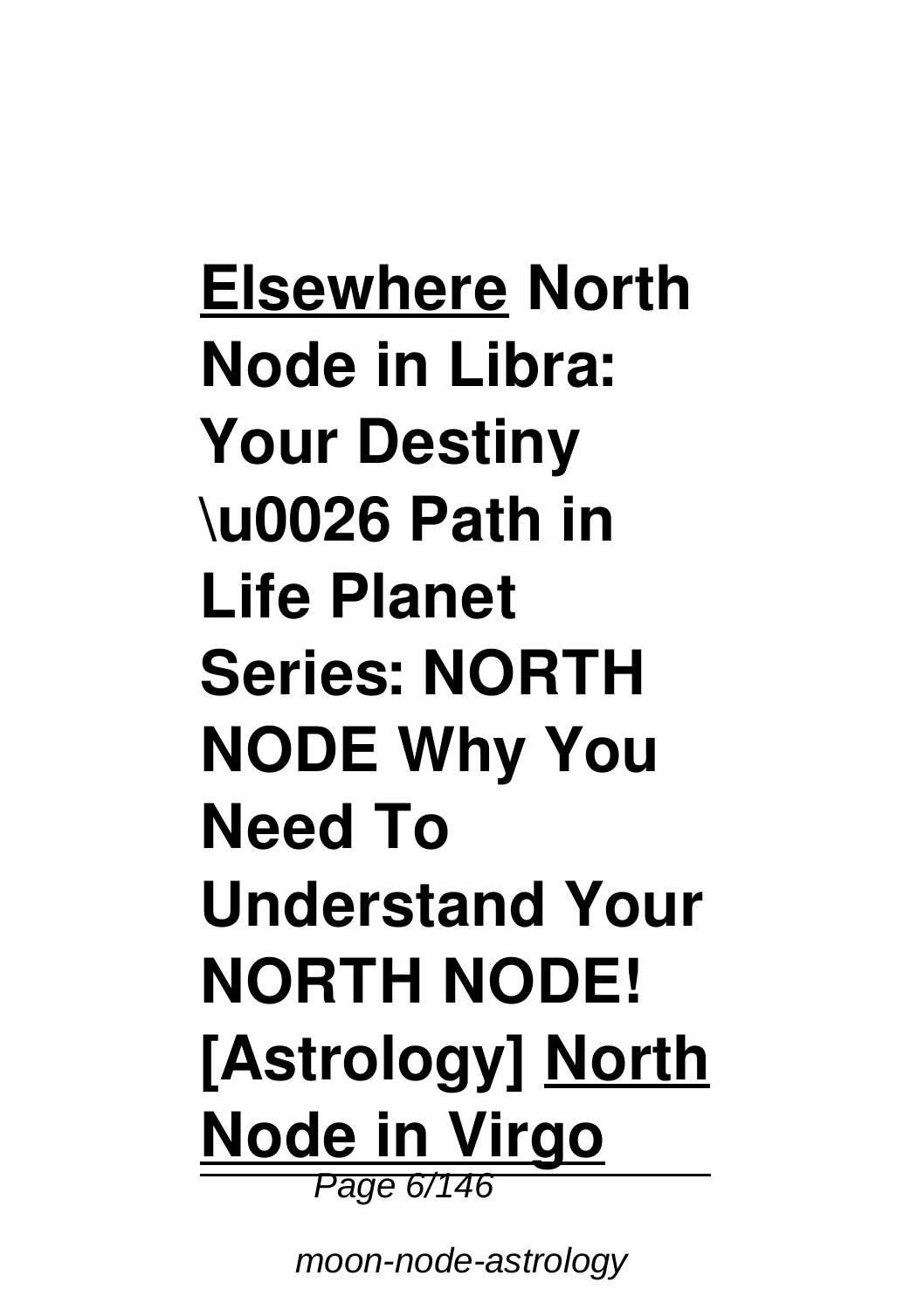**GEMINI NORTH NODE SAGITTARIUS NORTH NODE North Node and South Node Placements: In Leo \u0026 Aquarius LEO NORTH NODE**  *ARIES NORTH NODE* Page 7/146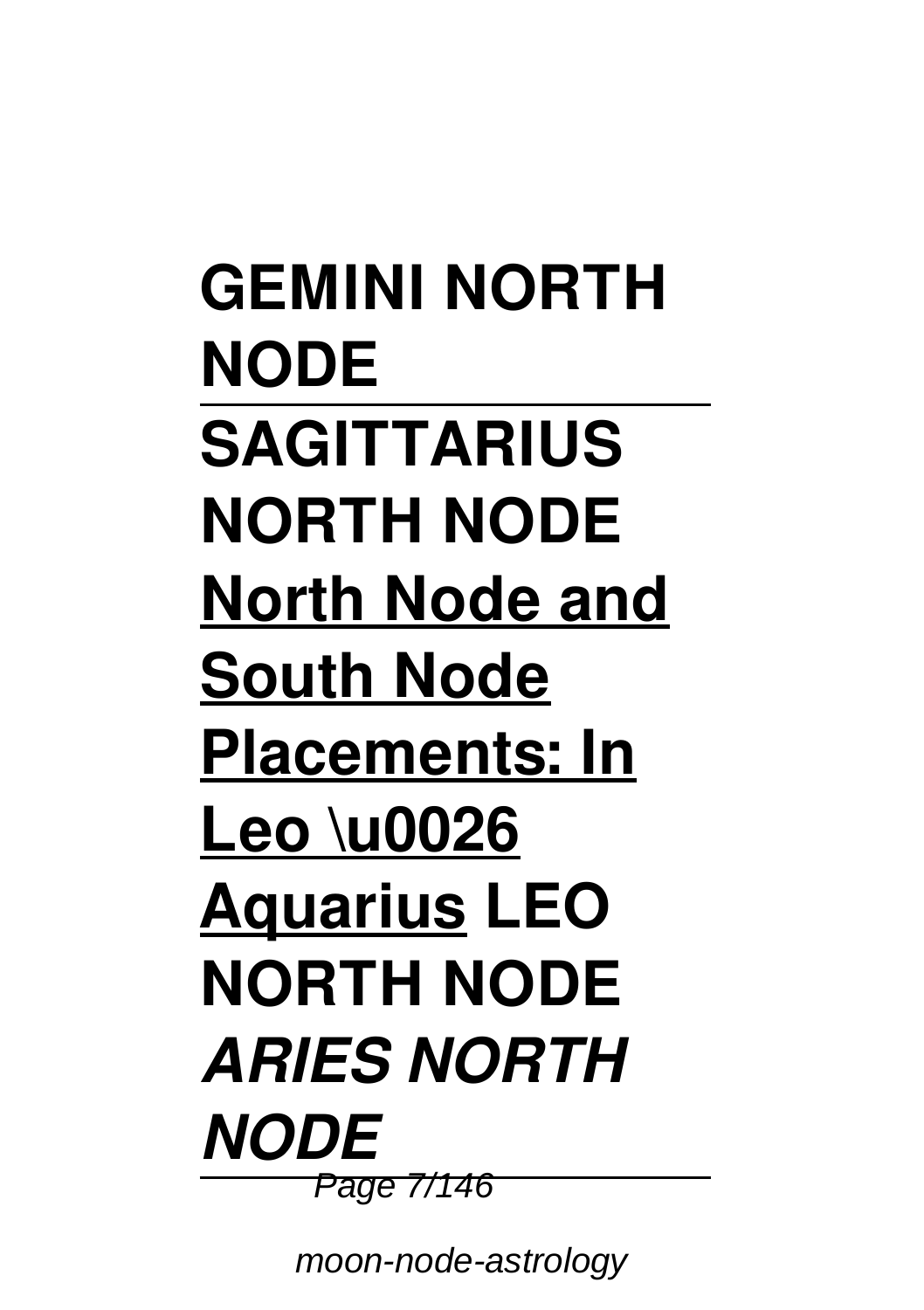**The Lunar Nodes in Astrology Follow Your North Node Straight Into Twin Flame Union! (8 Tips) North Node in Gemini: Your Destiny \u0026 Mission in Life north node** Page 8/146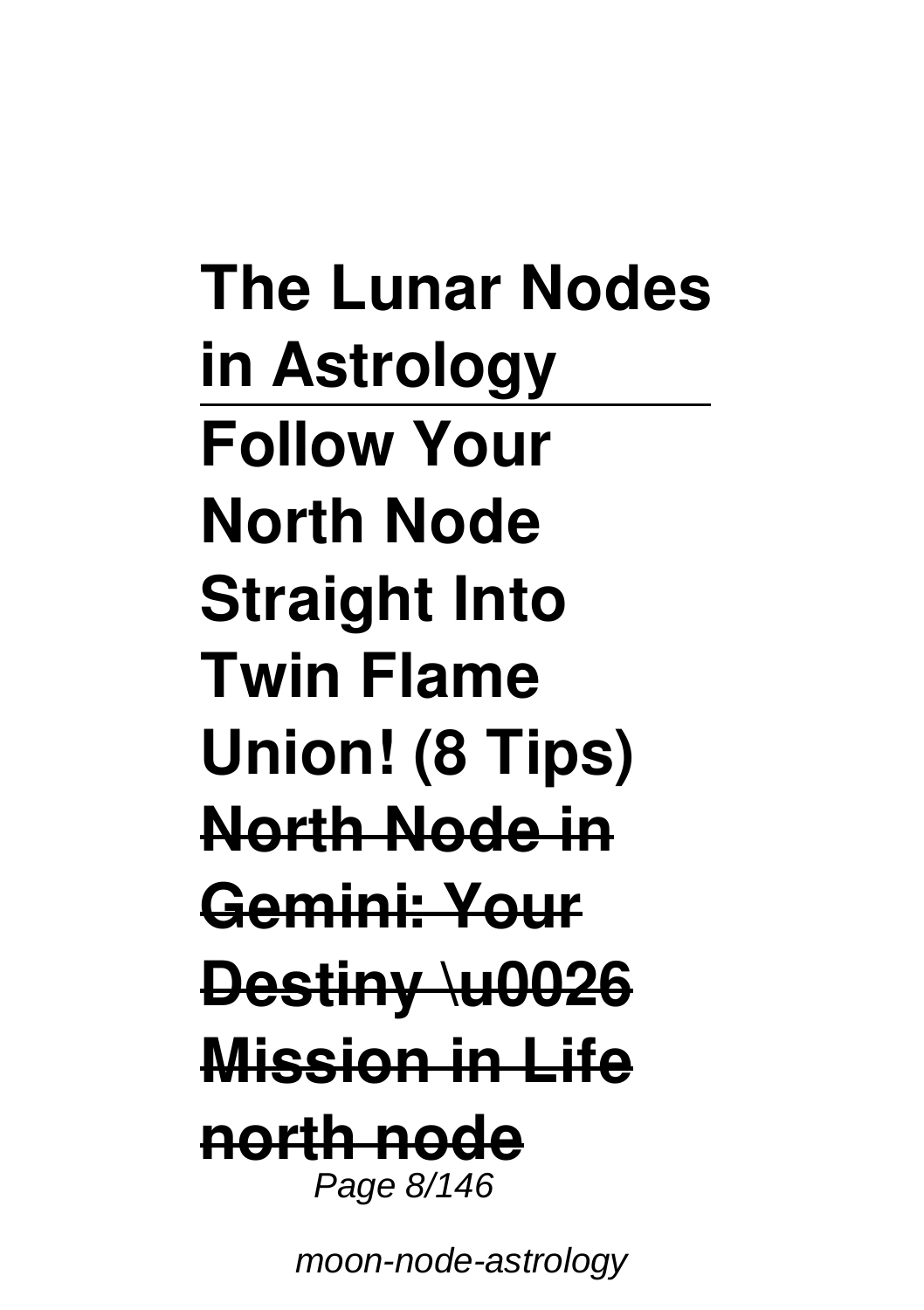**through the houses** *Your Karmic DESTINY: Your North Node House Placement North Node in Virgo: Your Destiny \u0026 Mission in Life* **NORTH NODE VIRGO (SOUTH NODE PISCES) |** Page 9/146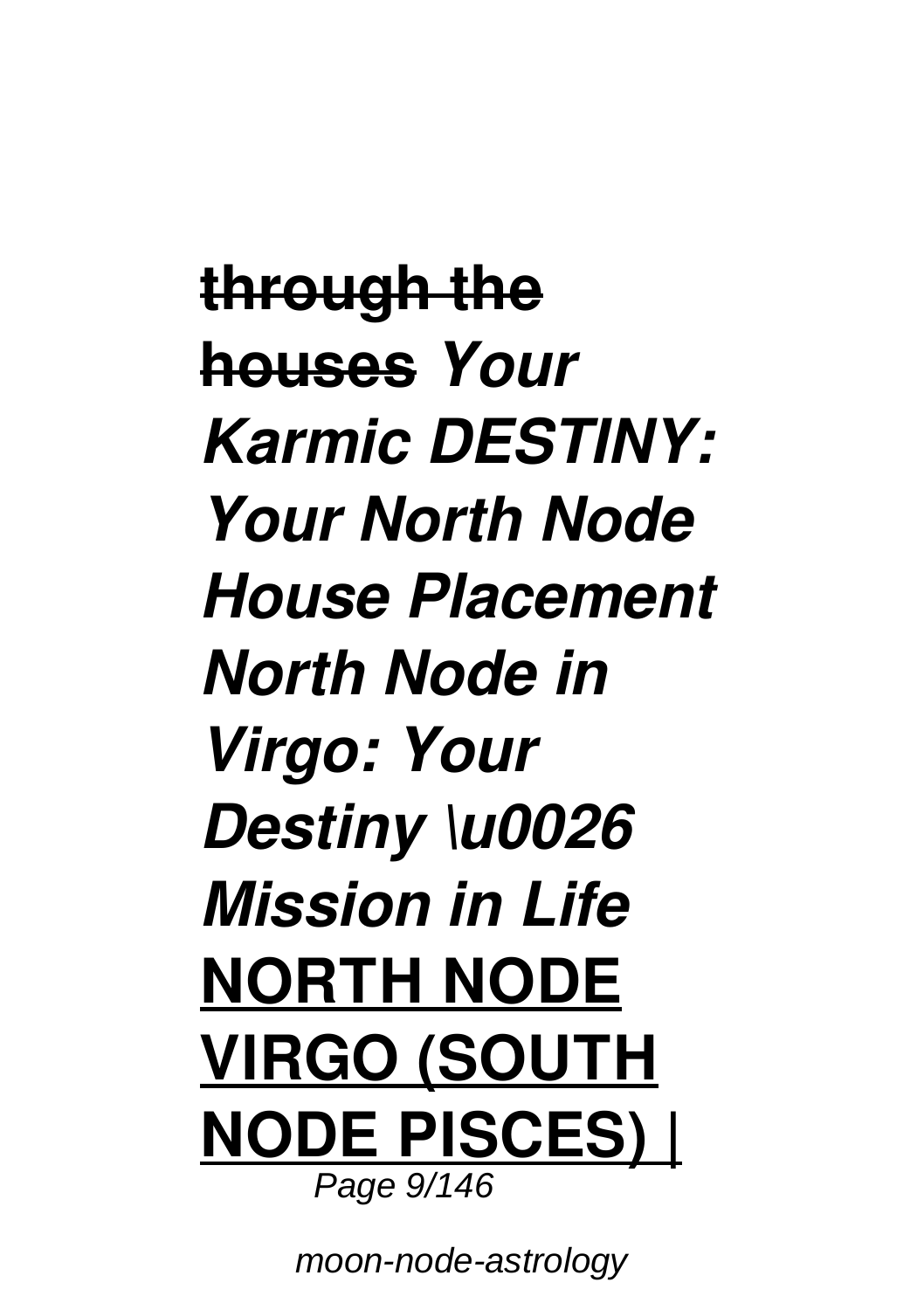**Karma/Past Lives | Jan Spiller | Hannah's Elsewhere** *NORTH NODE ARIES (SOUTH NODE LIBRA) | Karma/Past Lives | Jan Spiller | Hannah's Elsewhere synastry of the* Page 10/146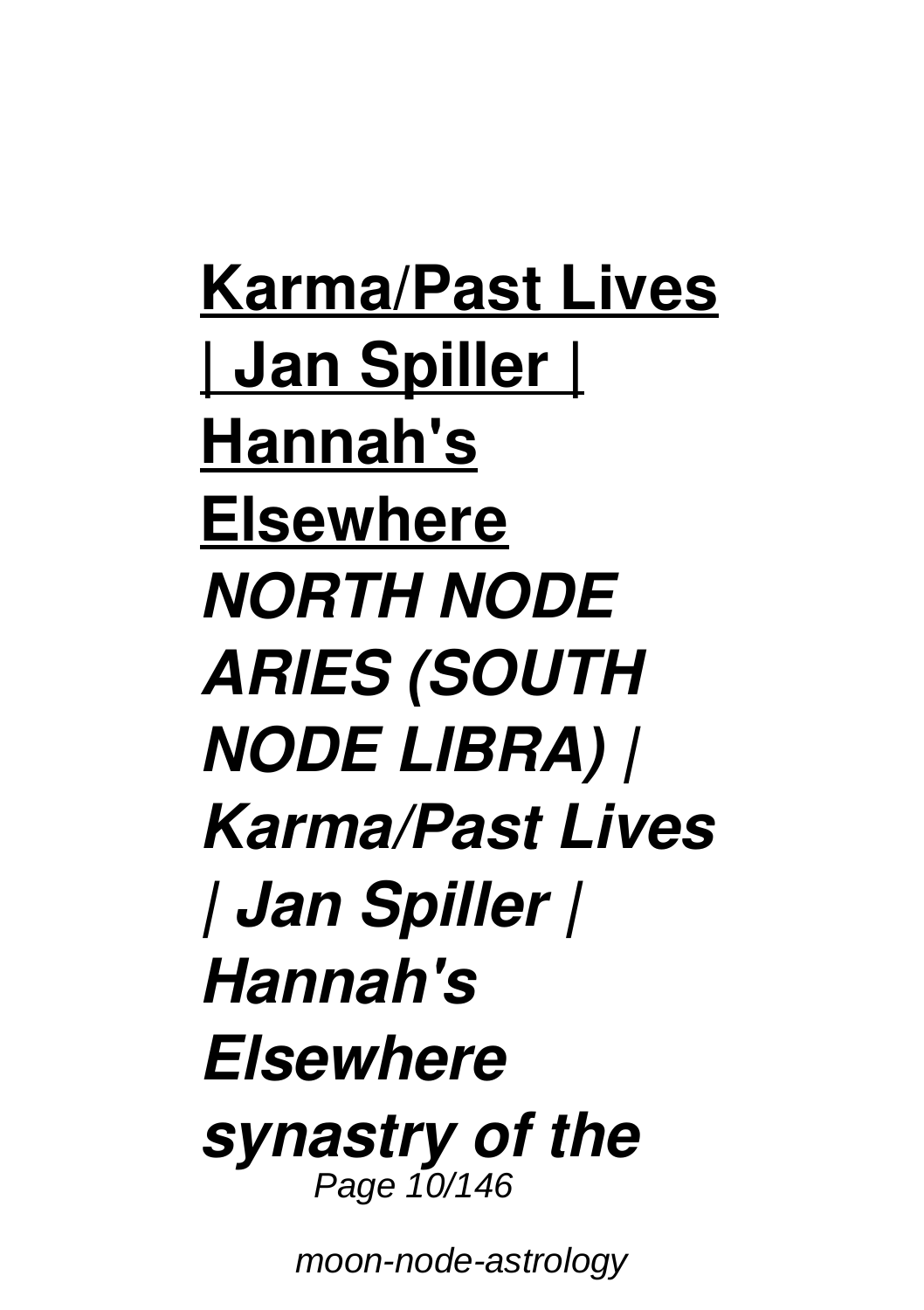*NODES OF THE MOON in astrology || KARMIC LOVERS, SOULMATES, TWIN FLAMES in the chart INTRODUCTION | NORTH NODE \u0026 SOUTH NODE IN* Page 11/146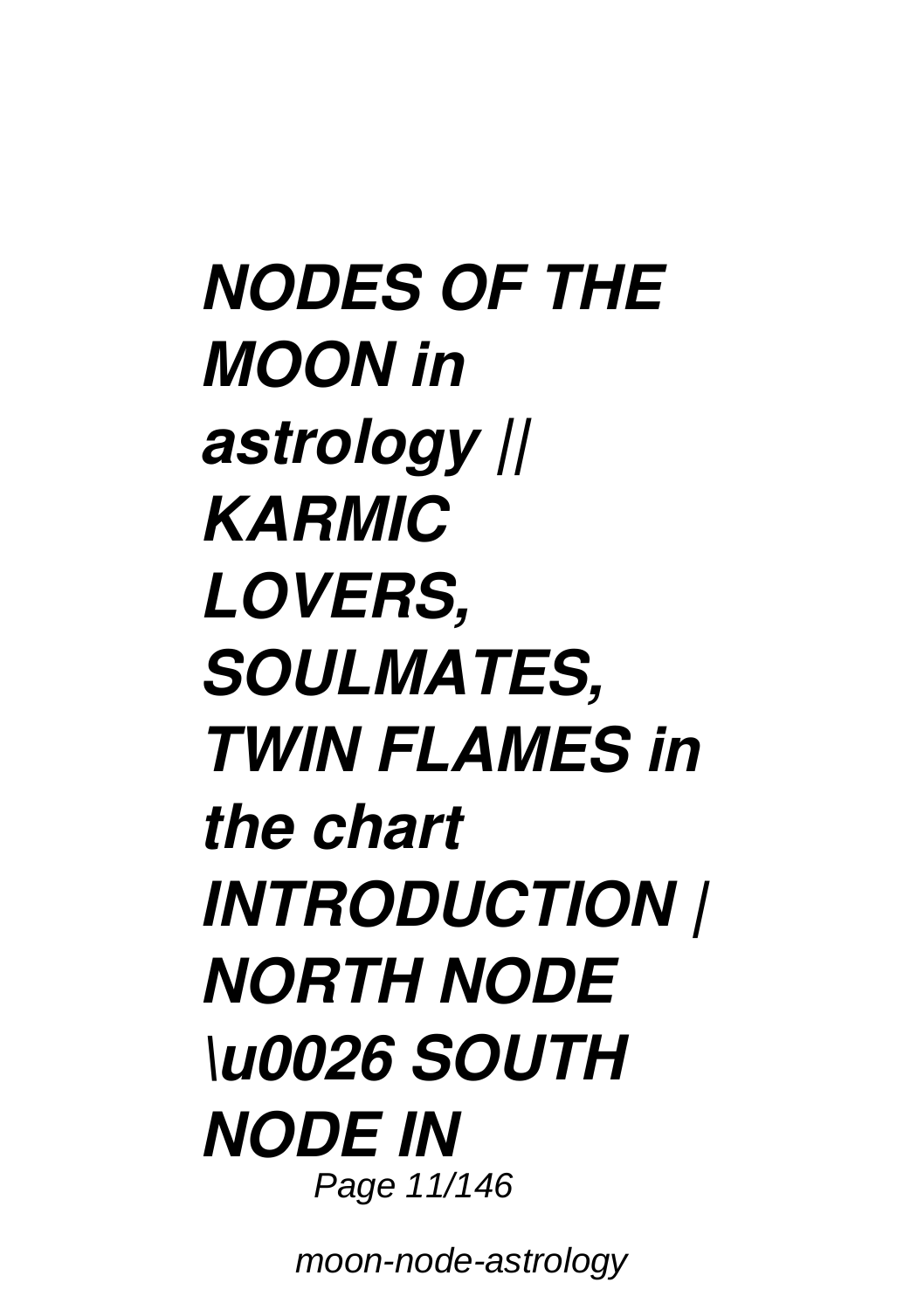*ASTROLOGY | Hannah's Elsewhere* **North Node is NOT your PURPOSE: Lunar Nodes in Astrology EXPLAINED! ️North and South Node Placements: in Aries or Libra** Page 12/146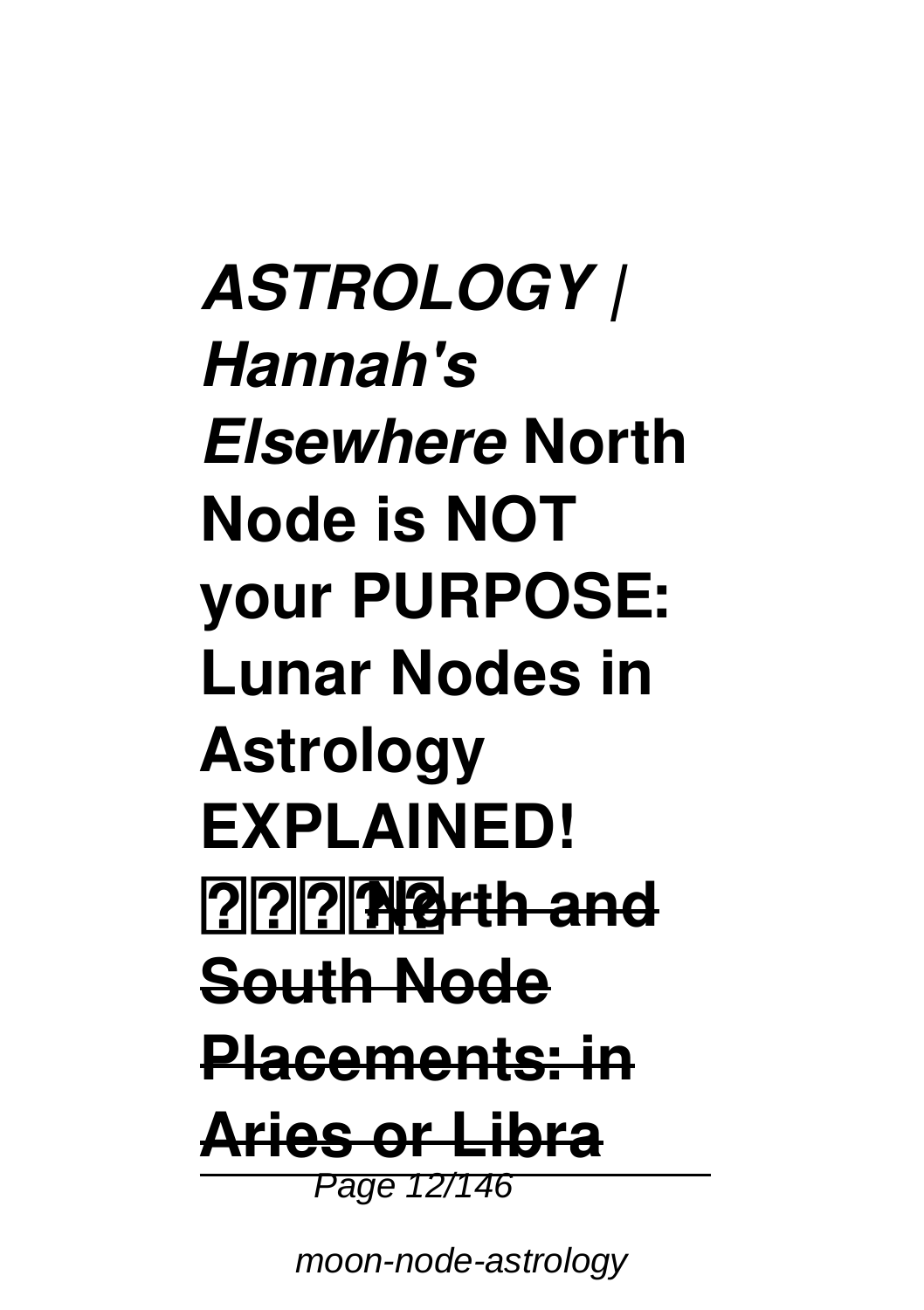**Moon Node Astrology The nodes of the Moon have deep karmic significance in Astrology. The South Node represents your past. If you believe in reincarnation,** Page 13/146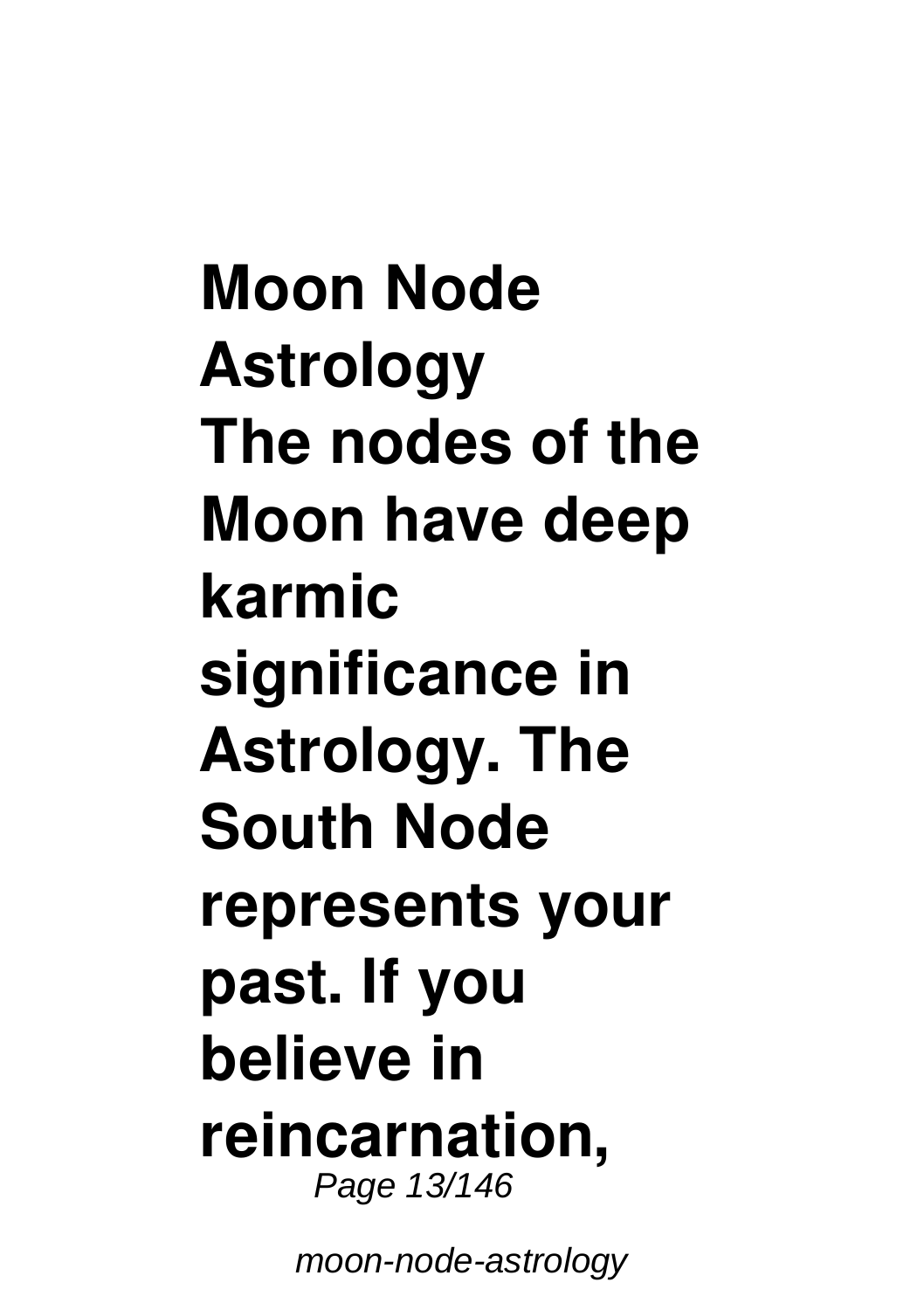**this will include past lives. In your birth chart, the lunar nodes—known as the north node and south node—hold the keys to your destiny and ultimate life lessons. by The** Page 14/146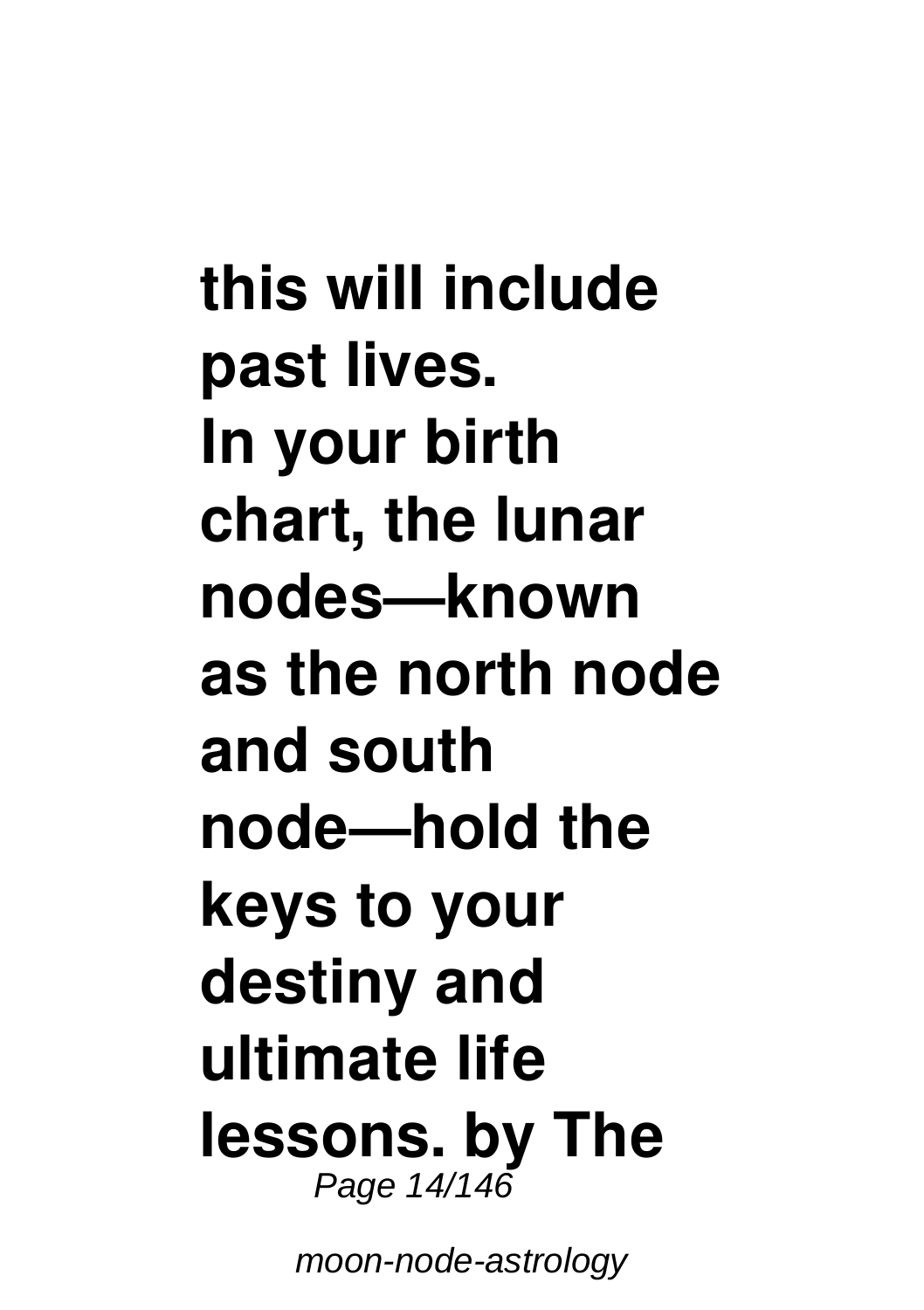**AstroTwins. In astrology, your life purpose is encoded in the north node and south node of the moon. The lunar nodes are directly opposite each other in the chart. Moon Node** Page 15/146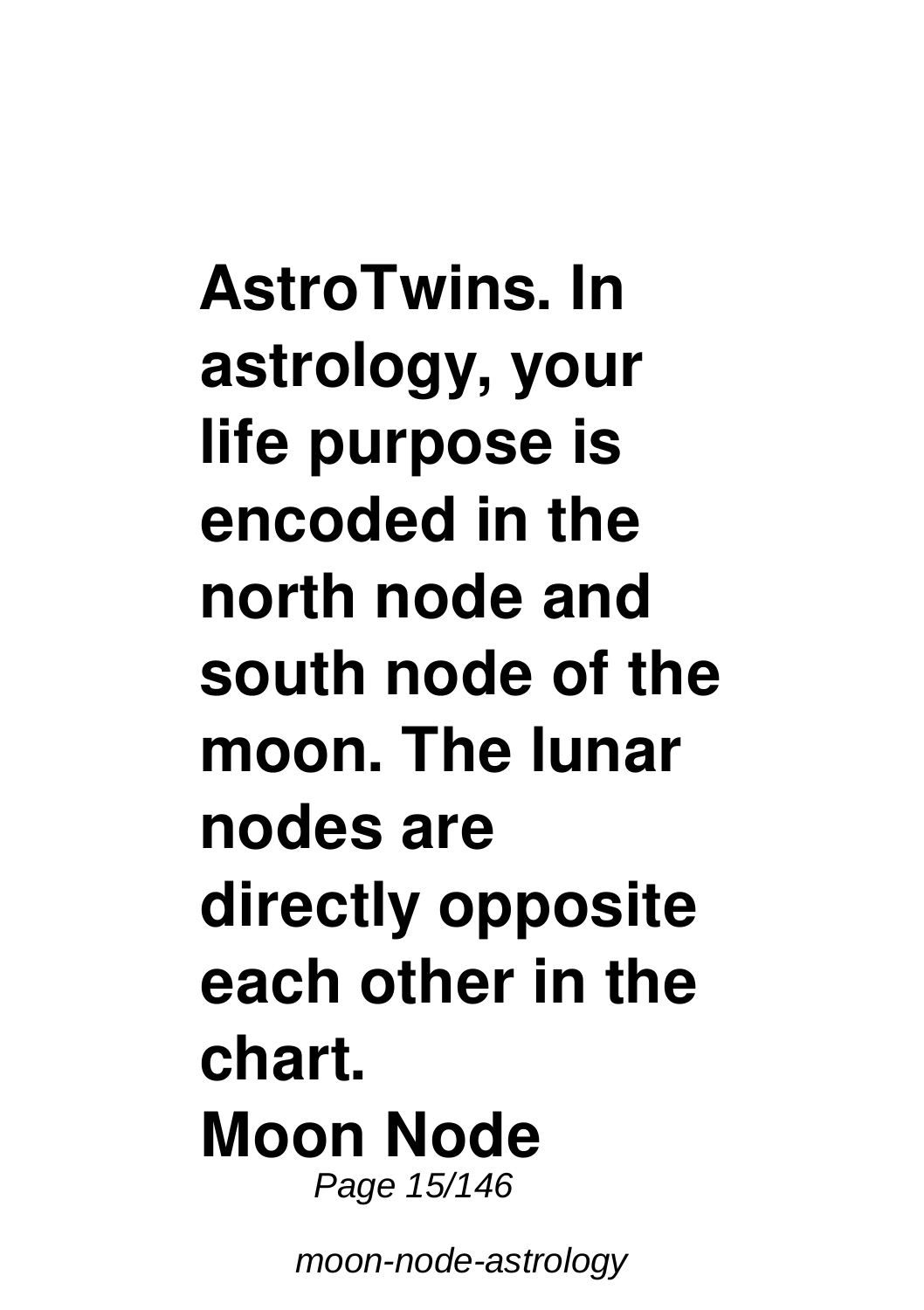**Astrology combines depth psychology, astrology and reincarnation to bring a new focus on the shadow personality and the evolutionary process of the individual.** Page 16/146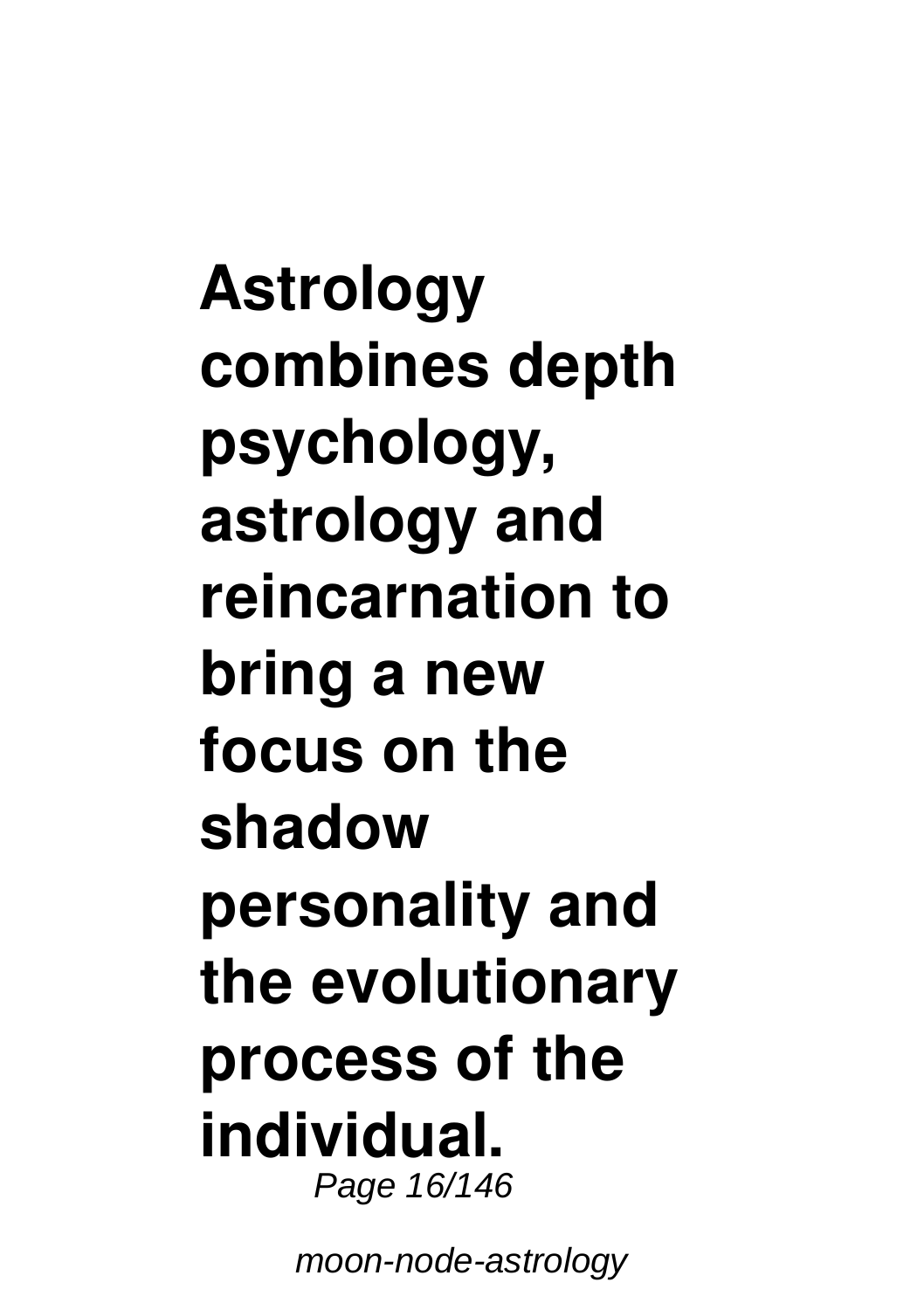**Explains the scientific background and the psychological approach used with the nodes and the moon node chart.**

### **NODES OF THE MOON THROUGH THE** Page 17/146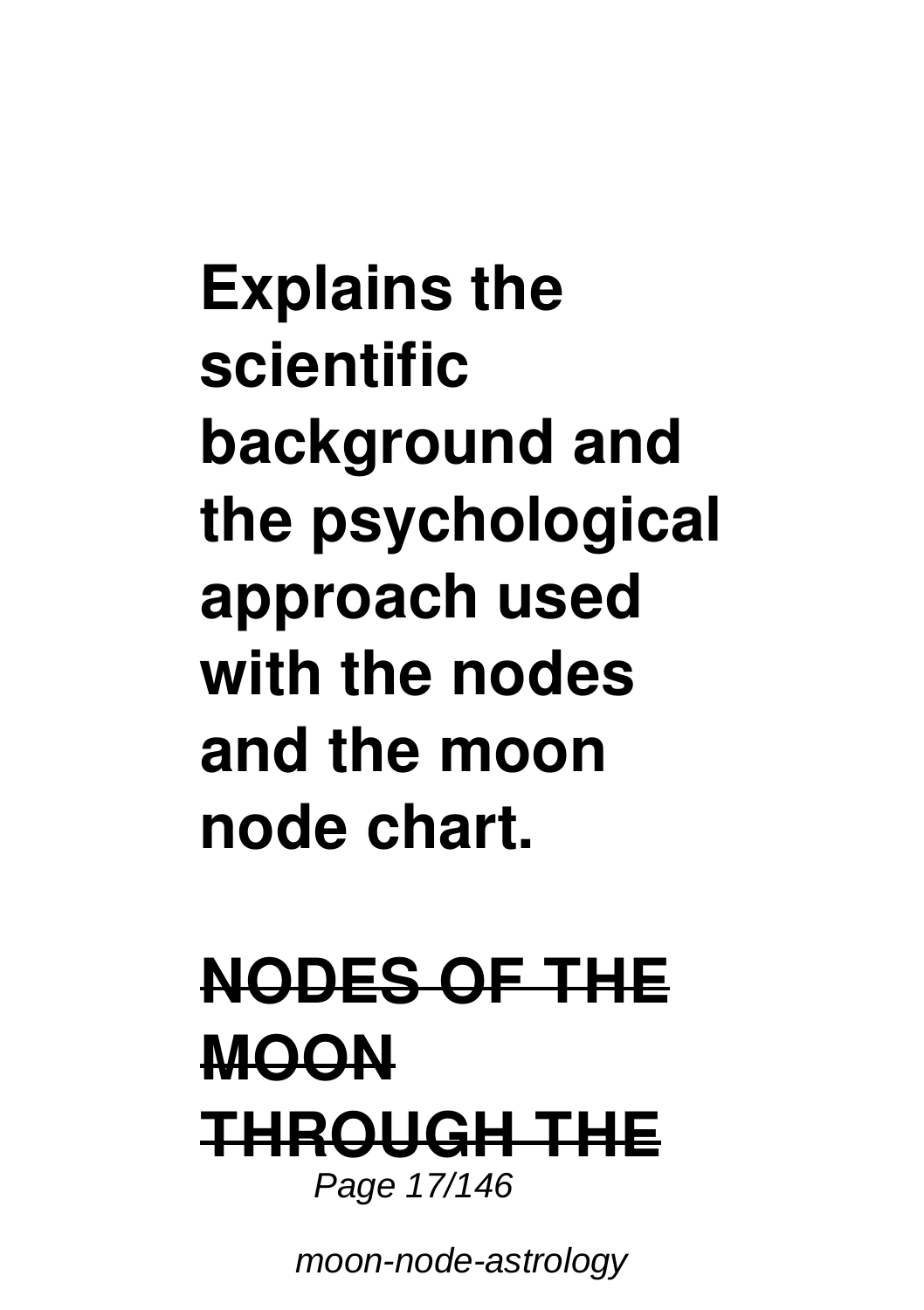**SIGNS in astrology || your karmic cycle revealed! FREE ASTROLOGY LESSONS - Moon and North Node Conjunction The LUNAR NODES in Astrology! The Karmic Influence of the Nodes in** Page 18/146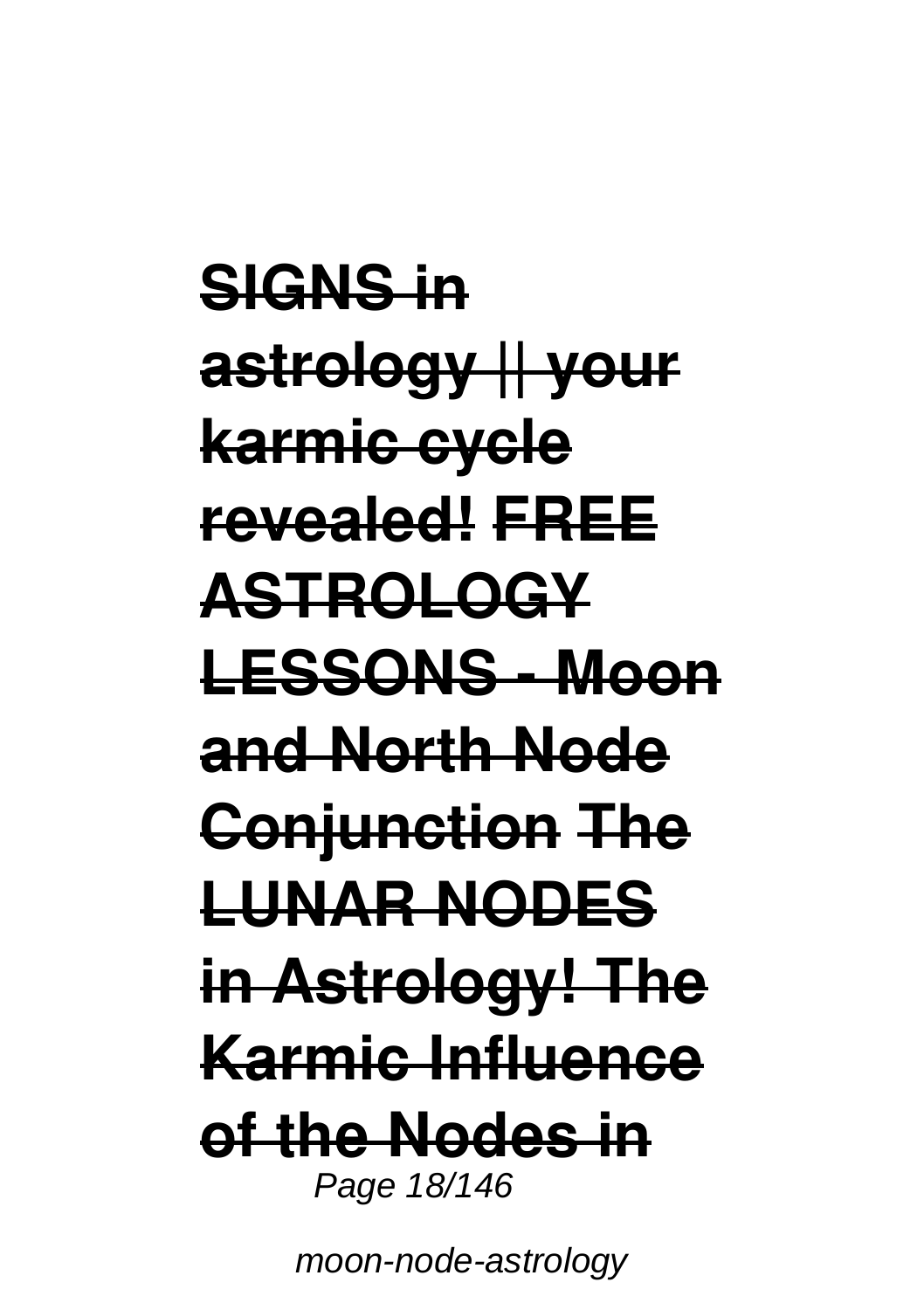**the Birth Chart! Astrology | Nodes of the Moon | + House Interpretations | Raising Vibrations** *#Astrology #Planets squaring the Moon's nodes~ what each one* Page 19/146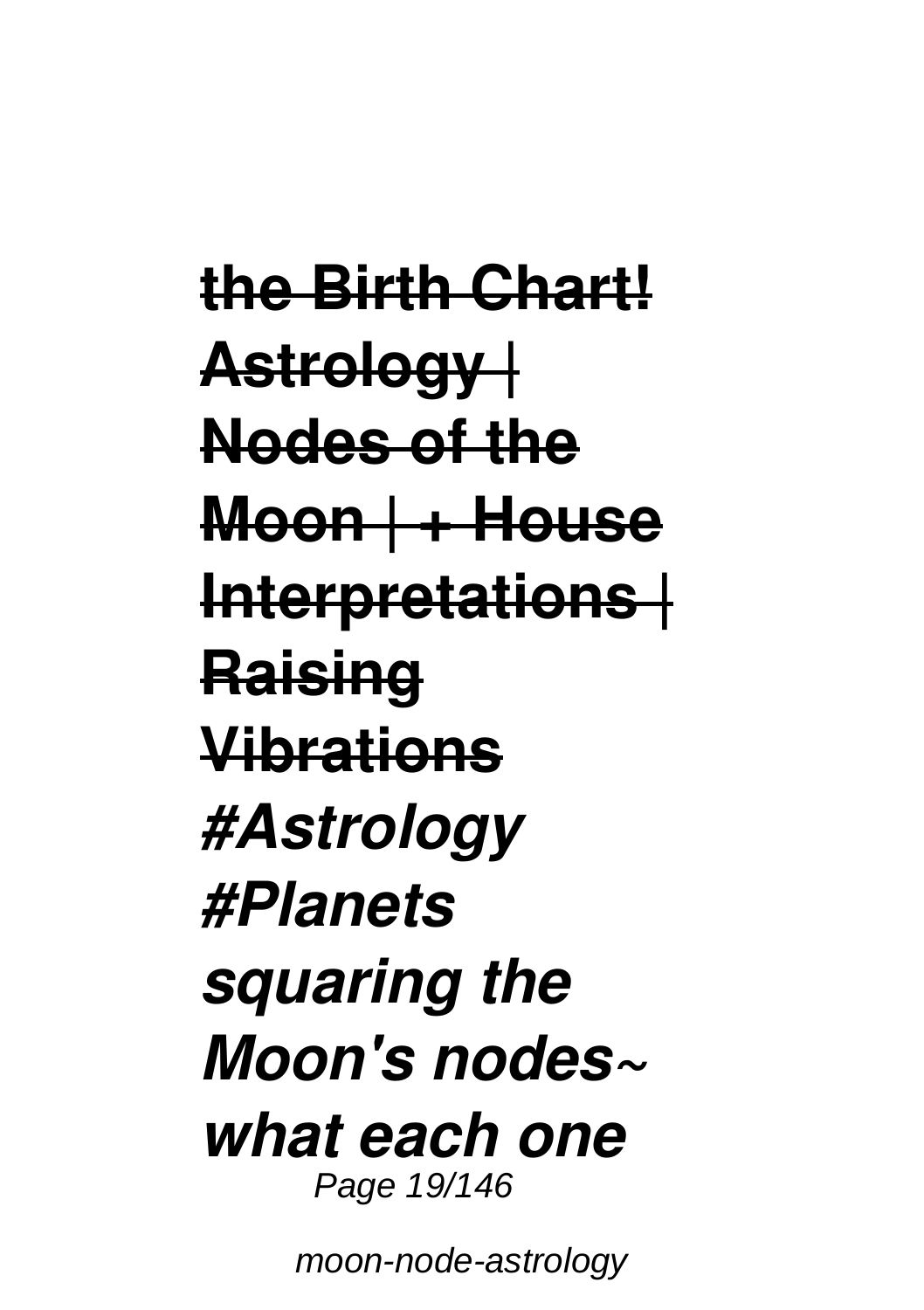*means in your birth chart NORTH \u0026 SOUTH NODE OF THE MOON IN ASTROLOGY \*EXPLAINED\* || rahu + ketu through all 12 houses* **North Node in Sagittarius: Your** Page 20/146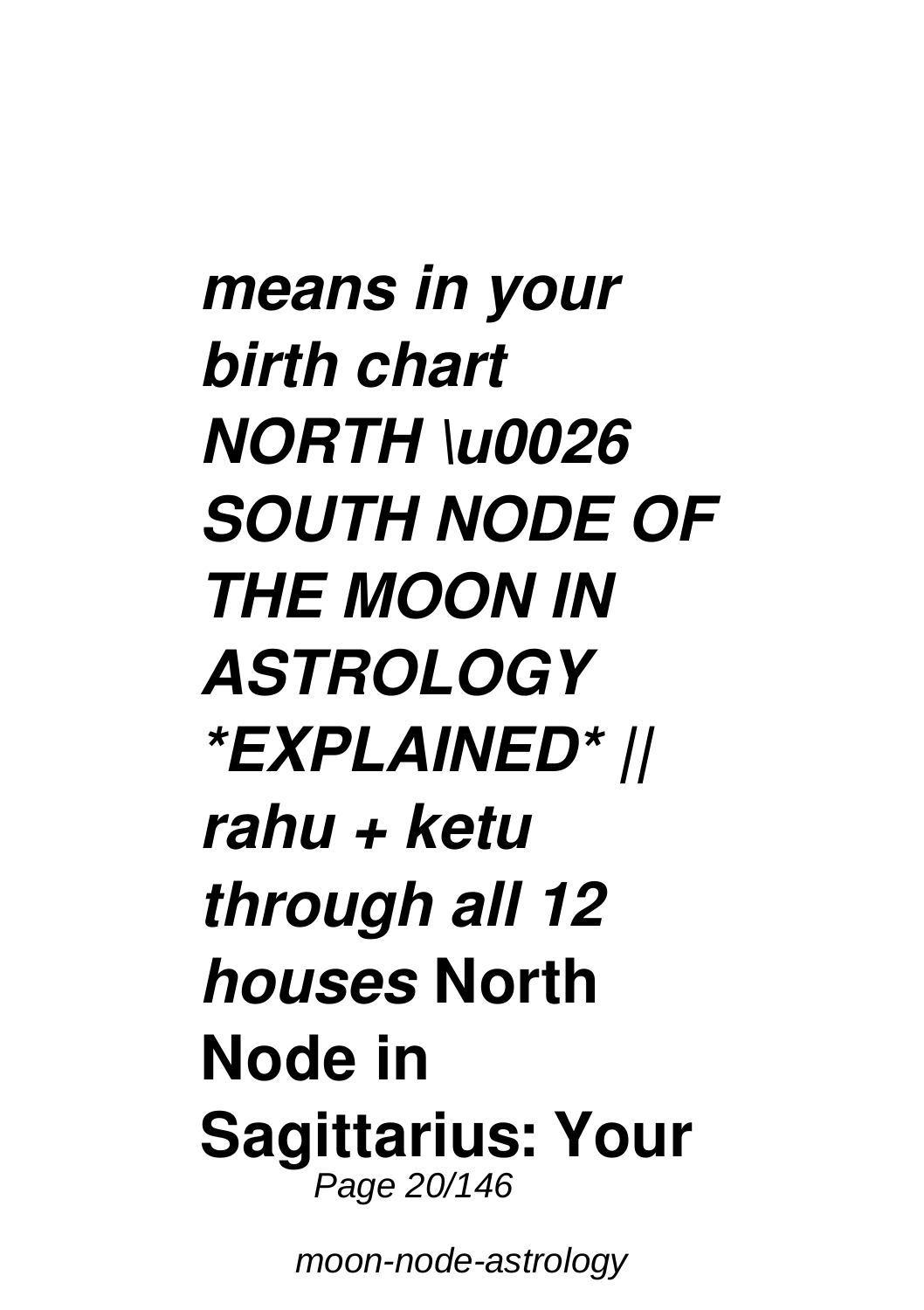## **Destiny \u0026 Mission in Life NORTH NODE TAURUS (SOUTH NODE SCORPIO) | Karma/Past Lives | Jan Spiller | Hannah's Elsewhere NORTH NODE GEMINI (SOUTH NODE** Page 21/146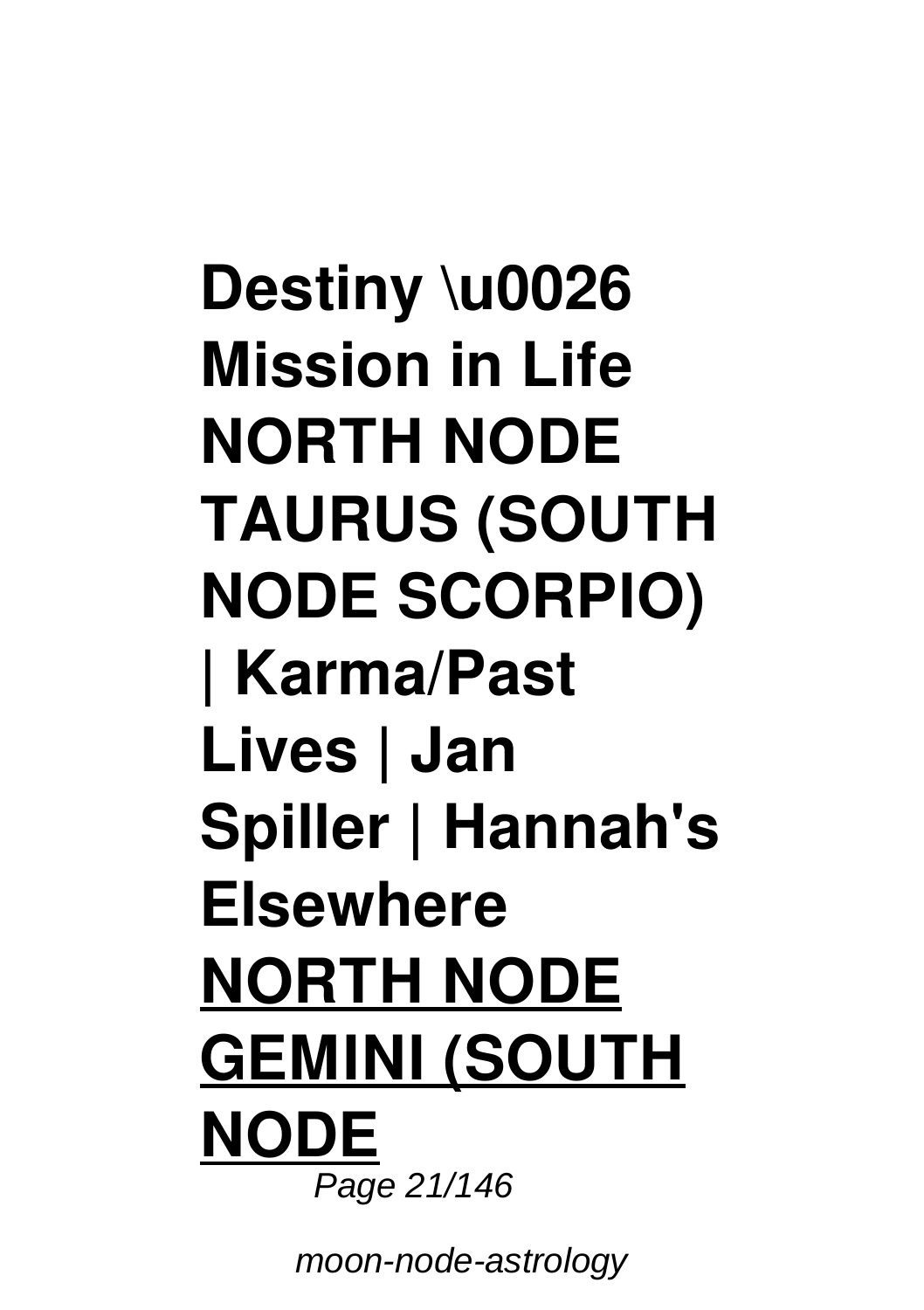**SAGITTARIUS) | Karma/Past Lives | Jan Spiller | Hannah's Elsewhere North Node in Libra: Your Destiny \u0026 Path in Life Planet Series: NORTH NODE Why You Need To** Page 22/146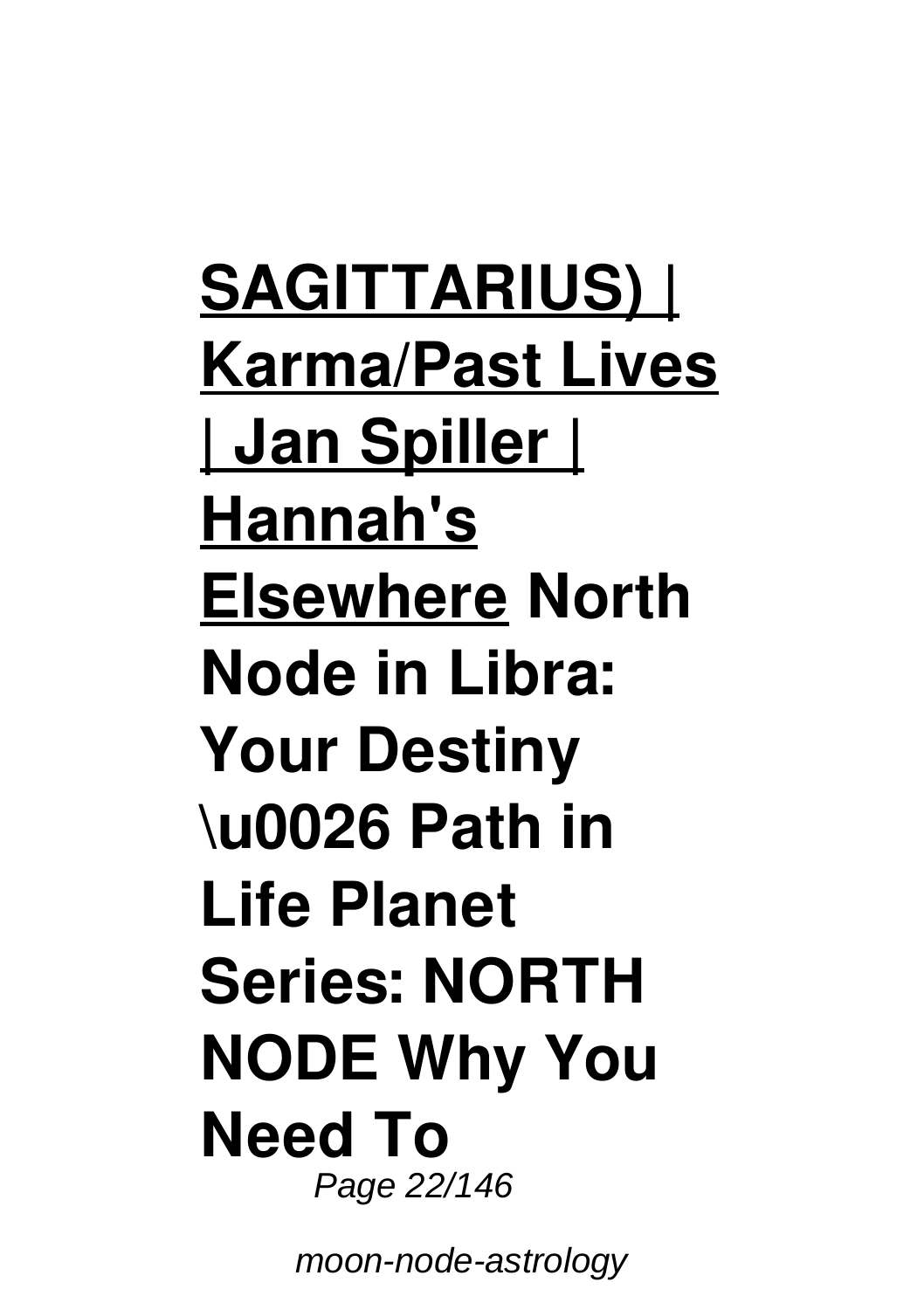**Understand Your NORTH NODE! [Astrology] North Node in Virgo GEMINI NORTH NODE SAGITTARIUS NORTH NODE North Node and South Node Placements: In Leo \u0026** Page 23/146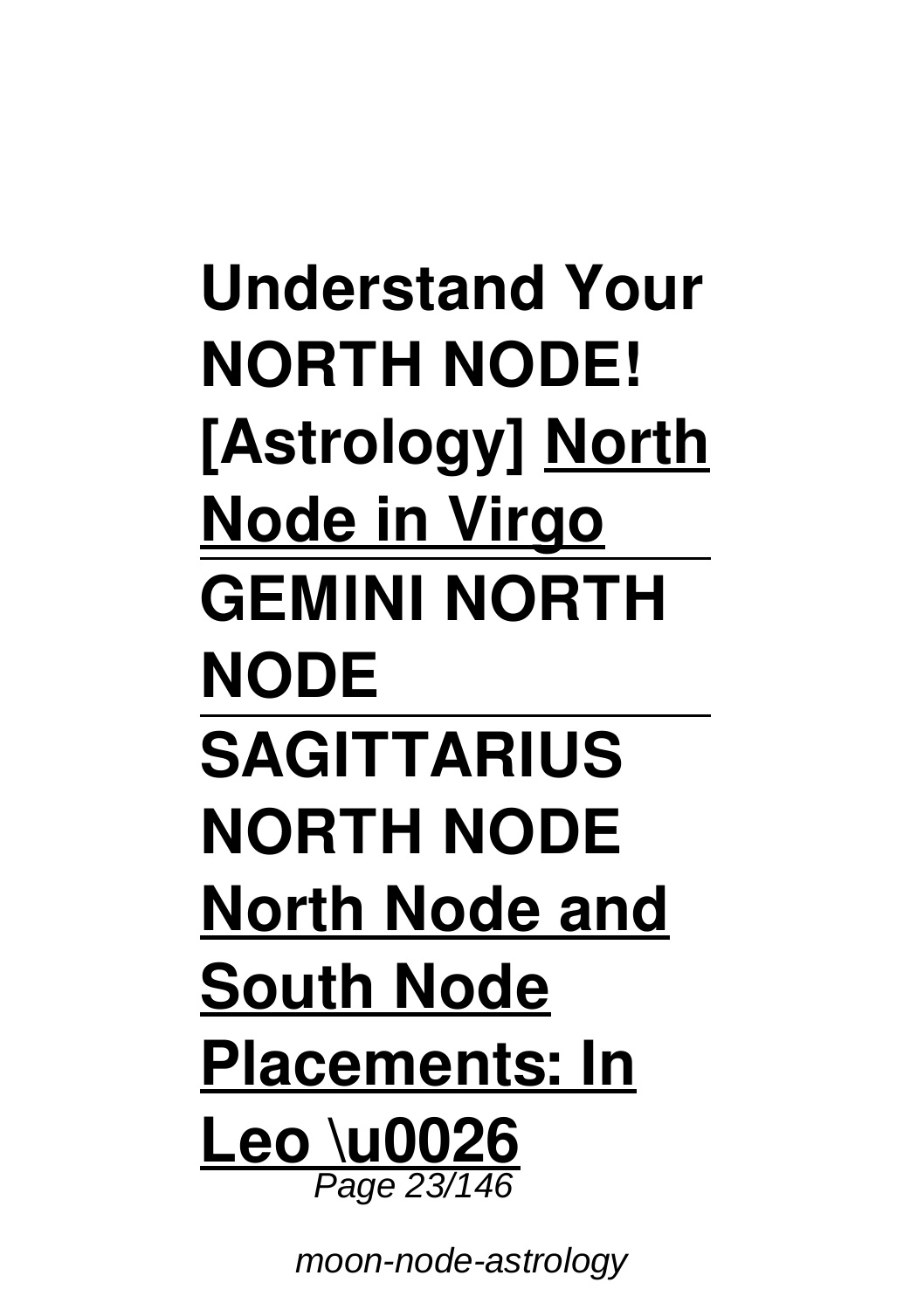**Aquarius LEO NORTH NODE**  *ARIES NORTH NODE* **The Lunar Nodes in Astrology Follow Your North Node Straight Into Twin Flame Union! (8 Tips) North Node in** Page 24/146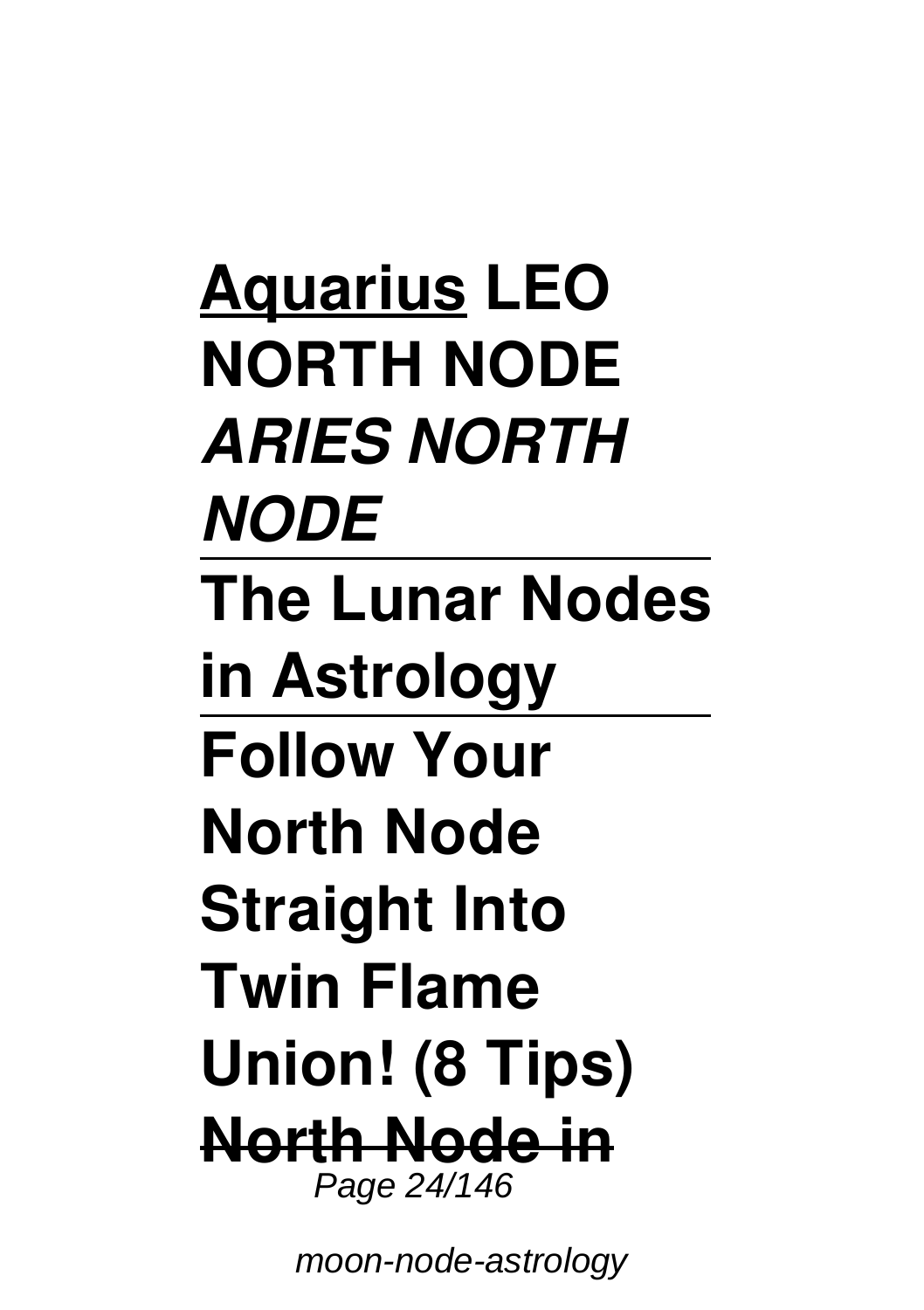**Gemini: Your Destiny \u0026 Mission in Life north node through the houses** *Your Karmic DESTINY: Your North Node House Placement North Node in Virgo: Your Destiny \u0026* Page 25/146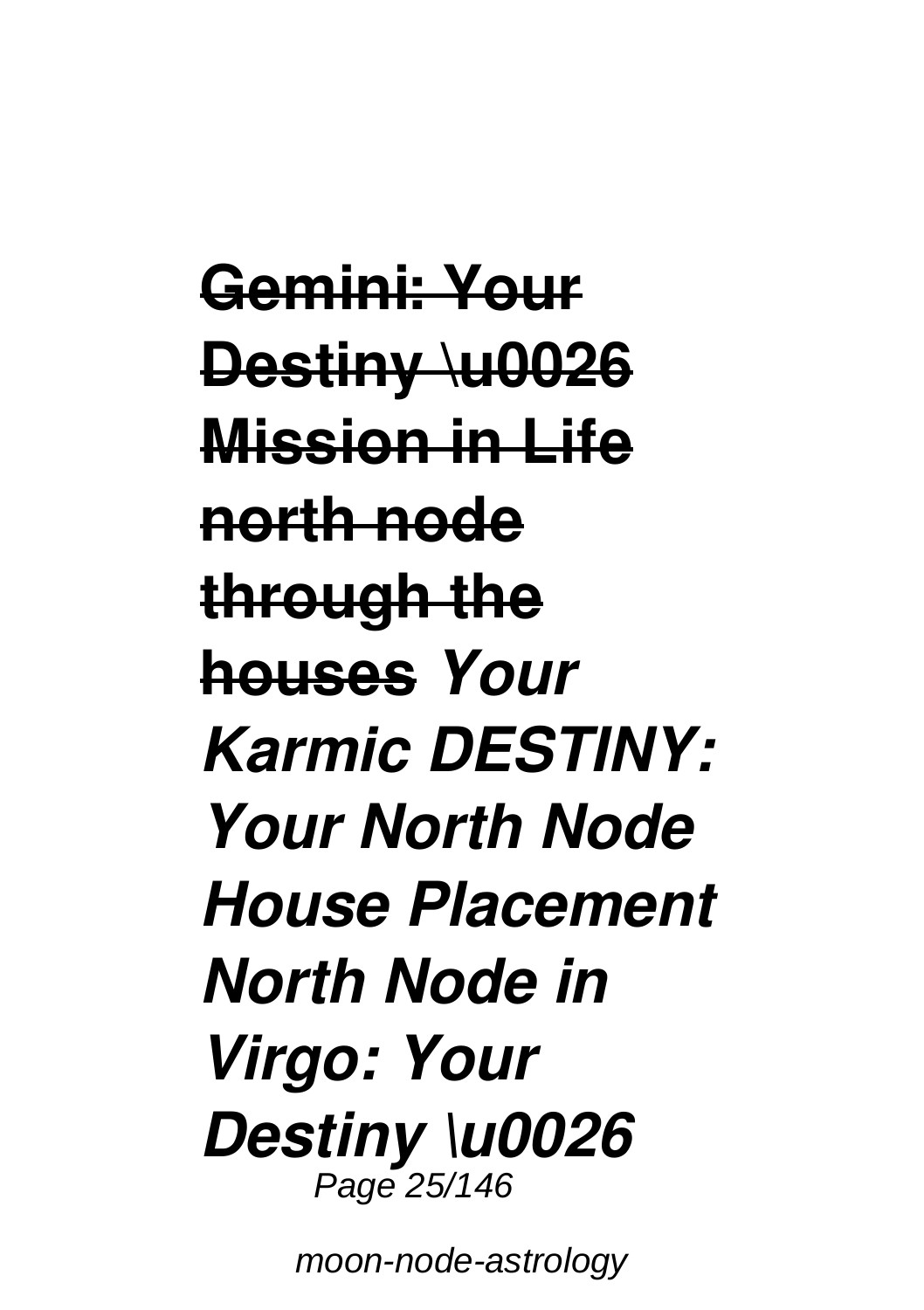*Mission in Life* **NORTH NODE VIRGO (SOUTH NODE PISCES) | Karma/Past Lives | Jan Spiller | Hannah's Elsewhere** *NORTH NODE ARIES (SOUTH NODE LIBRA) | Karma/Past Lives* Page 26/146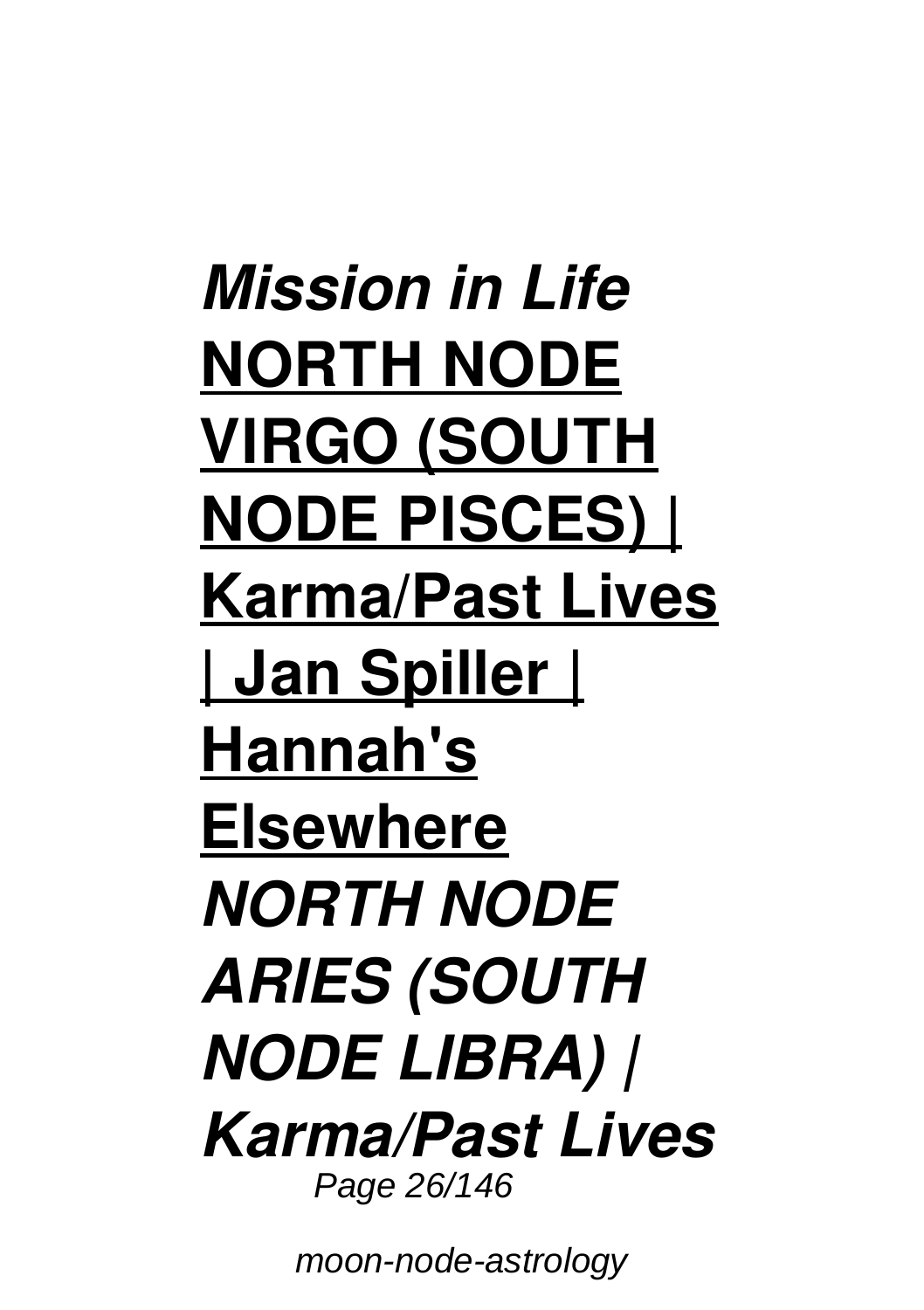*| Jan Spiller | Hannah's Elsewhere synastry of the NODES OF THE MOON in astrology || KARMIC LOVERS, SOULMATES, TWIN FLAMES in the chart* Page 27/146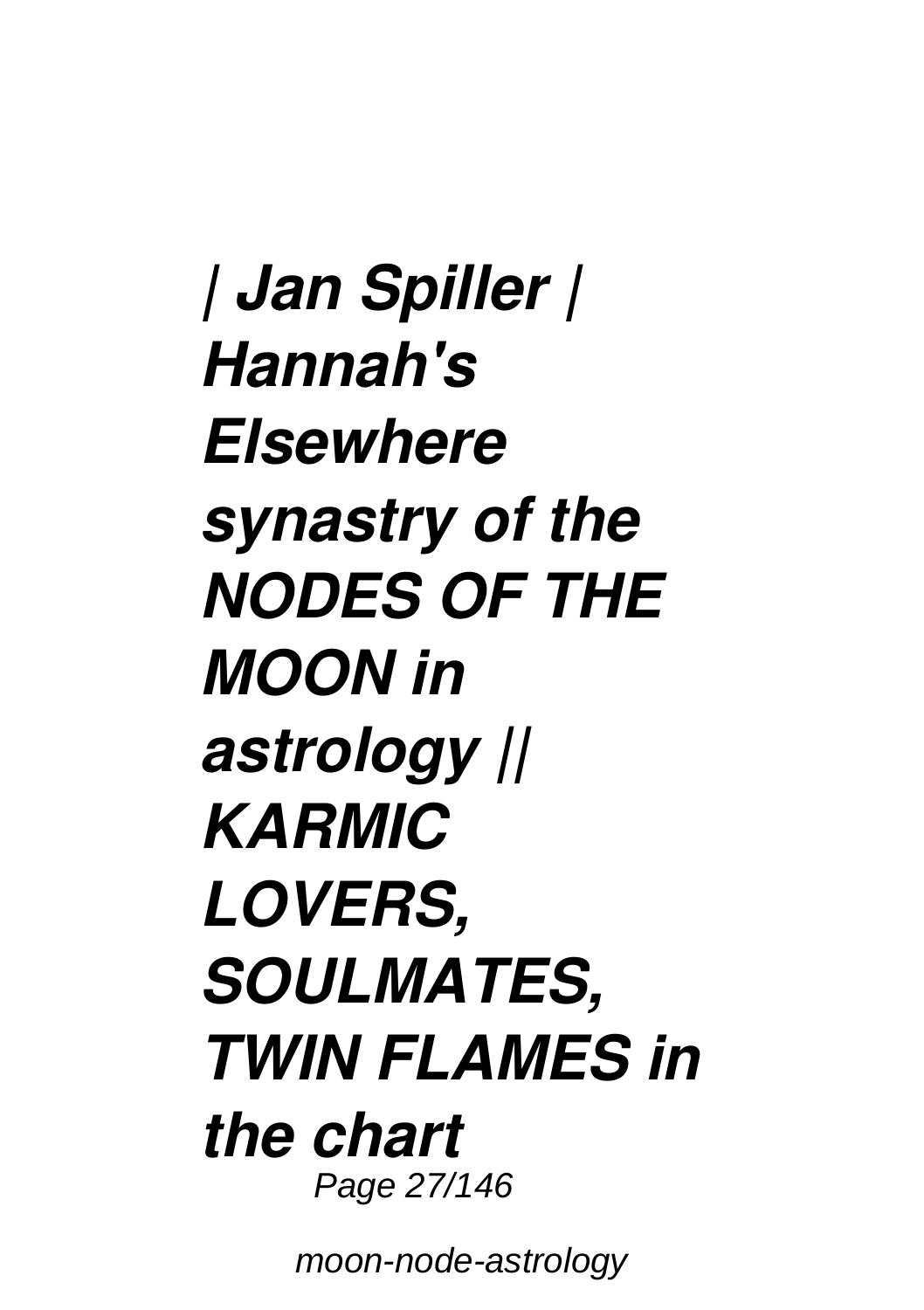*INTRODUCTION | NORTH NODE \u0026 SOUTH NODE IN ASTROLOGY | Hannah's Elsewhere* **North Node is NOT your PURPOSE: Lunar Nodes in Astrology EXPLAINED!** Page 28/146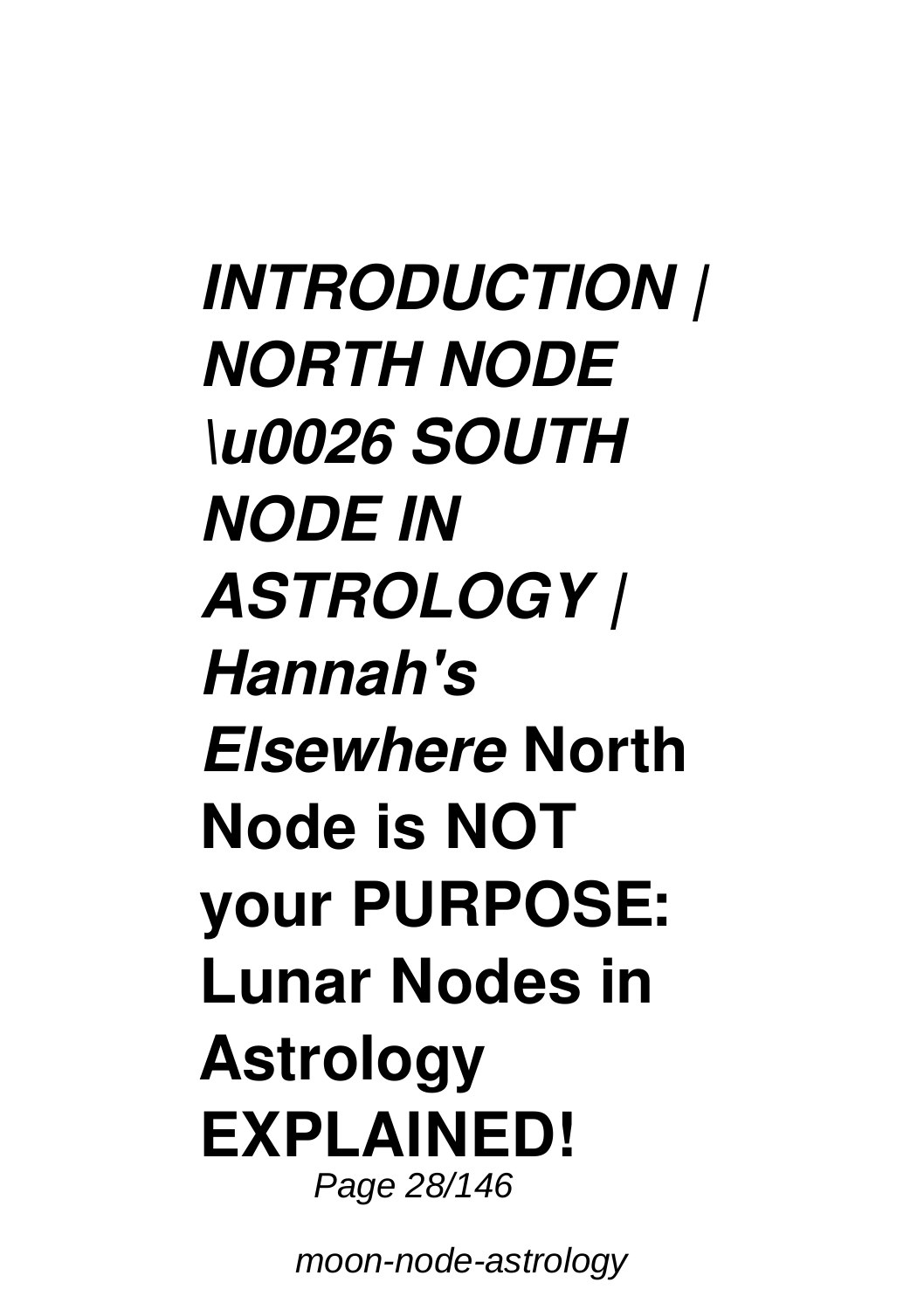**️North and South Node Placements: in Aries or Libra Moon Node Astrology The North and South Nodes in Relationship Astrology (Synastry) The Nodes of the** Page 29/146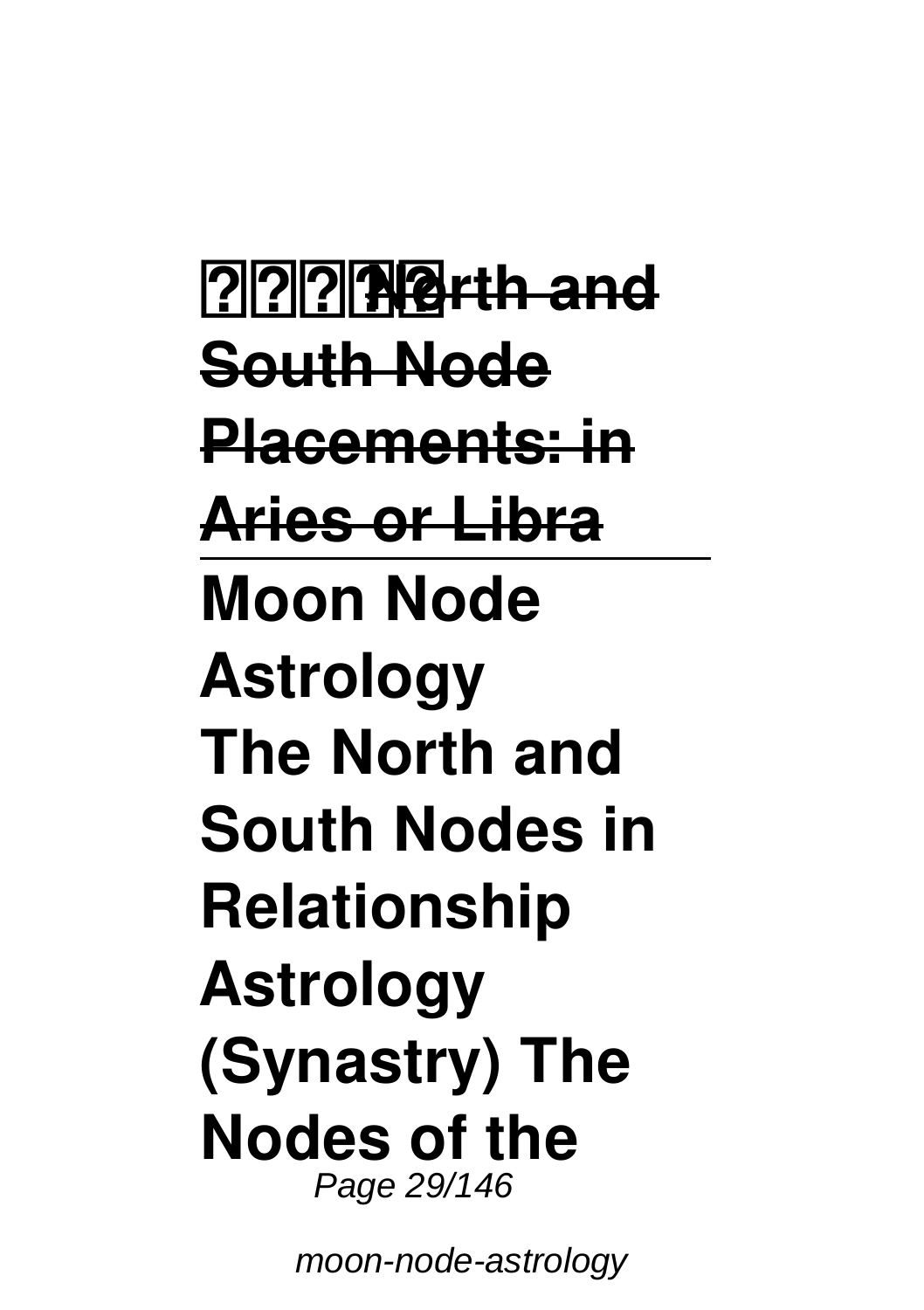**Moon tend to be very significant in synastry. Strong Nodal ties between people are potent and dynamic. The individuals are drawn to each other.**

Page 30/146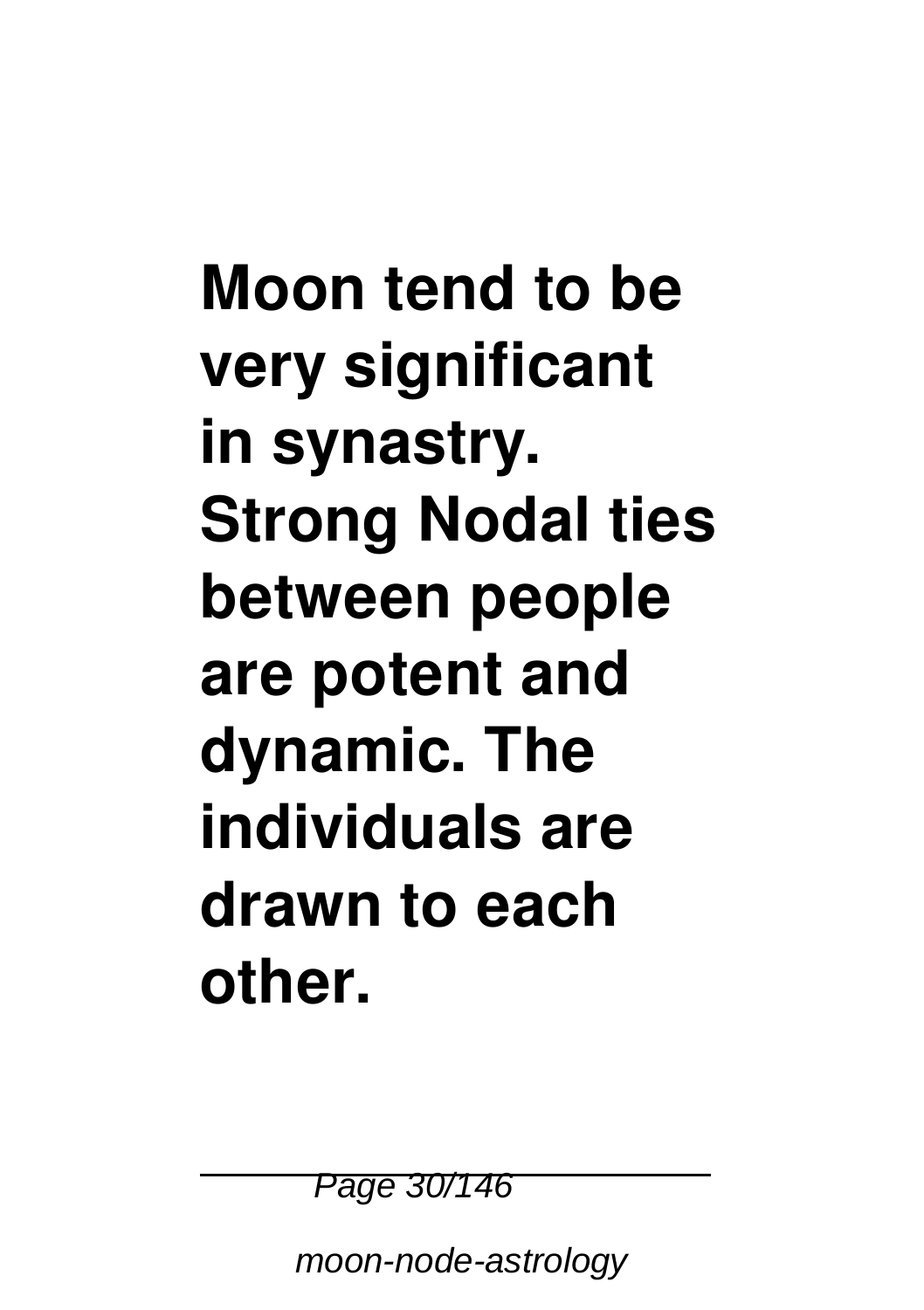**Spiritual Life Lessons: The Nodes of the Moon in Astrology ... The Moon 's nodes, or lunar nodes, are two fascinating pieces of the astrological jigsaw that is** Page 31/146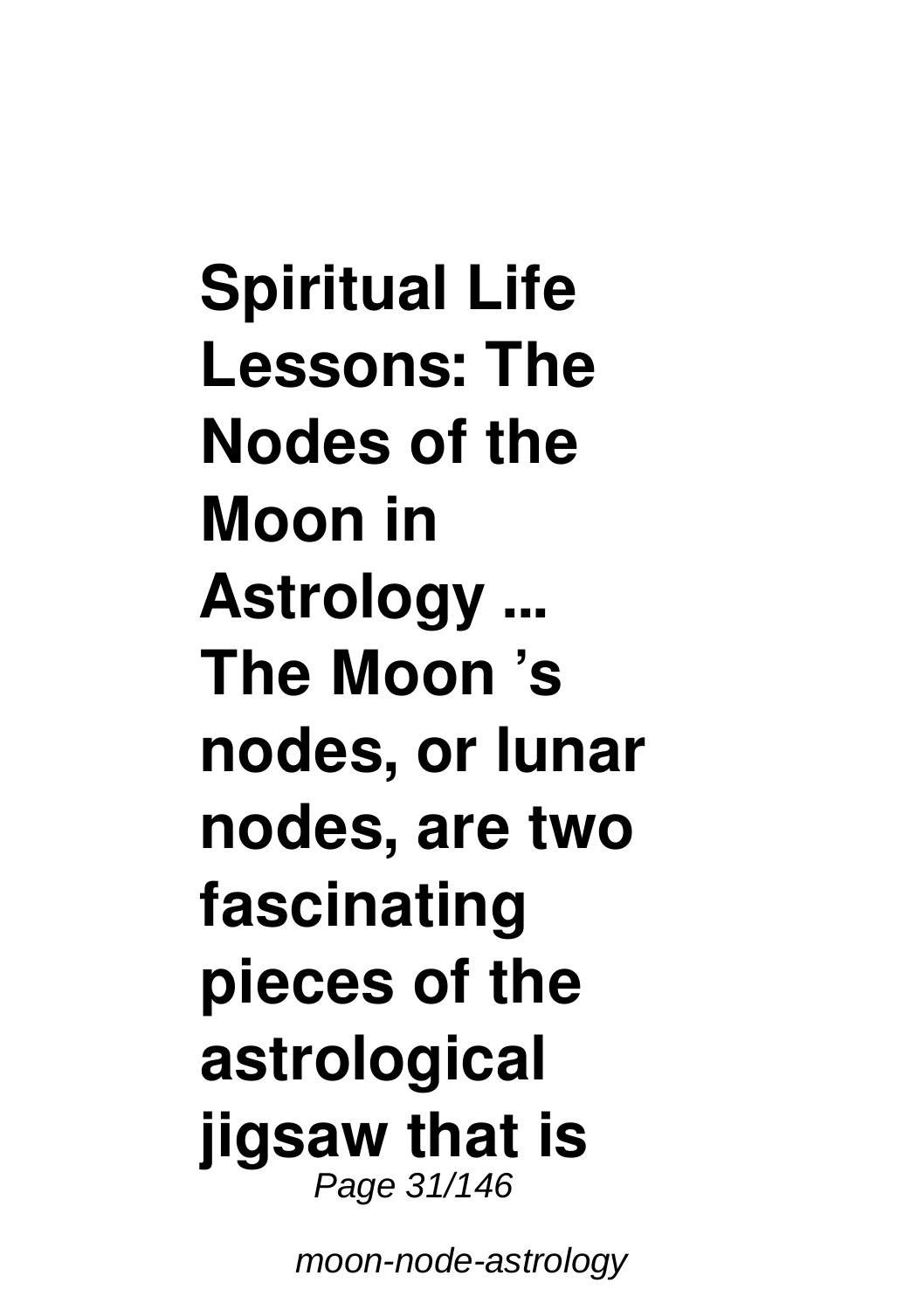**your natal chart. Many people believe that the North and South nodes hold the key to understanding our karmic life lessons and discovering a sense of purpose in this earthly** Page 32/146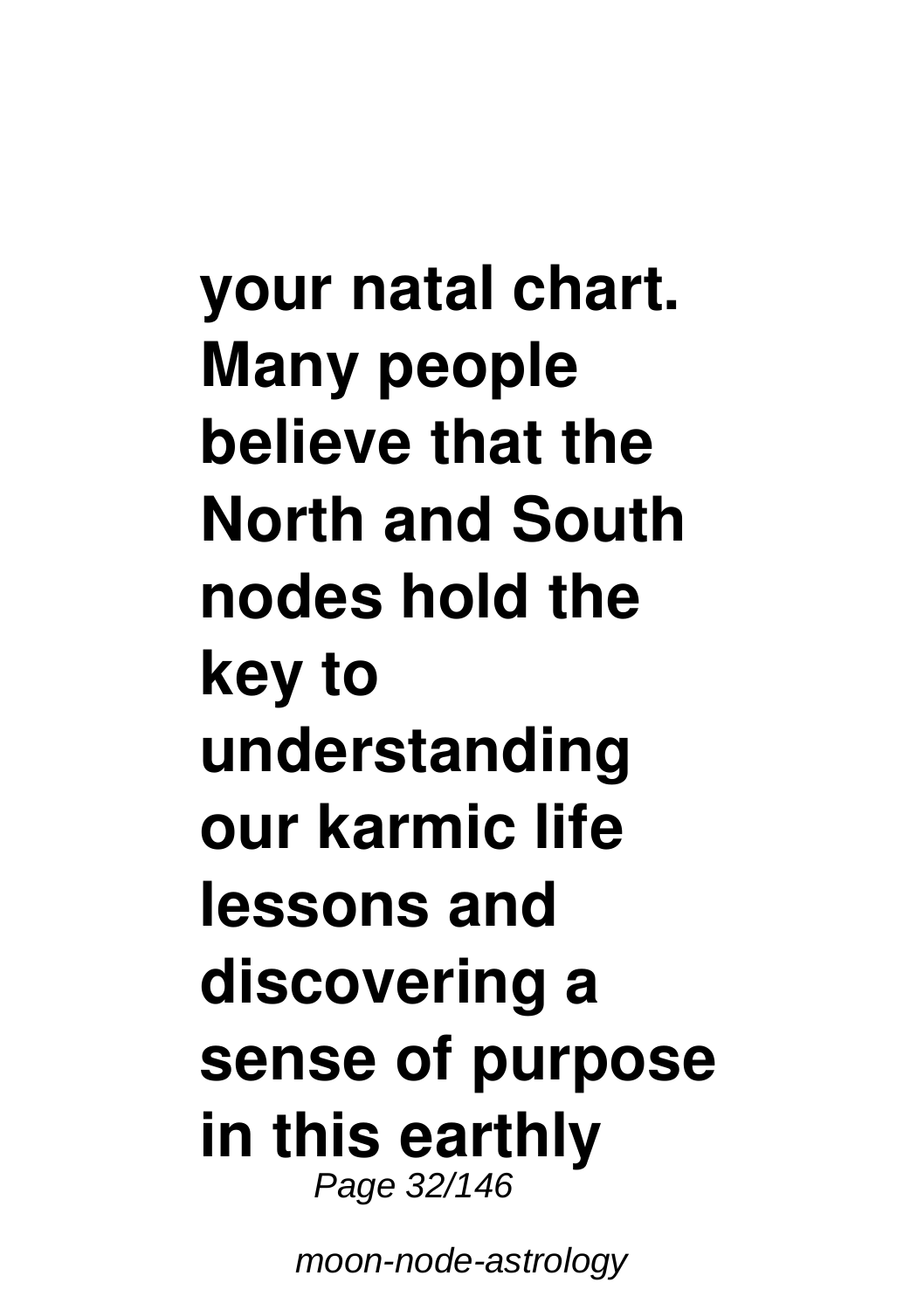### **lifetime.**

## **The Moon's Nodes - Your Karmic Life Lessons Revealed The nodes of the Moon have deep karmic significance in** Page 33/146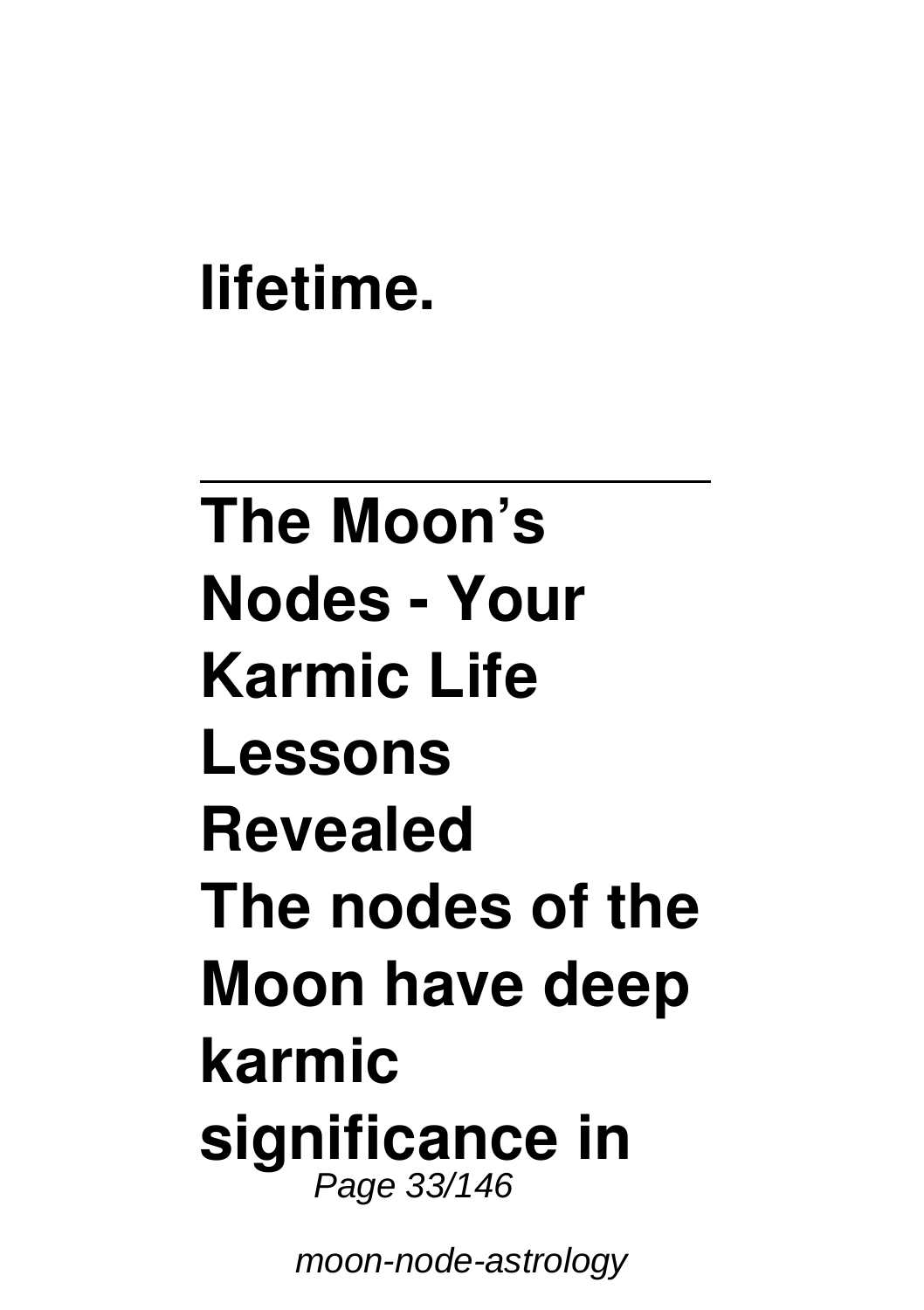## **Astrology. The South Node represents your past. If you believe in reincarnation, this will include past lives.**

#### **The Importance of the North and** Page 34/146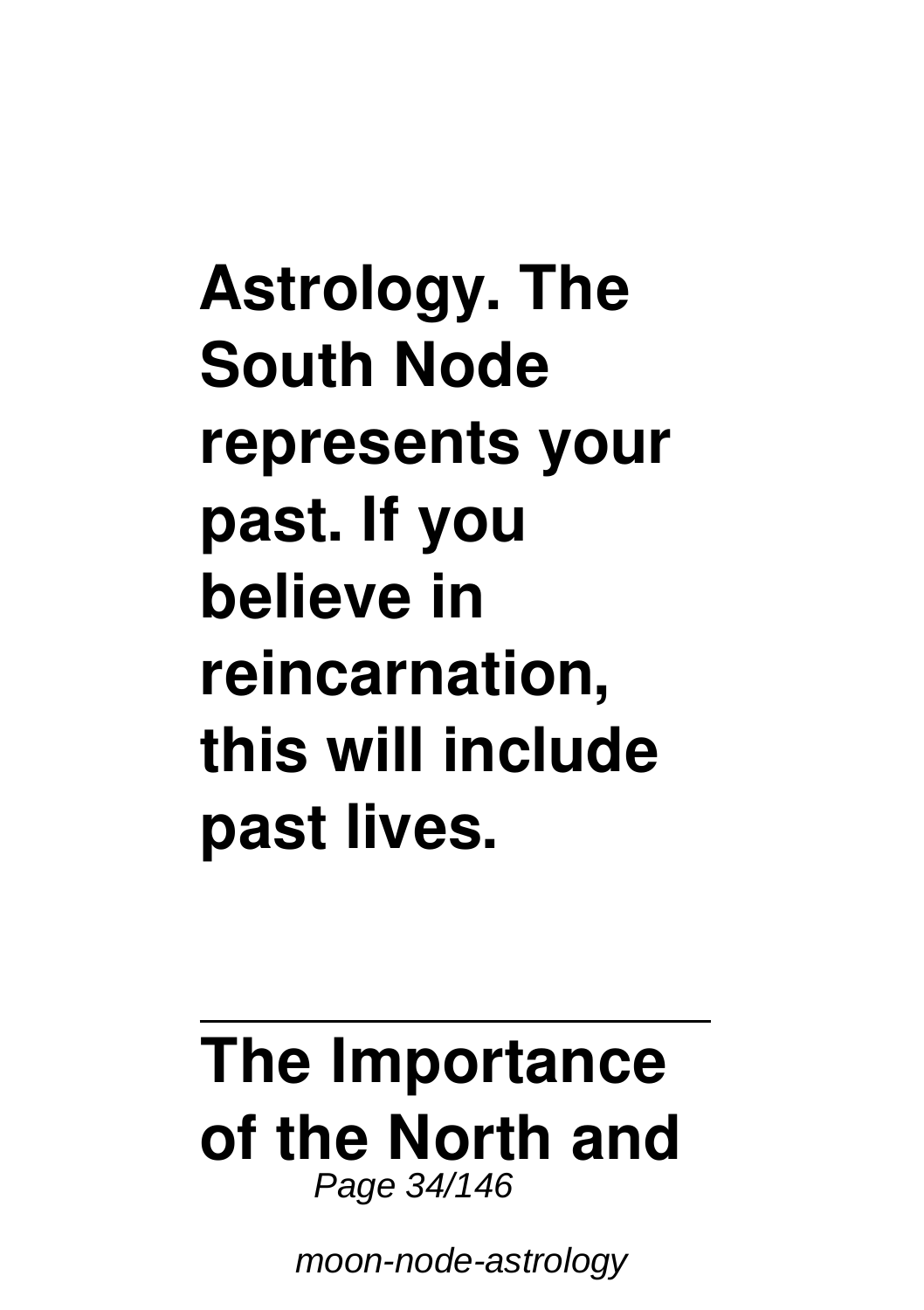**South Nodes in Astrology In astrology, the Moon's Nodes (the Dragon's Head and Tail) are not planets in the strict astronomical sense, but rather sensitive points on the ecliptic,** Page 35/146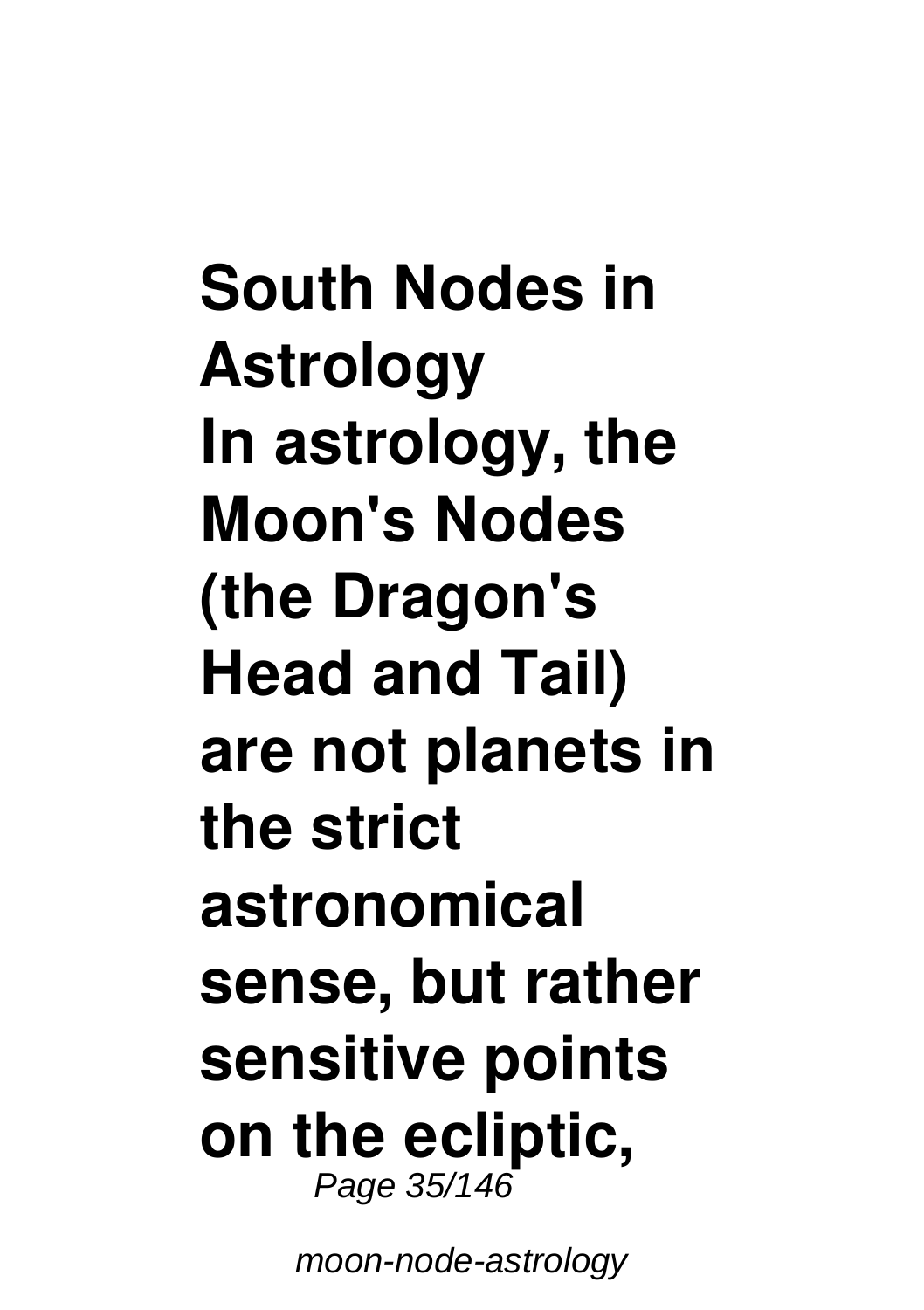**where the pathway of the Moon crosses the course of the Sun. The ecliptic is the path of the Sun through the heavens as seen from the Earth and projected onto the Celestial Sphere.** Page 36/146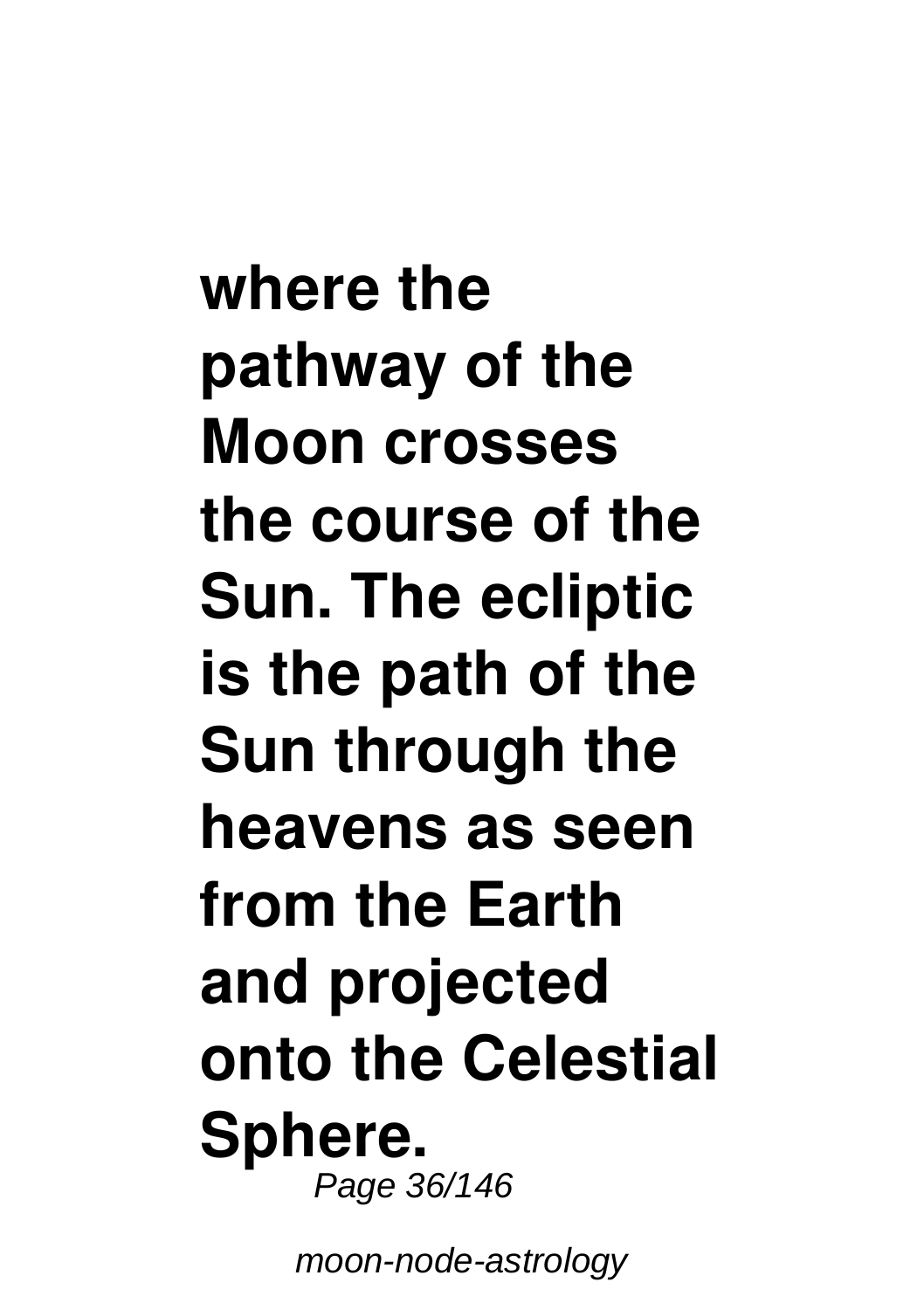**Astrology on the Web: The Moon's Nodes Modern astrology is marked by acceptance of many kinds of theories and luckily treats the lunar nodes with** Page 37/146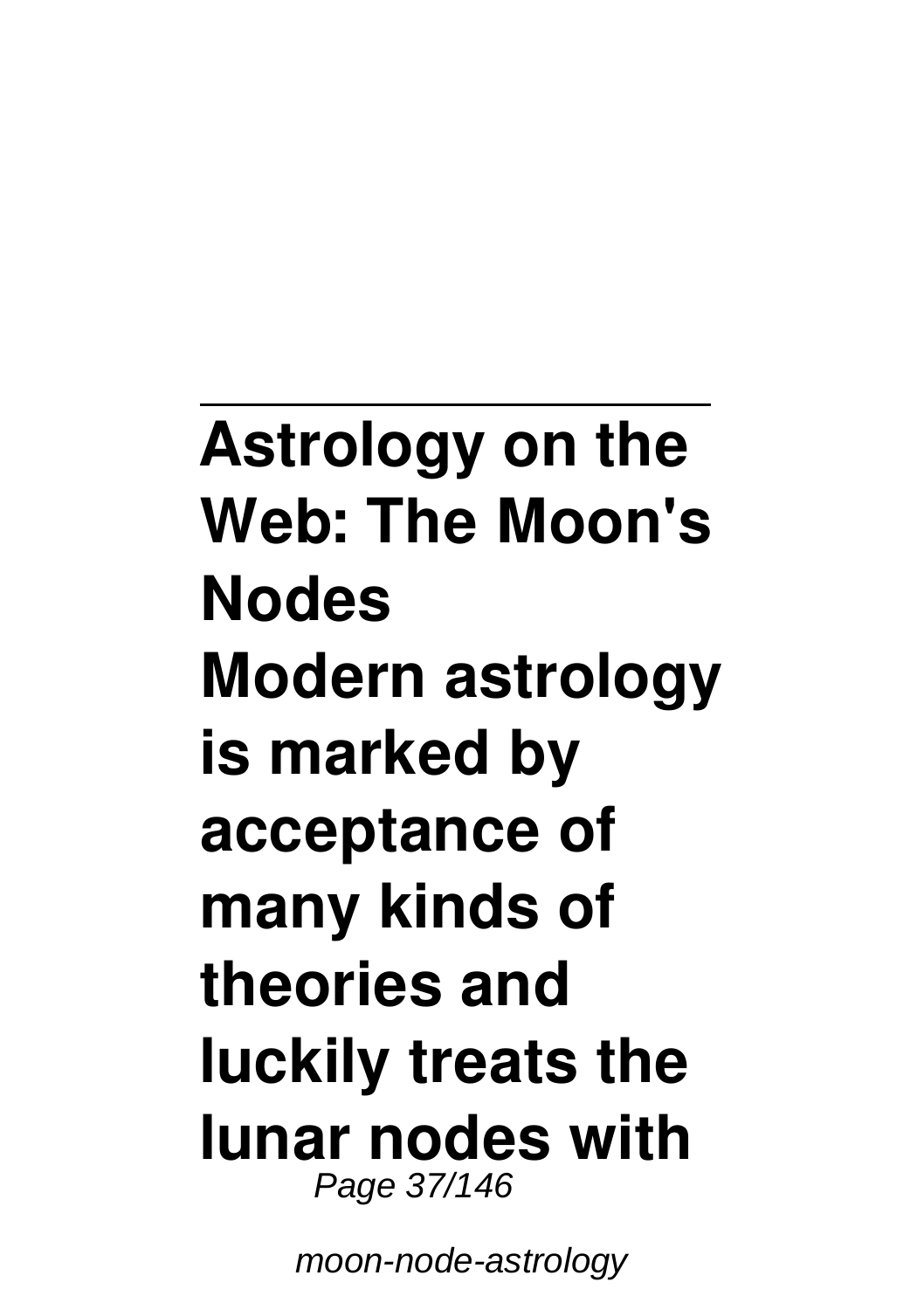**all due respect. In many cases the nodes open a new dimension in natal chart readings providing significant clues to personal timeline and reasons behind prevalent** Page 38/146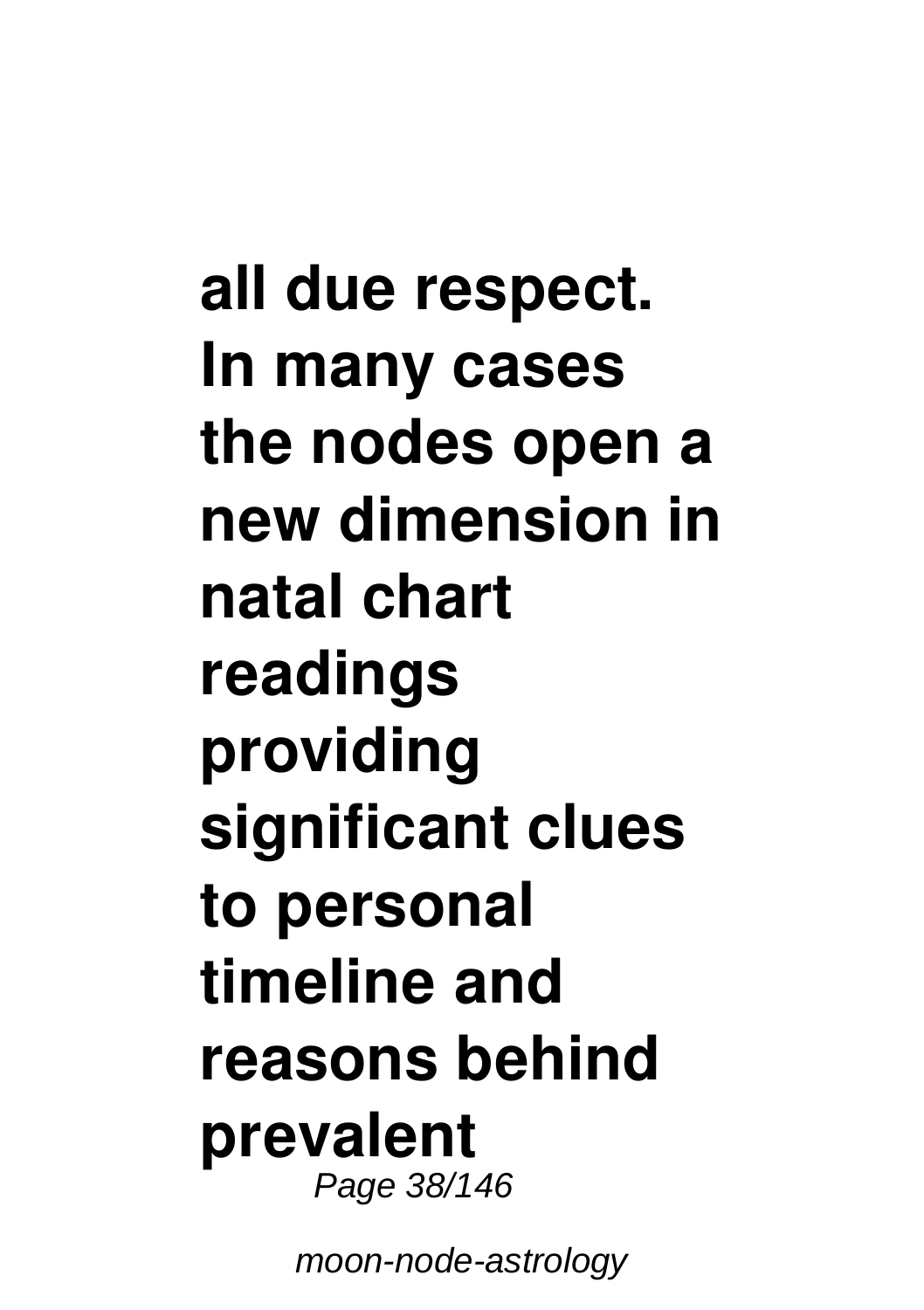**patterns of emotions and actions.. The North Node and the South Node of the Moon are known to deal with the notion of**

#### **The Moon Nodes** Page 39/146

**...**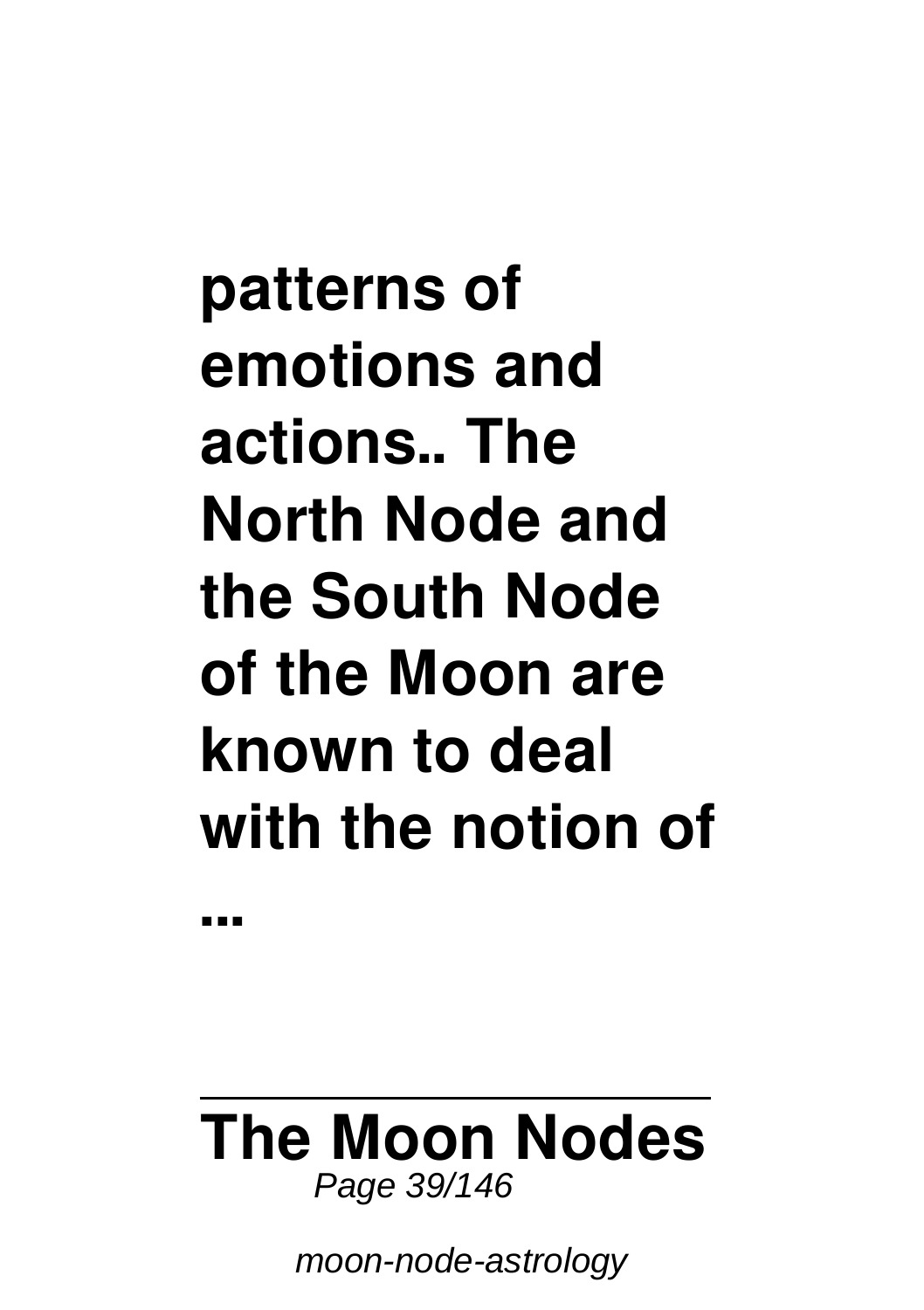**and the Force of Destiny - Time Nomad It is also noteworthy to say that the nodes, unlike many other aspects of astrology are actually points of space time and** Page 40/146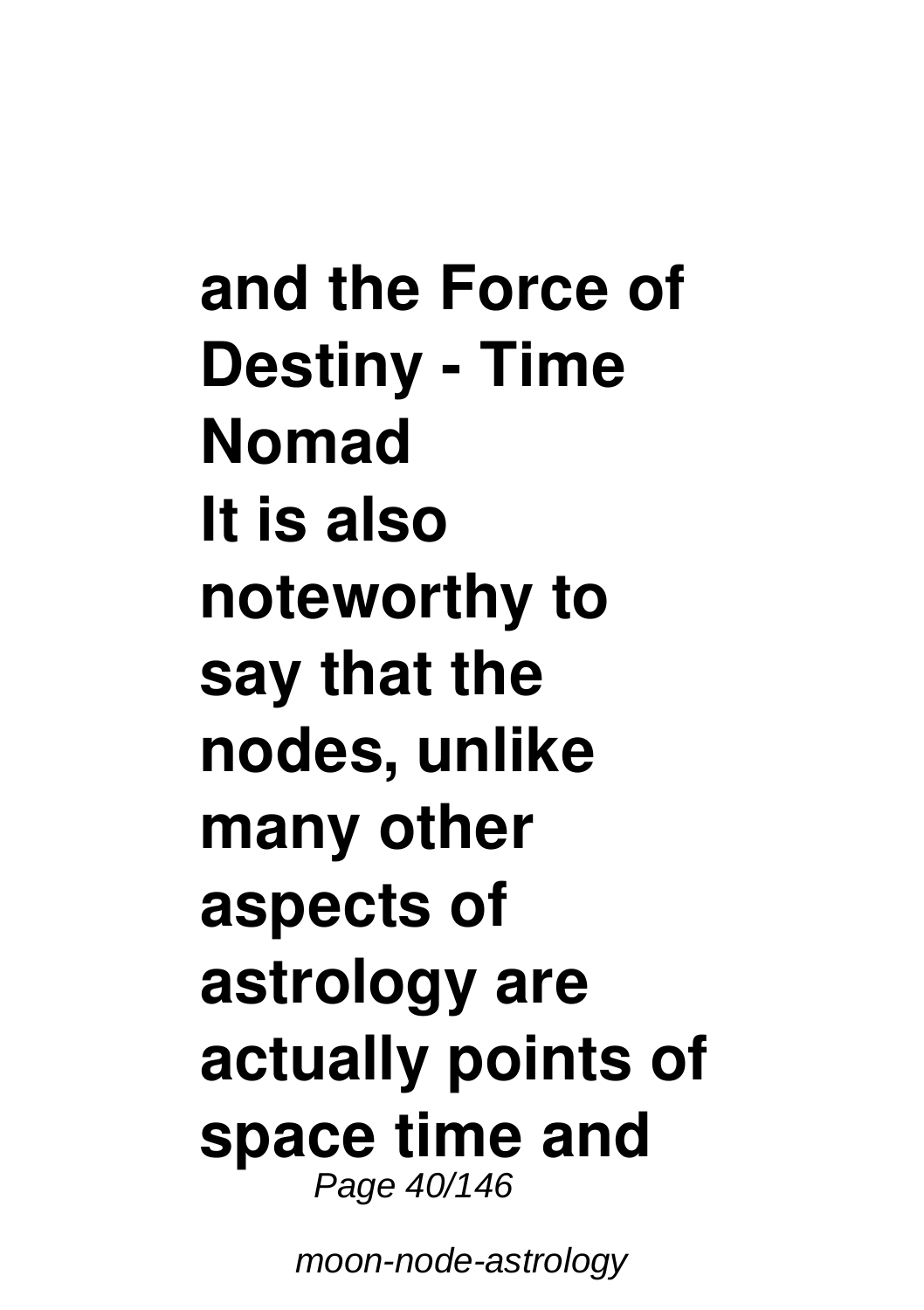**not physical in nature. It is for this very reason, that the nodes are seen as karmic or spiritual in nature. While the sun has a 1 year cycle around the sun, the Nodal cycle is** Page 41/146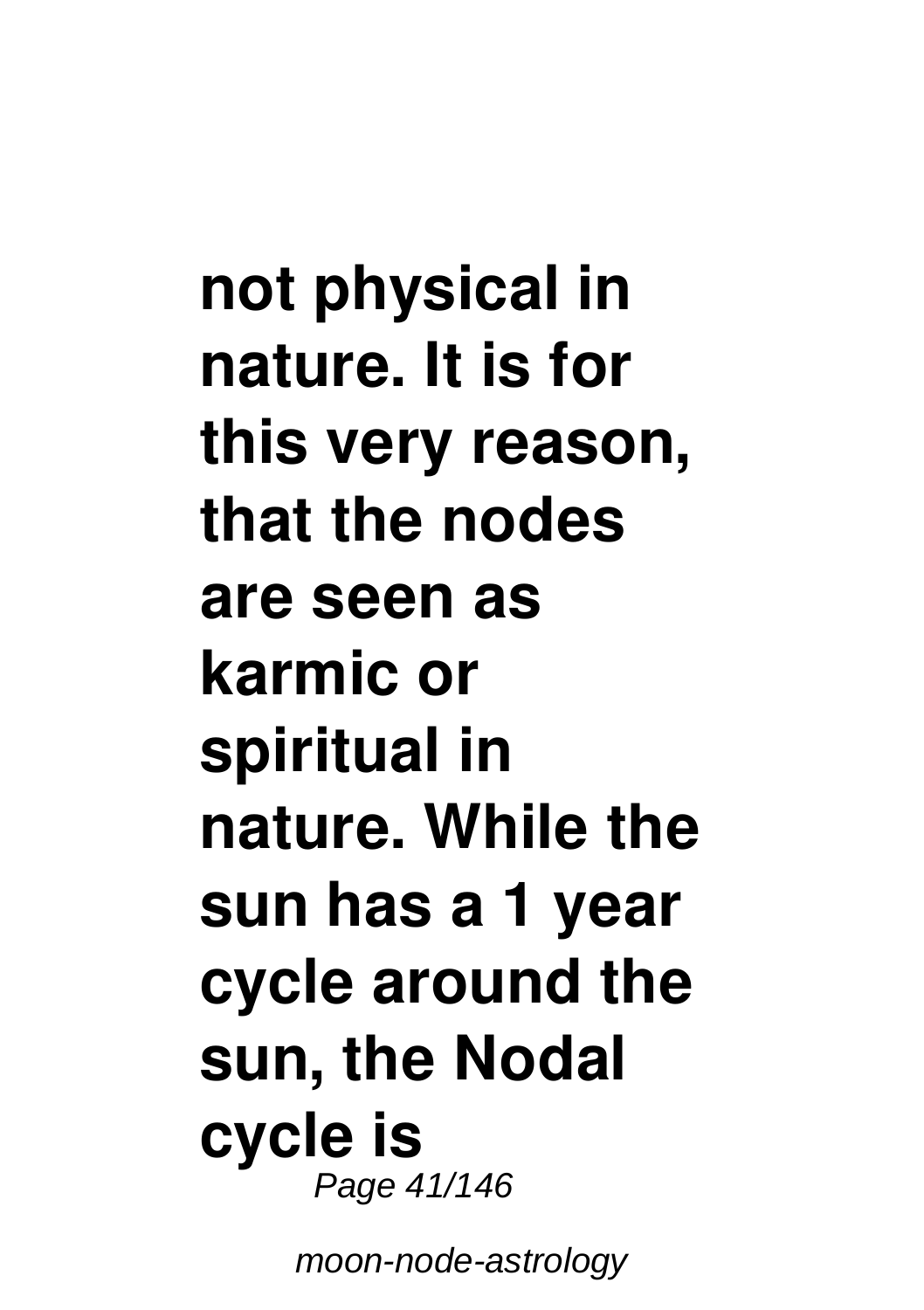## **approximately 18.5 years.**

## **Find your North & South Node and its meaning A lunar node is either of the two orbital nodes of the Moon, that is, the two points at** Page 42/146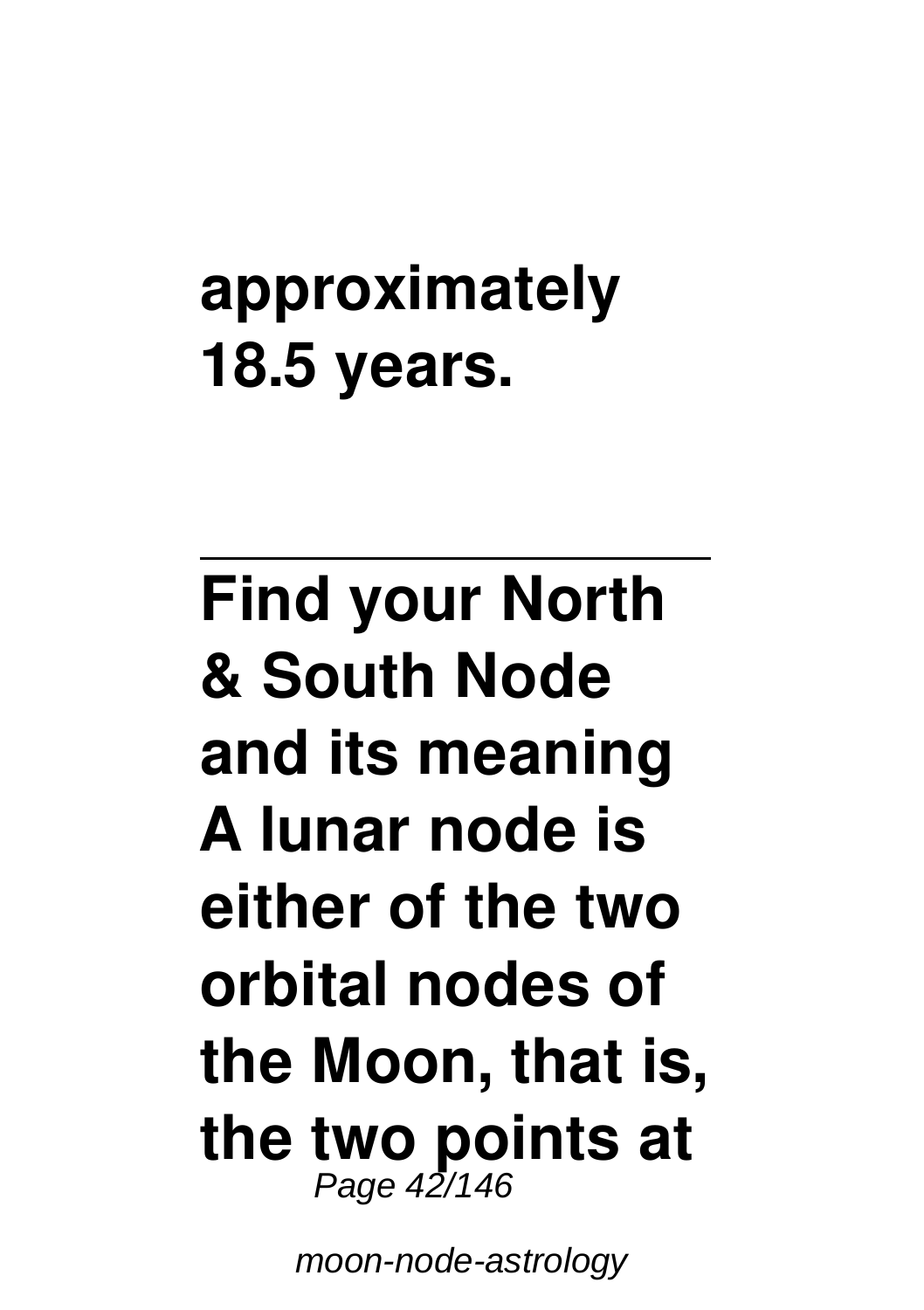**which the orbit of the Moon intersects the ecliptic.The ascending (or north) node is where the Moon moves into the northern ecliptic hemisphere, while the descending (or** Page 43/146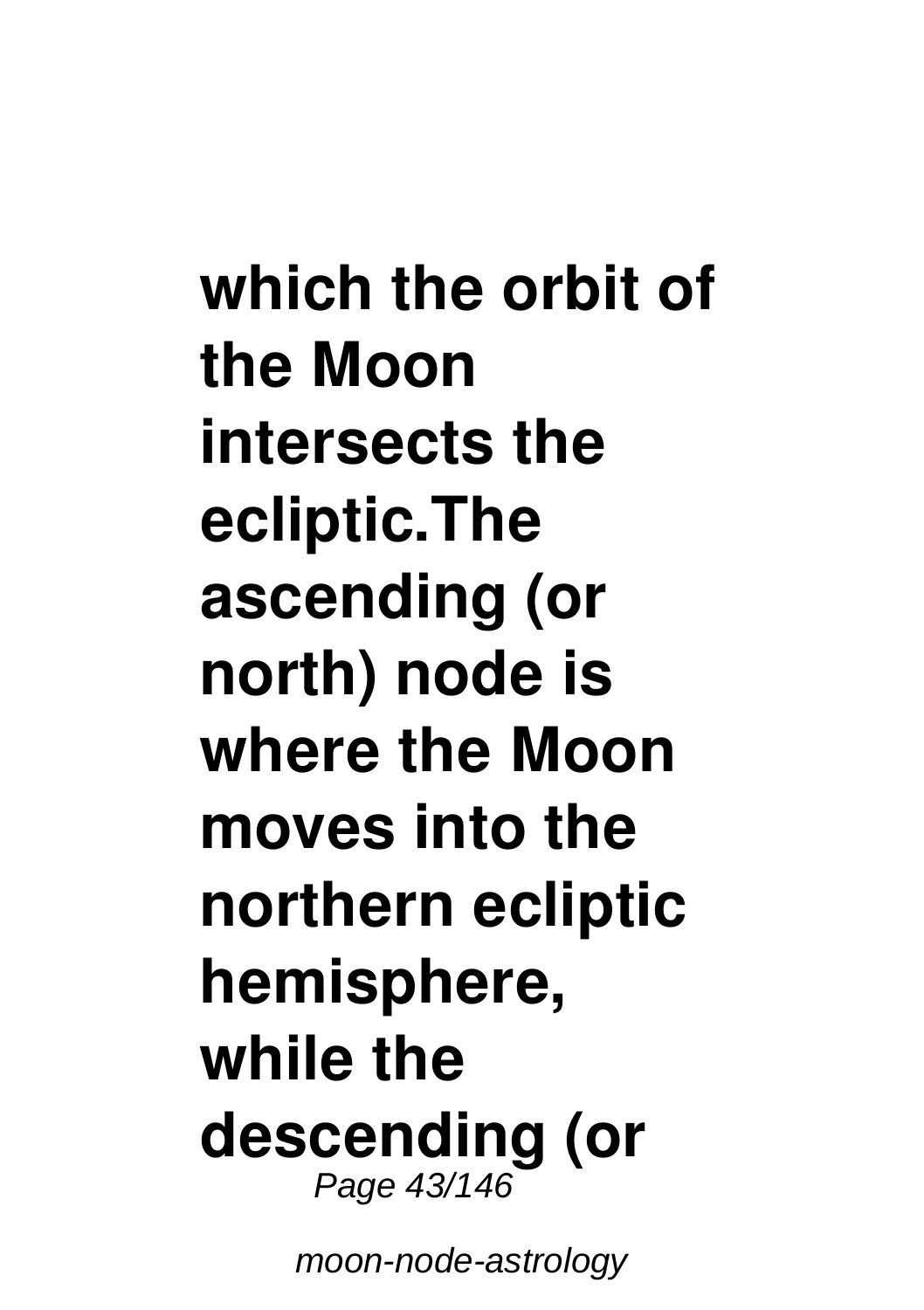**south) node is where the Moon enters the southern ecliptic hemisphere.. A lunar eclipse can occur only when the full Moon is near (within ...**

#### **Lunar node -** Page 44/146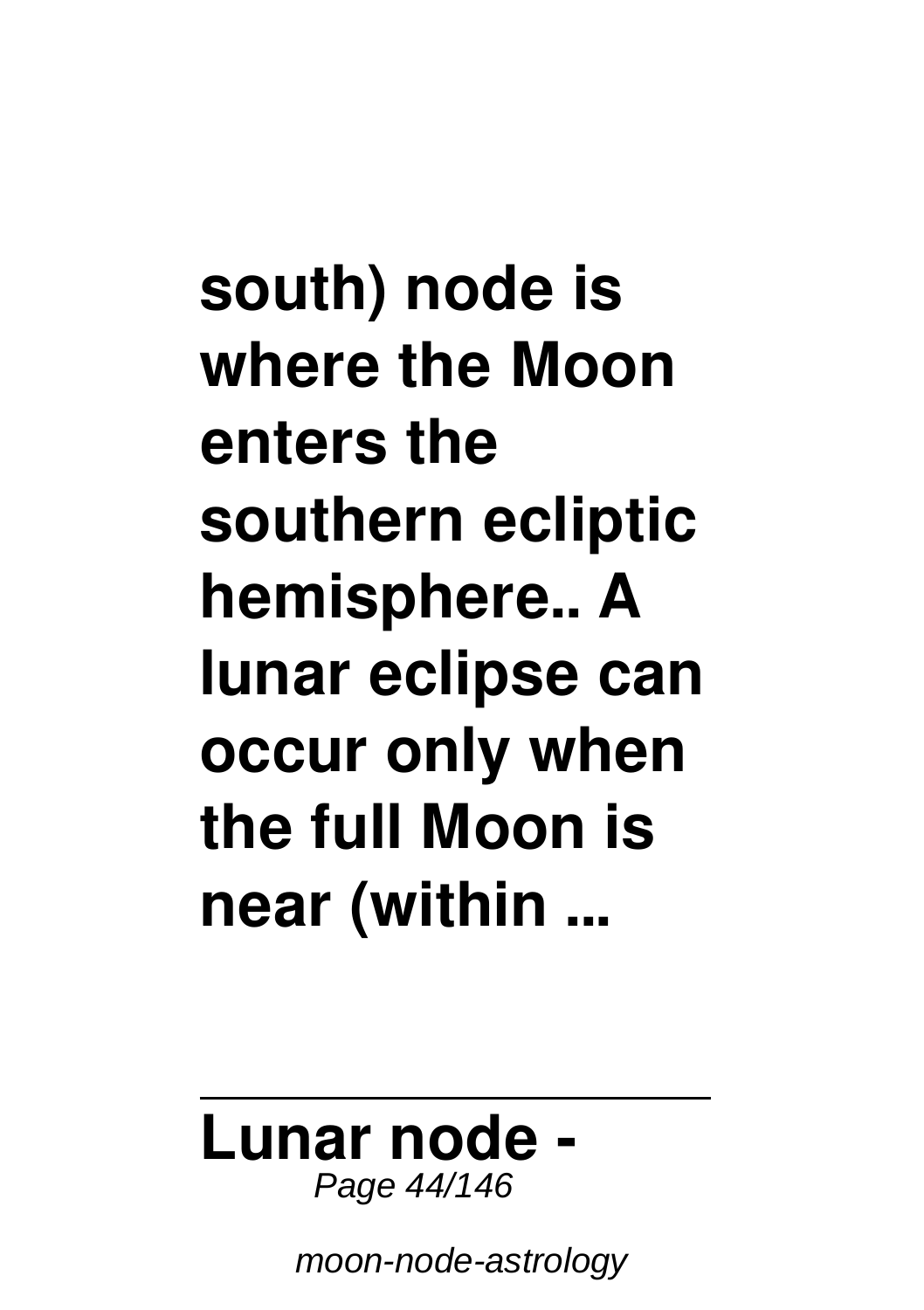**Wikipedia To get technical, the Lunar Nodes in astrology are the points in the Moon's orbit where the Moon crosses the ecliptic (the path of the Sun). They're not actual physical** Page 45/146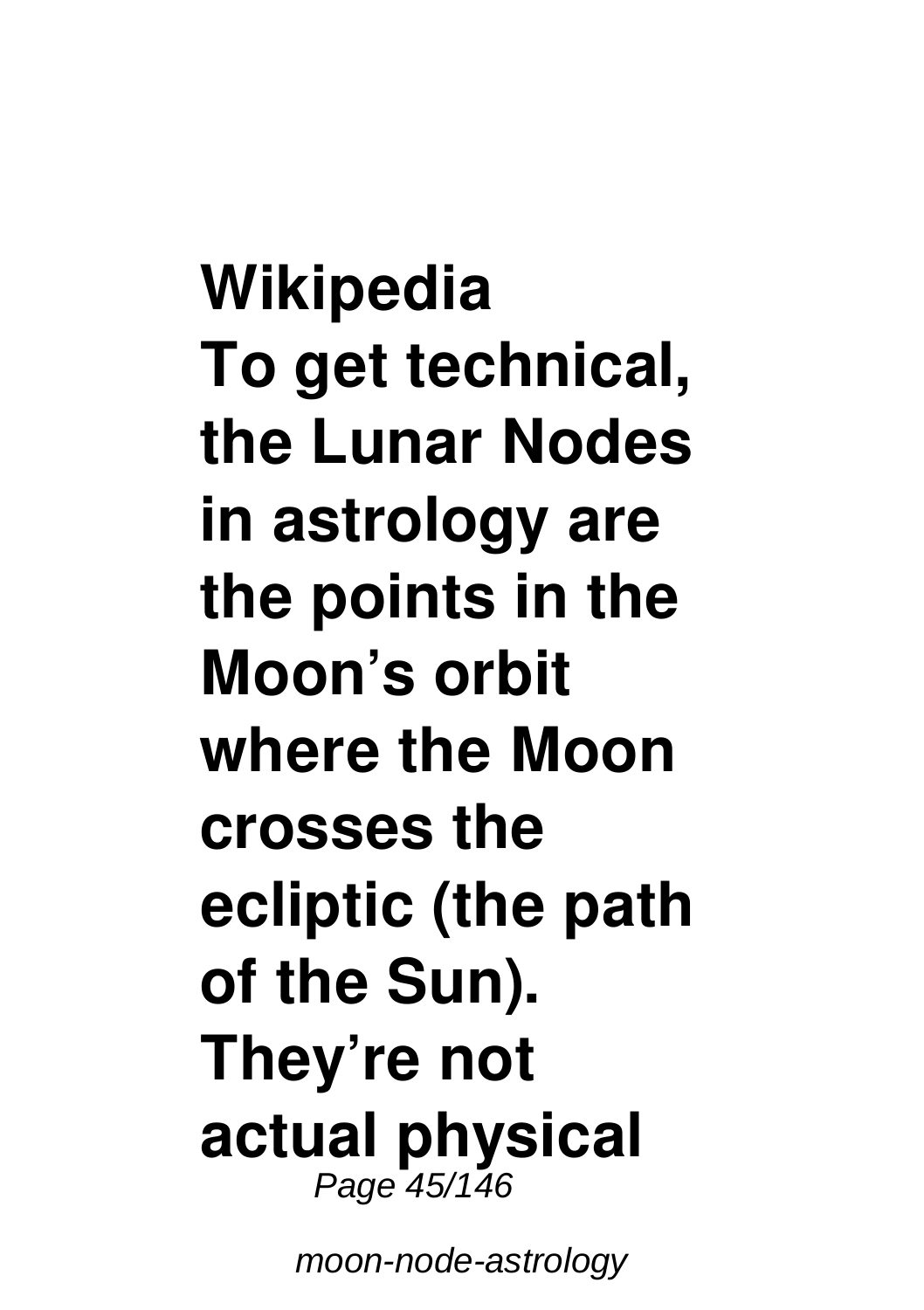**bodies, and instead, are imaginary points on an imaginary line. There are two Lunar Nodes: the North Node and the South Node. These nodes both have identifiable zodiac signs,** Page 46/146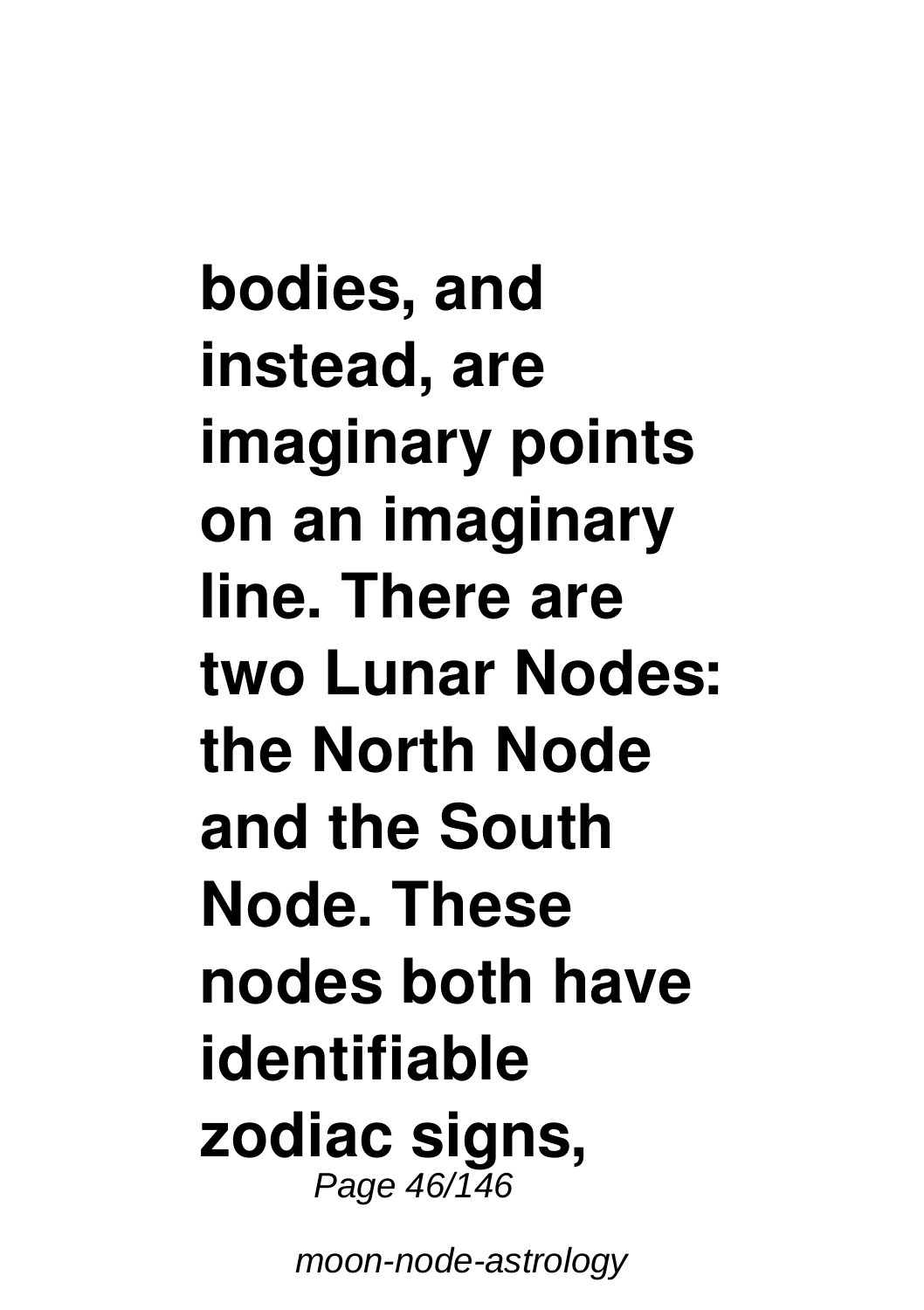**each being exactly opposed to the other one another in the zodiac, so if you know the position of one Lunar Node, you know the position of the other.**

Page 47/146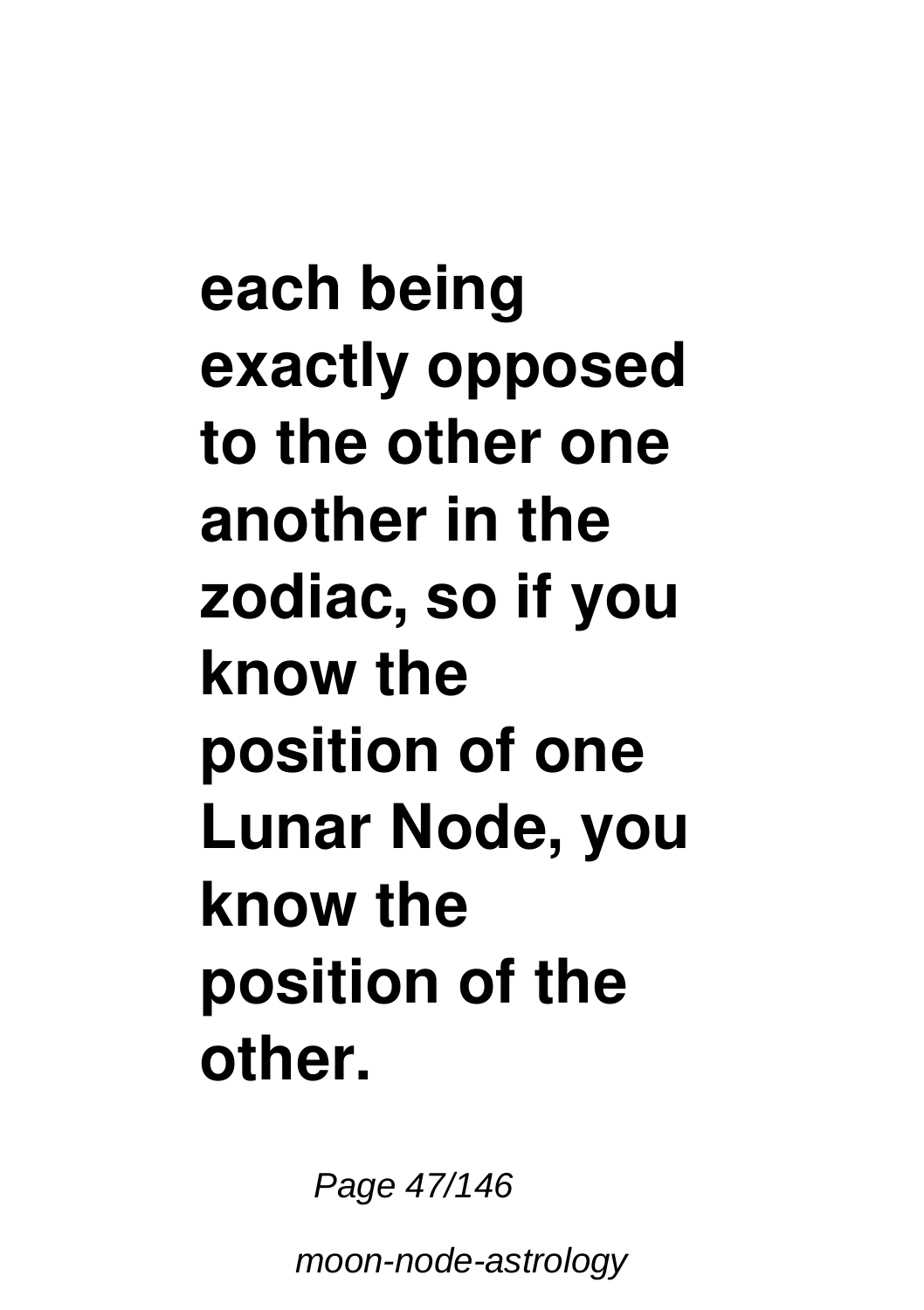**Ultimate Guide to the Nodes | Astrology Answers In your birth chart, the lunar nodes—known as the north node and south node—hold the keys to your** Page 48/146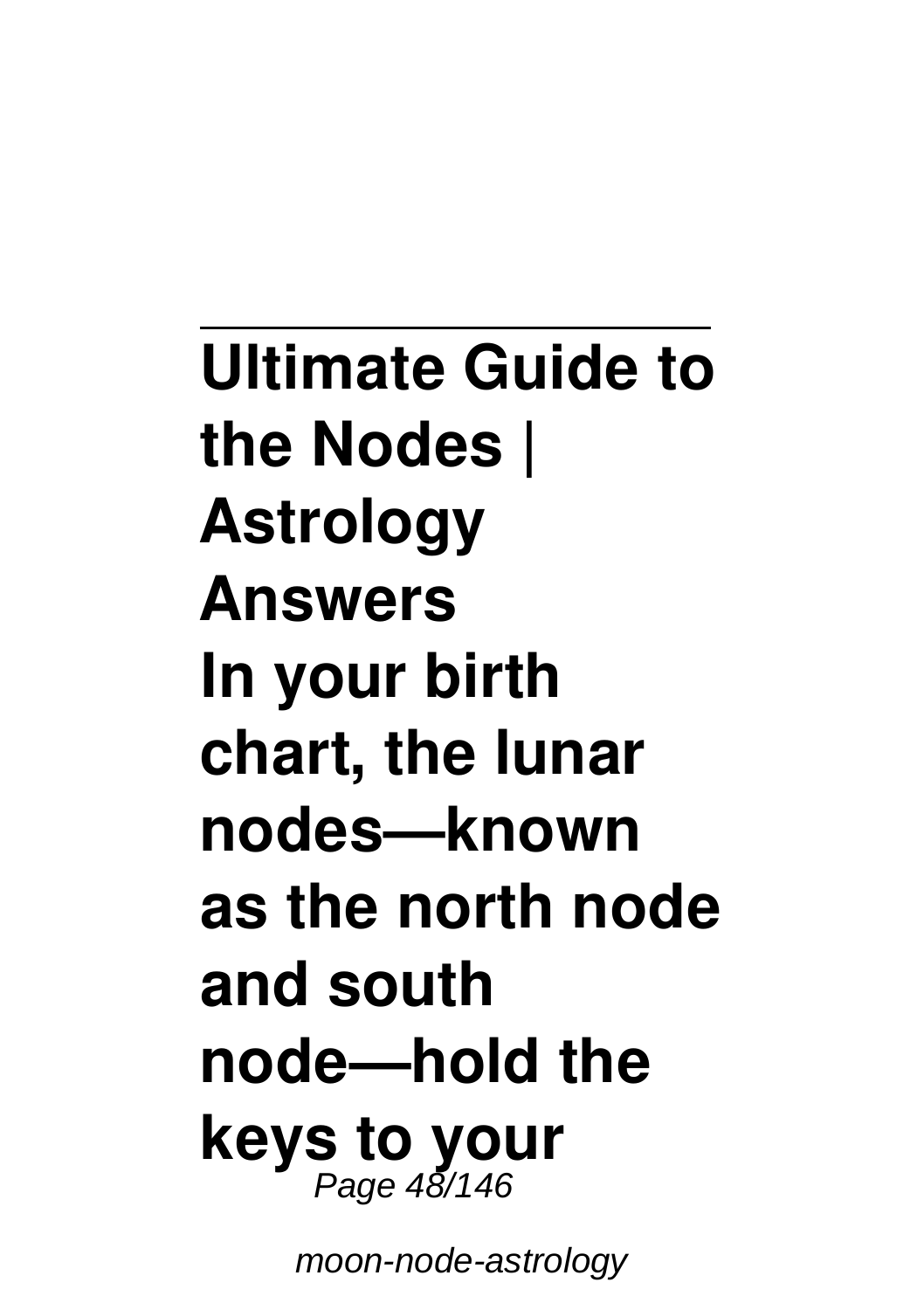**destiny and ultimate life lessons. by The AstroTwins. In astrology, your life purpose is encoded in the north node and south node of the moon. The lunar nodes are directly opposite** Page 49/146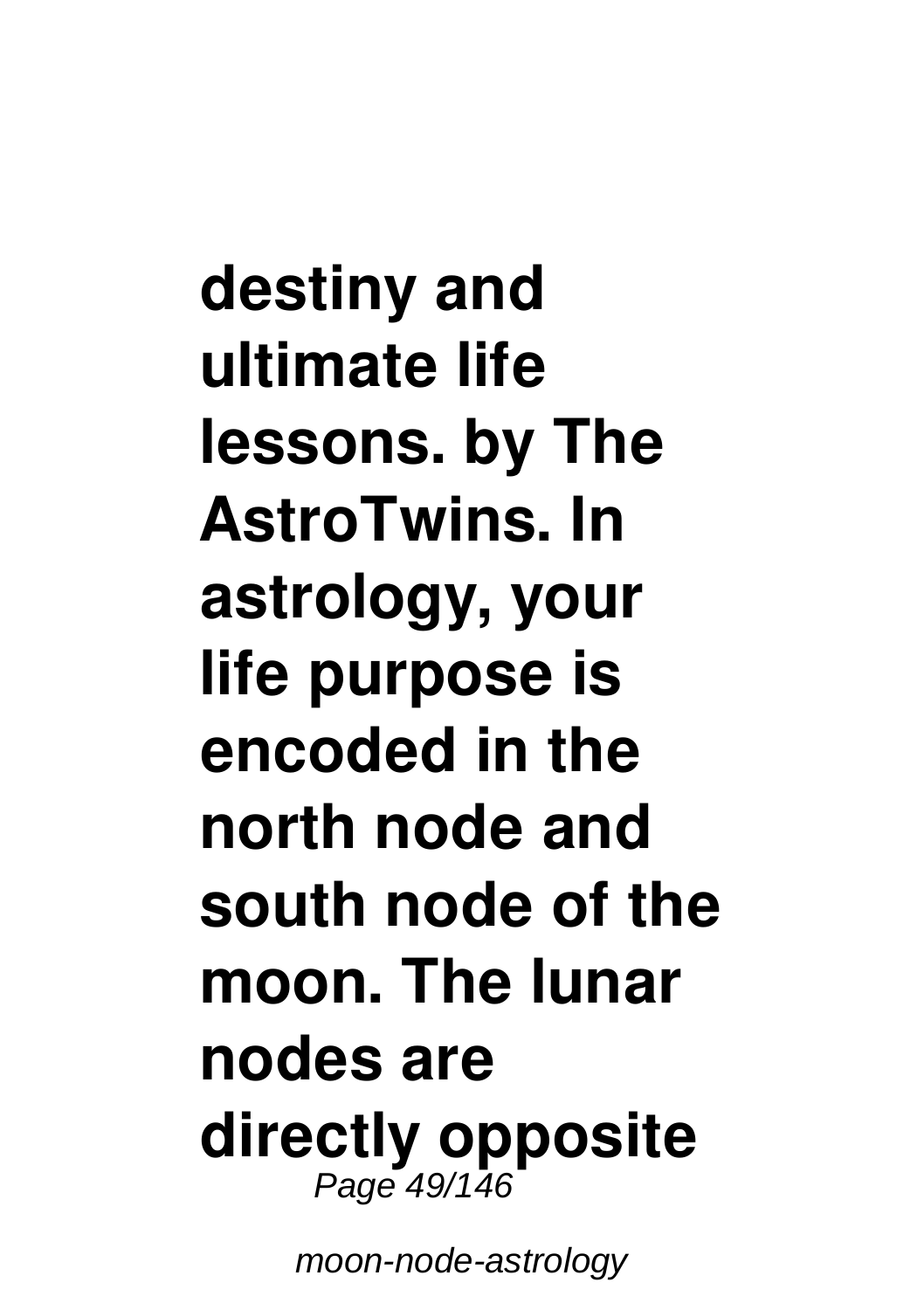## **each other in the chart.**

# **The North Nodes & South Node: Past Life Astrology The North Node (Nodes of the Moon) in astrology points** Page 50/146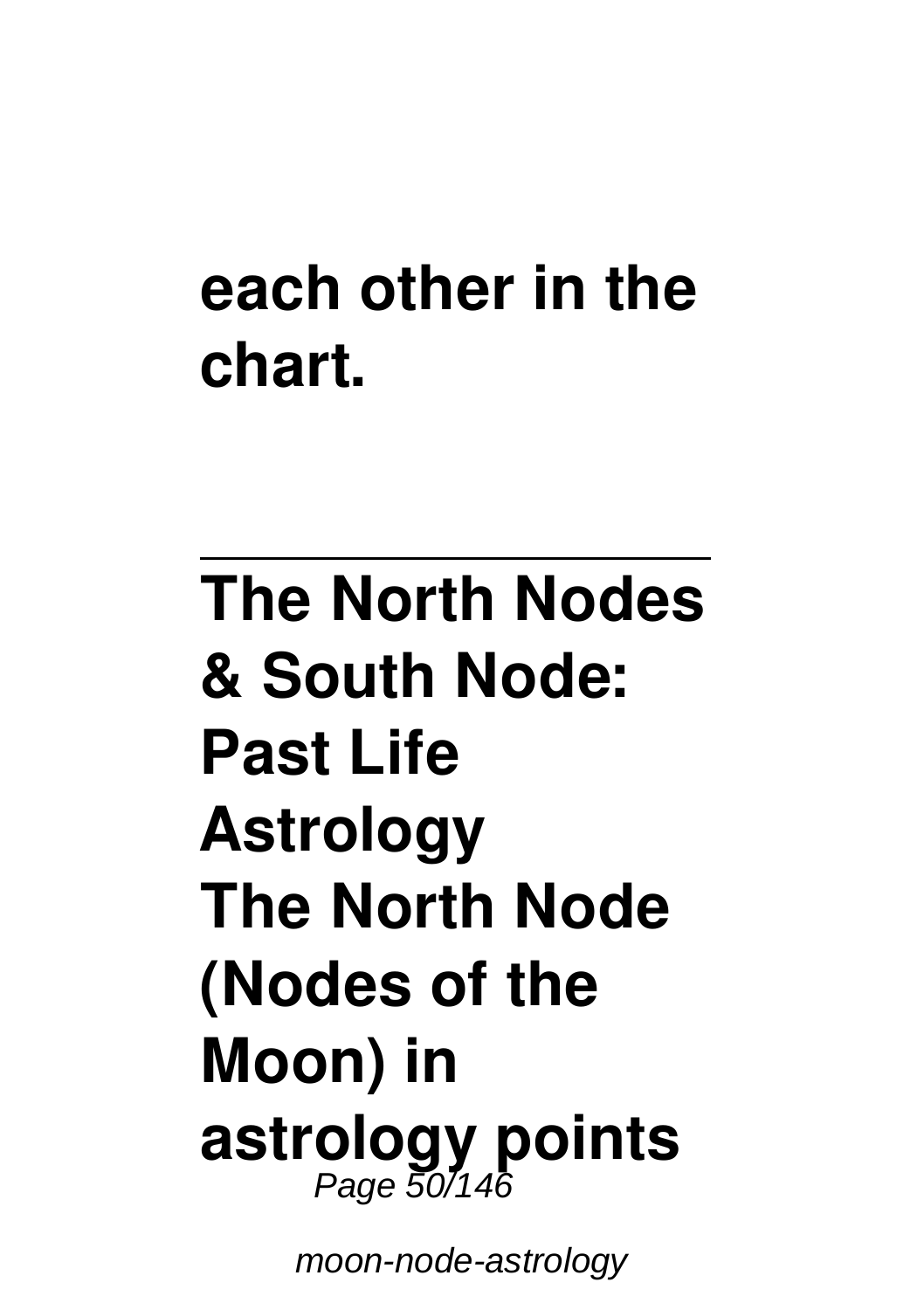**to spiritual life lessons–the keys to happiness and fulfillment: Back to The Nodes of the Moon article. See also: Venus Sign Table , Mars Sign Table , Jupiter Sign Table , Saturn Sign Table ,** Page 51/146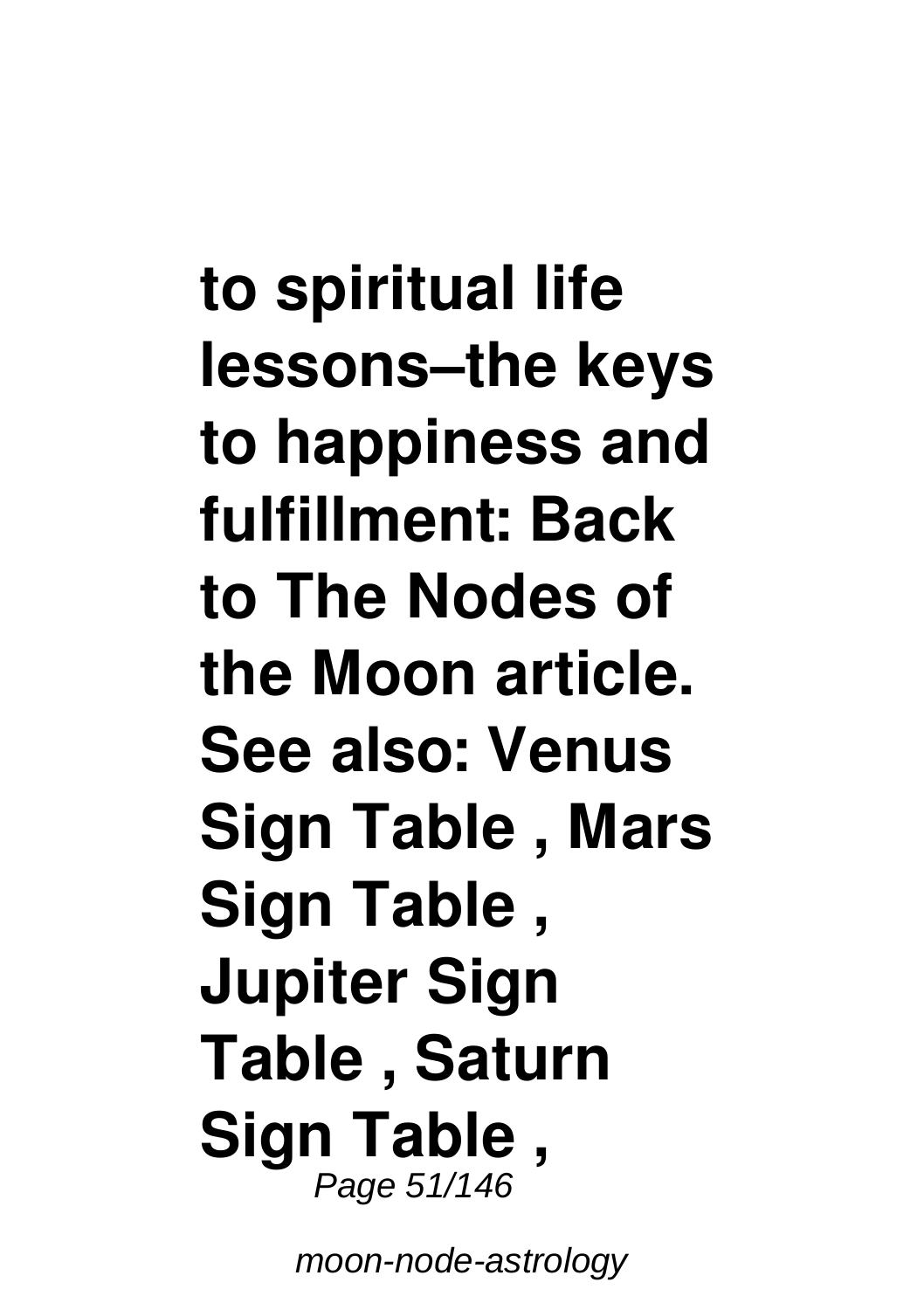## **Uranus, Neptune, and Pluto Sign Table , Chiron Sign Table , North Node Sign Table**

### **Find the Sign of Your North Node in Astrology: Tables ...** Page 52/146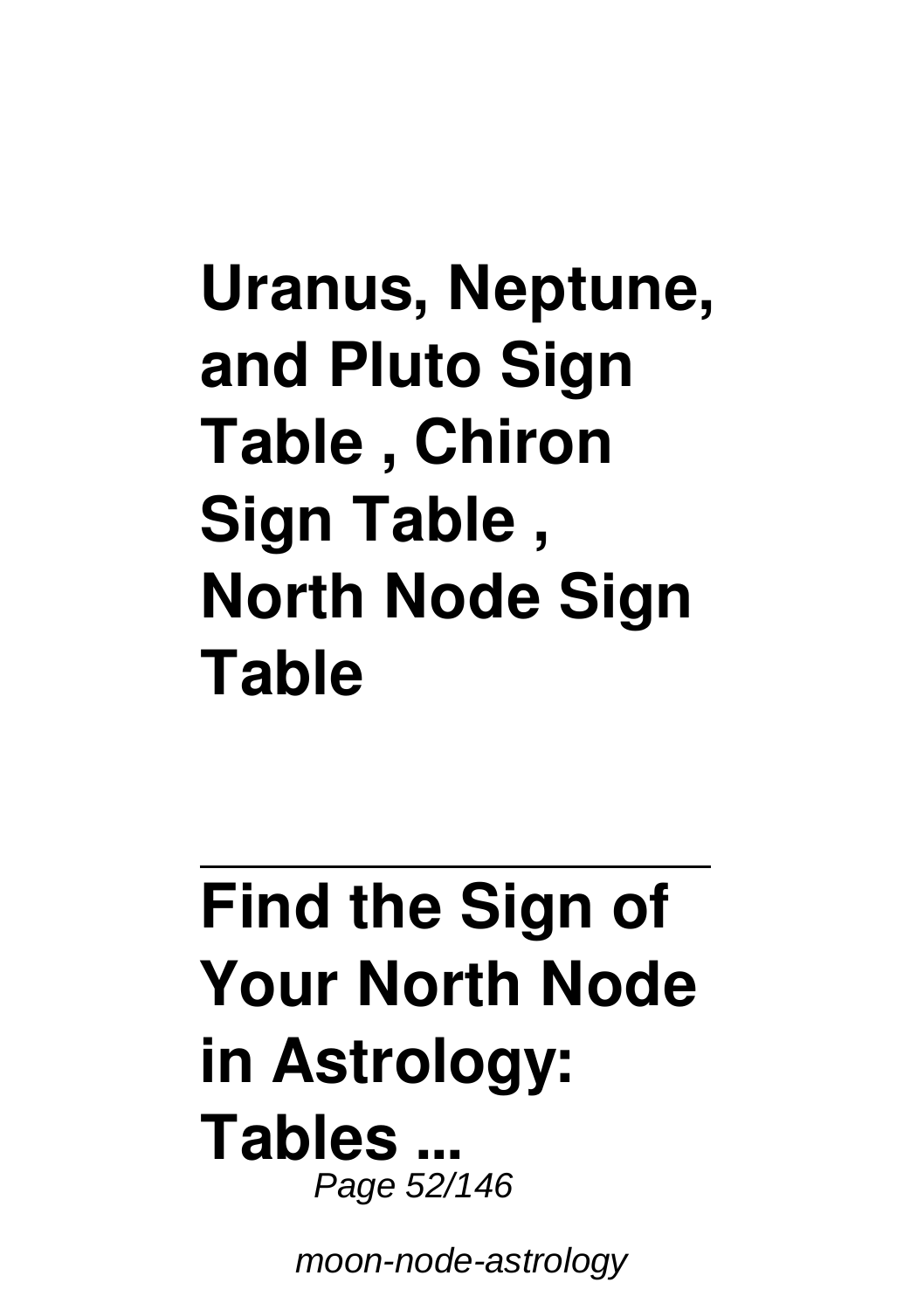**The Lunar Nodes are the point where the orbit of the Moon crosses the Ecliptic. The Ecliptic is the line that shows the suns apparent movement as it moves against** Page 53/146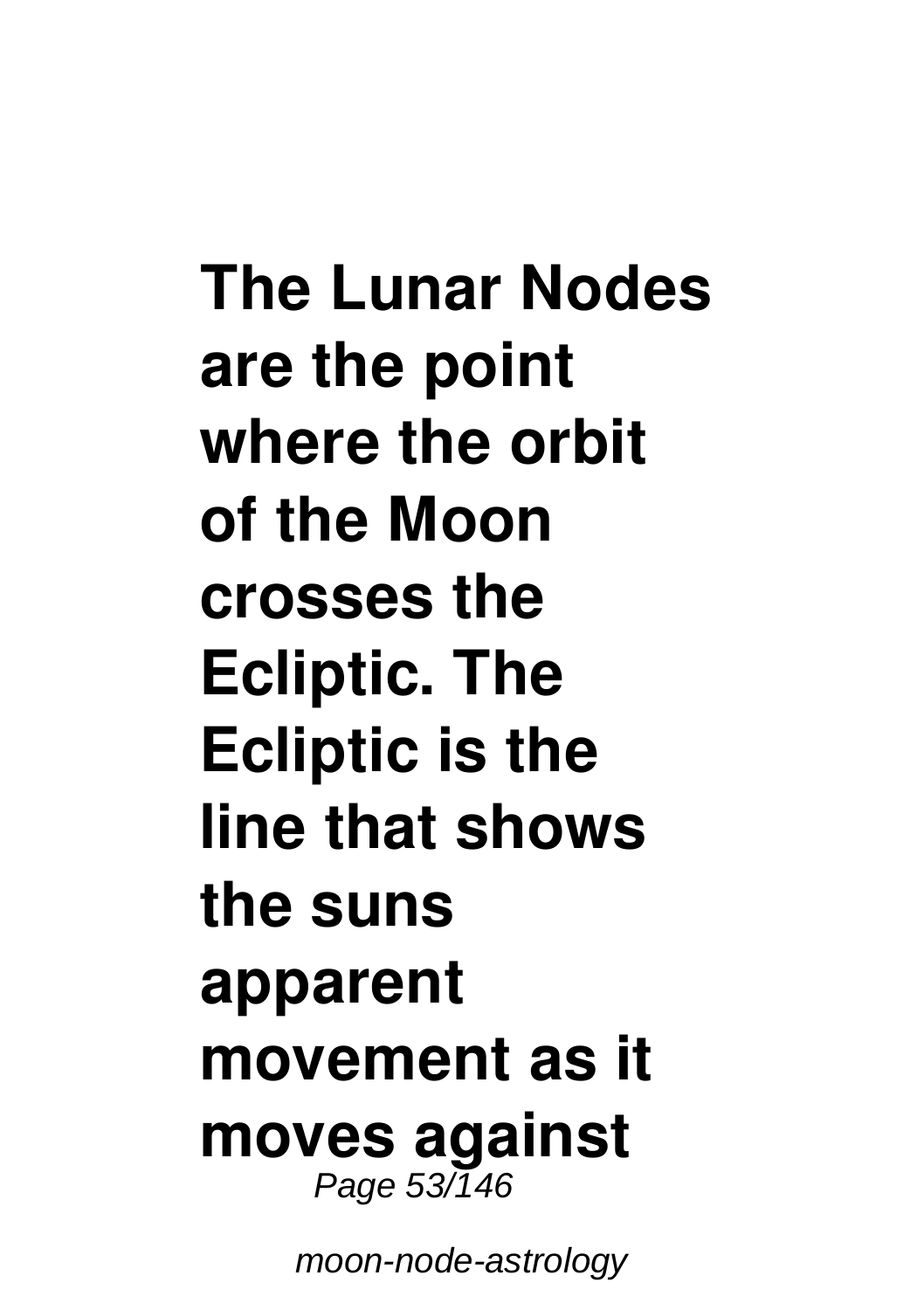## **the celestial sphere as the Earth moves round the Sun.**

# **Moon's Nodes In Astrology-Meaning of The North and South**

**... This is all learned** Page 54/146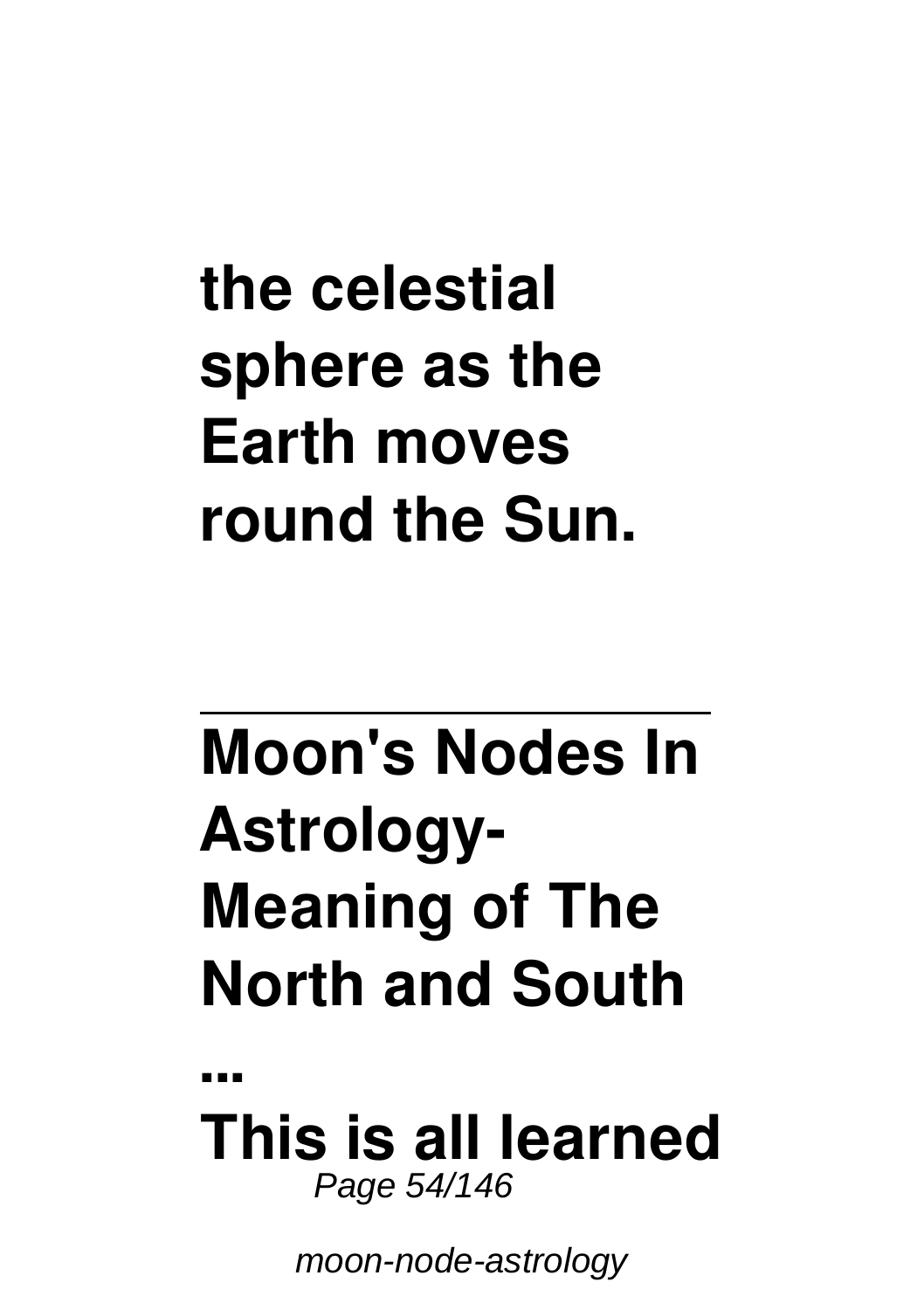**by the position of the north node of the moon in a natal astrology chart. While the chart is cast and all the planetary positions are placed on the horoscope, the north node of the moon is always** Page 55/146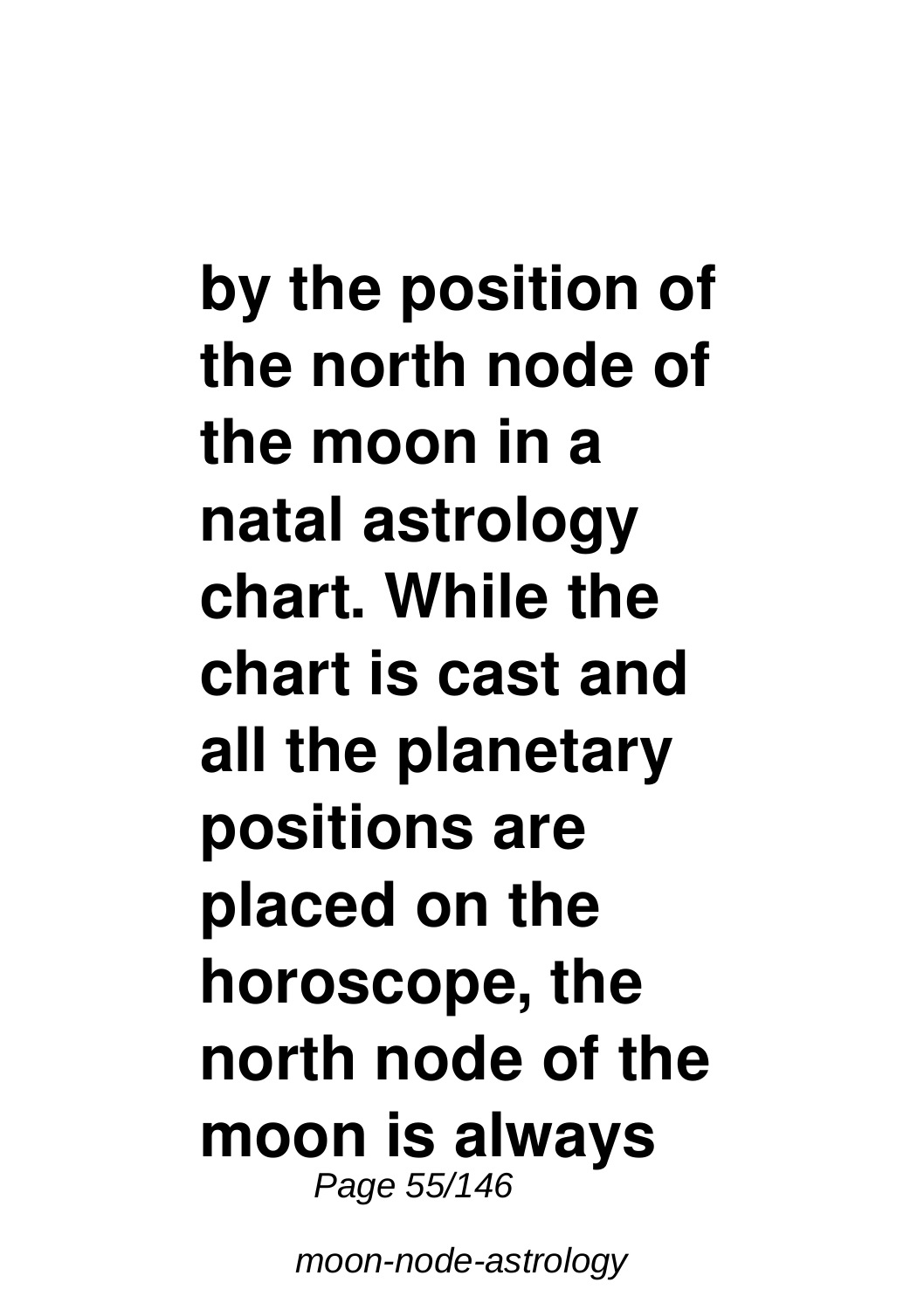**there in the ephemeris (a book with tables of planetary positions and signs for a fifty year period).**

### **Astrology, Reincarnation, and the Moon's** Page 56/146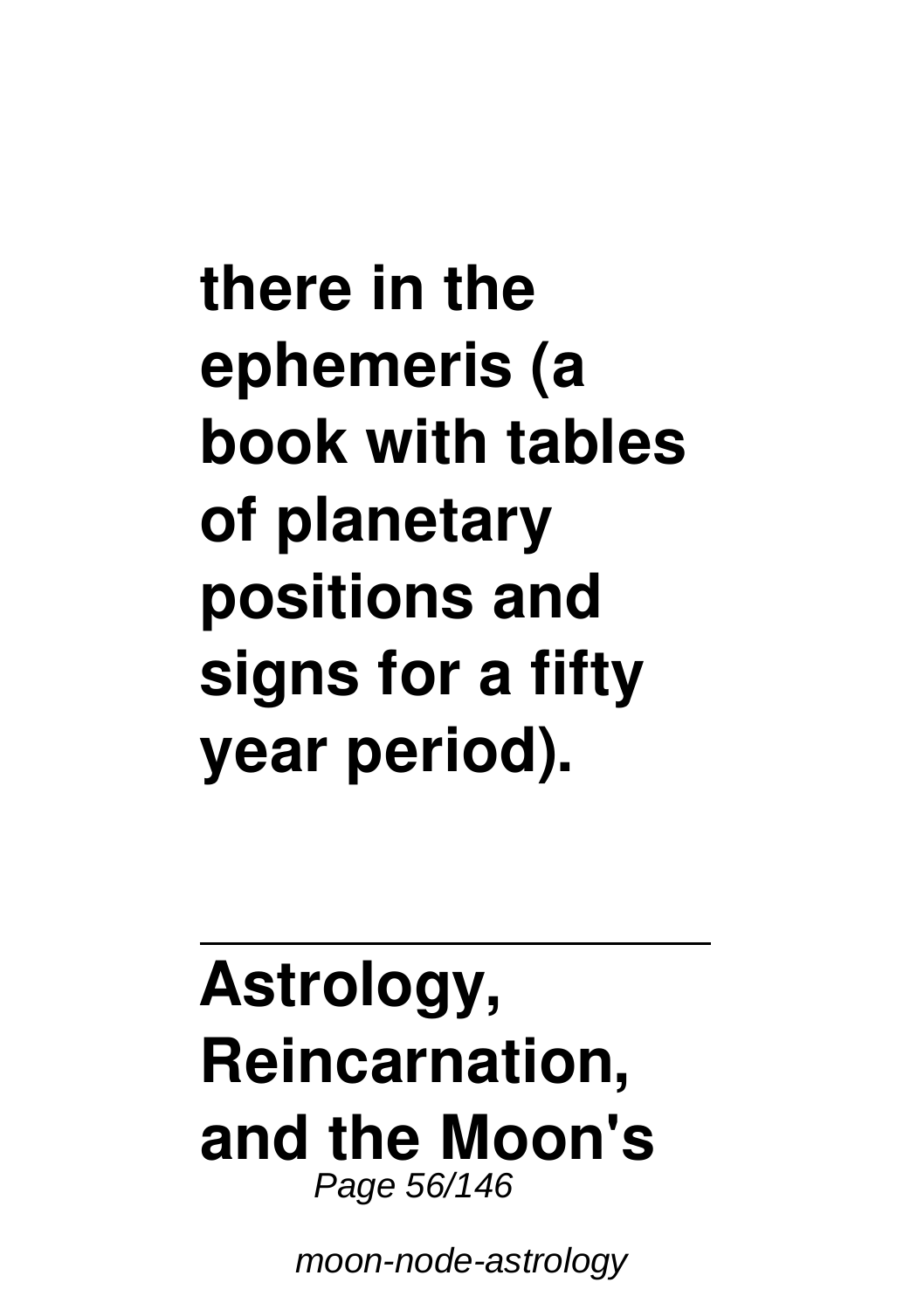**Nodes - Exemplore ... Moon Node Astrology combines depth psychology, astrology and reincarnation to bring a new focus on the shadow personality and** Page 57/146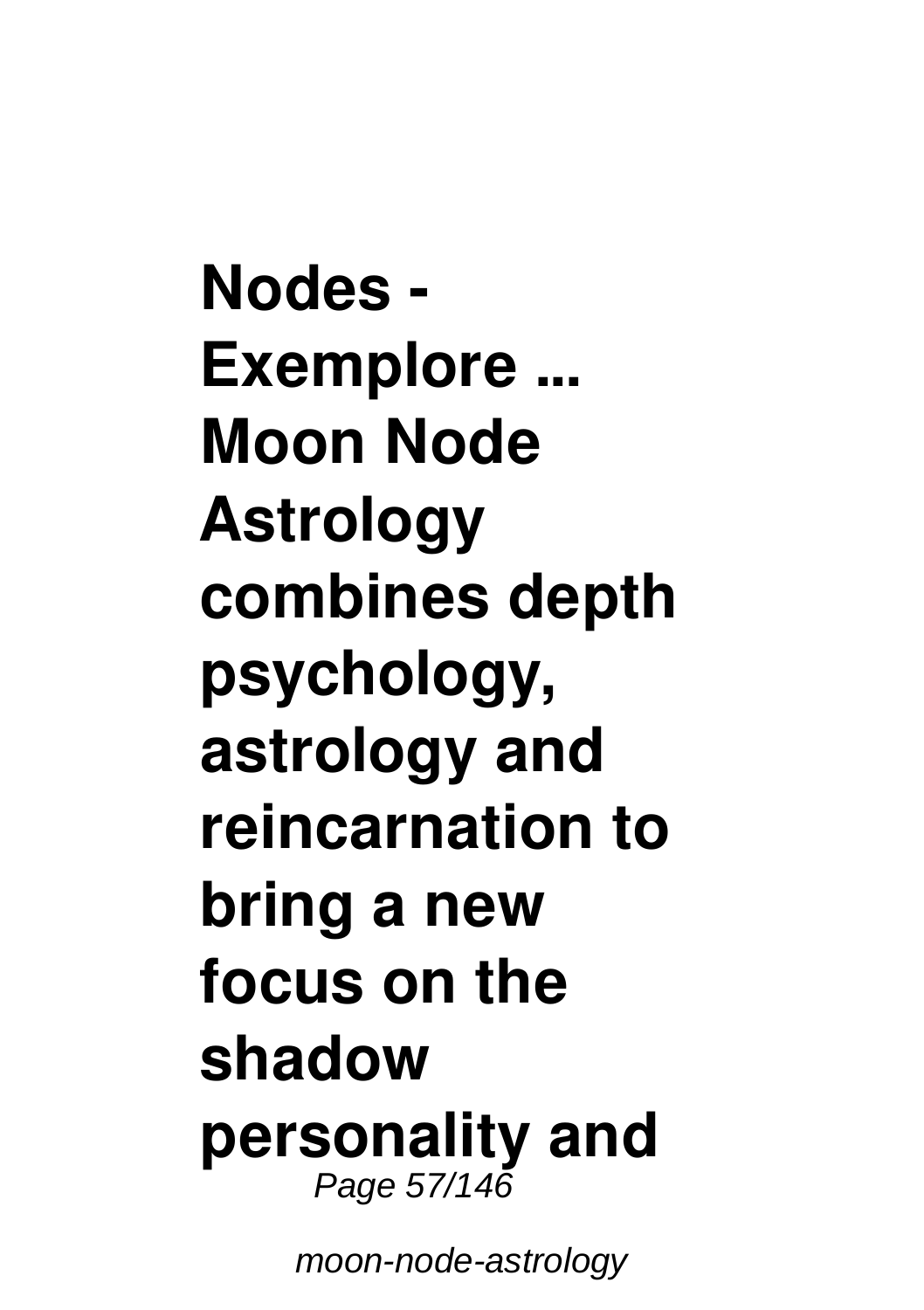**the evolutionary process of the individual. Explains the scientific background and the psychological approach used with the nodes and the moon node chart.**

Page 58/146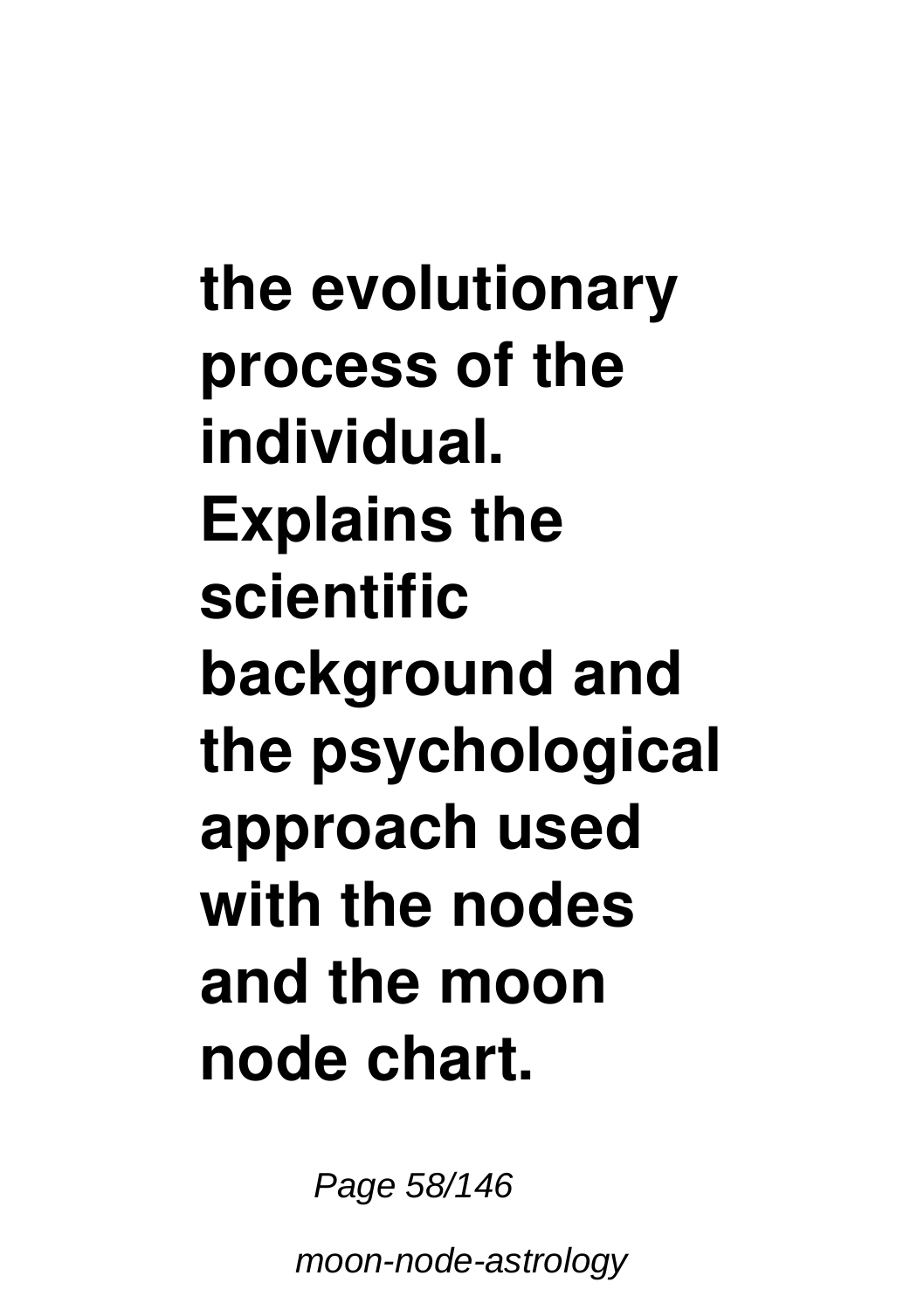**Moon Node Astrology: Huber, Bruno, Huber, Louise ... The Moon's nodes in the birth chart tell the story of its relationship to the Earth and Sun. In astrology,** Page 59/146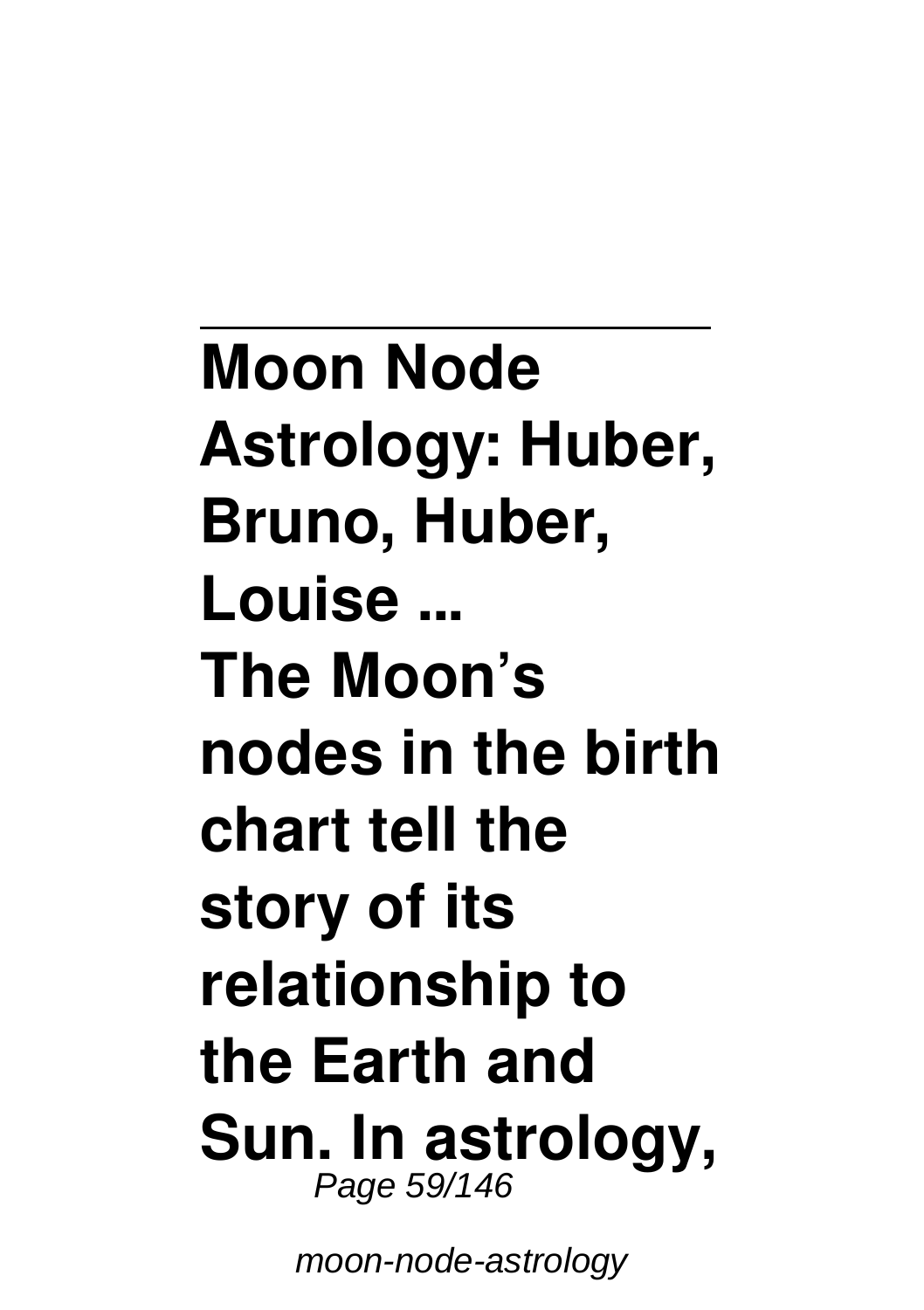**these very important points are indicators of your soul's evolutionary path. The South Node is the direction you're coming from, and the North Node is where you're heading.** Page 60/146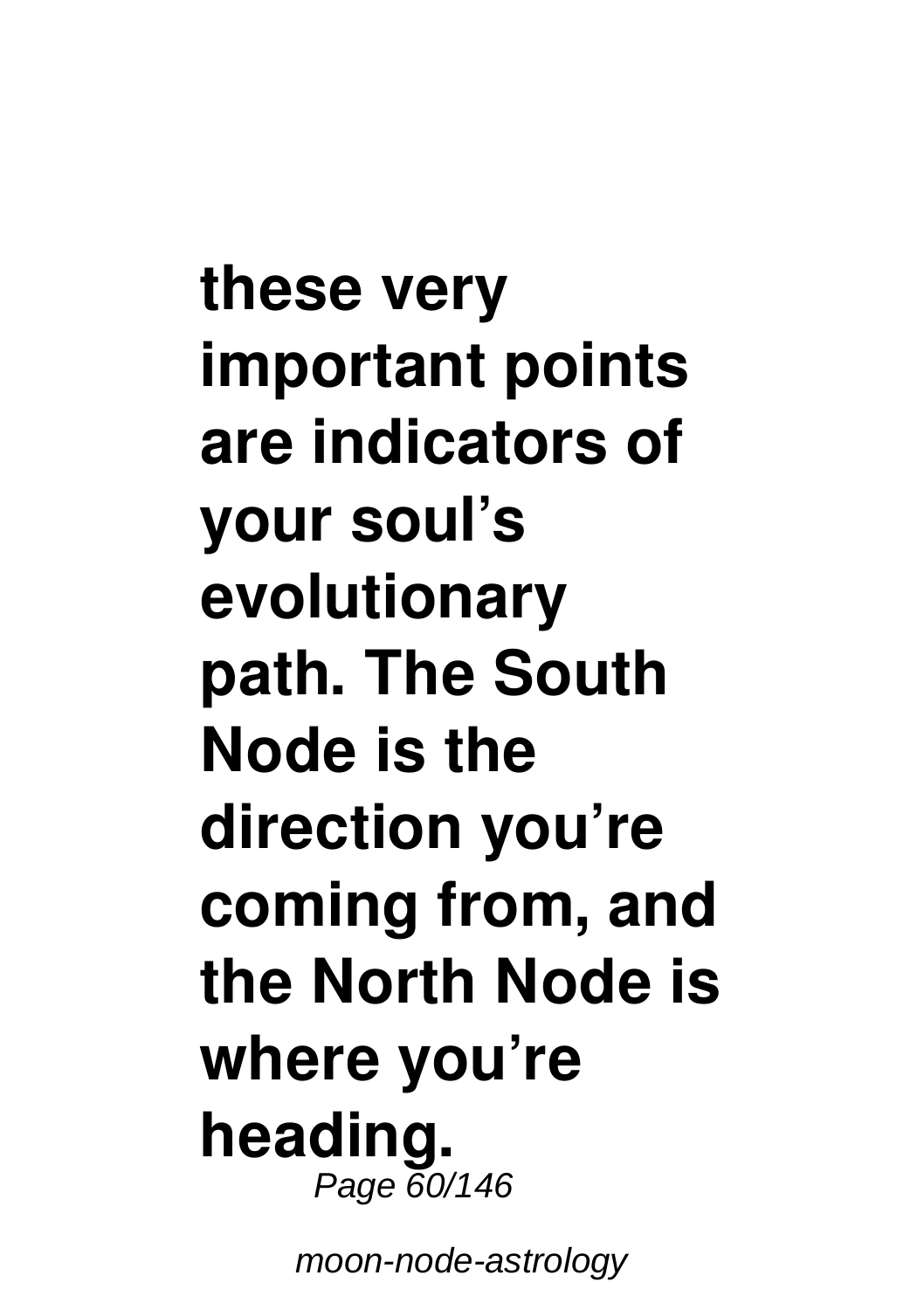**North and South Nodes - Moon Nodes - LiveAbout Lunar Nodes offer an interesting perspective on a chart's inner workings and a** Page 61/146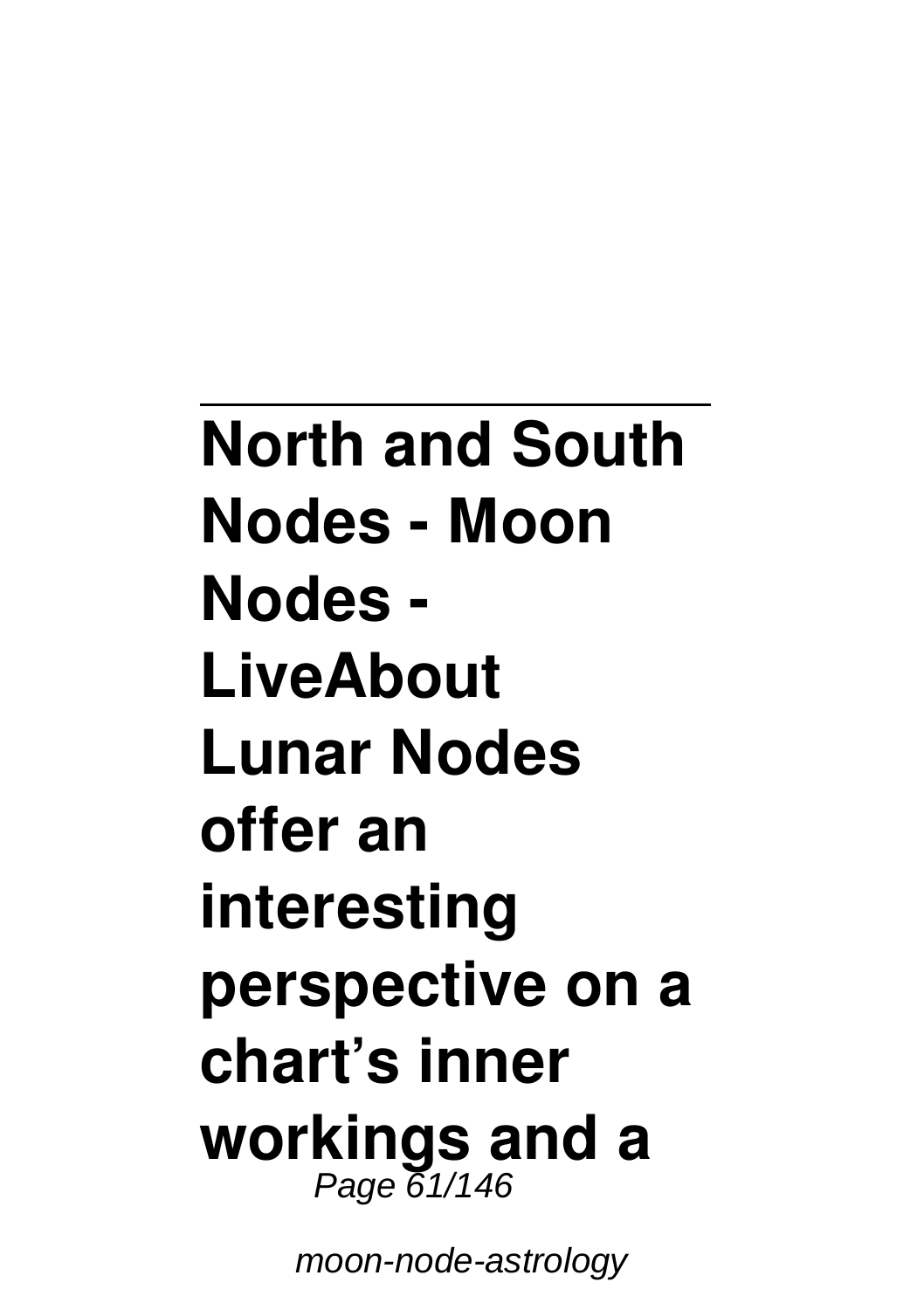**person's destiny. Formed by the continually moving point where the Sun and Moon meet on the ecliptic, they are sensitive areas in a chart.**

#### **Lunar Nodes –** Page 62/146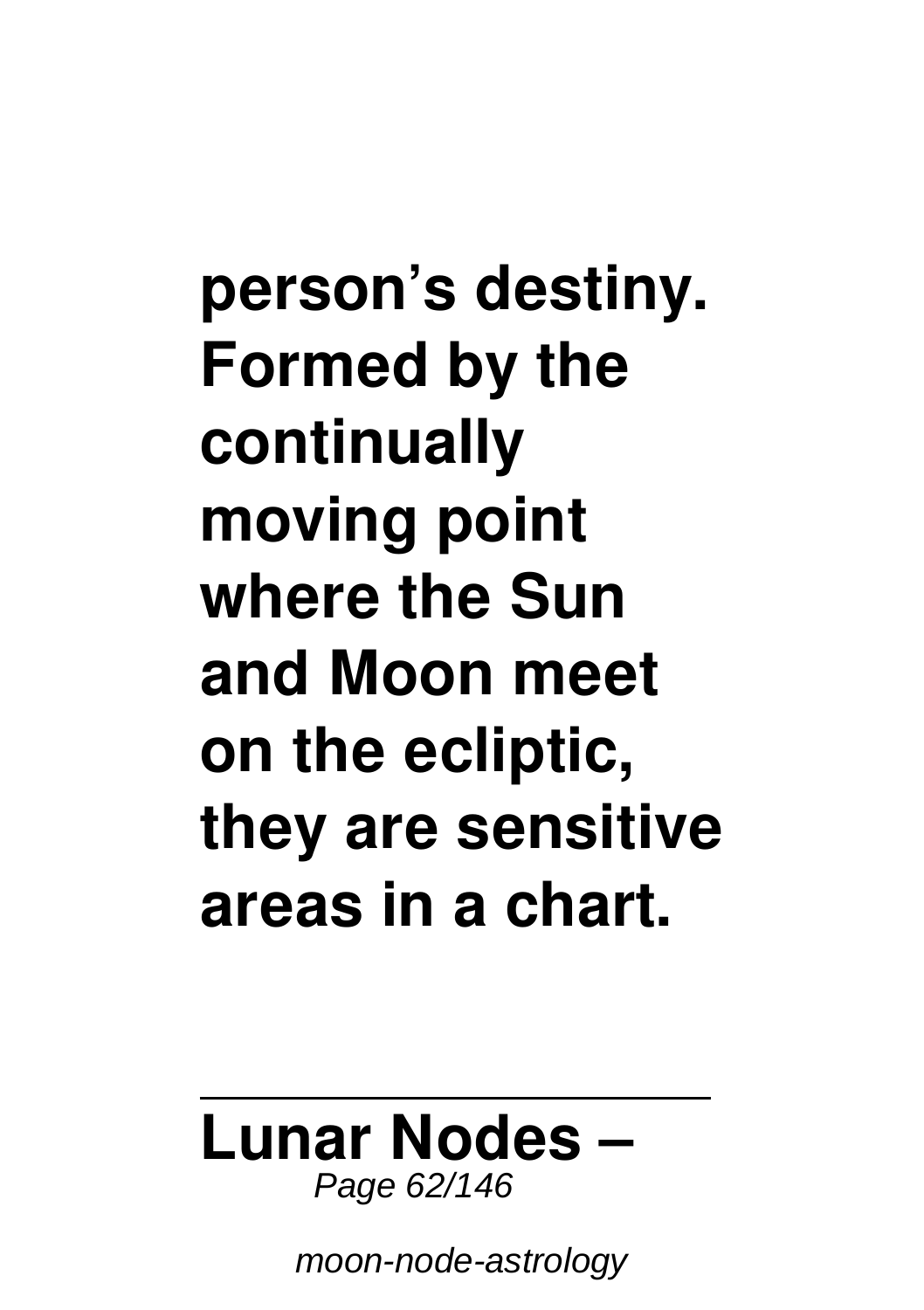**Anne Ortelee Astrology In Indian astrology, the Moon is called Chandra or Soma and represents the mind, queenship and mother. The north lunar node (called Rahu) and** Page 63/146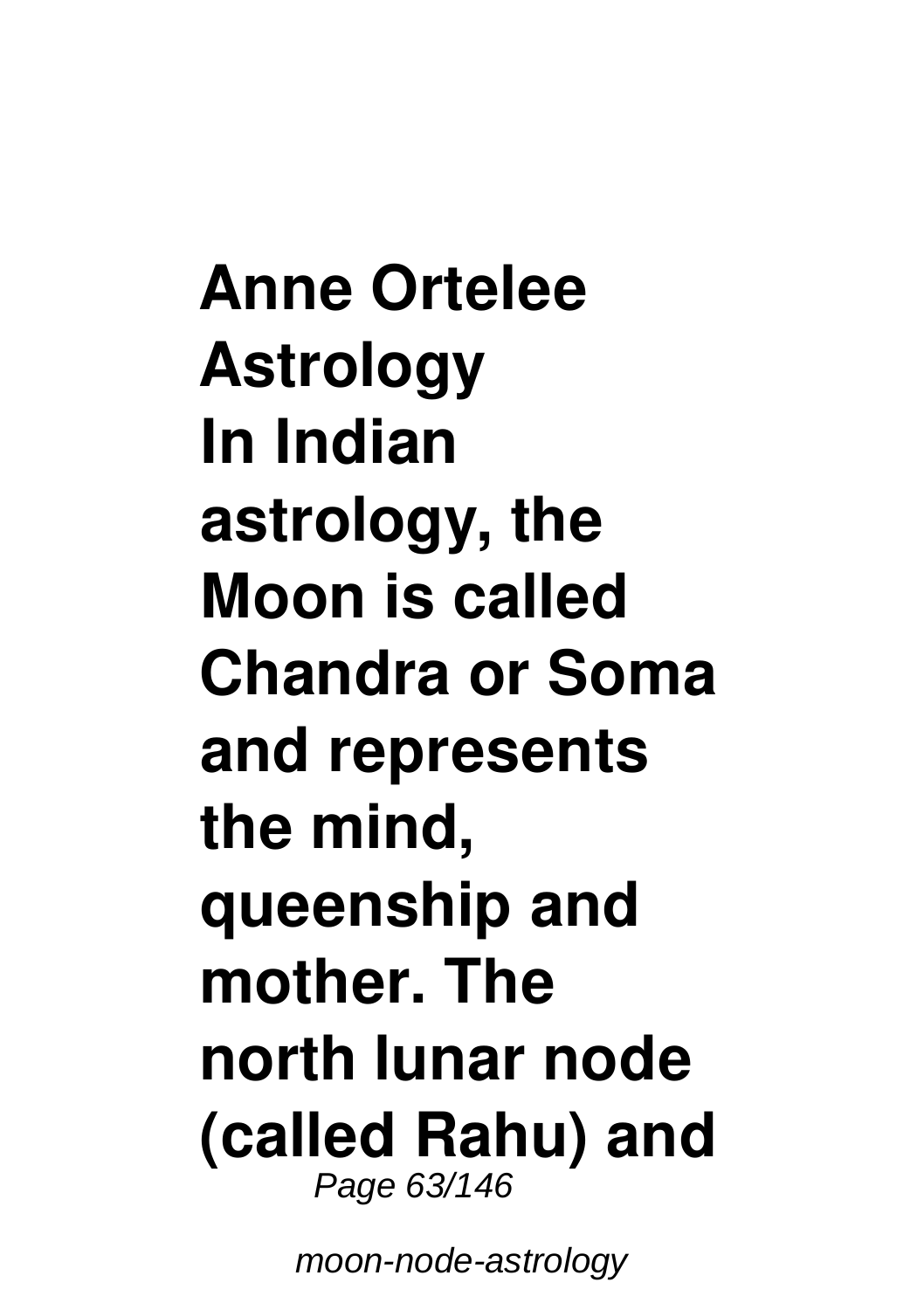**the south lunar node (called Ketu) are considered to be of particular importance and are given an equal place alongside the seven classical planets as part of the nine** Page 64/146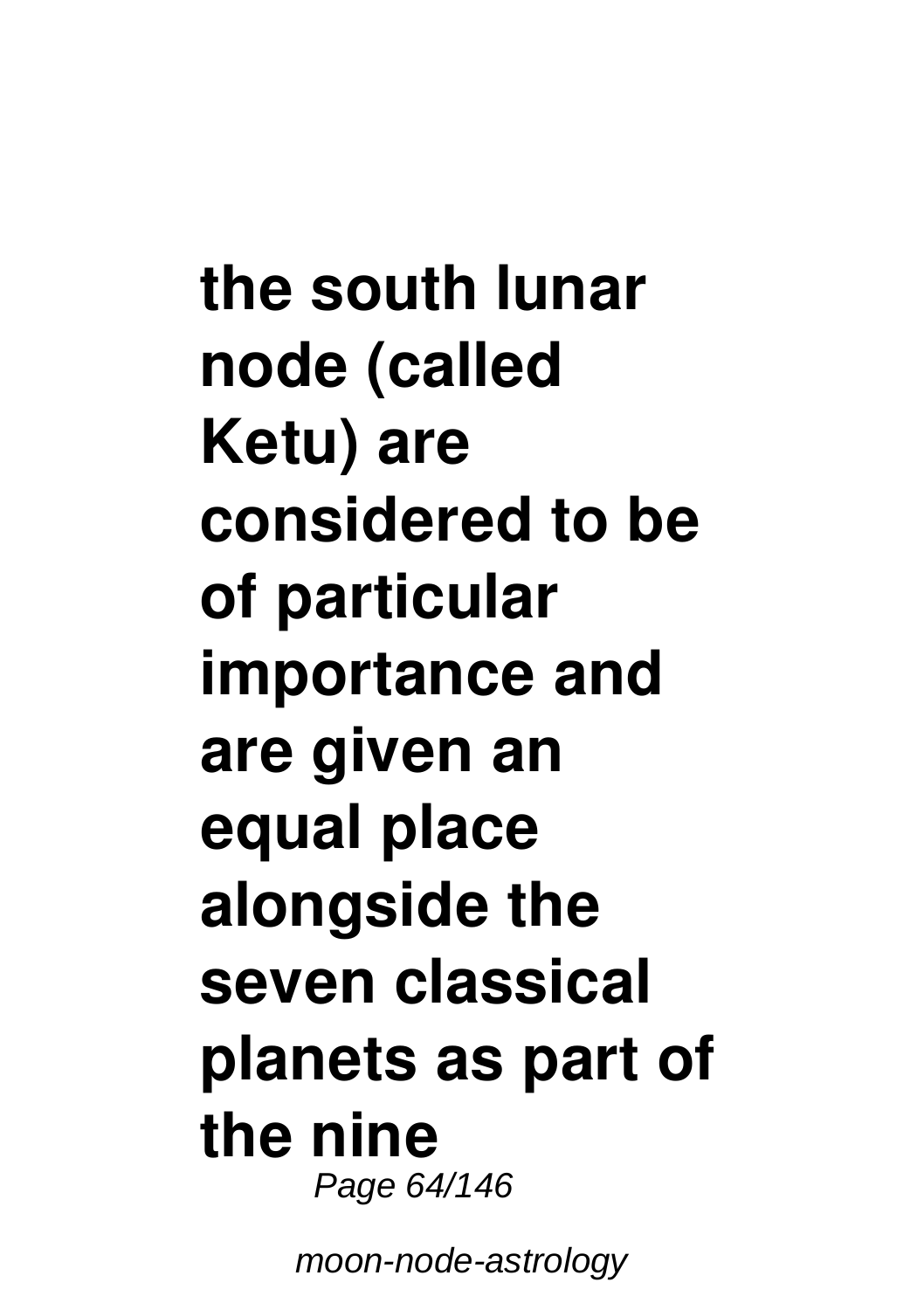## **navagraha.**

## **Planets in astrology - Wikipedia The Moon's Nodes The path the Earth makes around the Sun is considered to be a level or** Page 65/146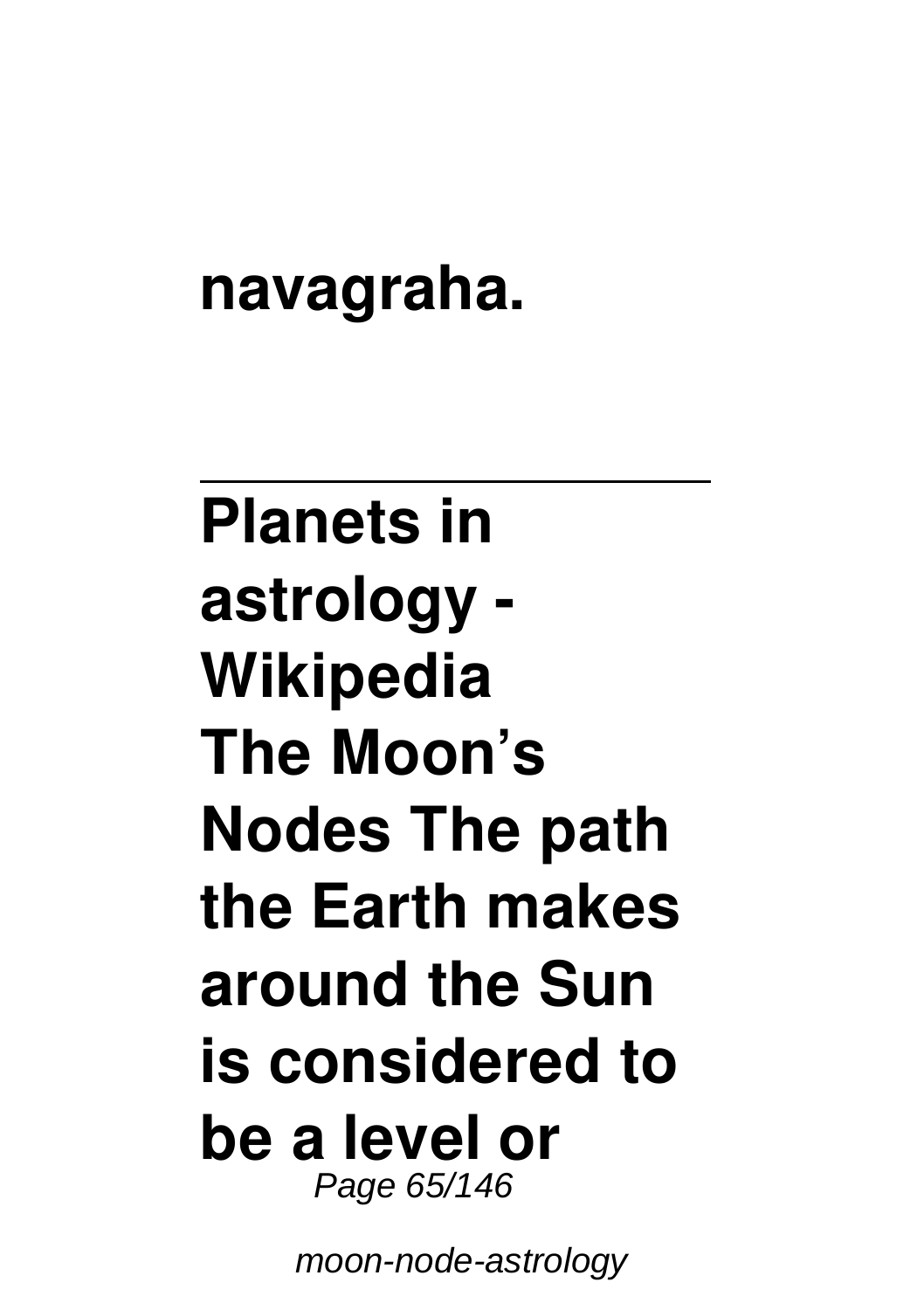**plane surface; and the apparent path of the Sun through the zodiac (caused by the Earth's orbit) is called the ecliptic.**

#### **Moon's Nodes, Arabian Parts** Page 66/146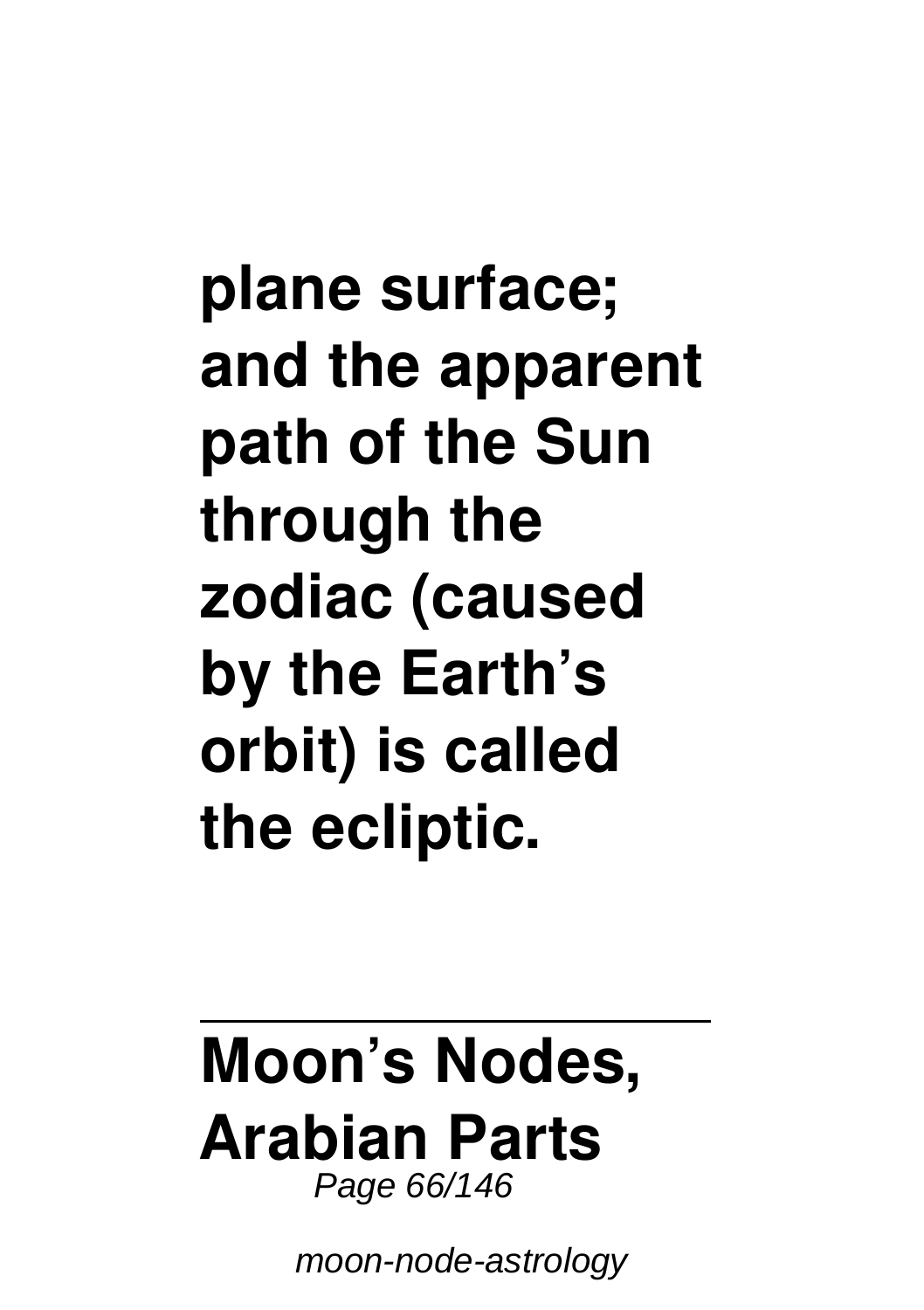**and Fixed Stars - Astrology ... The Moon's nodes change signs approximately every 18 months. They are always directly opposite each other. Besides in natal astrology, the** Page 67/146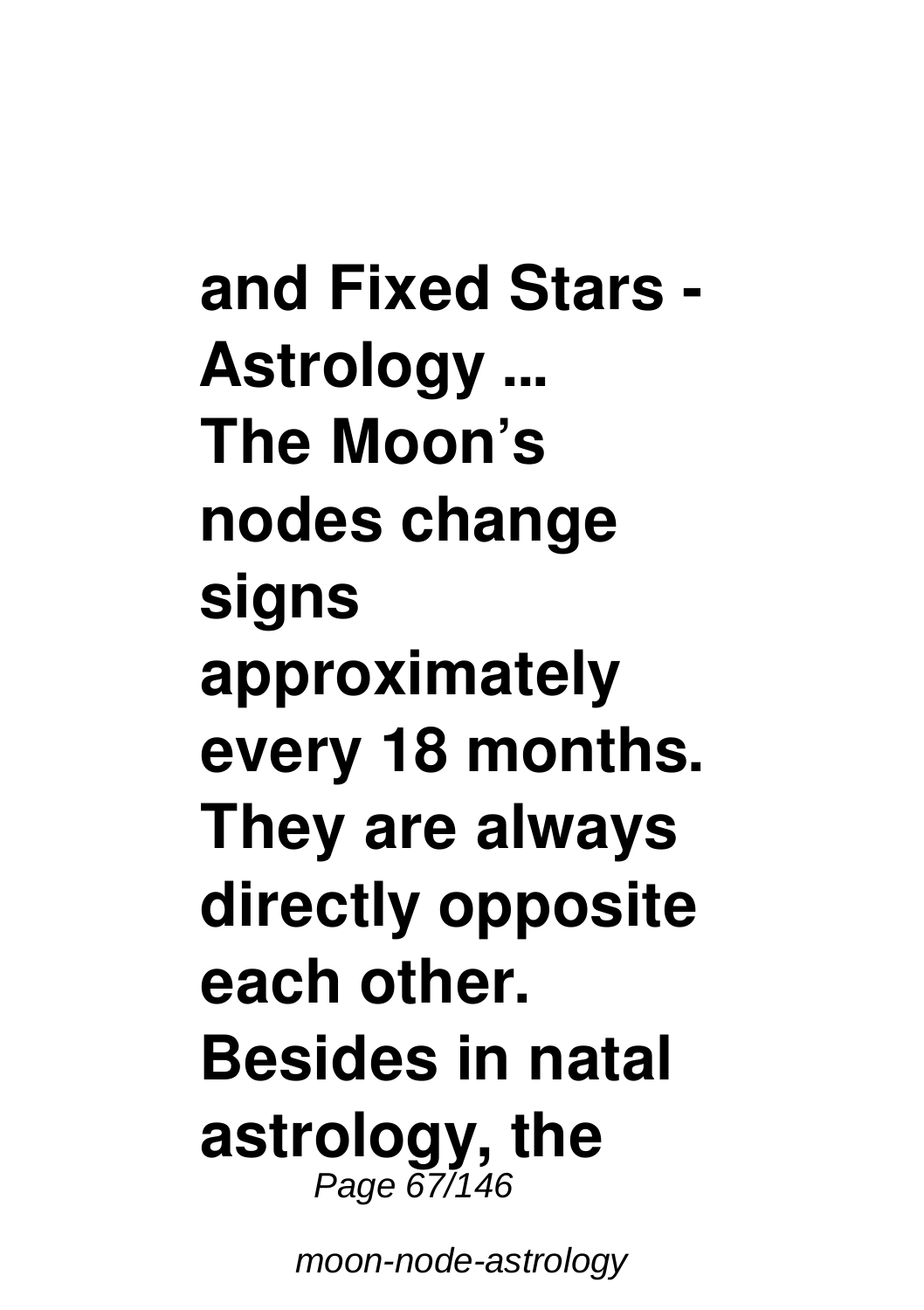**Moon's nodes are also important in synastry and in predictive astrology. Aquarius in the Zodiac. Aquarius is the eleventh sign in the Zodiac. In the natural chart, it is** Page 68/146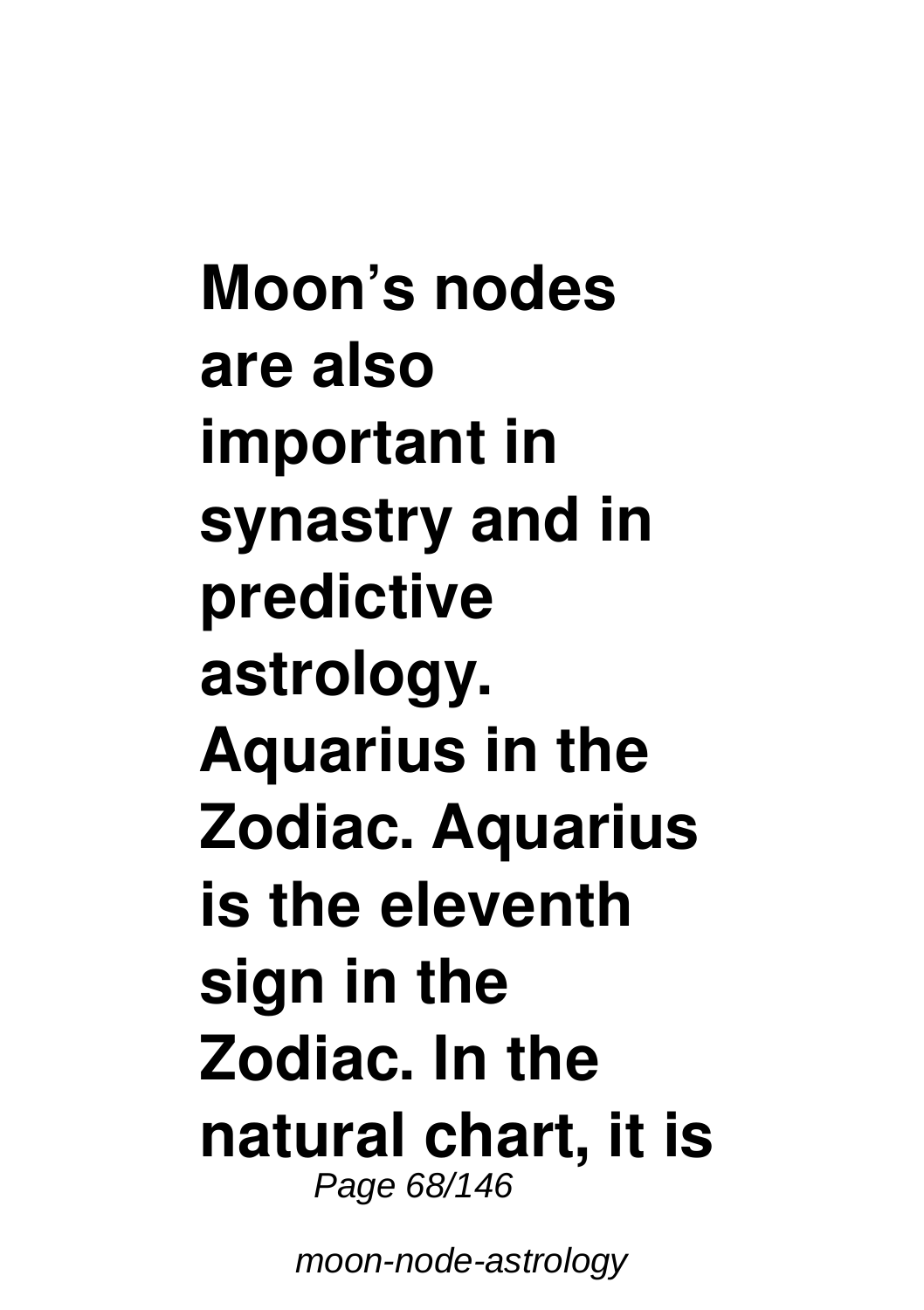## **connected with the eleventh house.**

## Find the Sign of Your North Node in Astrology: Tables ...

## Planets in astrology - Wikipedia

Page 69/146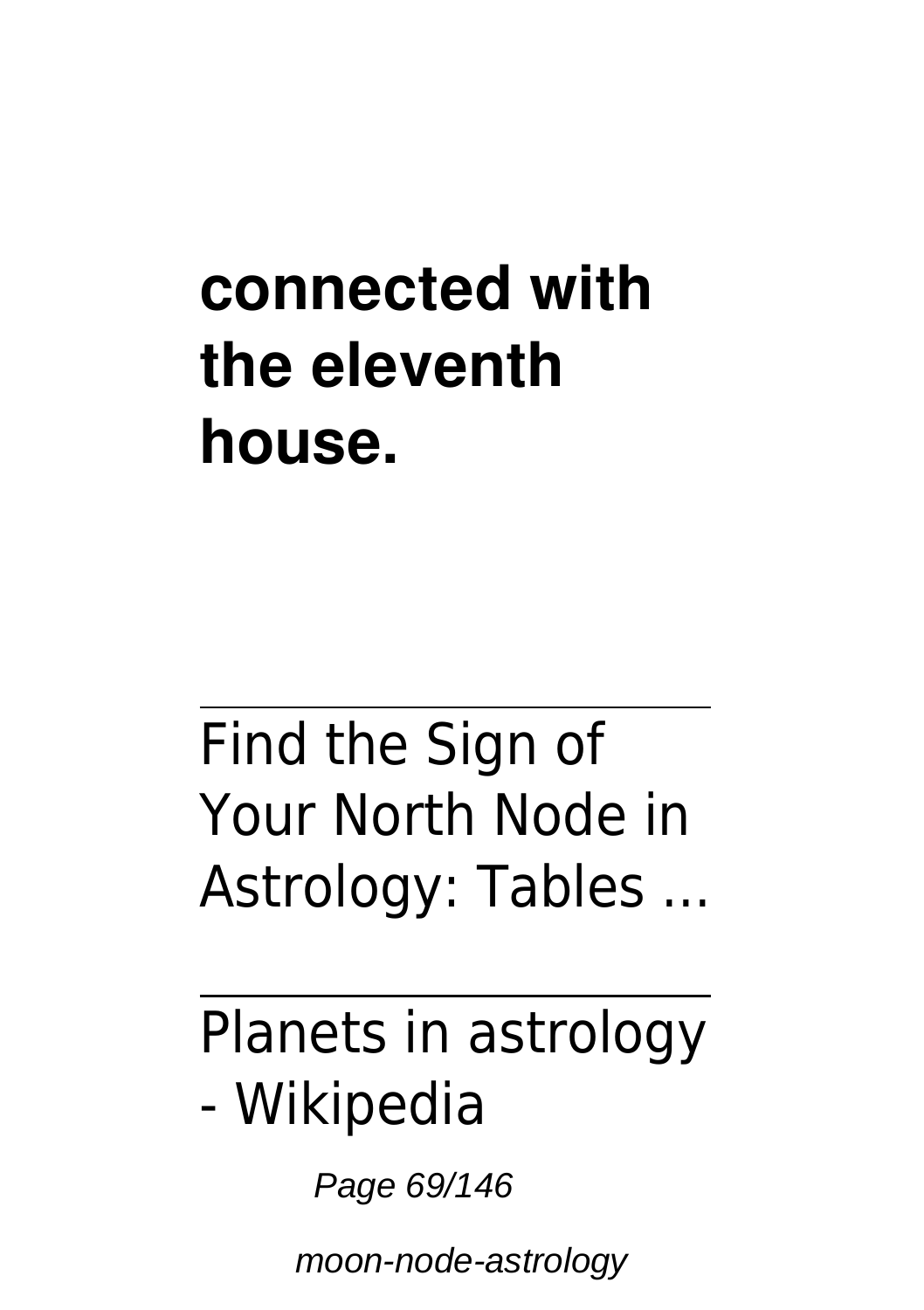To get technical. the Lunar Nodes in astrology are the points in the Moon's orbit where the Moon crosses the ecliptic (the path of the Sun). They're not actual physical bodies, and instead, are imaginary points on an imaginary line. Page 70/146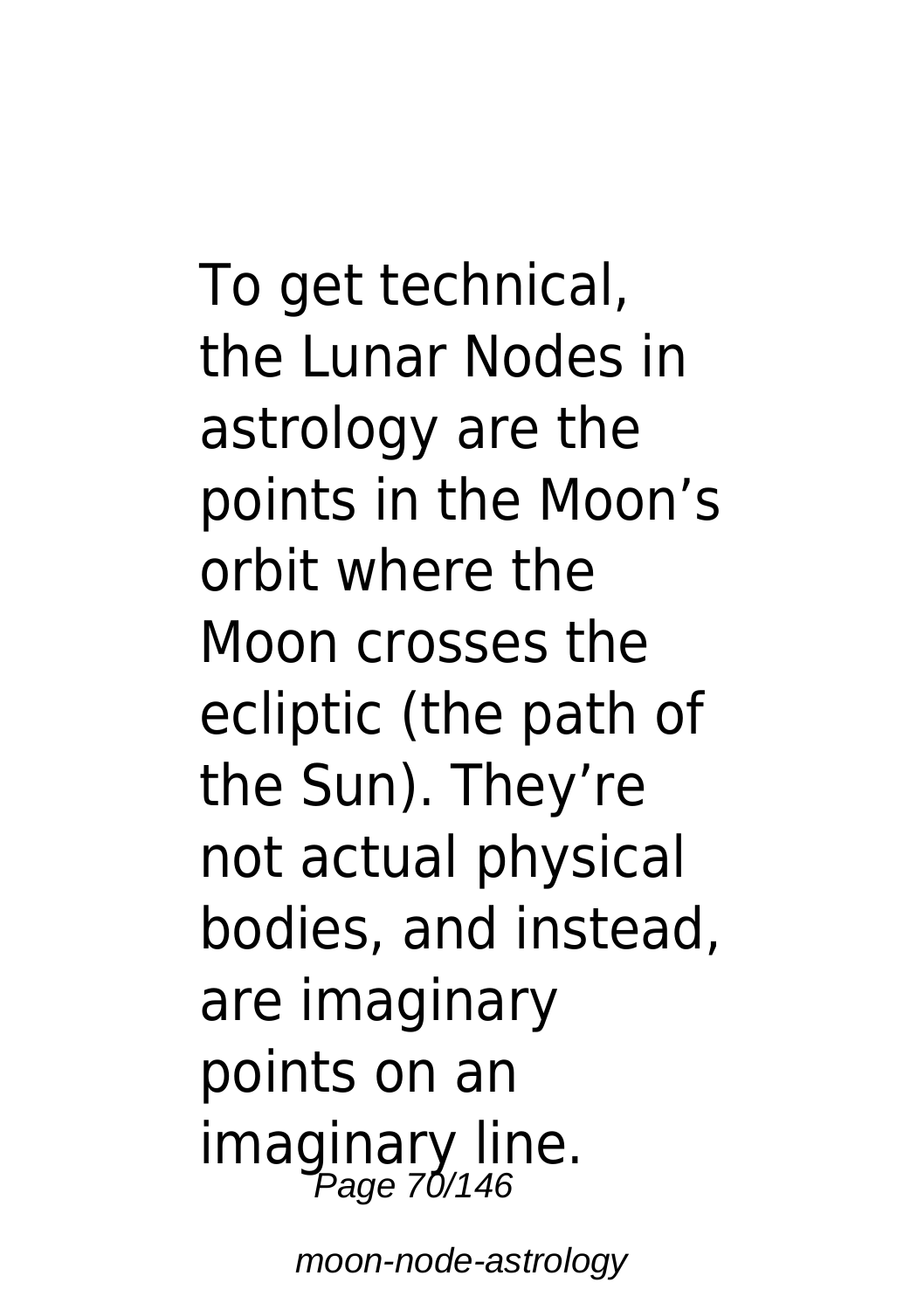There are two Lunar Nodes: the North Node and the South Node. These nodes both have identifiable zodiac signs, each being exactly opposed to the other one another in the zodiac, so if you know the position of one Lunar Node, Page 71/146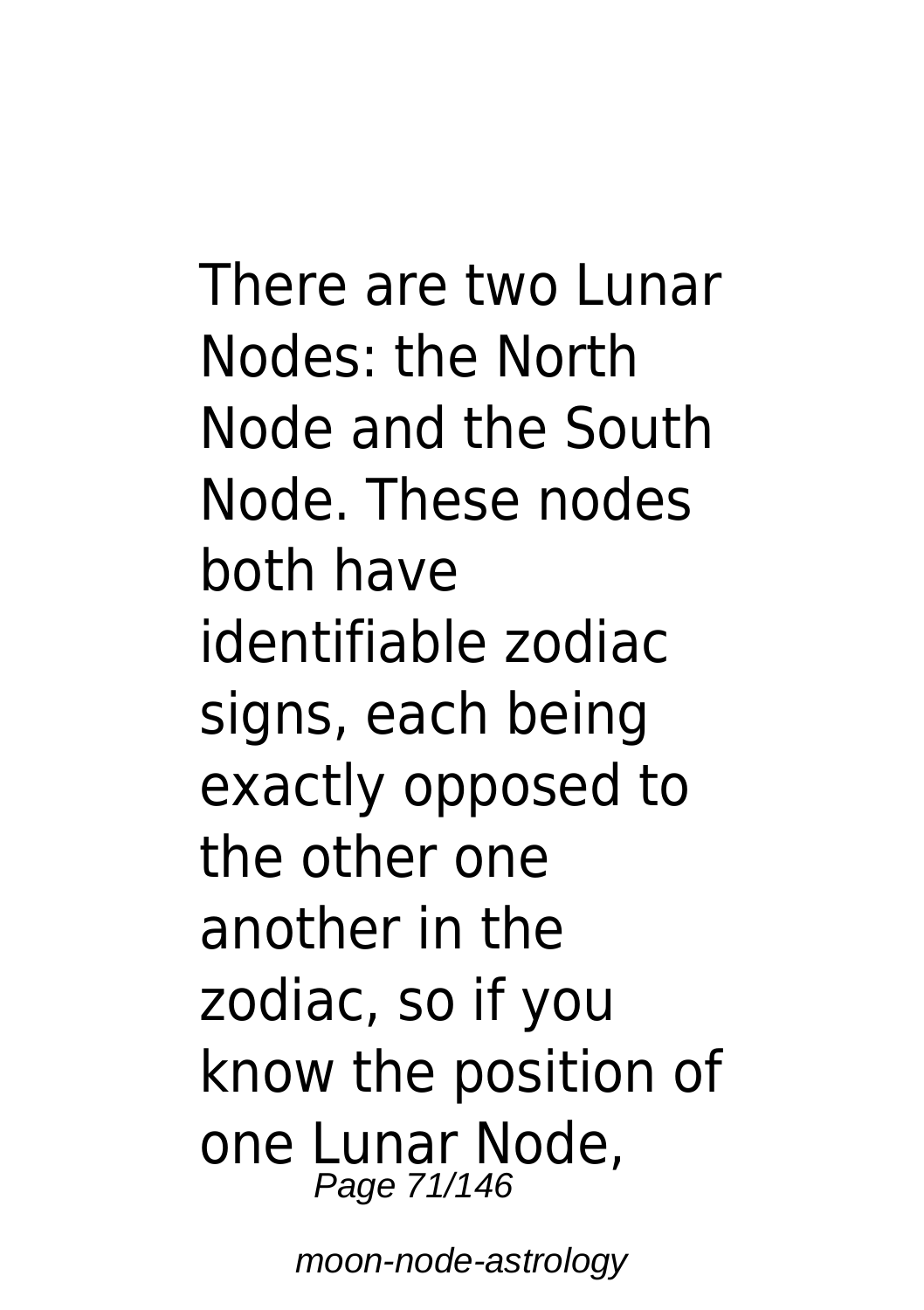you know the position of the other. The Lunar Nodes are the point where the orbit of the Moon crosses the Ecliptic. The Ecliptic is the line that shows the suns apparent movement as it moves against the Page 72/146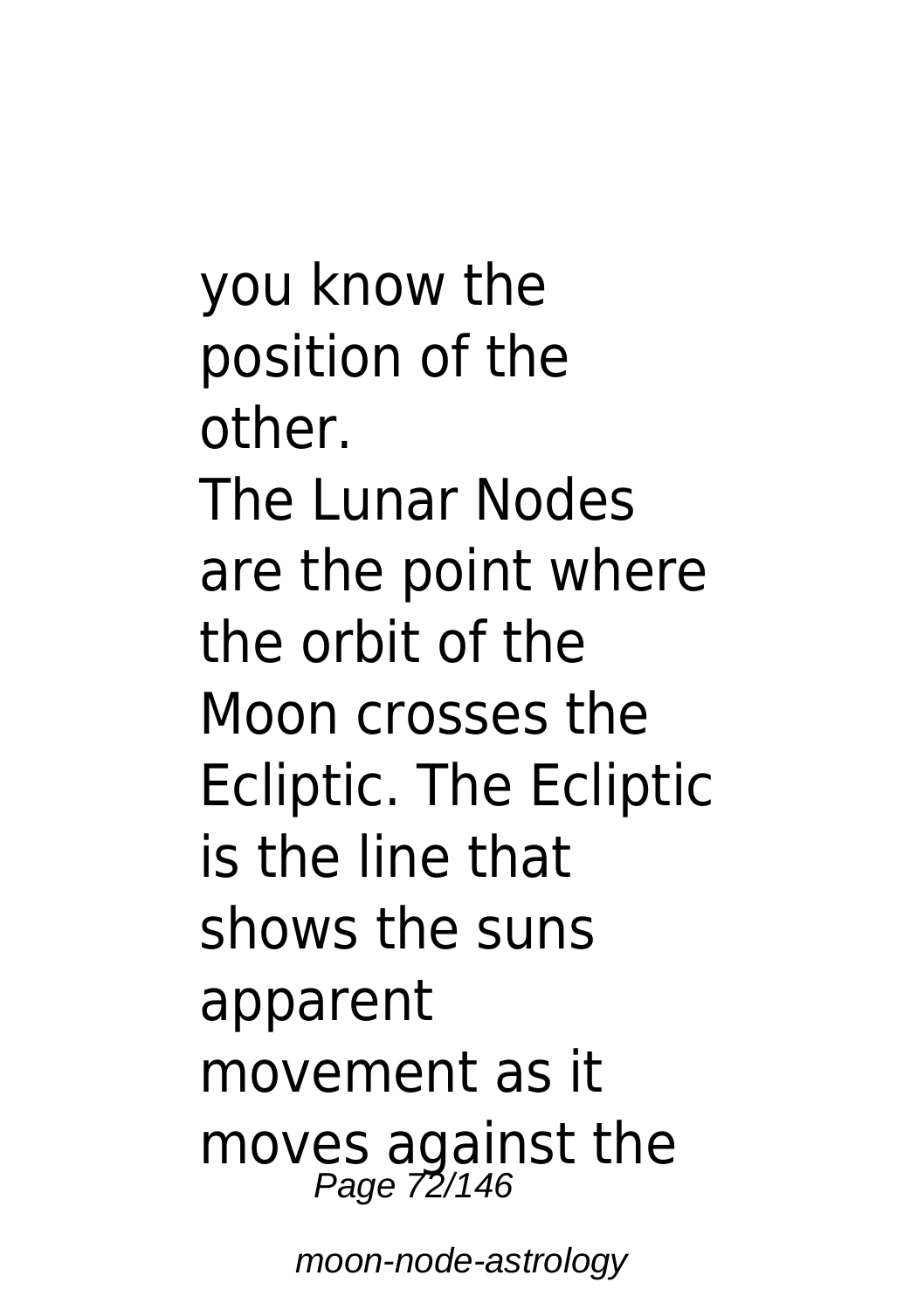# celestial sphere as the Earth moves round the Sun.

Lunar Nodes offer an interesting perspective on a chart's inner workings and a person's destiny. Formed by the continually moving

Page 73/146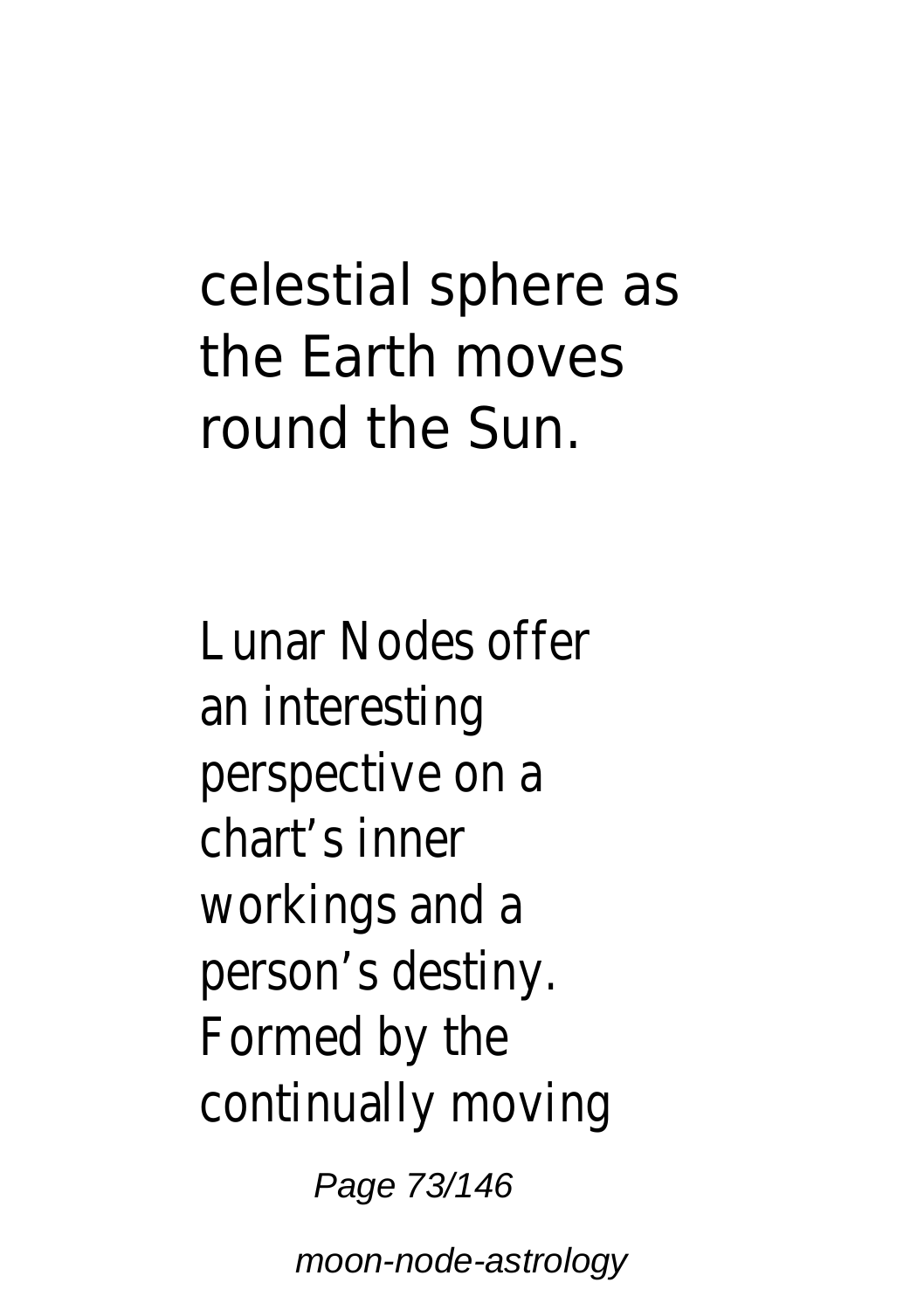point where the Sun and Moon meet on the ecliptic, they are sensitive areas in a chart. It is also noteworthy to say that the nodes, unlike many other aspects of astrology are actually points of space time and not physical in nature. It is for this very Page 74/146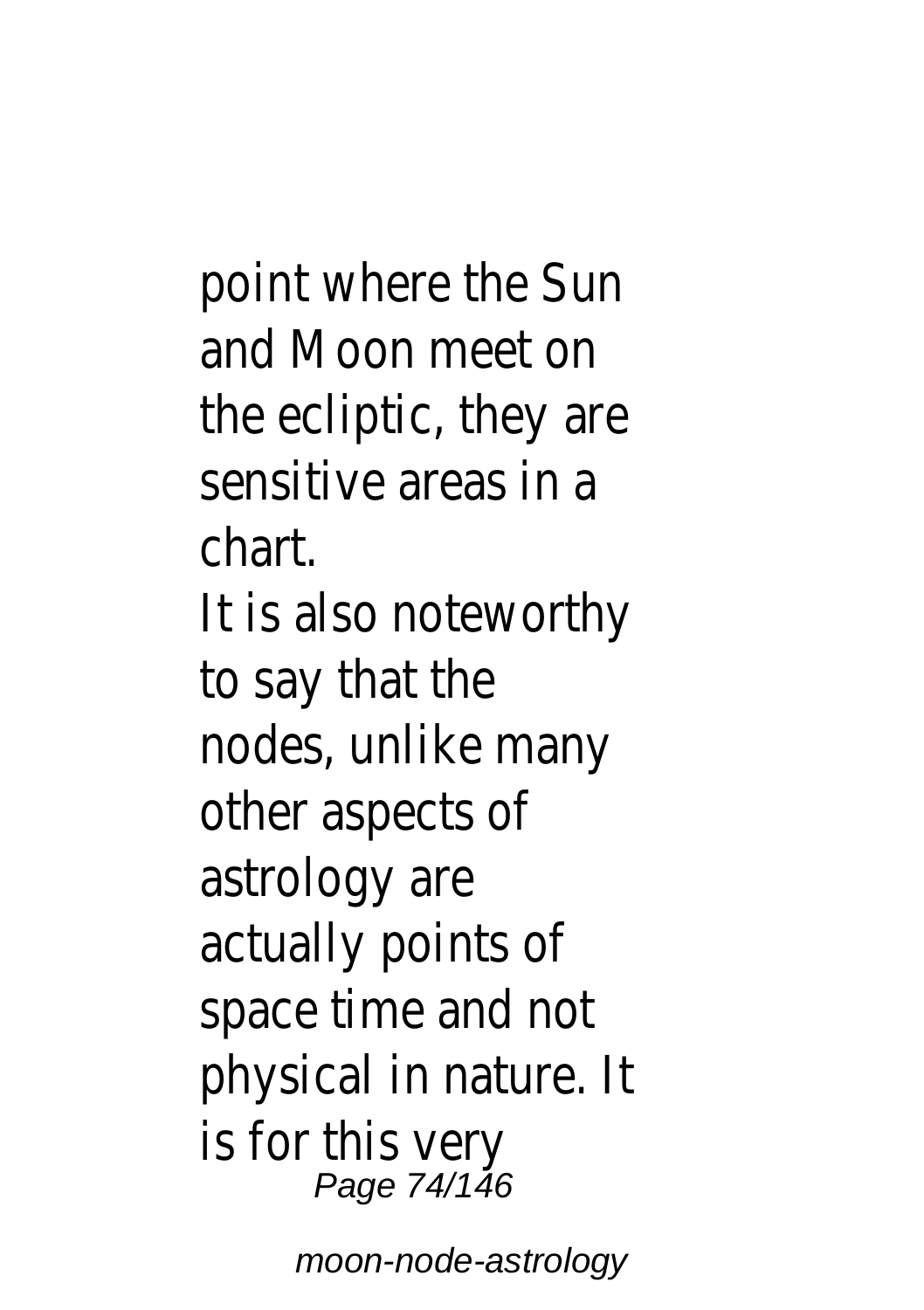reason, that the nodes are seen as karmic or spiritual in nature. While the sun has a 1 year cycle around the sun, the Nodal cycle is approximately 18.5 years.

The Moon's nodes in the birth chart tell the story of its relationship to the Page 75/146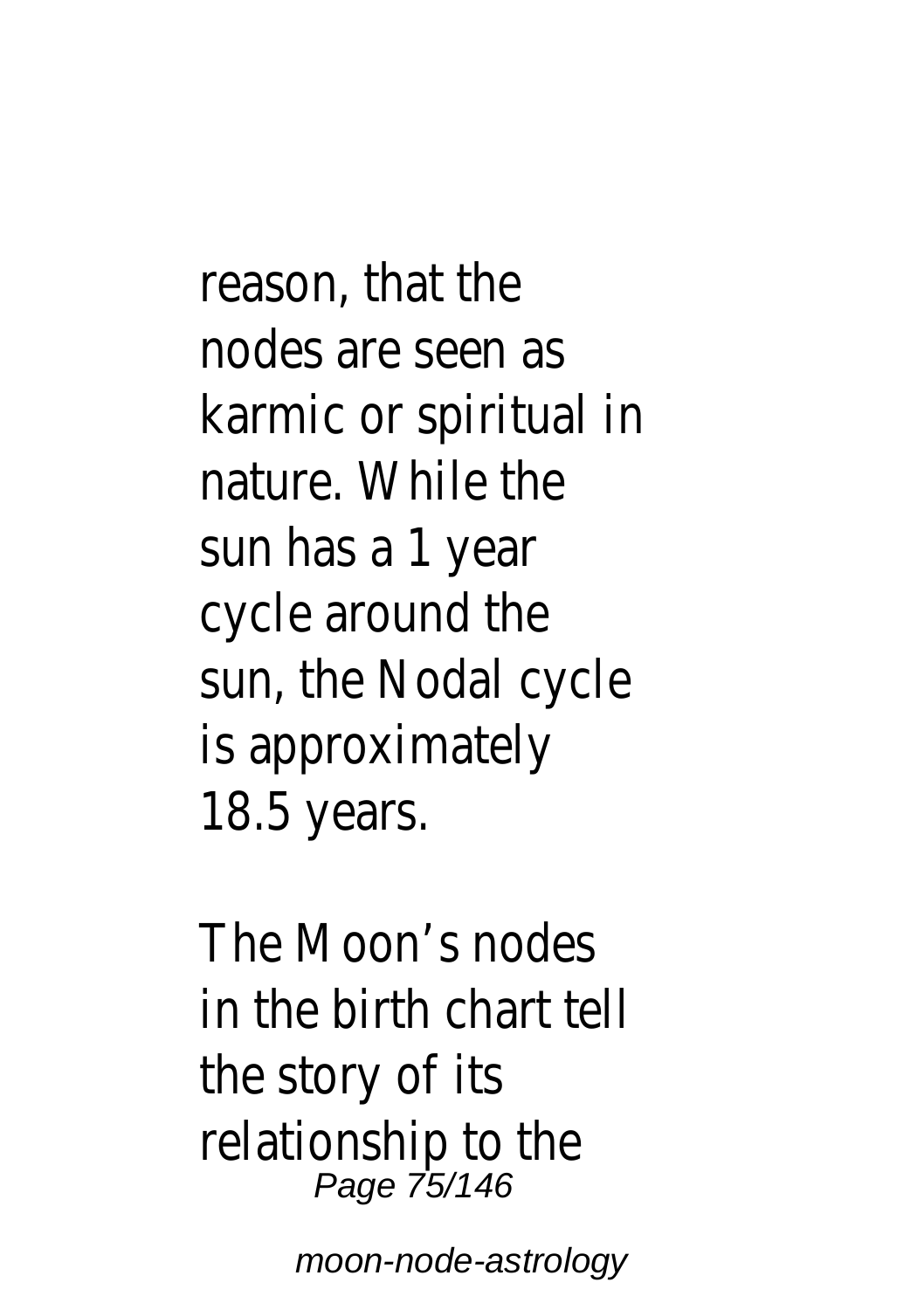Earth and Sun. In astrology, these very important points are indicators of your soul's evolutionary path. The South Node is the direction you're coming from, and the North Node is where you're heading.

# *Modern astrology* Page 76/146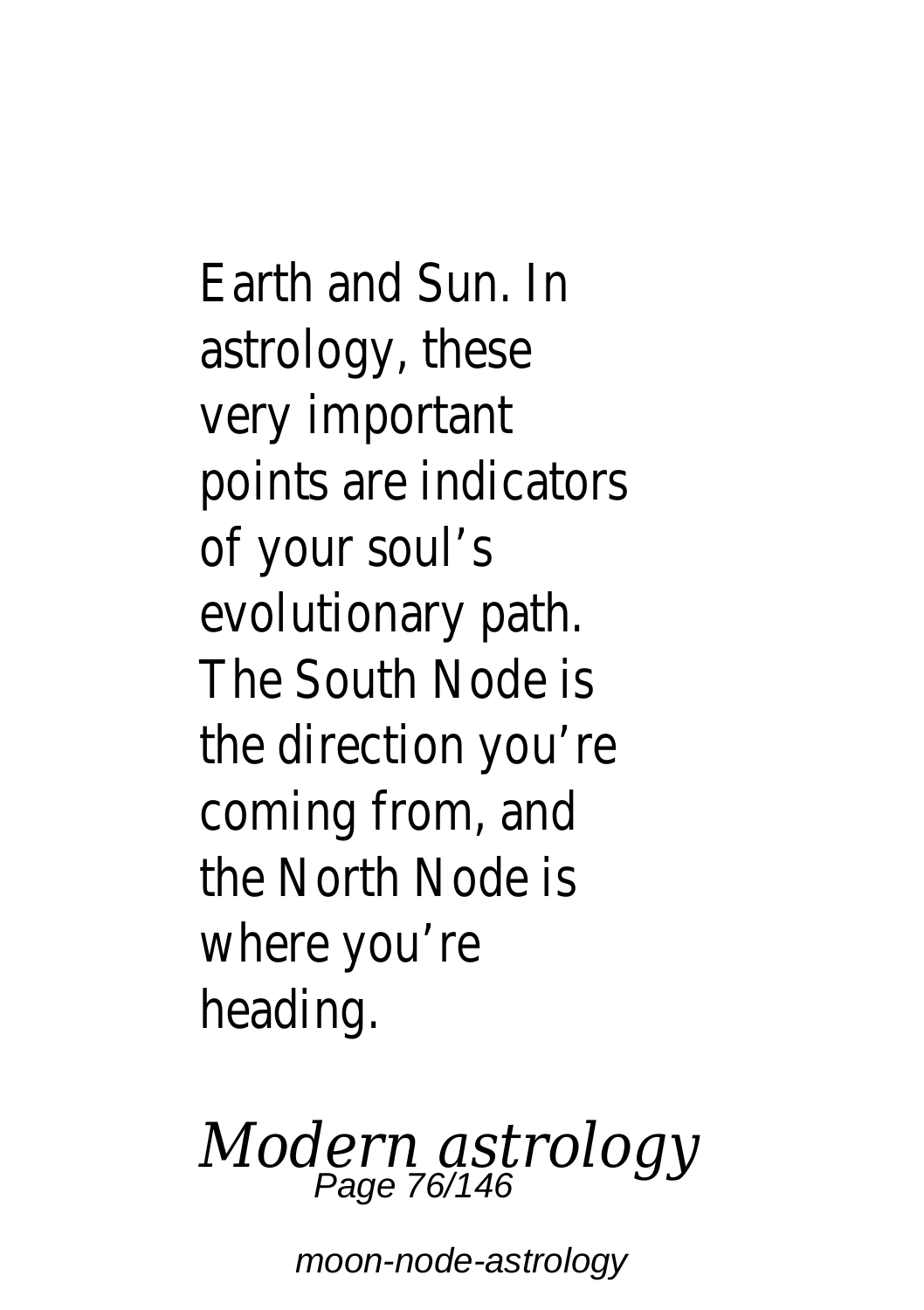*is marked by acceptance of many kinds of theories and luckily treats the lunar nodes with all due respect. In many cases the nodes open a new dimension in natal chart readings providing* Page 77/146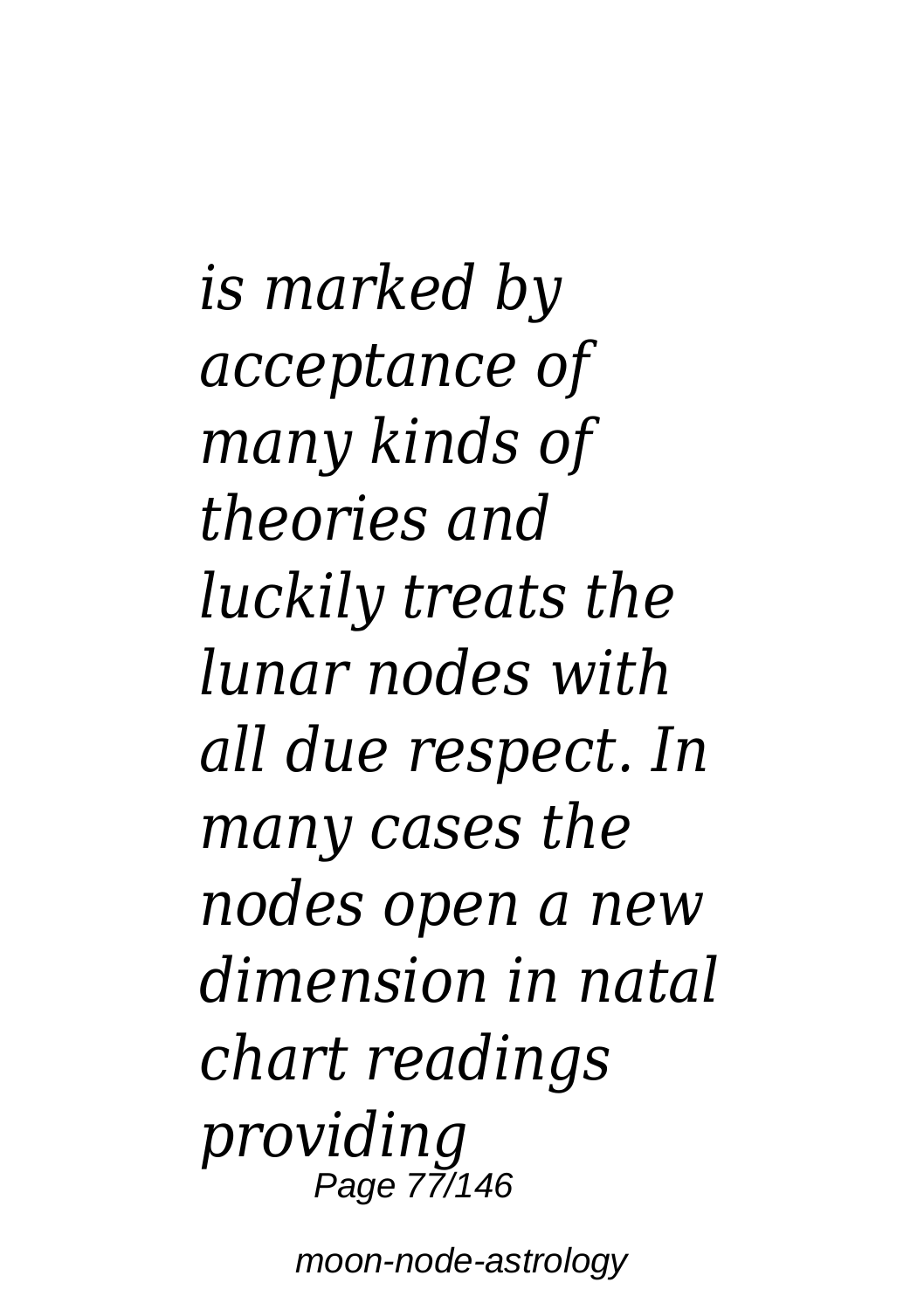*significant clues to personal timeline and reasons behind prevalent patterns of emotions and actions.. The North Node and the South Node of the Moon are known to deal with the notion of* Page 78/146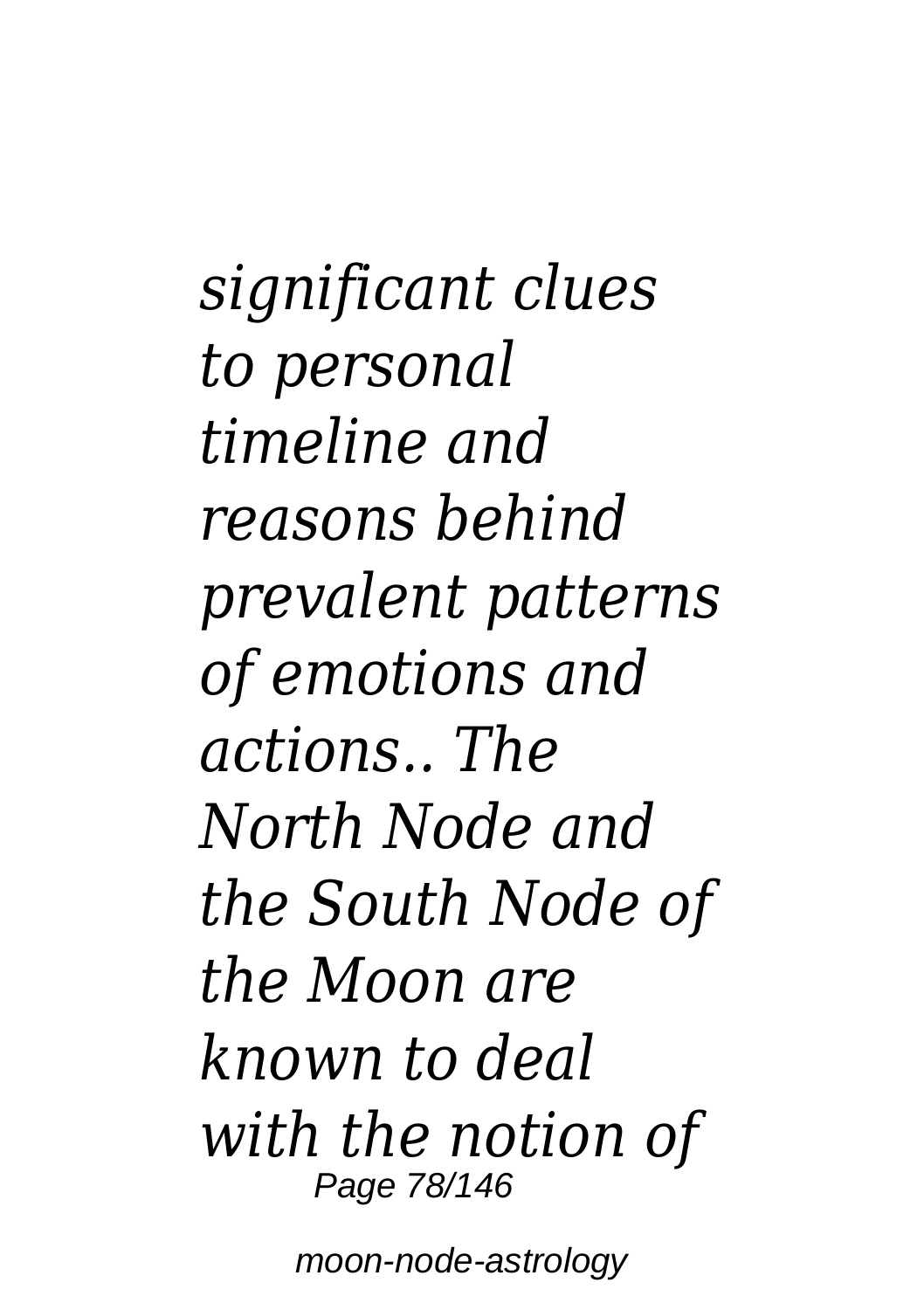*... The Moon's Nodes The path the Earth makes around the Sun is considered to be a level or plane surface; and the apparent path of the Sun through the zodiac (caused by the* Page 79/146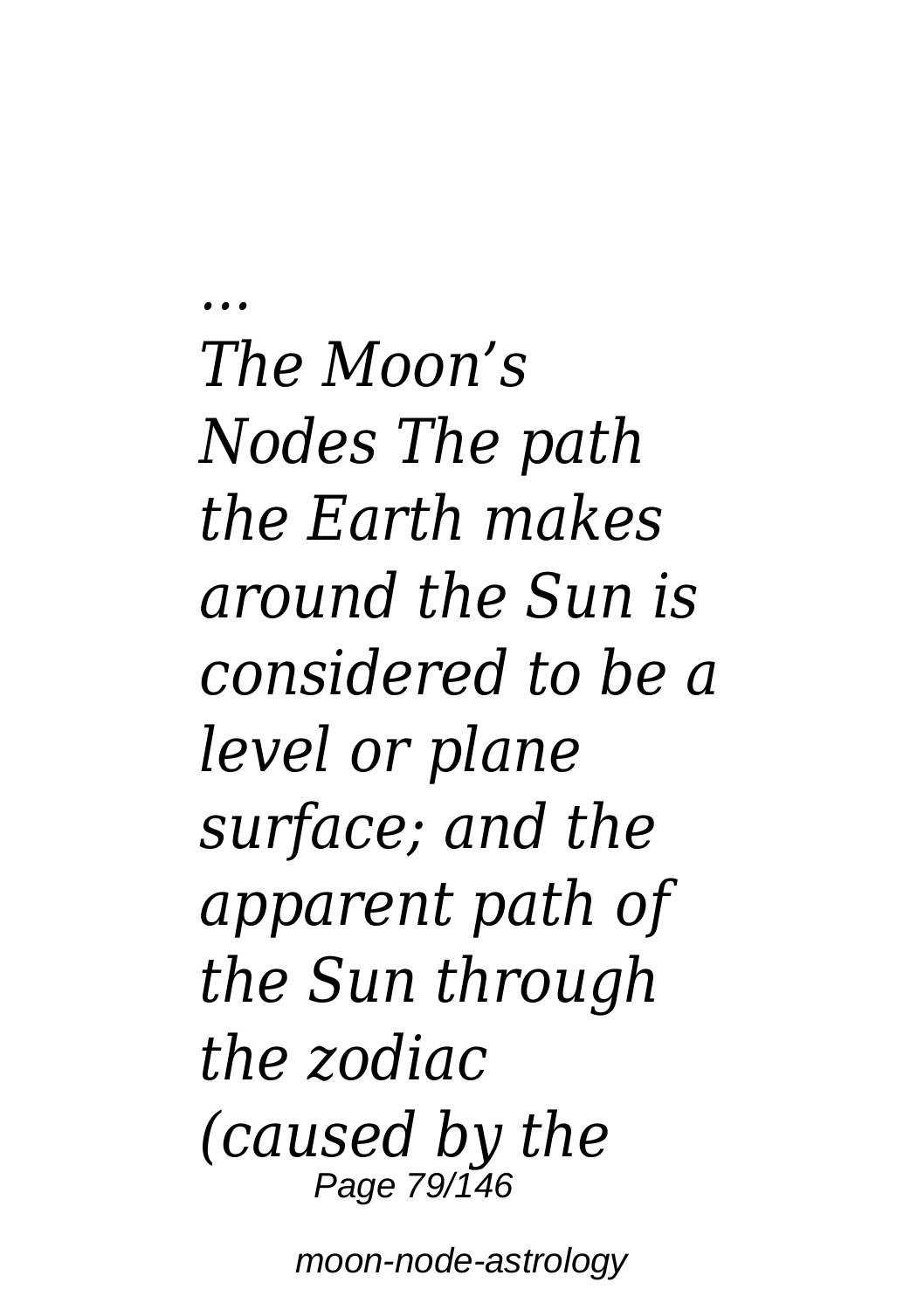# *Earth's orbit) is called the ecliptic.*

*Lunar Nodes – Anne Ortelee Astrology*

*NODES OF THE MOON THROUGH THE SIGNS in astrology || your* Page 80/14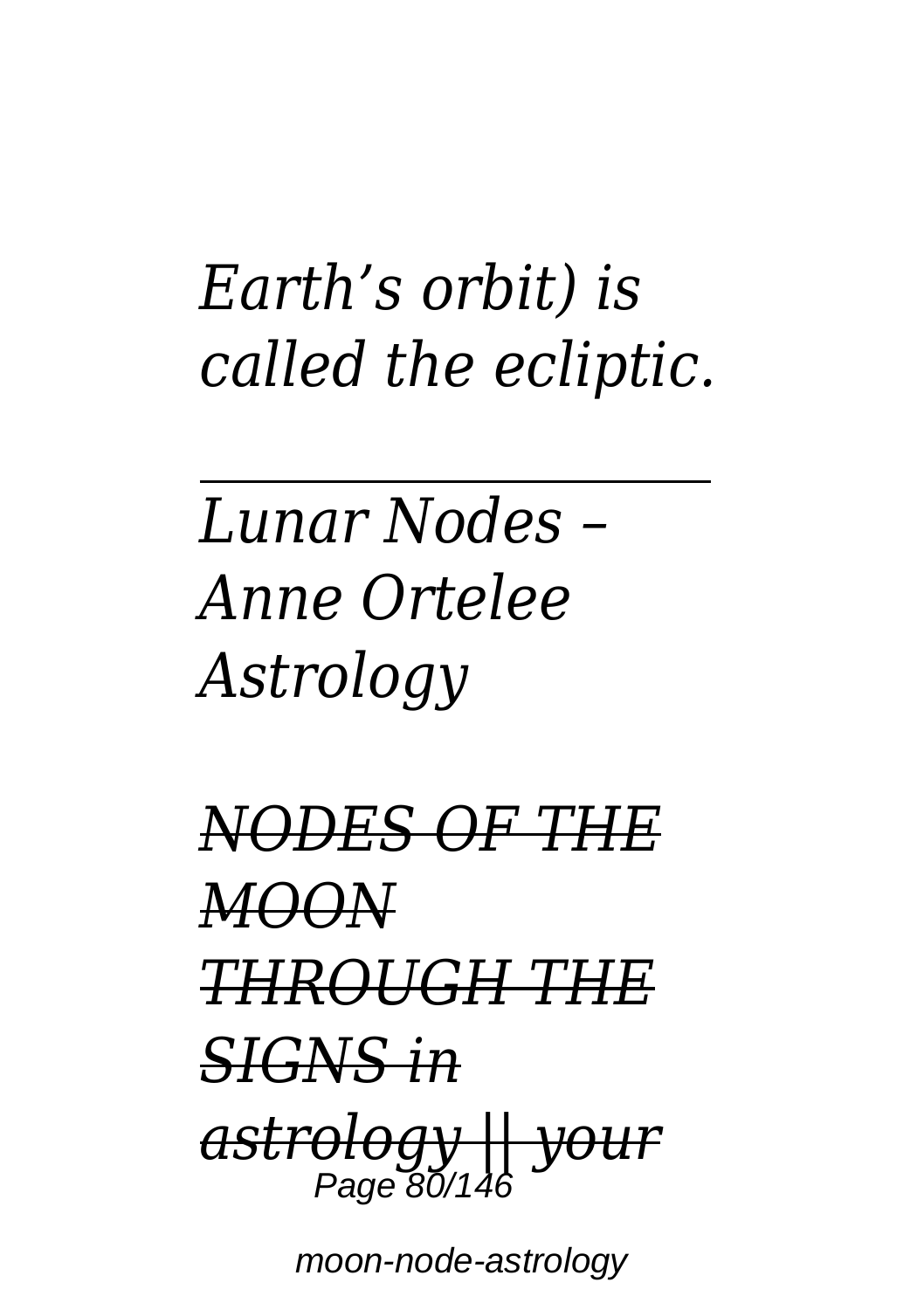*karmic cycle revealed! FREE ASTROLOGY LESSONS - Moon and North Node Conjunction The LUNAR NODES in Astrology! The Karmic Influence of the Nodes in the Birth Chart! Astrology | Nodes* Page 81/146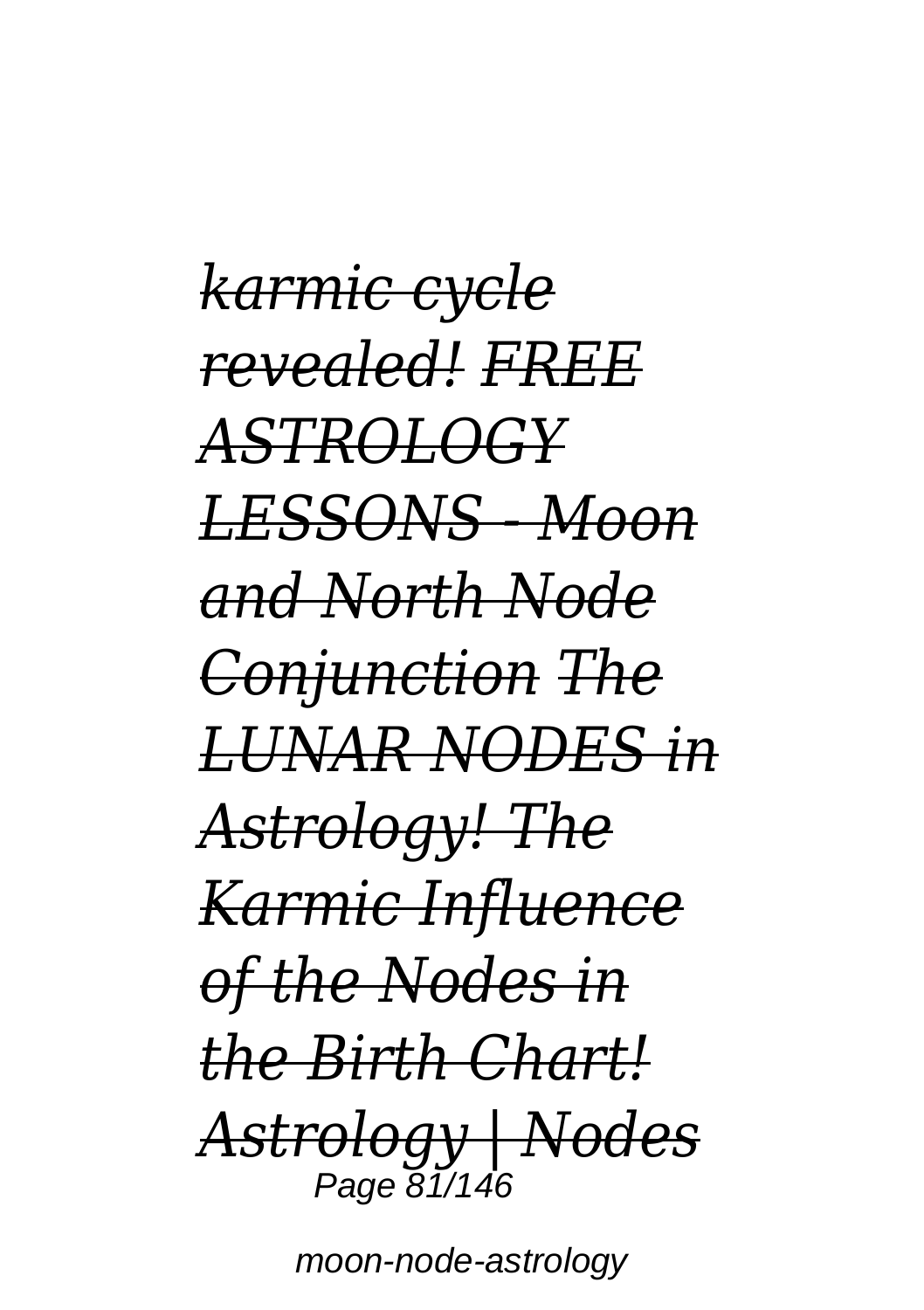*of the Moon | + House Interpretations | Raising Vibrations #Astrology #Planets squaring the Moon's nodes~ what each one means in your birth chart NORTH \u0026 SOUTH NODE OF* Page 82/146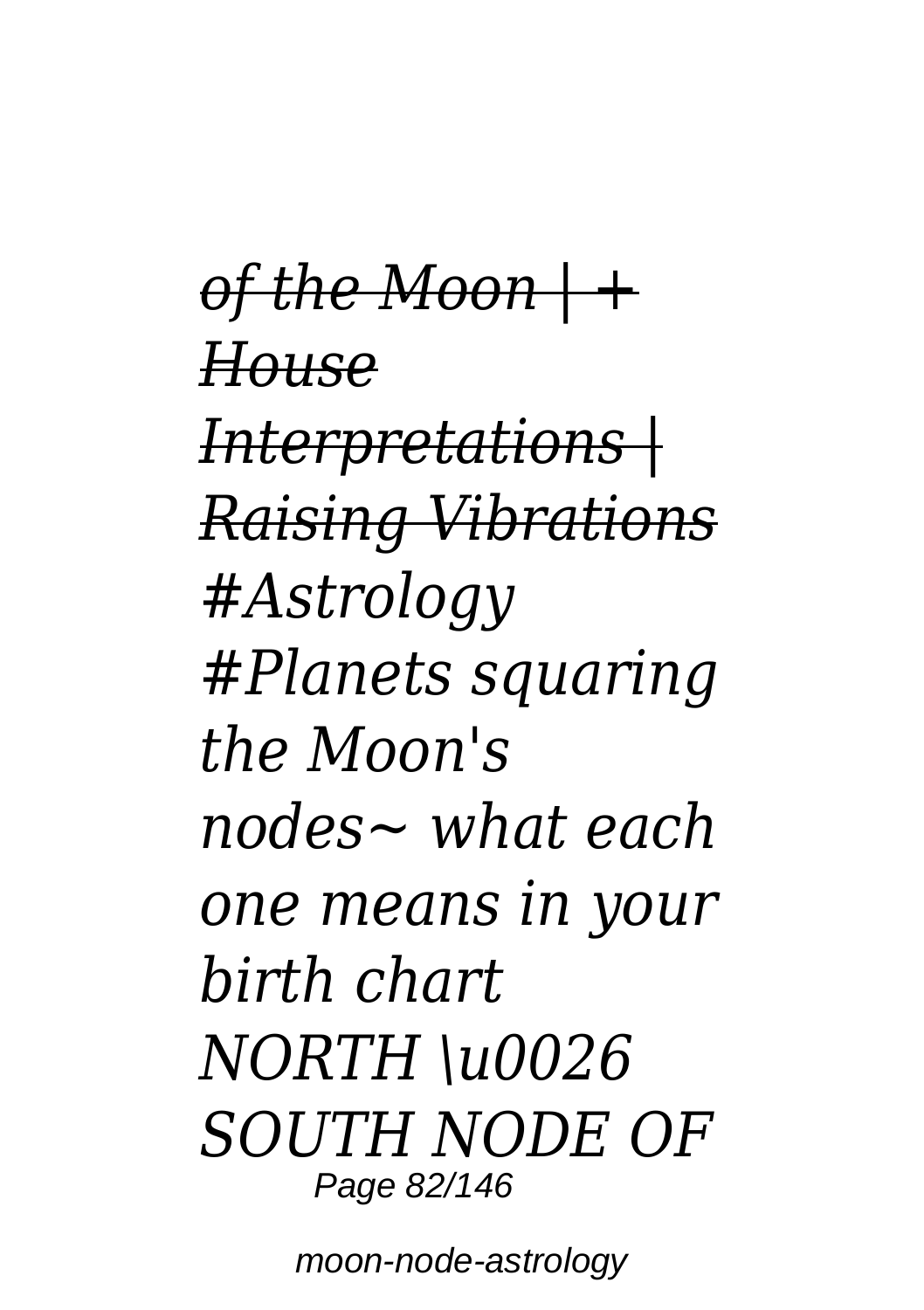*THE MOON IN ASTROLOGY \*EXPLAINED\* || rahu + ketu through all 12 houses North Node in Sagittarius: Your Destiny \u0026 Mission in Life NORTH NODE TAURUS (SOUTH* Page 83/146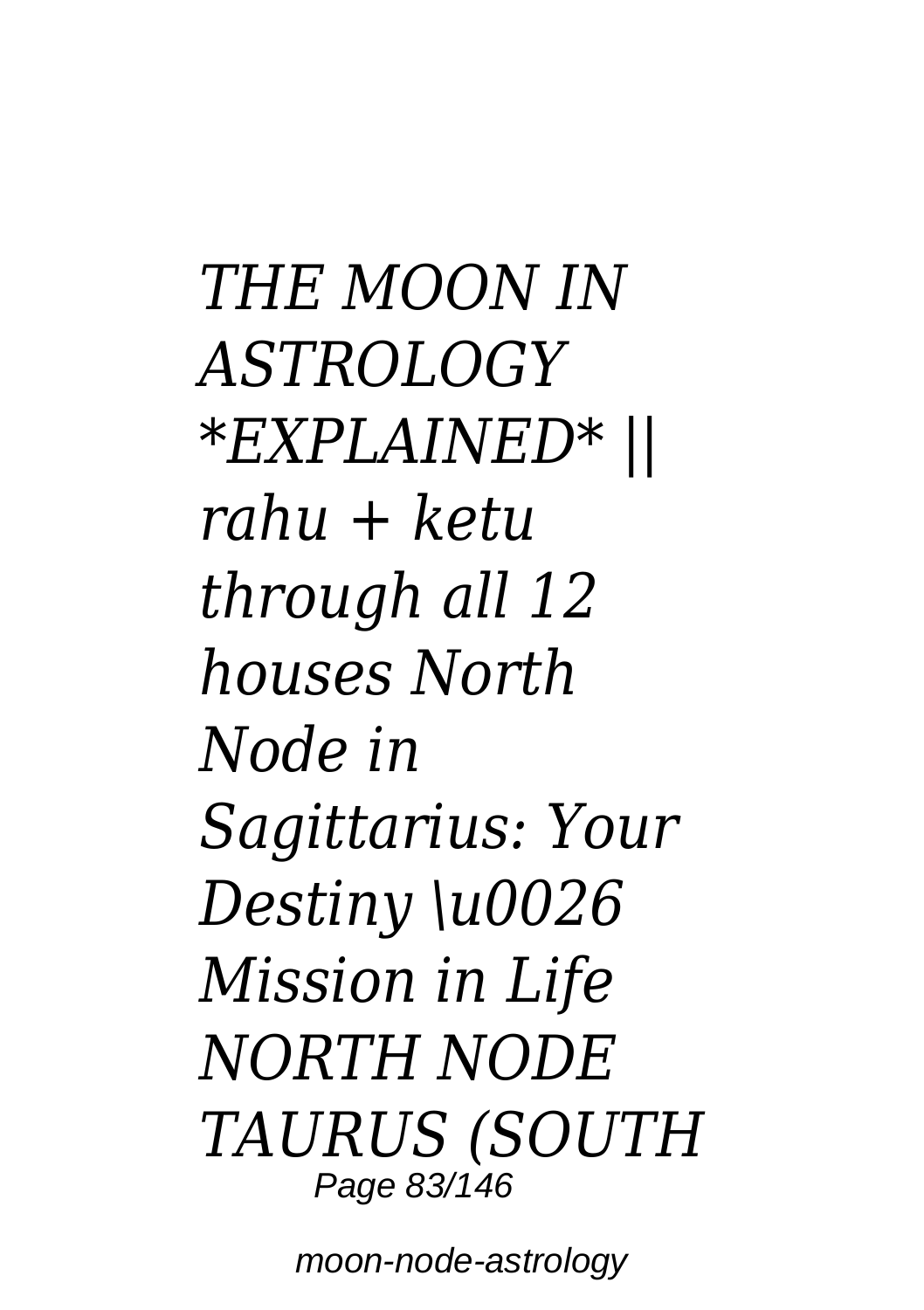*NODE SCORPIO) | Karma/Past Lives | Jan Spiller | Hannah's Elsewhere NORTH NODE GEMINI (SOUTH NODE SAGITTARIUS) | Karma/Past Lives | Jan Spiller | Hannah's* Page 84/146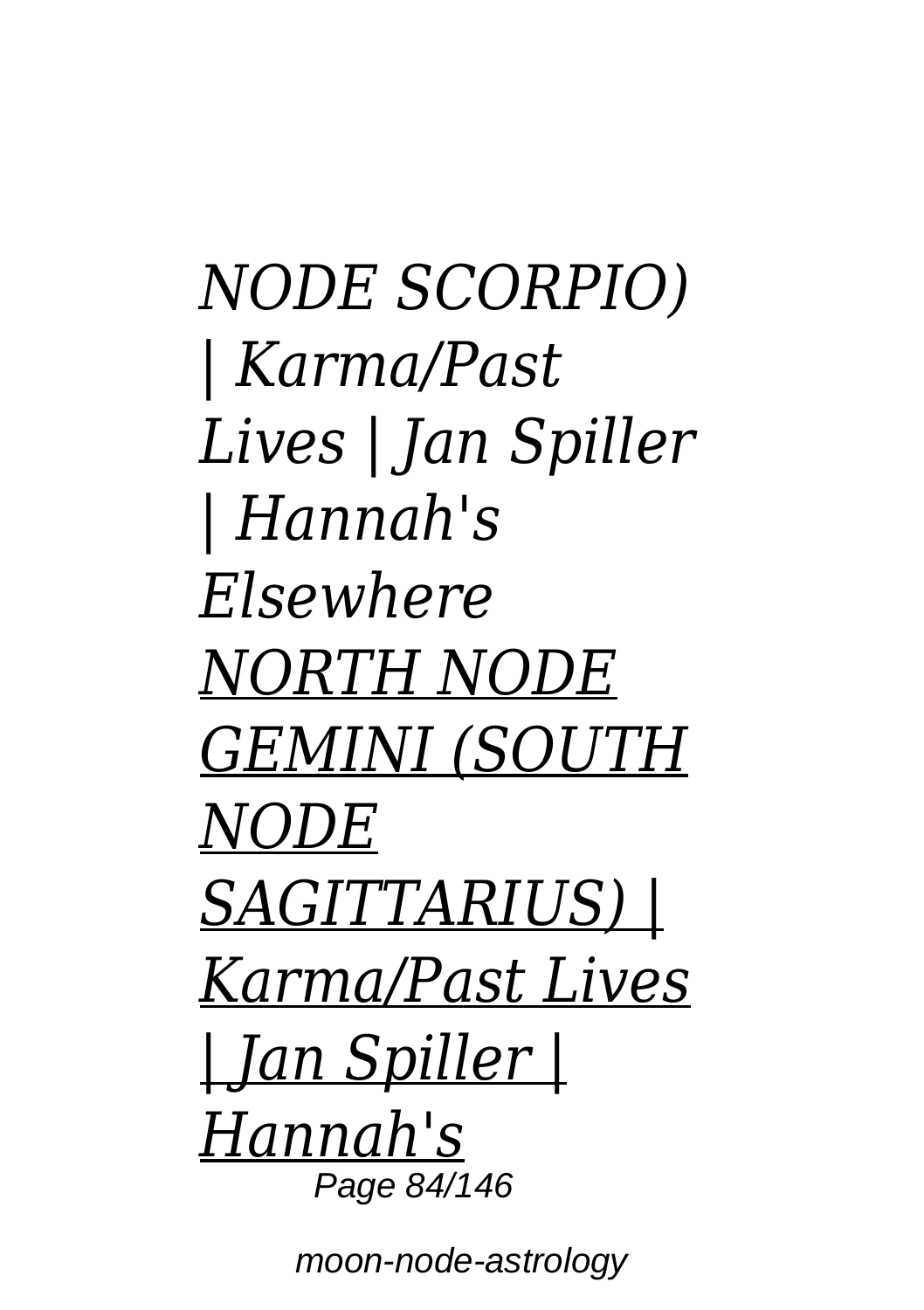*Elsewhere North Node in Libra: Your Destiny \u0026 Path in Life Planet Series: NORTH NODE Why You Need To Understand Your NORTH NODE! [Astrology] North Node in Virgo GEMINI NORTH* Page 85/146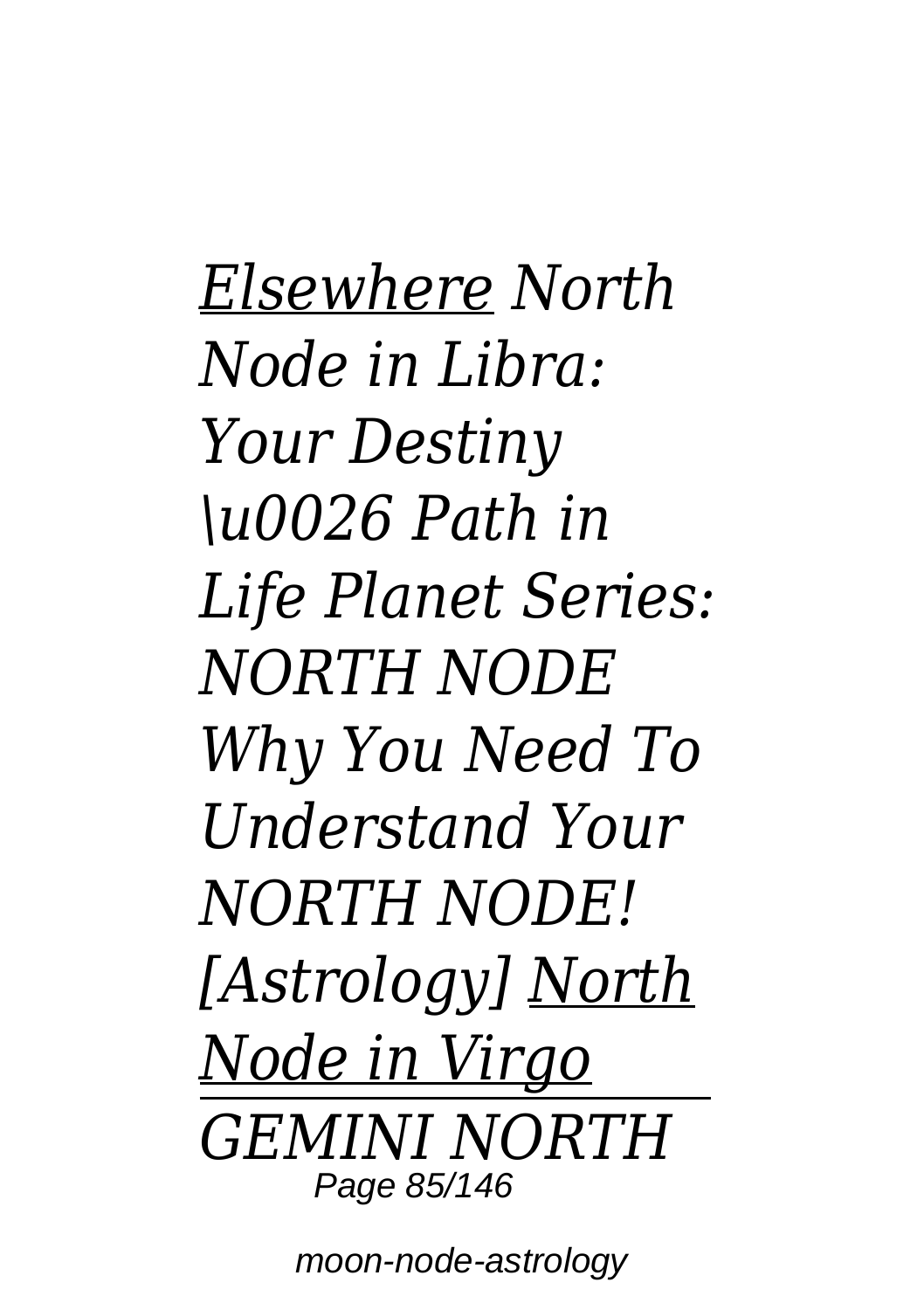*NODE SAGITTARIUS NORTH NODE North Node and South Node Placements: In Leo \u0026 Aquarius LEO NORTH NODE ARIES NORTH NODE The Lunar Nodes* Page 86/146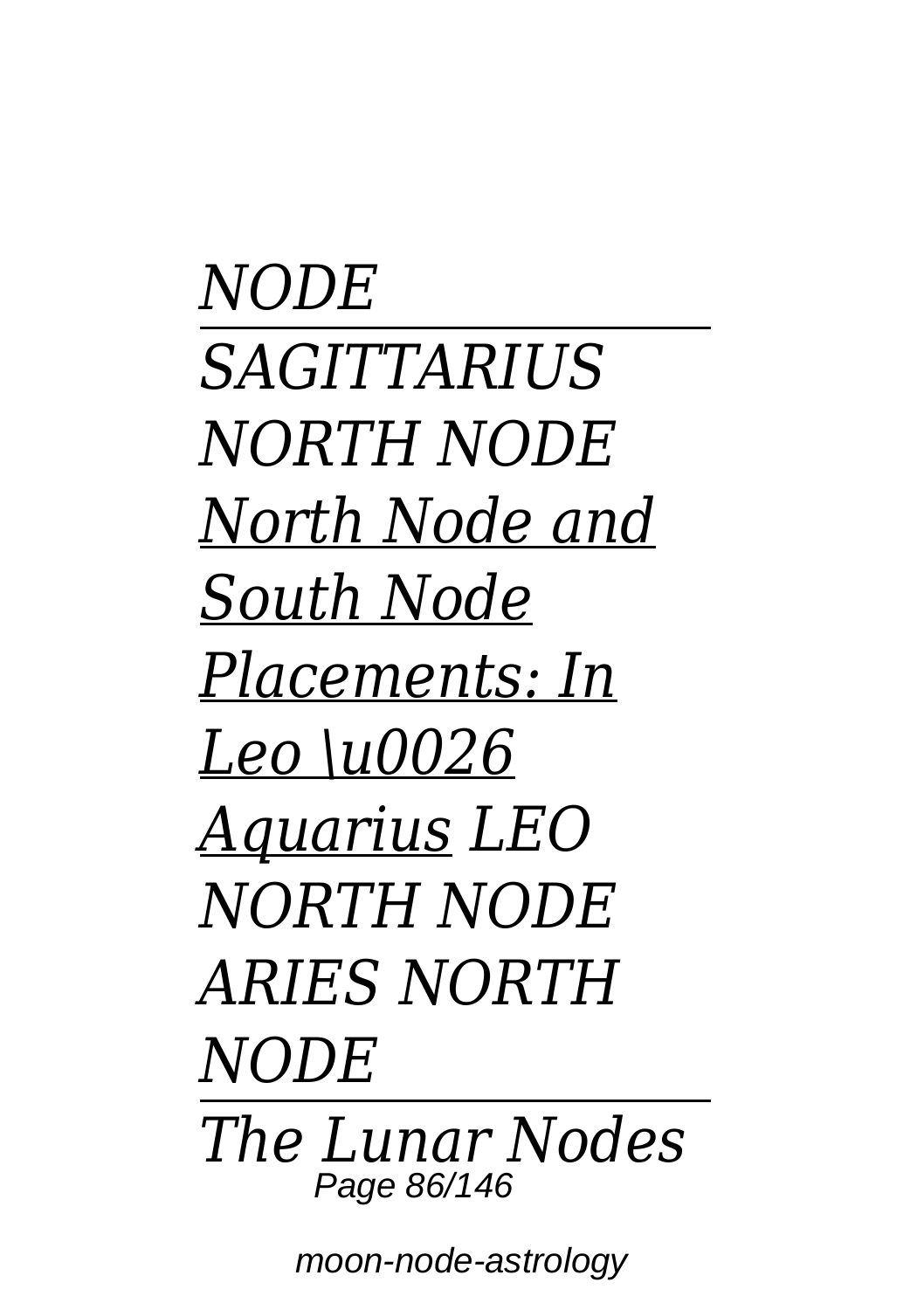*in Astrology Follow Your North Node Straight Into Twin Flame Union! (8 Tips) North Node in Gemini: Your Destiny \u0026 Mission in Life north node through the houses Your* Page 87/146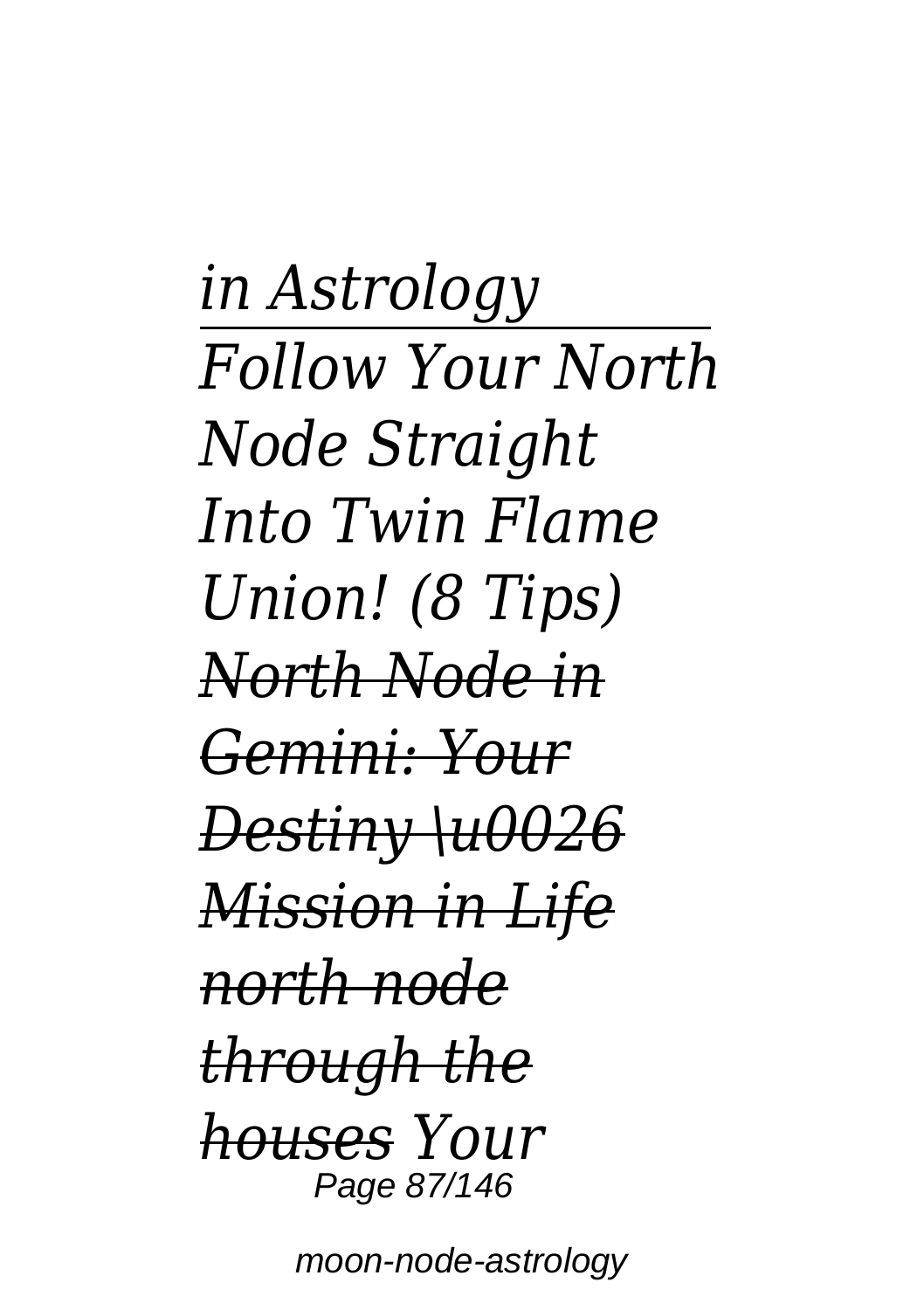*Karmic DESTINY: Your North Node House Placement North Node in Virgo: Your Destiny \u0026 Mission in Life NORTH NODE VIRGO (SOUTH NODE PISCES) | Karma/Past Lives | Jan Spiller |* Page 88/14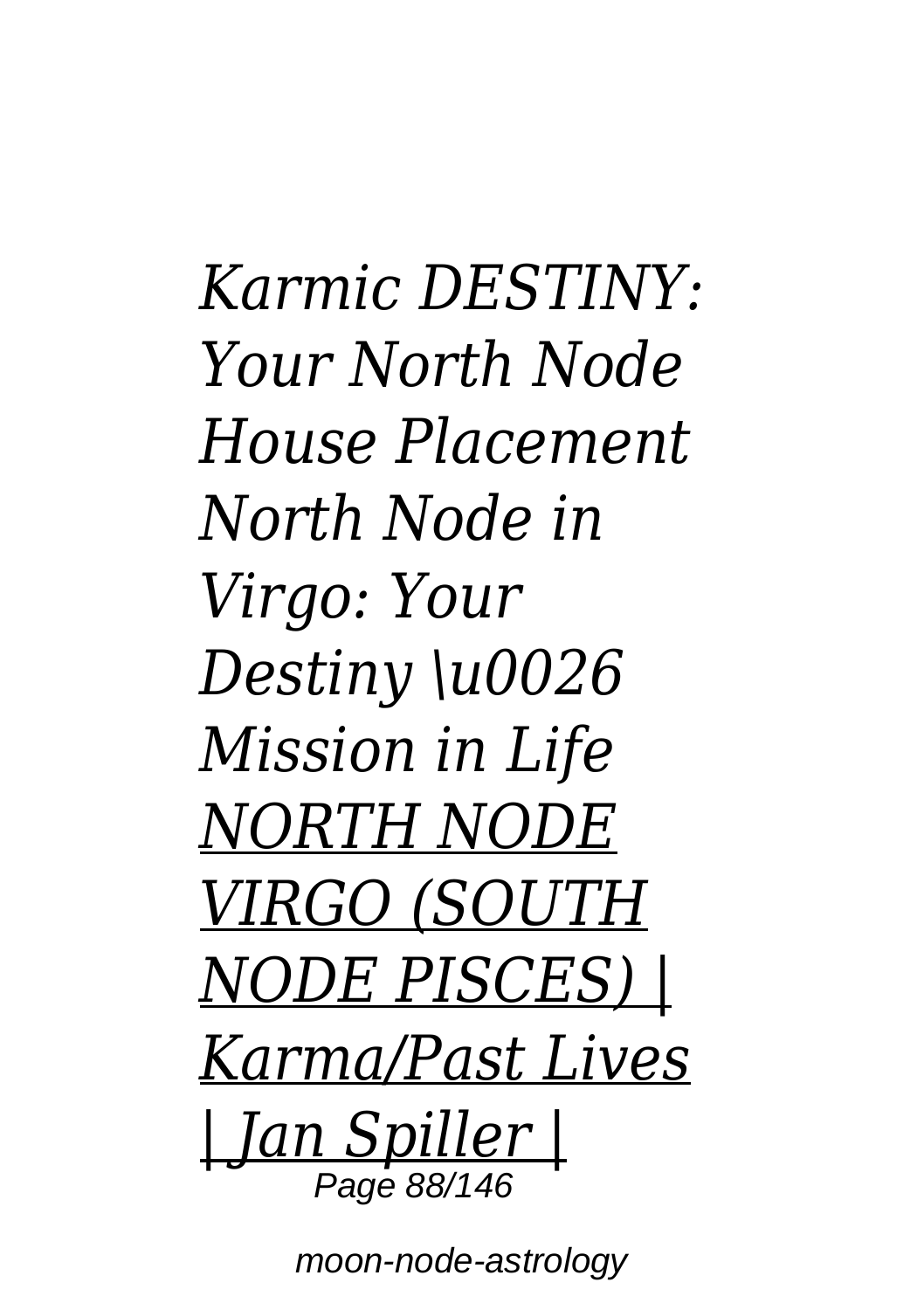*Hannah's Elsewhere NORTH NODE ARIES (SOUTH NODE LIBRA) | Karma/Past Lives | Jan Spiller | Hannah's Elsewhere synastry of the NODES OF THE MOON in* Page 89/146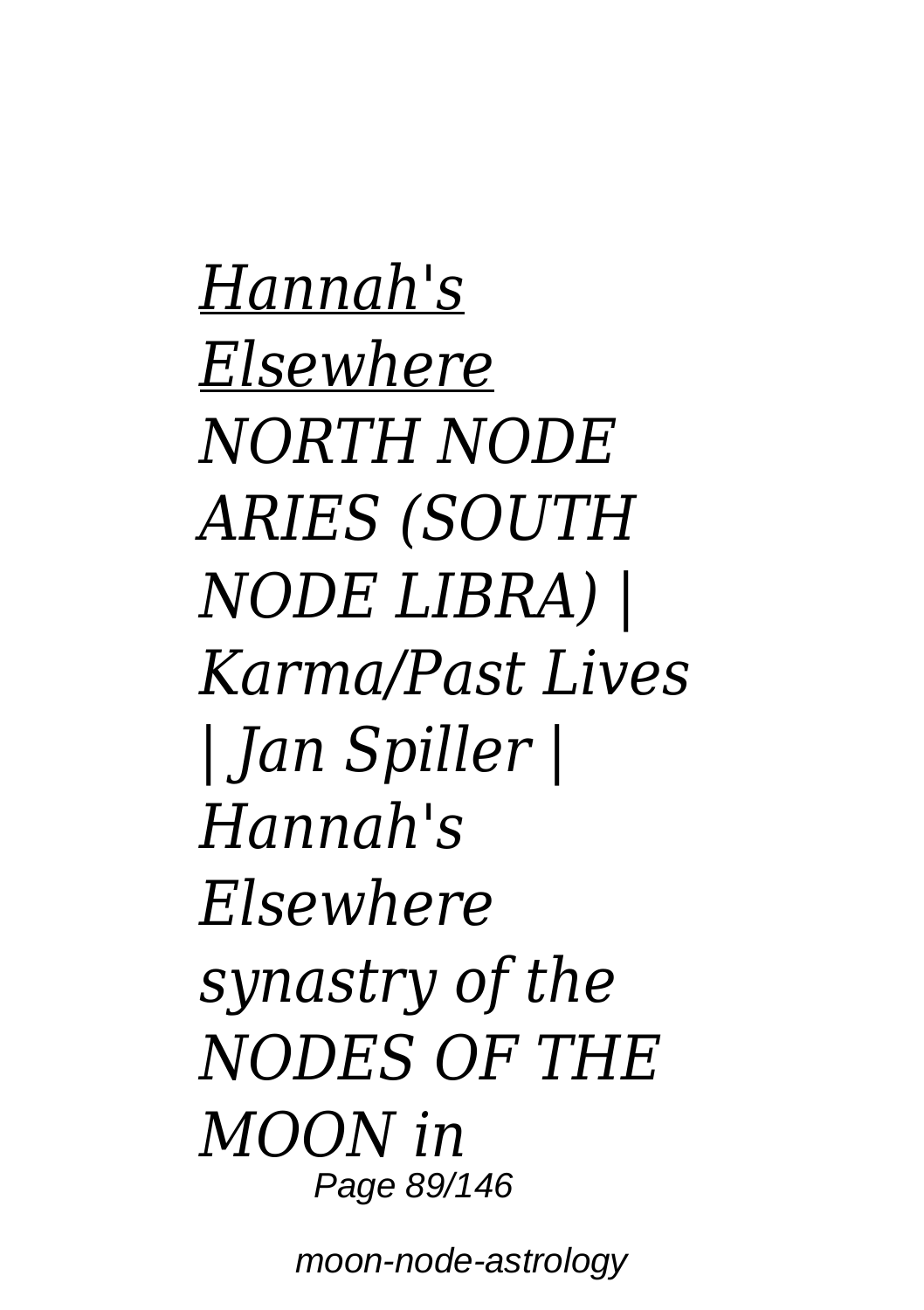*astrology || KARMIC LOVERS, SOULMATES, TWIN FLAMES in the chart INTRODUCTION | NORTH NODE \u0026 SOUTH NODE IN ASTROLOGY | Hannah's Elsewhere North* Page 90/146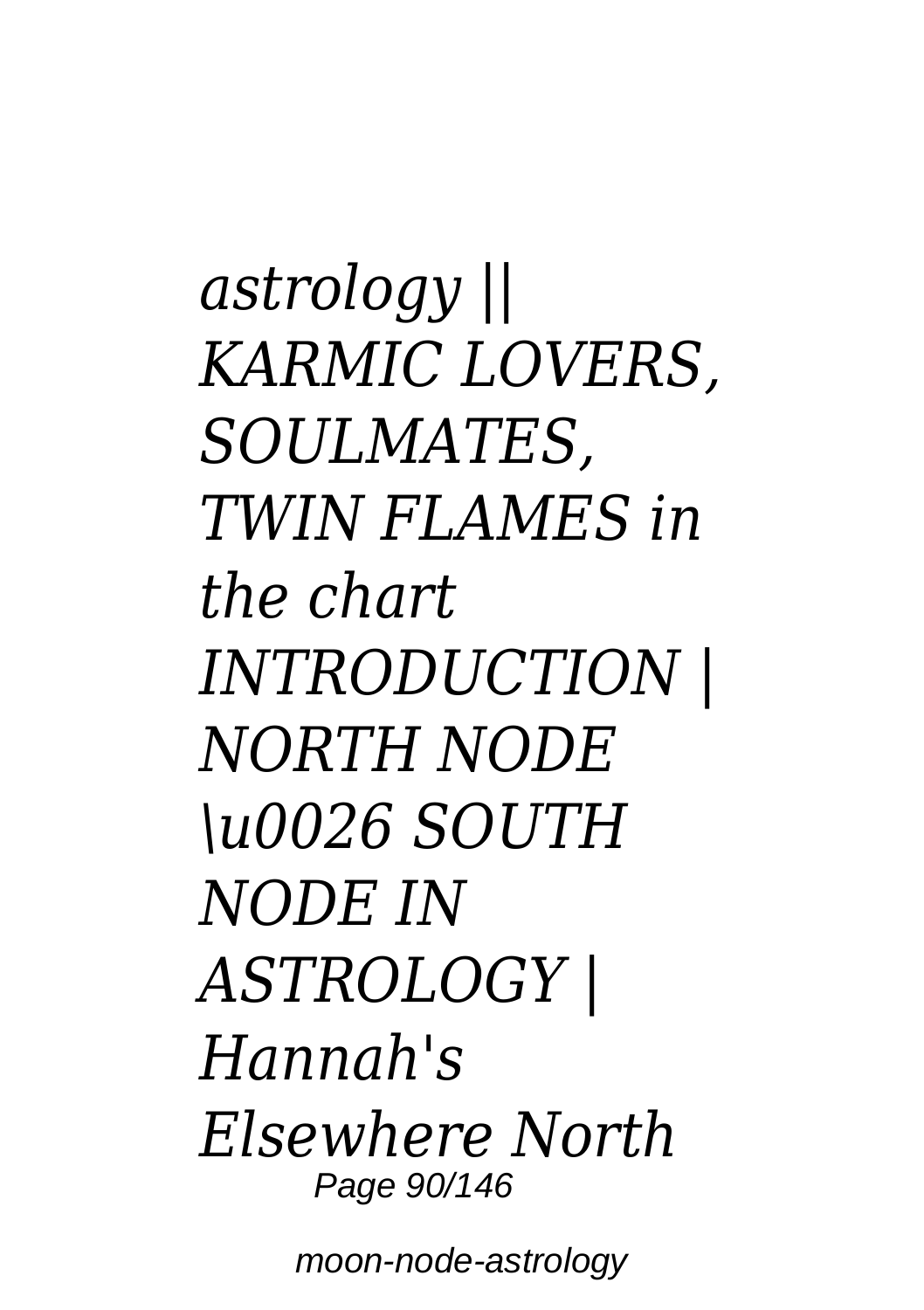*Node is NOT your PURPOSE: Lunar Nodes in Astrology EXPLAINED! ️ North and South Node Placements: in Aries or Libra Moon Node Astrology The North and South Nodes in* Page 91/146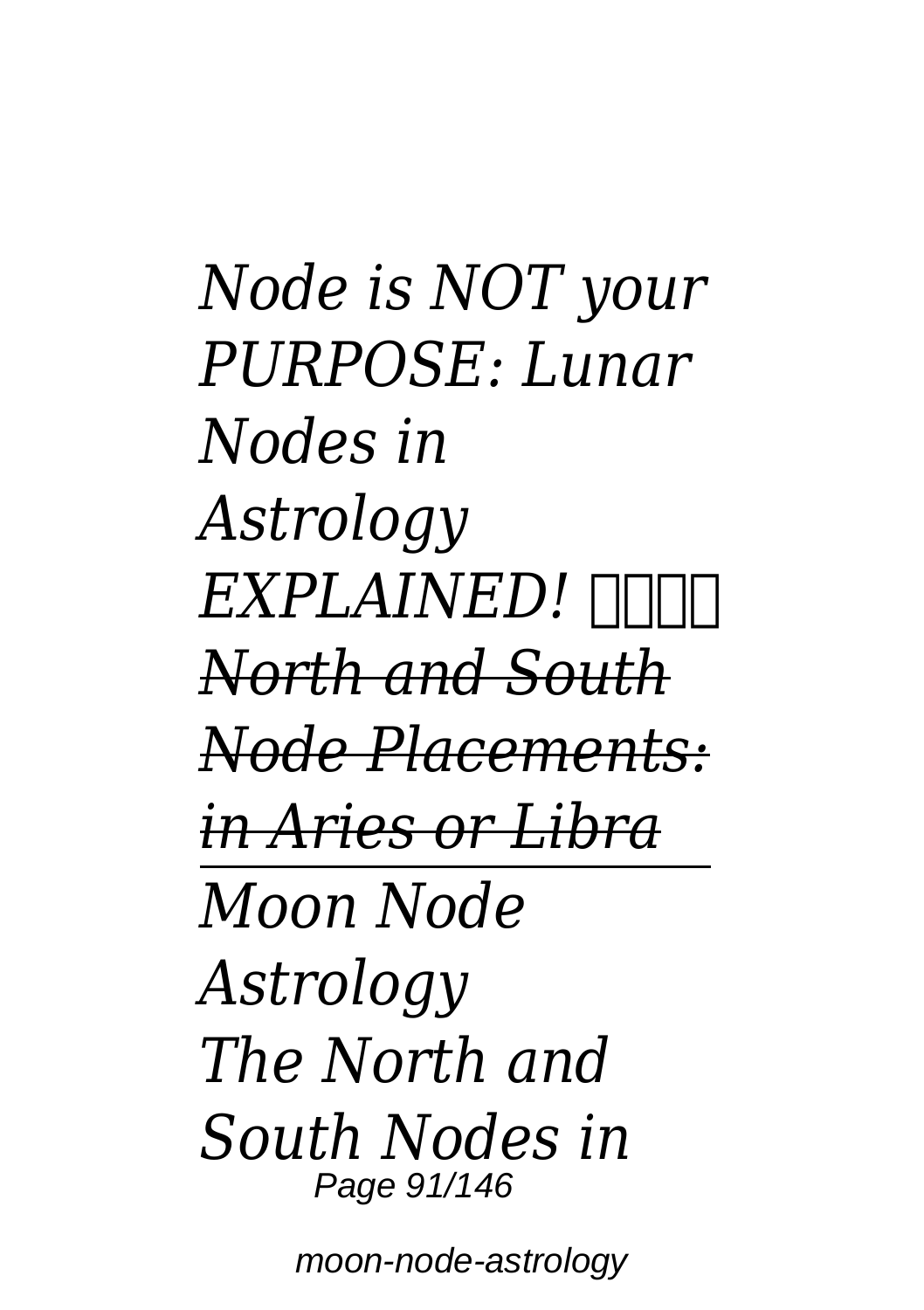*Relationship Astrology (Synastry) The Nodes of the Moon tend to be very significant in synastry. Strong Nodal ties between people are potent and dynamic. The individuals are* Page 92/146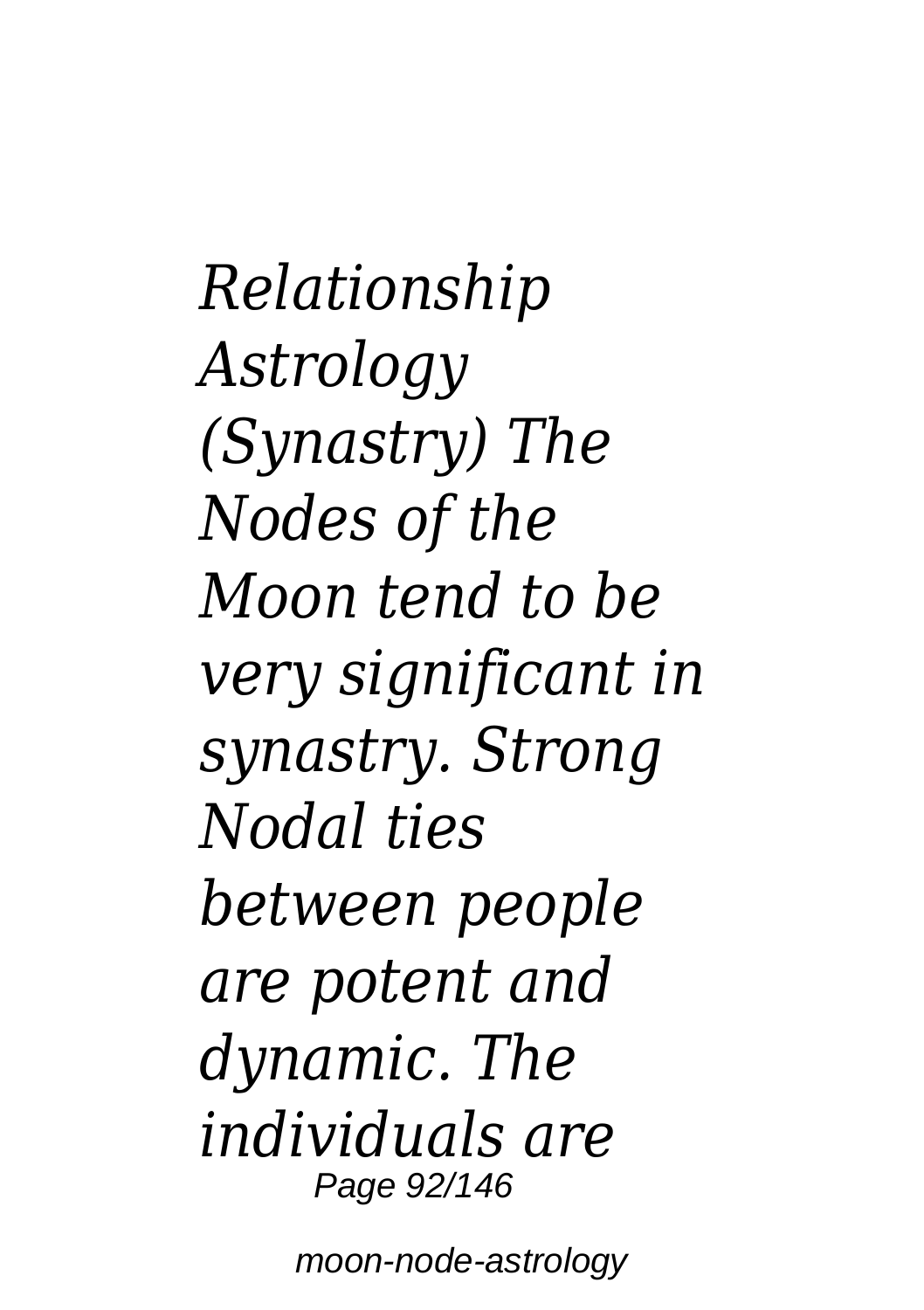### *drawn to each other.*

*Spiritual Life Lessons: The Nodes of the Moon in Astrology*

*The Moon 's nodes, or lunar nodes, are two* Page 93/146

*...*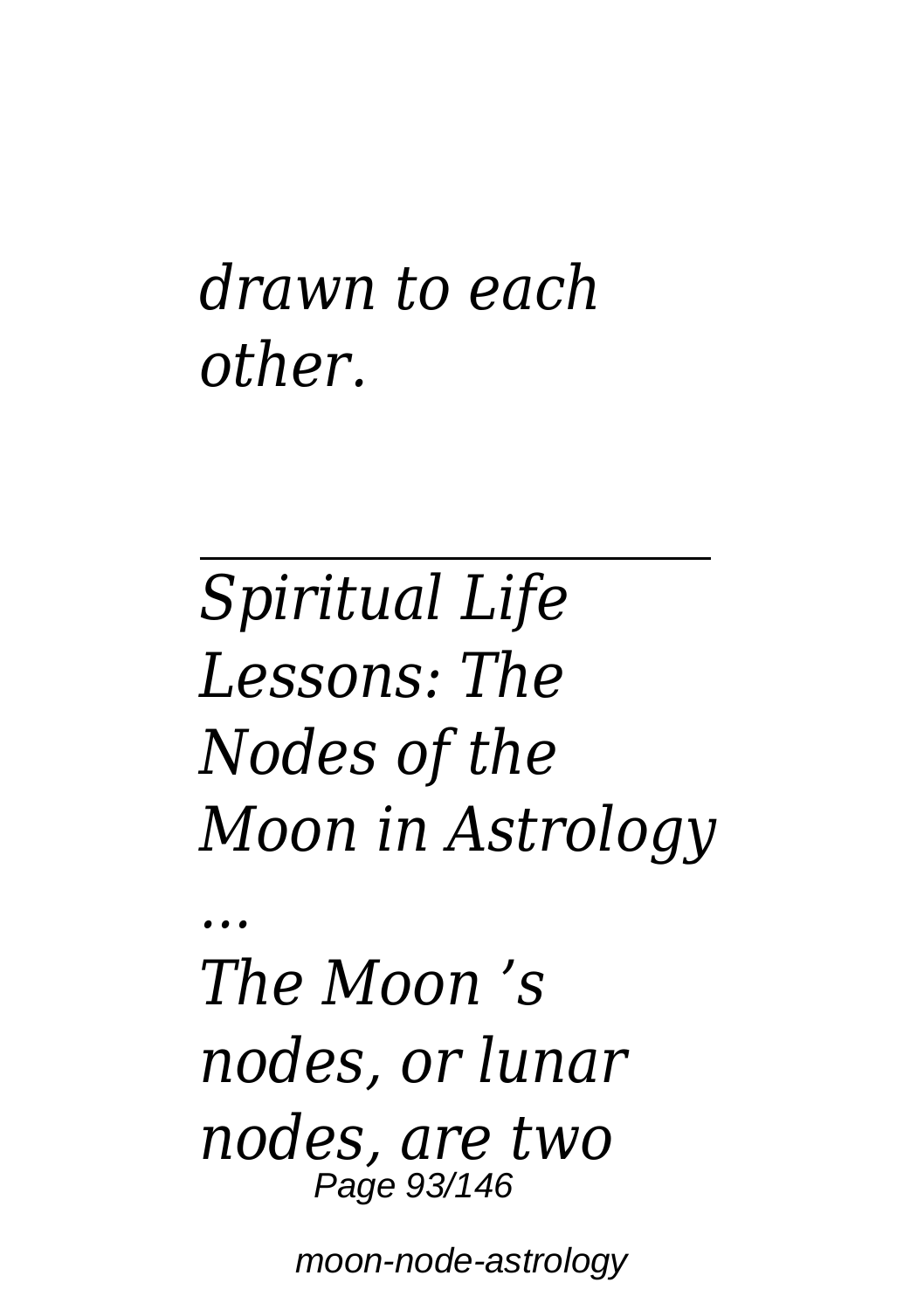*fascinating pieces of the astrological jigsaw that is your natal chart. Many people believe that the North and South nodes hold the key to understanding our karmic life lessons and discovering a sense of purpose* Page 94/146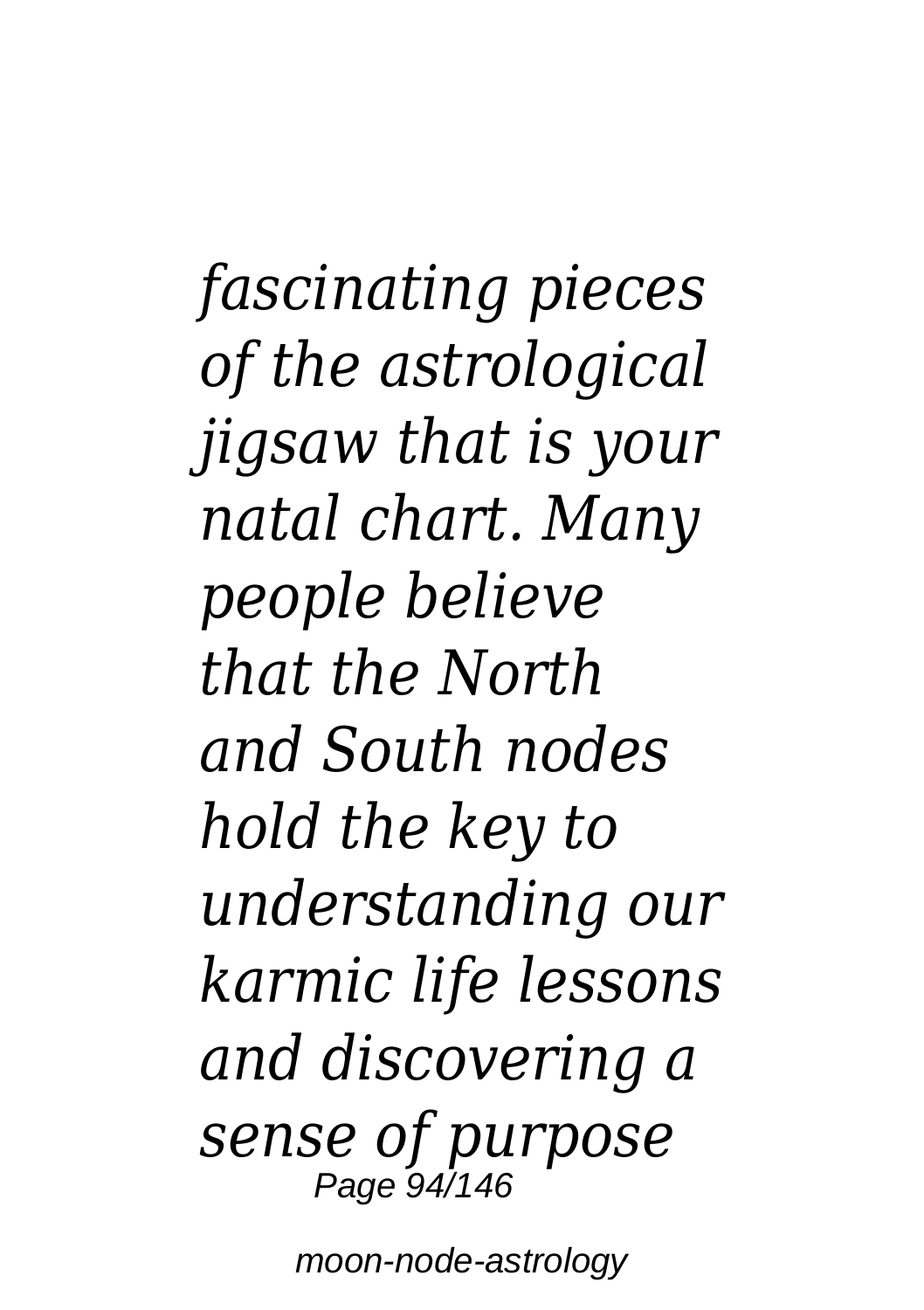# *in this earthly lifetime.*

*The Moon's Nodes - Your Karmic Life Lessons Revealed The nodes of the Moon have deep karmic significance in* Page 95/146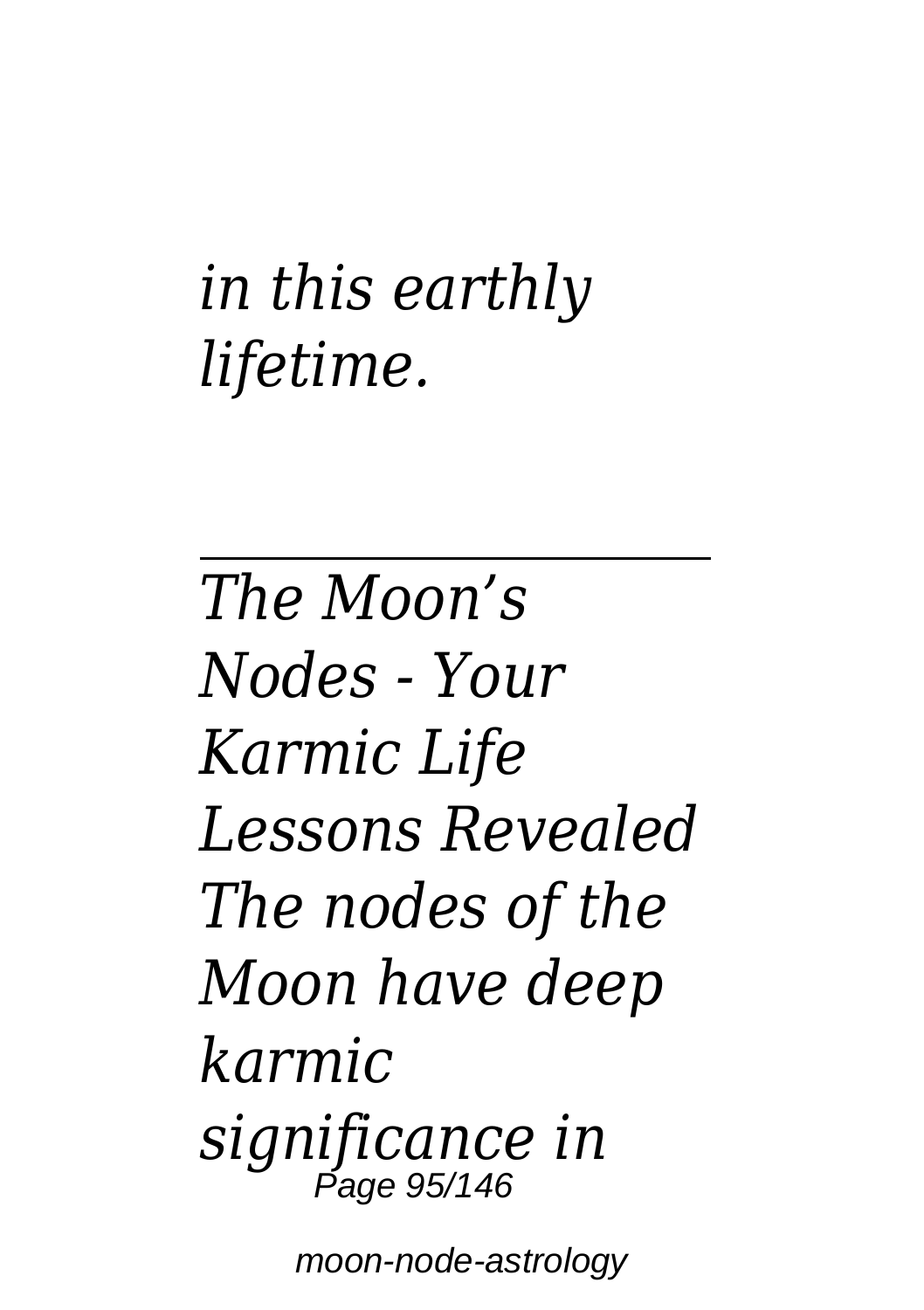*Astrology. The South Node represents your past. If you believe in reincarnation, this will include past lives.*

#### *The Importance of the North and* Page 96/146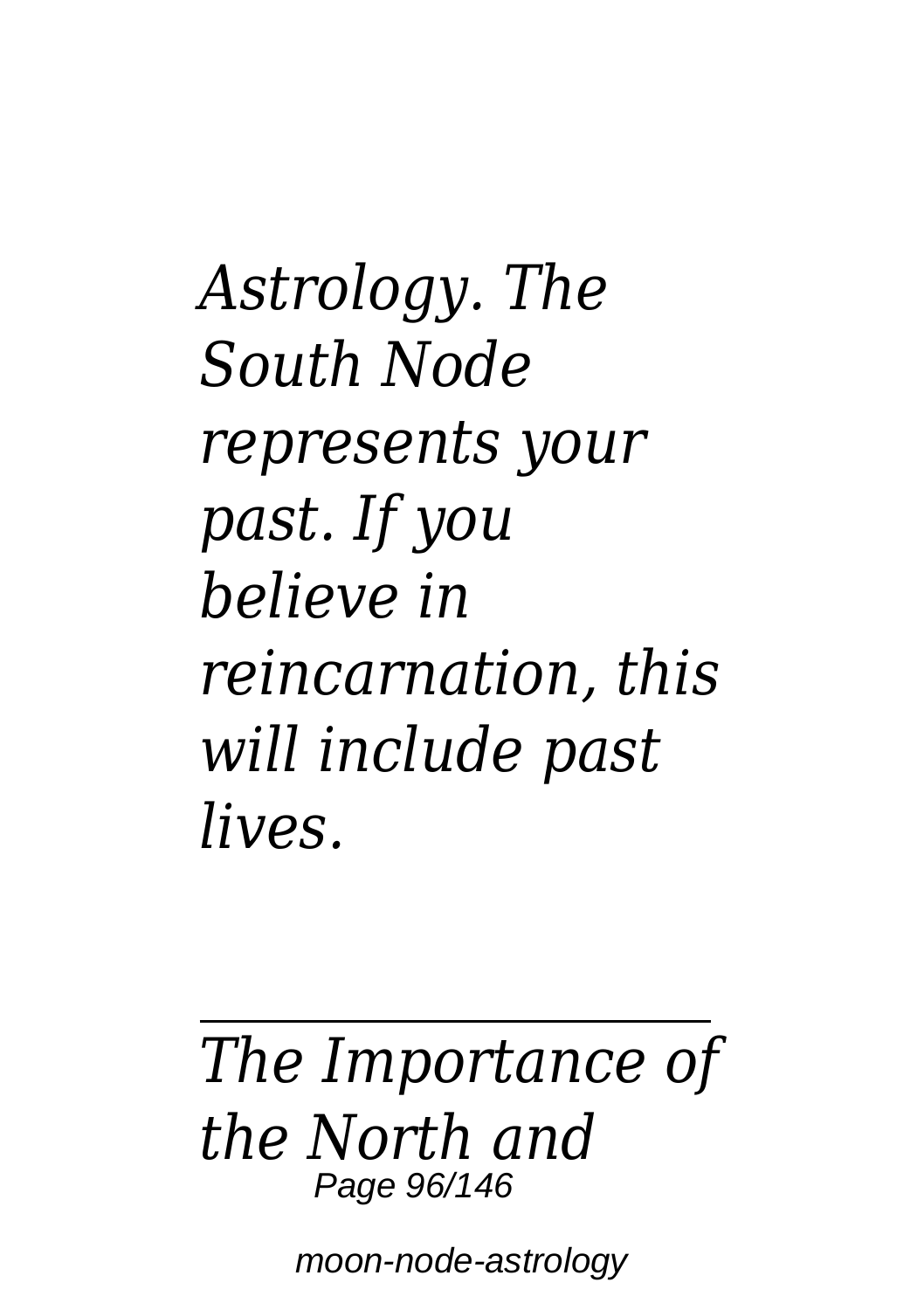*South Nodes in Astrology In astrology, the Moon's Nodes (the Dragon's Head and Tail) are not planets in the strict astronomical sense, but rather sensitive points on the ecliptic,* Page 97/146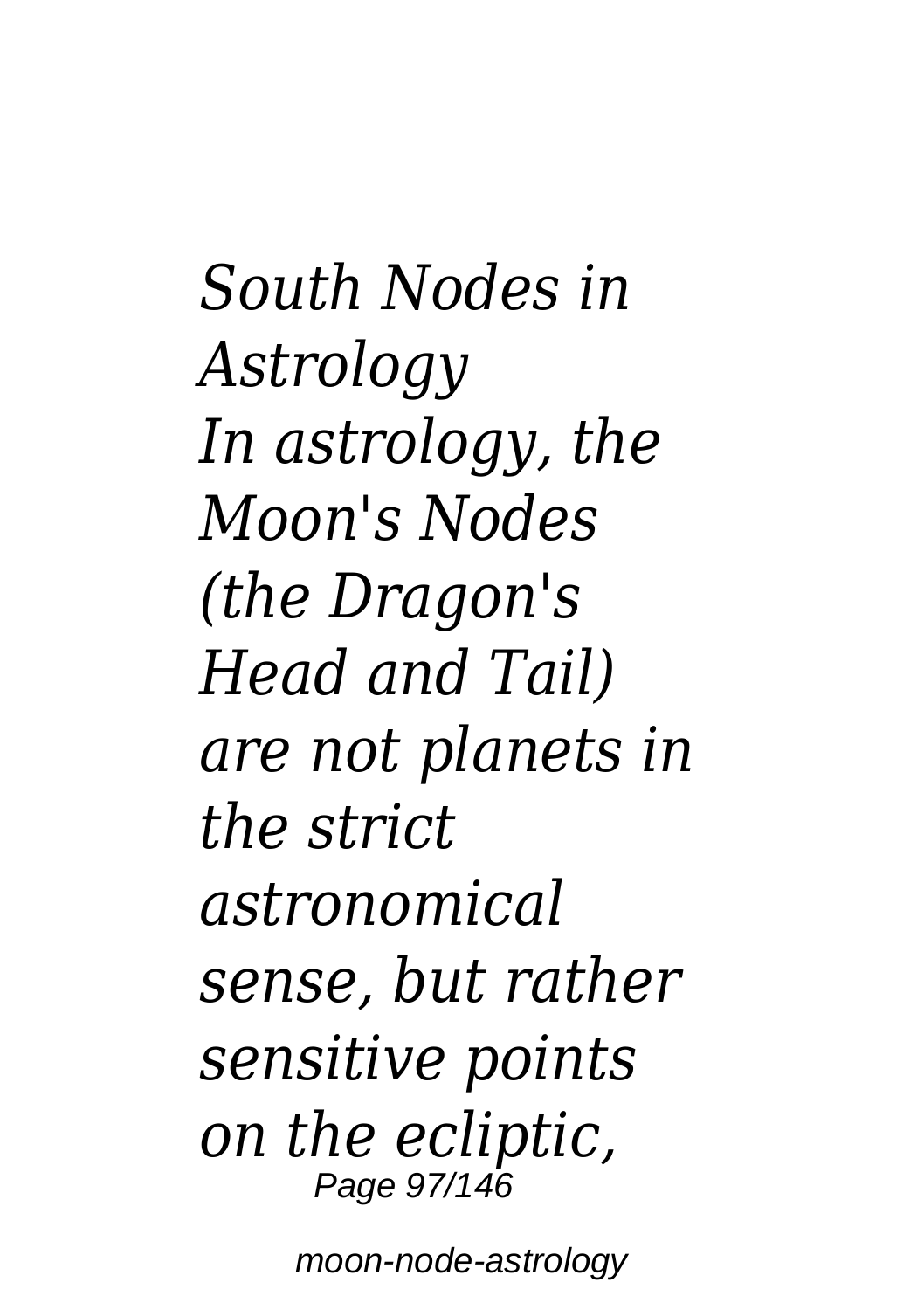*where the pathway of the Moon crosses the course of the Sun. The ecliptic is the path of the Sun through the heavens as seen from the Earth and projected onto the Celestial Sphere.* Page 98/146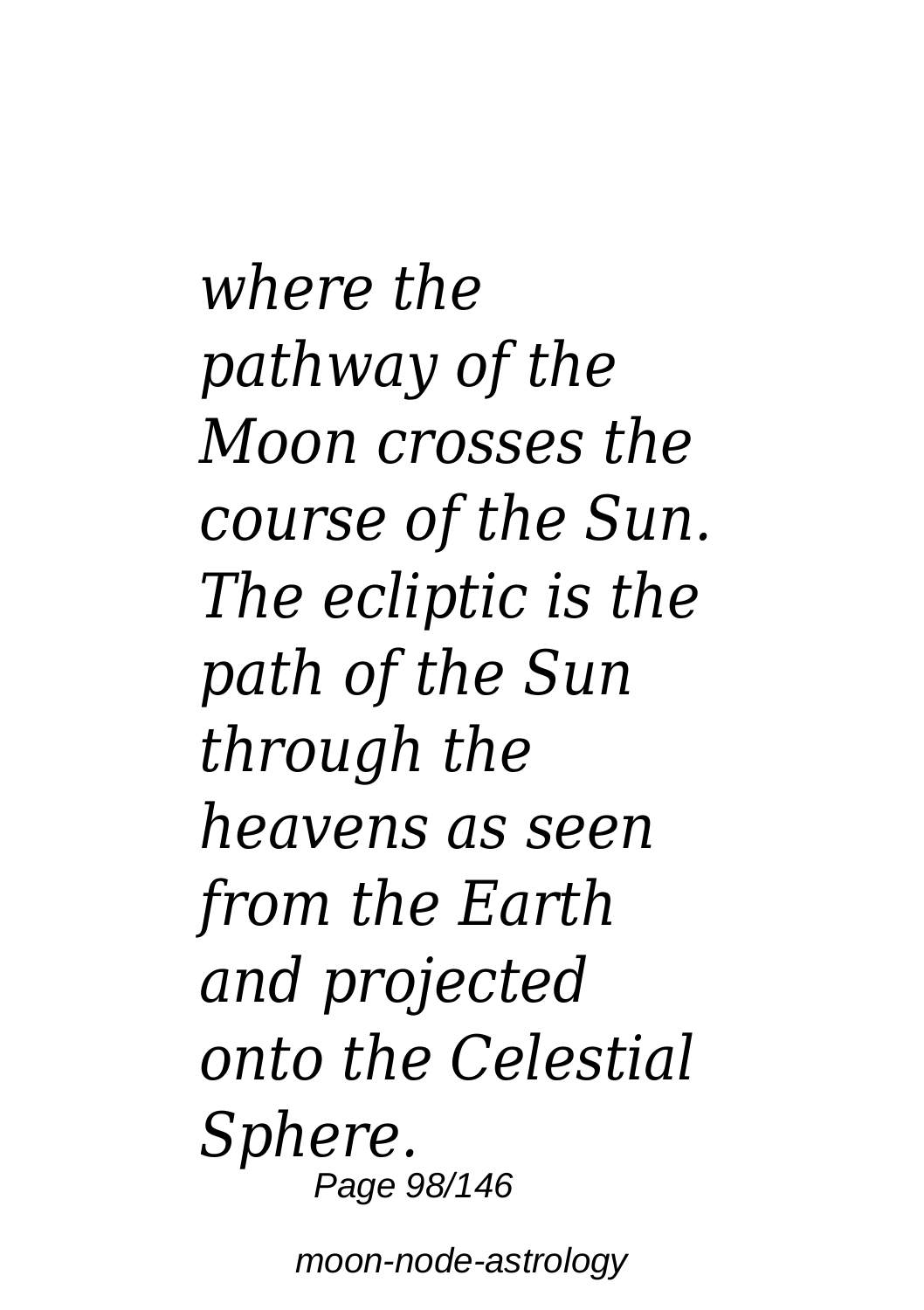*Astrology on the Web: The Moon's Nodes Modern astrology is marked by acceptance of many kinds of theories and luckily treats the lunar nodes with* Page 99/146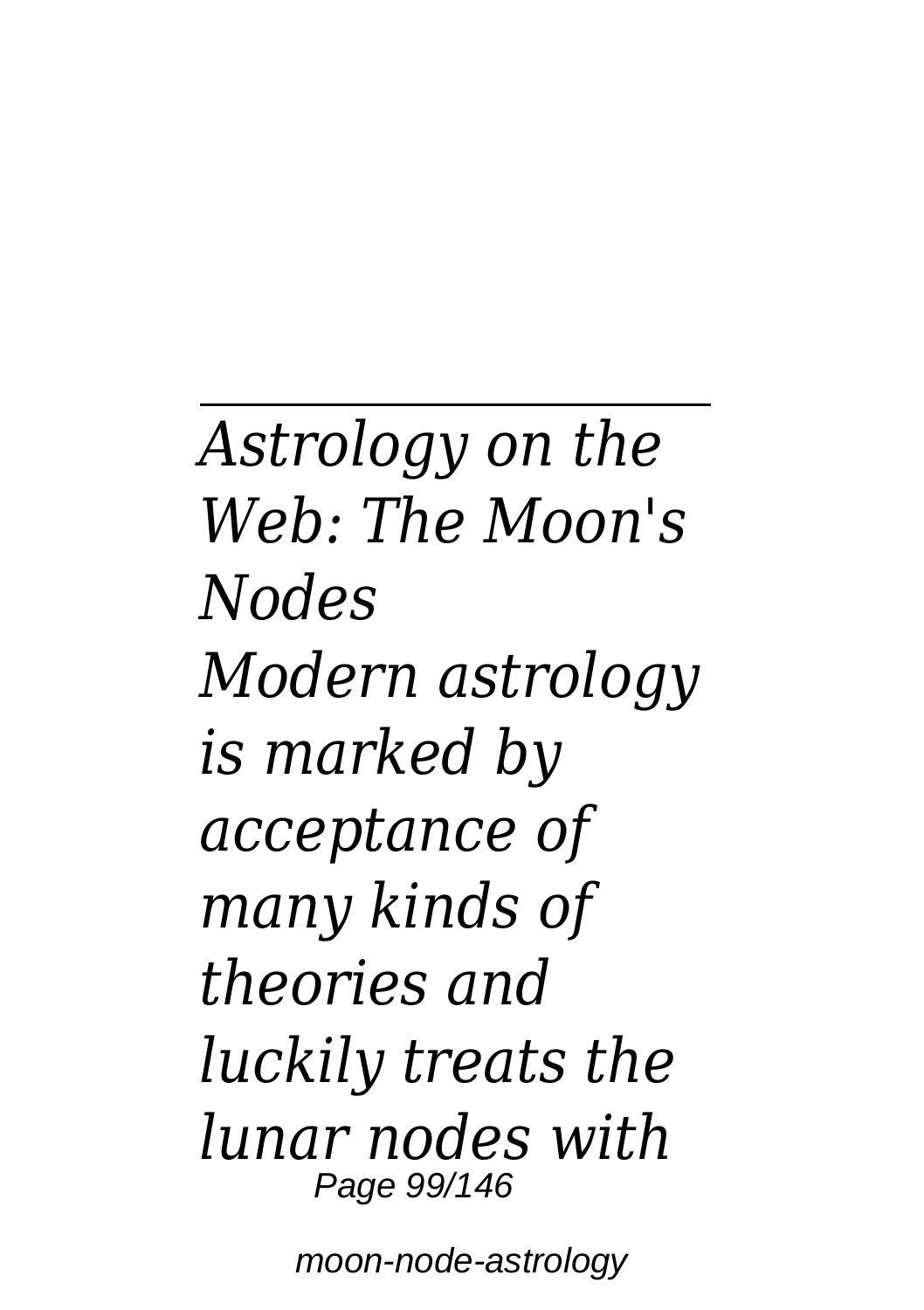*all due respect. In many cases the nodes open a new dimension in natal chart readings providing significant clues to personal timeline and reasons behind prevalent patterns of emotions and* Page 100/146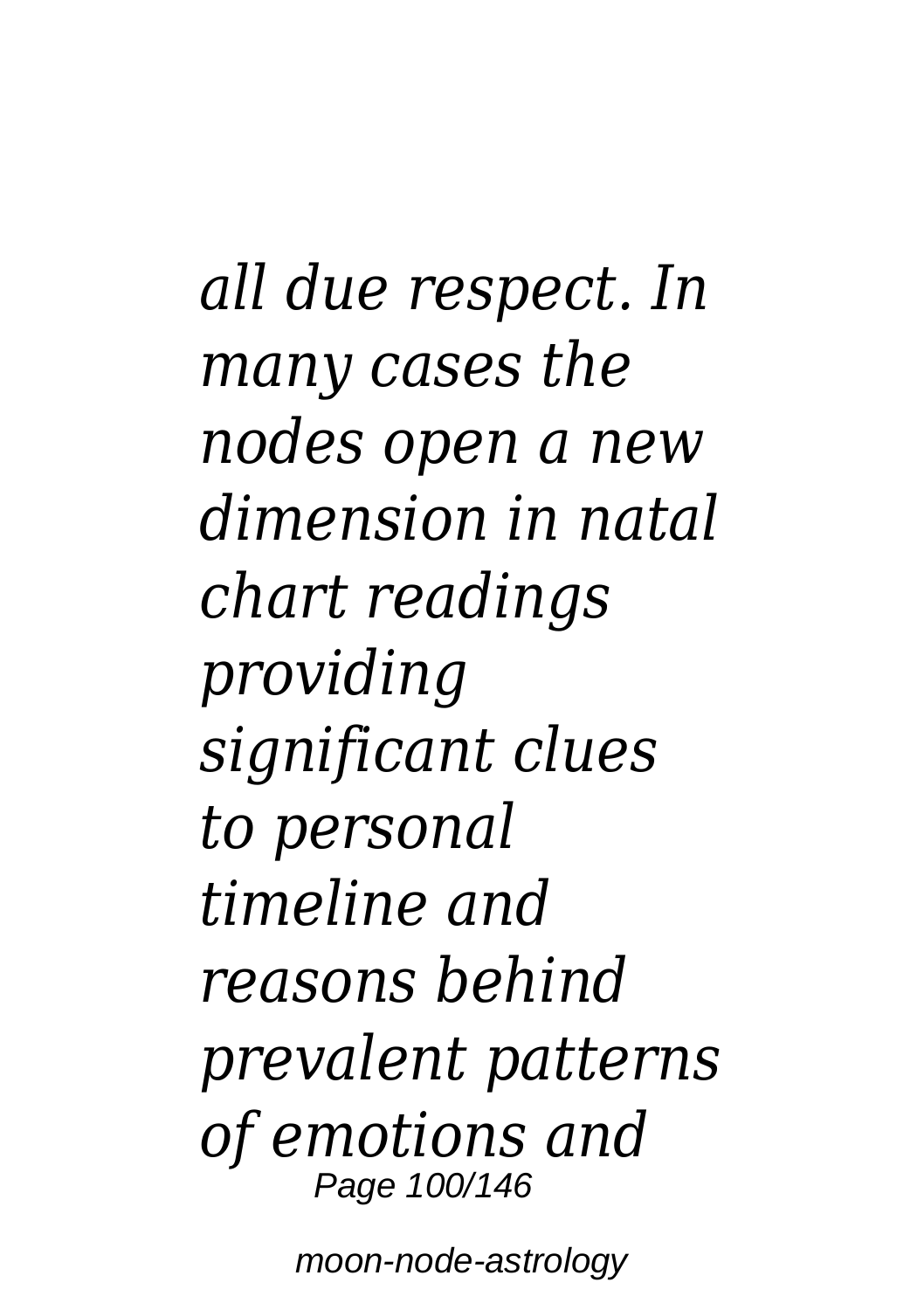*actions.. The North Node and the South Node of the Moon are known to deal with the notion of*

#### *The Moon Nodes and the Force of Destiny - Time* Page 101/146

*...*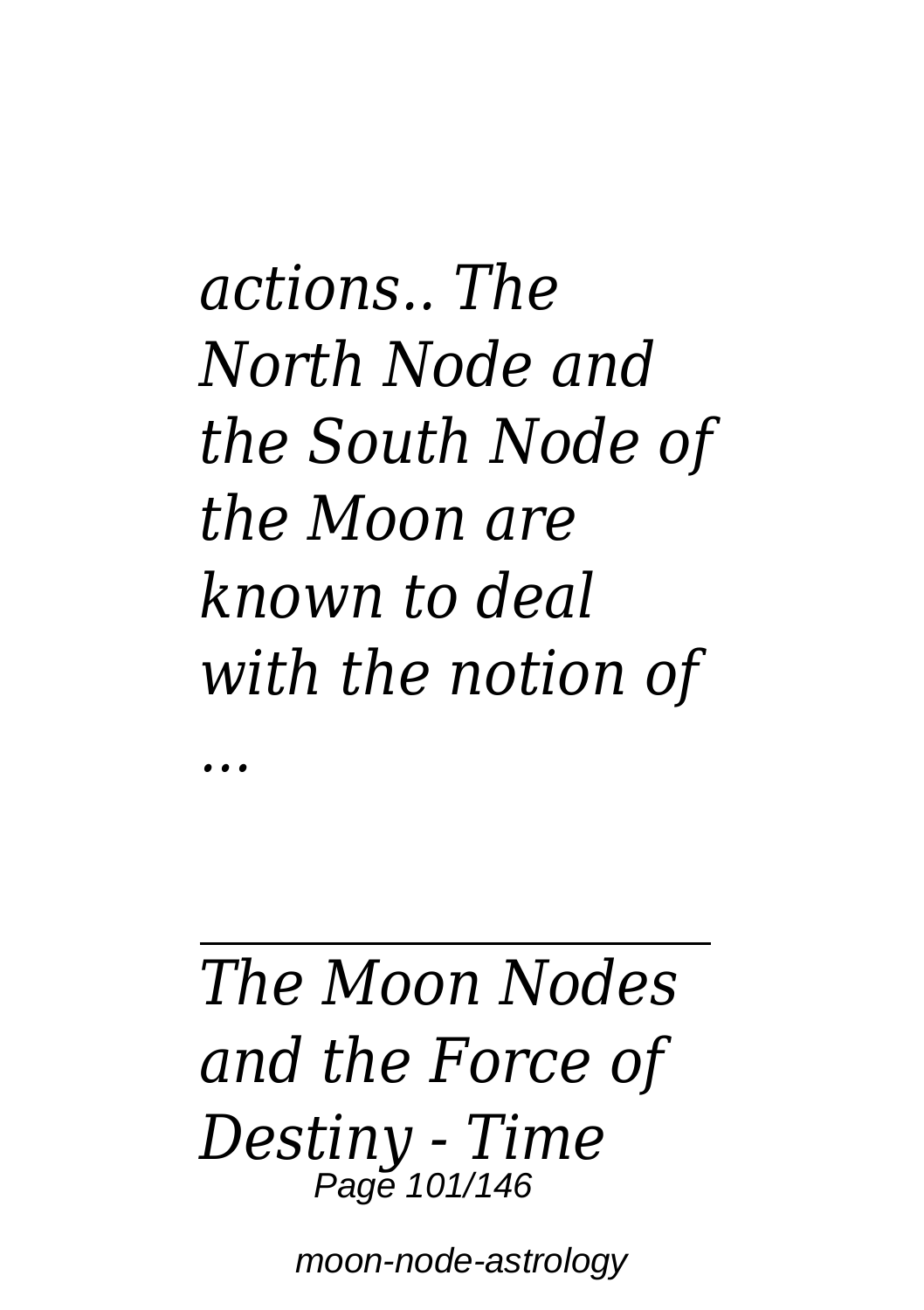*Nomad It is also noteworthy to say that the nodes, unlike many other aspects of astrology are actually points of space time and not physical in nature. It is for this very reason,* Page 102/146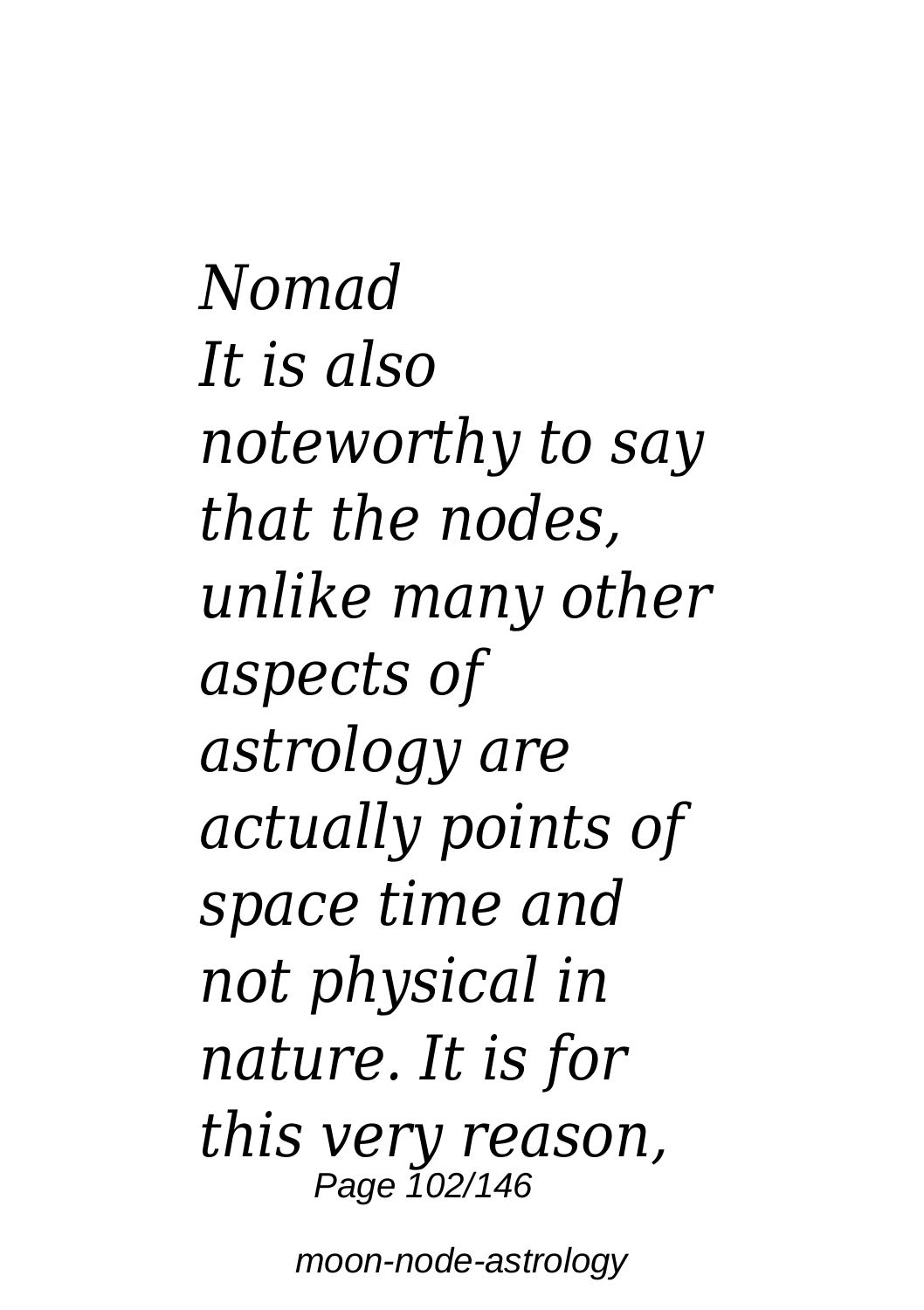*that the nodes are seen as karmic or spiritual in nature. While the sun has a 1 year cycle around the sun, the Nodal cycle is approximately 18.5 years.*

Page 103/146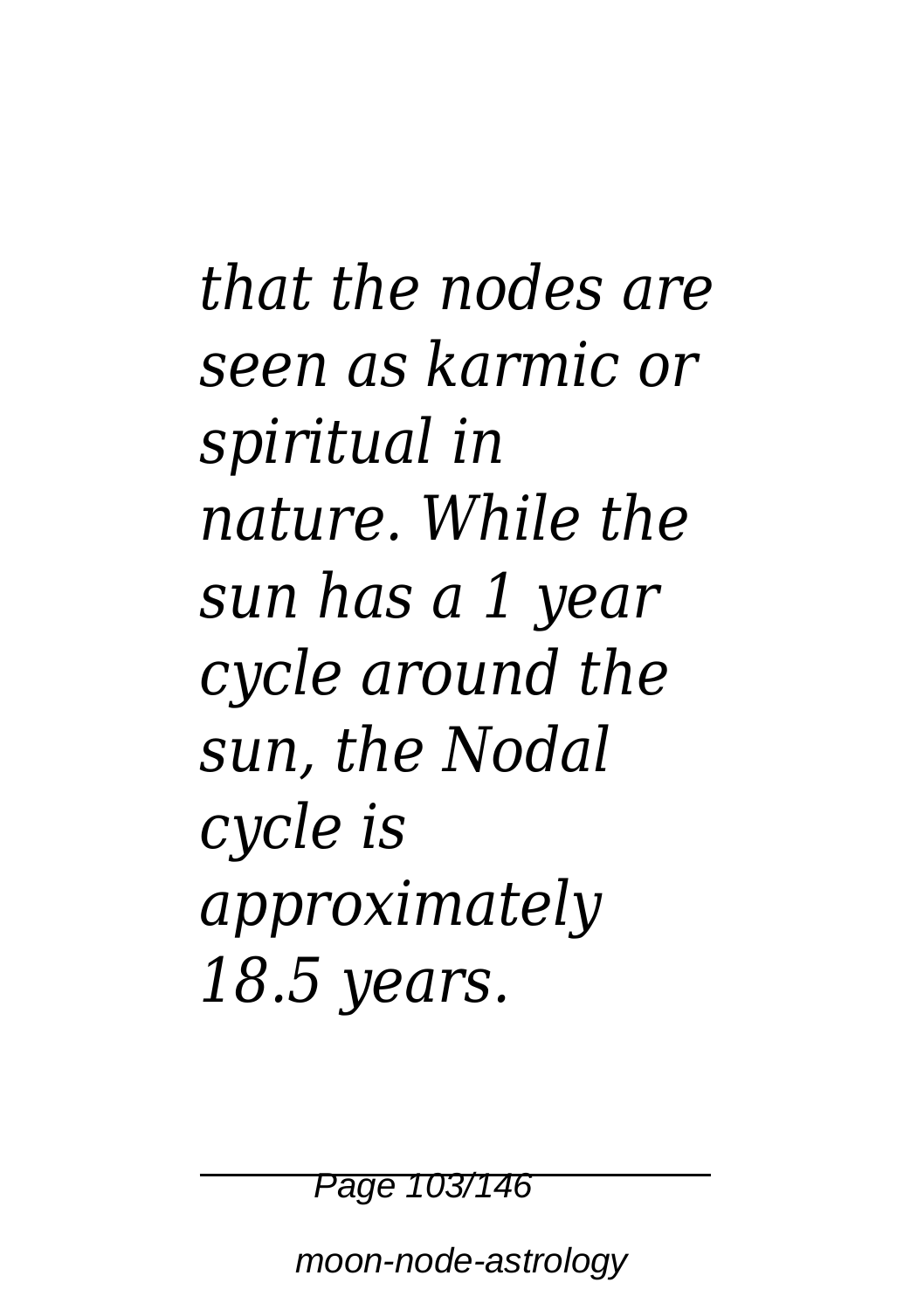*Find your North & South Node and its meaning A lunar node is either of the two orbital nodes of the Moon, that is, the two points at which the orbit of the Moon intersects the ecliptic.The* Page 104/146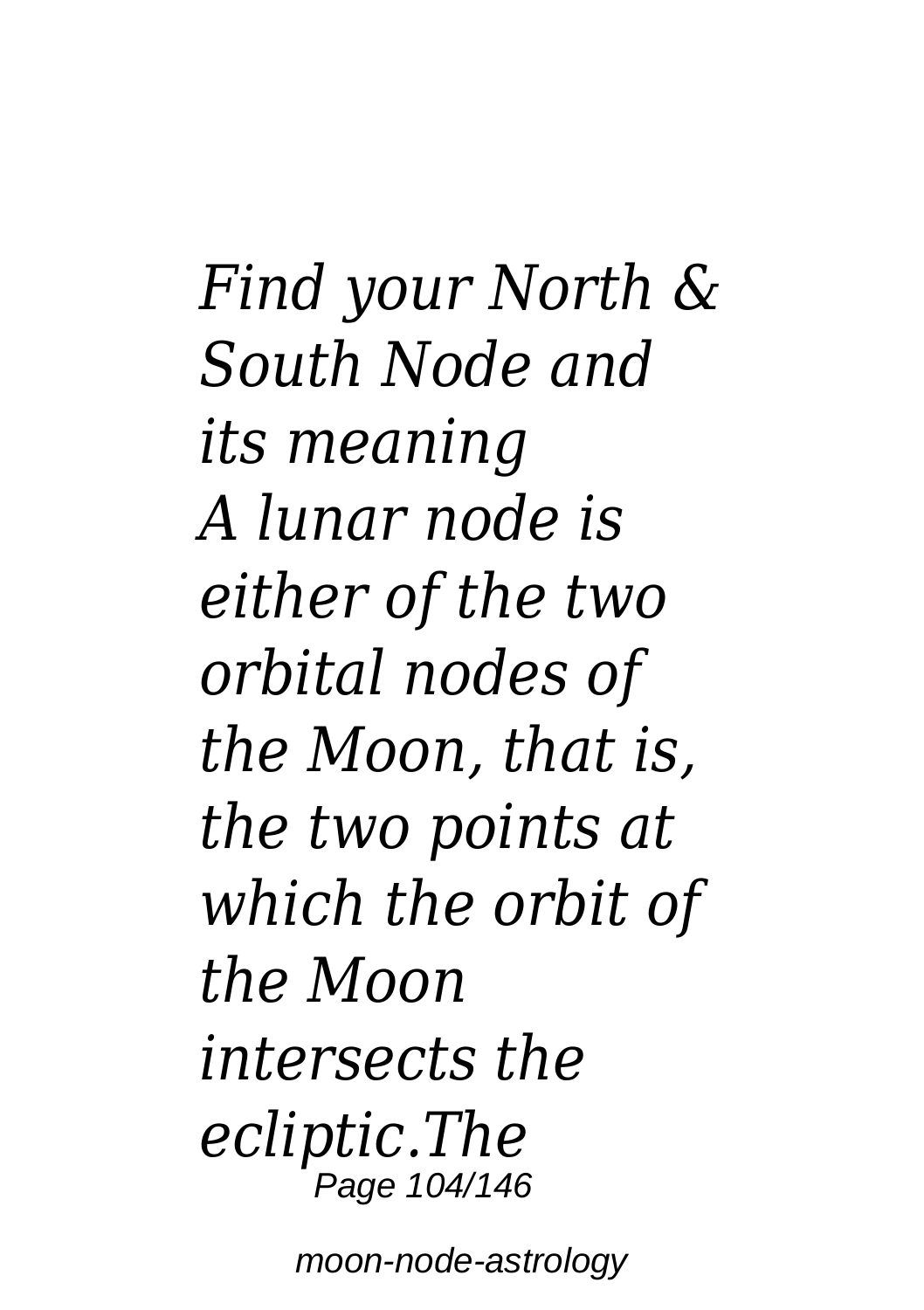*ascending (or north) node is where the Moon moves into the northern ecliptic hemisphere, while the descending (or south) node is where the Moon enters the southern ecliptic hemisphere.. A* Page 105/146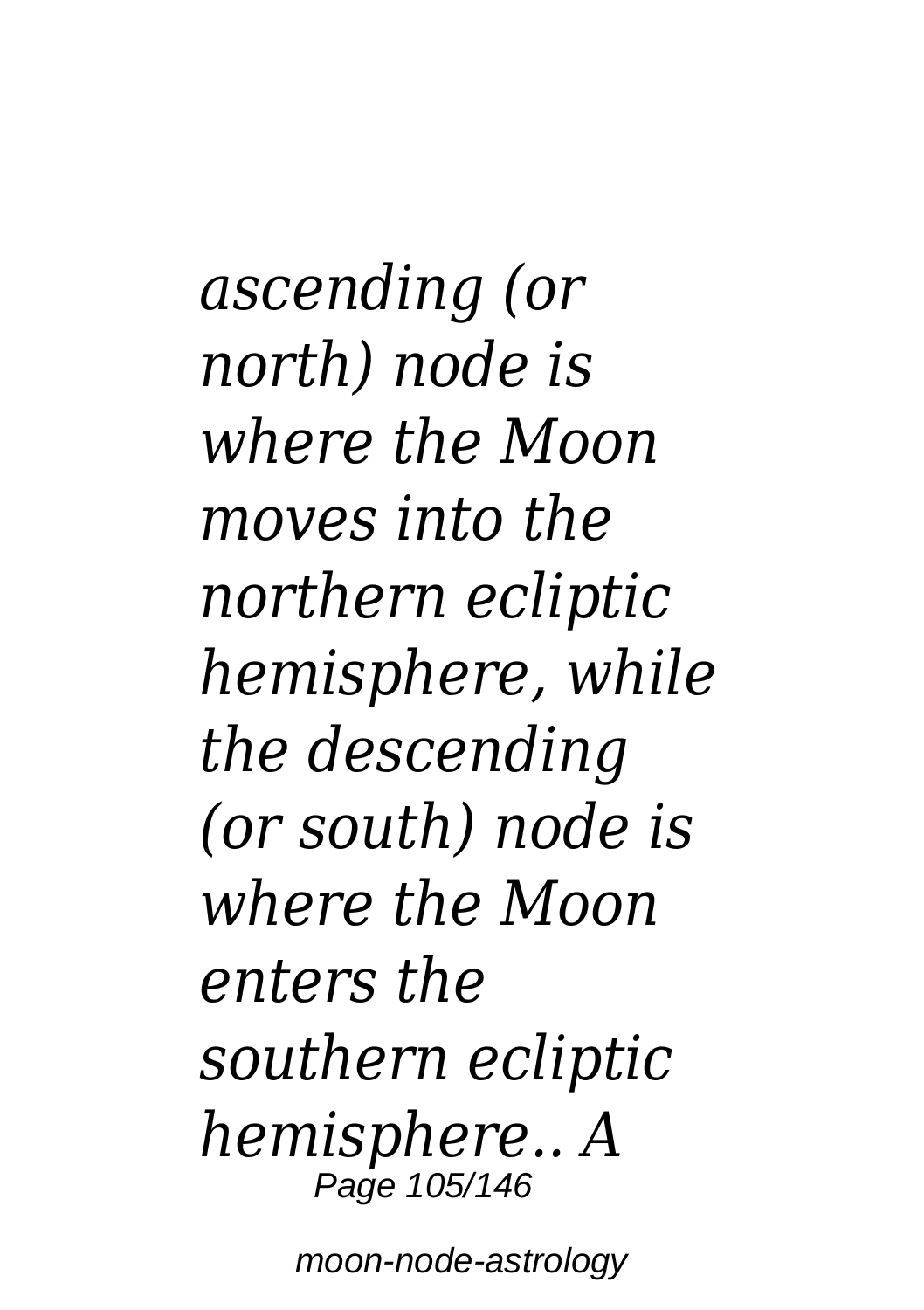*lunar eclipse can occur only when the full Moon is near (within ...*

*Lunar node - Wikipedia To get technical, the Lunar Nodes in astrology are the points in the* Page 106/146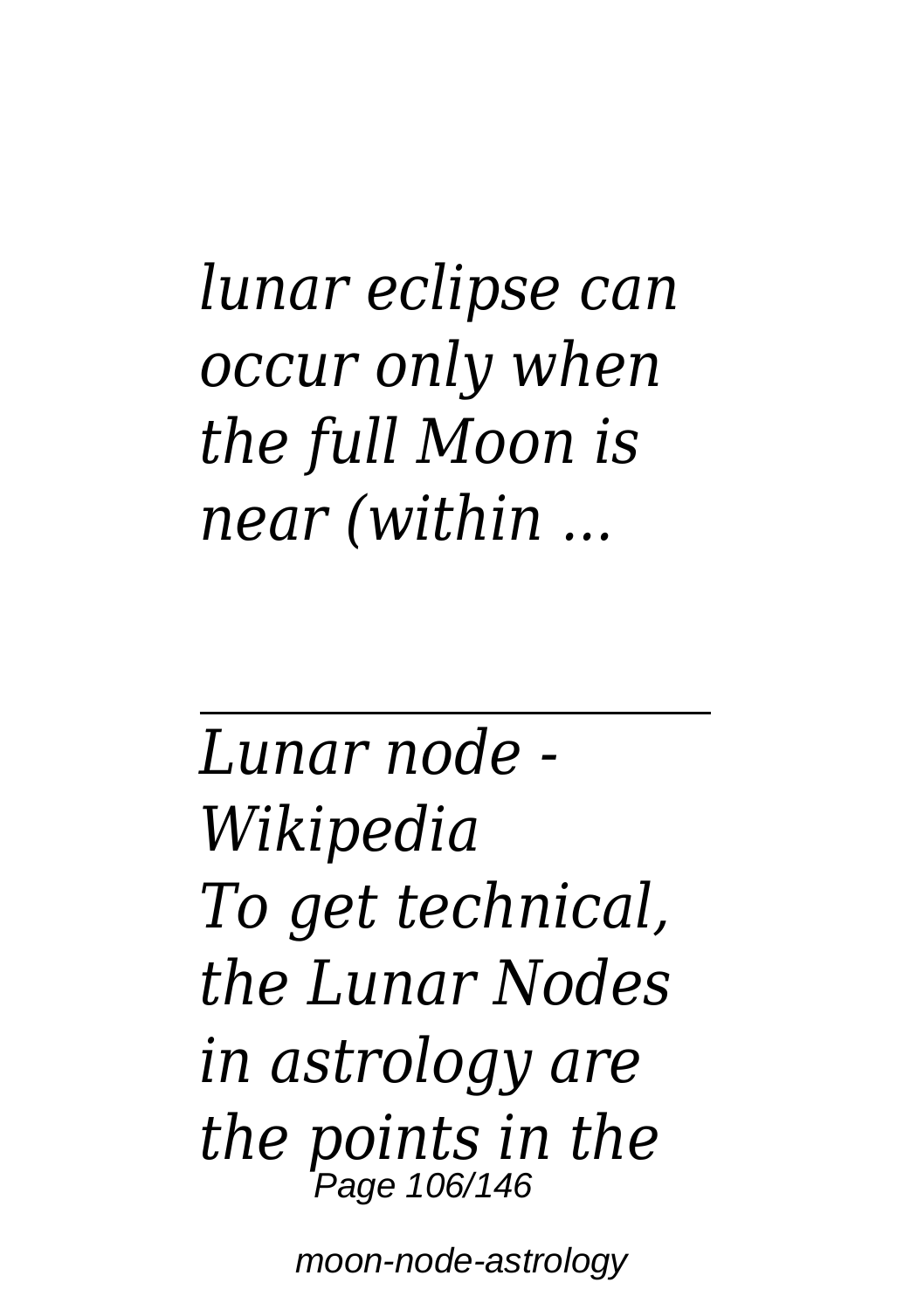*Moon's orbit where the Moon crosses the ecliptic (the path of the Sun). They're not actual physical bodies, and instead, are imaginary points on an imaginary line. There are two Lunar Nodes:* Page 107/146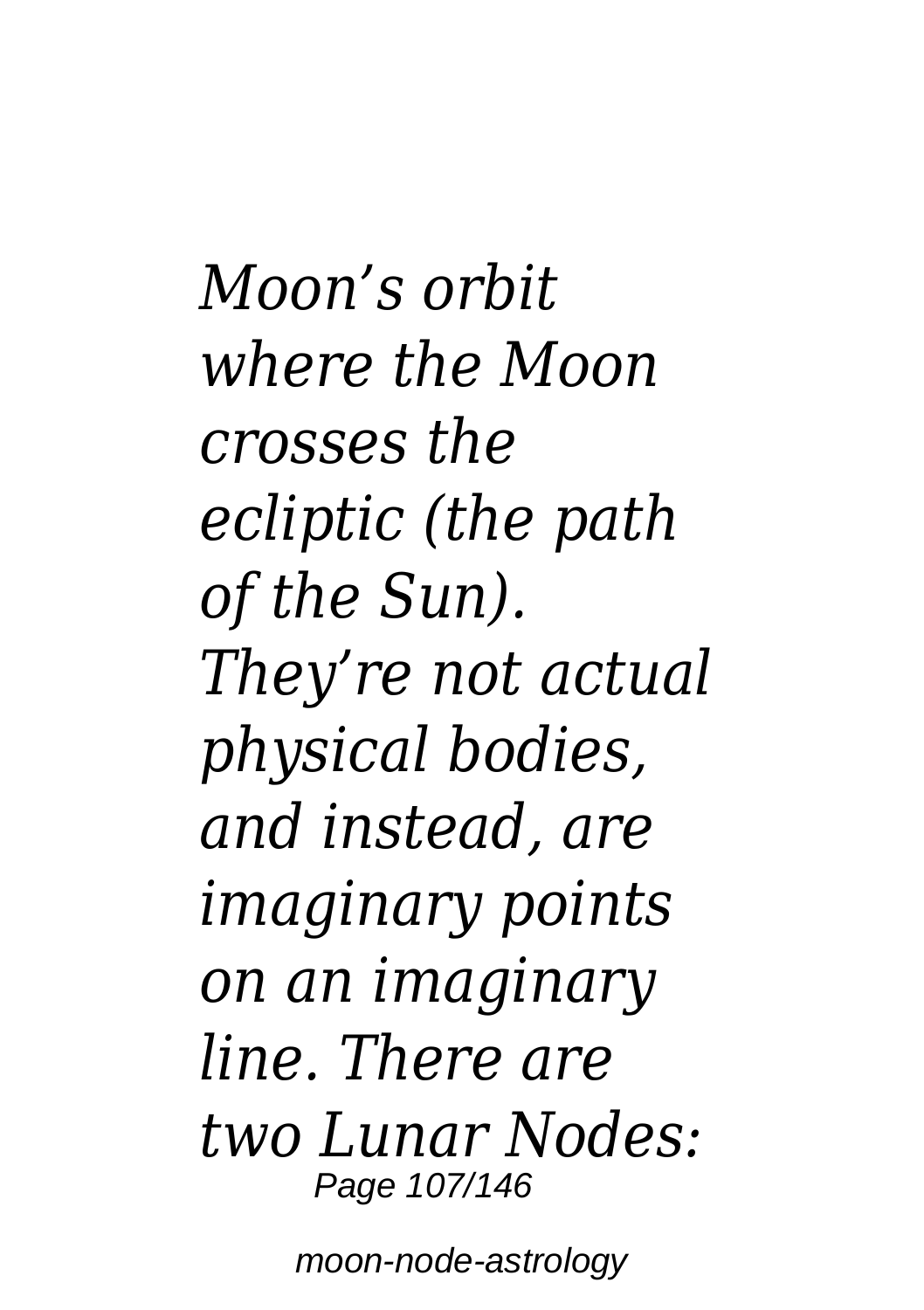*the North Node and the South Node. These nodes both have identifiable zodiac signs, each being exactly opposed to the other one another in the zodiac, so if you know the position of one Lunar* Page 108/146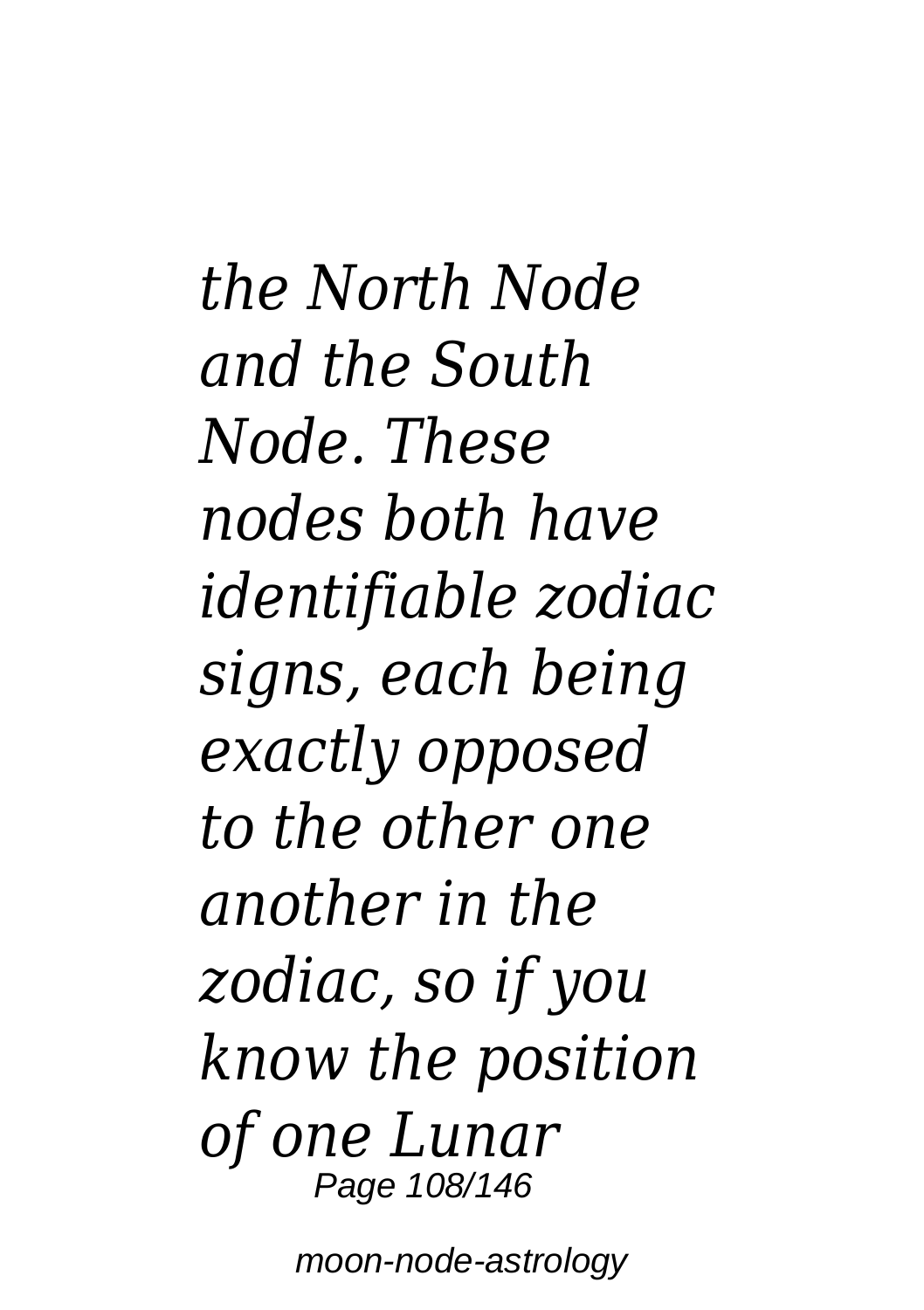## *Node, you know the position of the other.*

*Ultimate Guide to the Nodes | Astrology Answers In your birth chart, the lunar nodes—known as* Page 109/146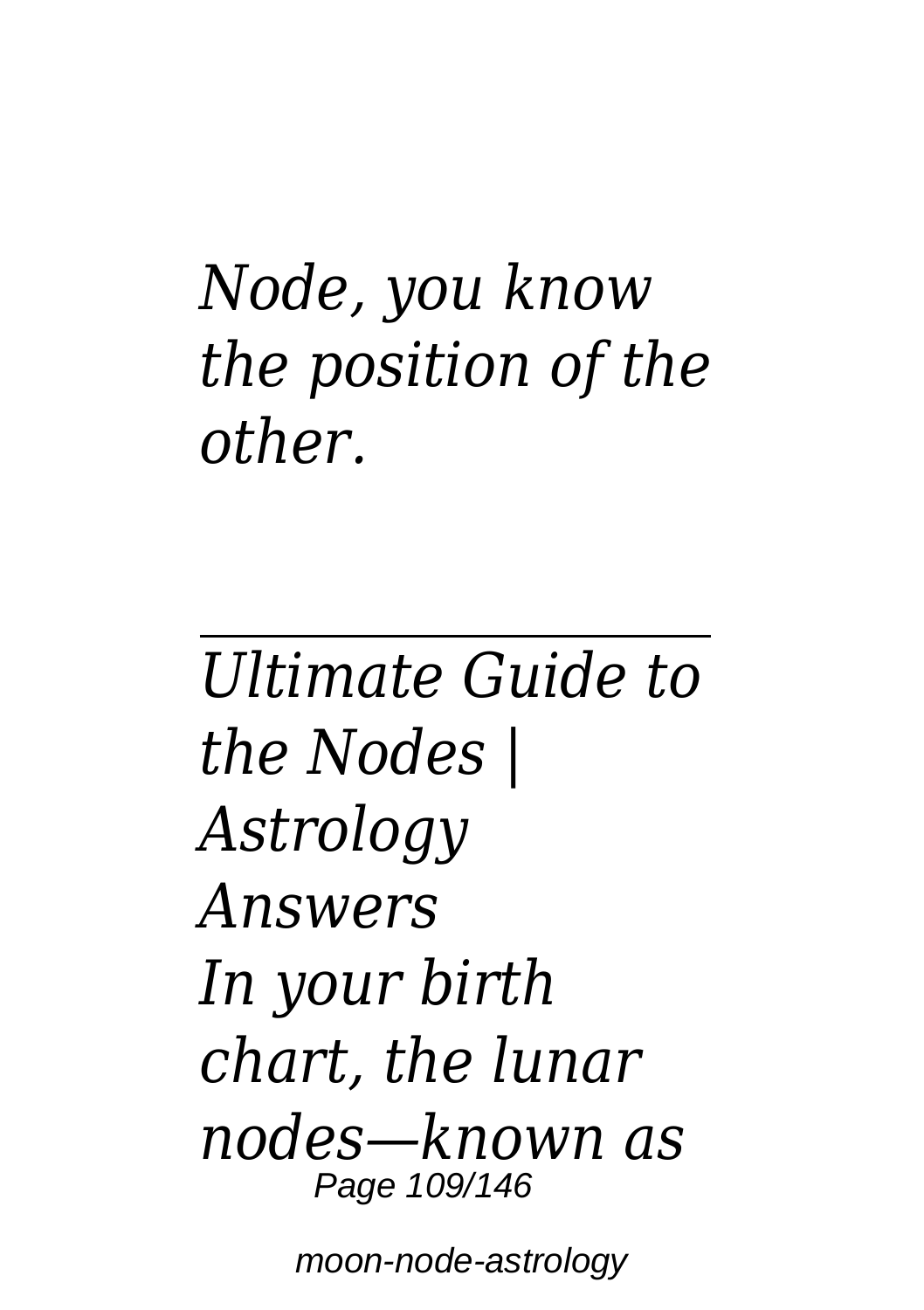*the north node and south node—hold the keys to your destiny and ultimate life lessons. by The AstroTwins. In astrology, your life purpose is encoded in the north node and* Page 110/146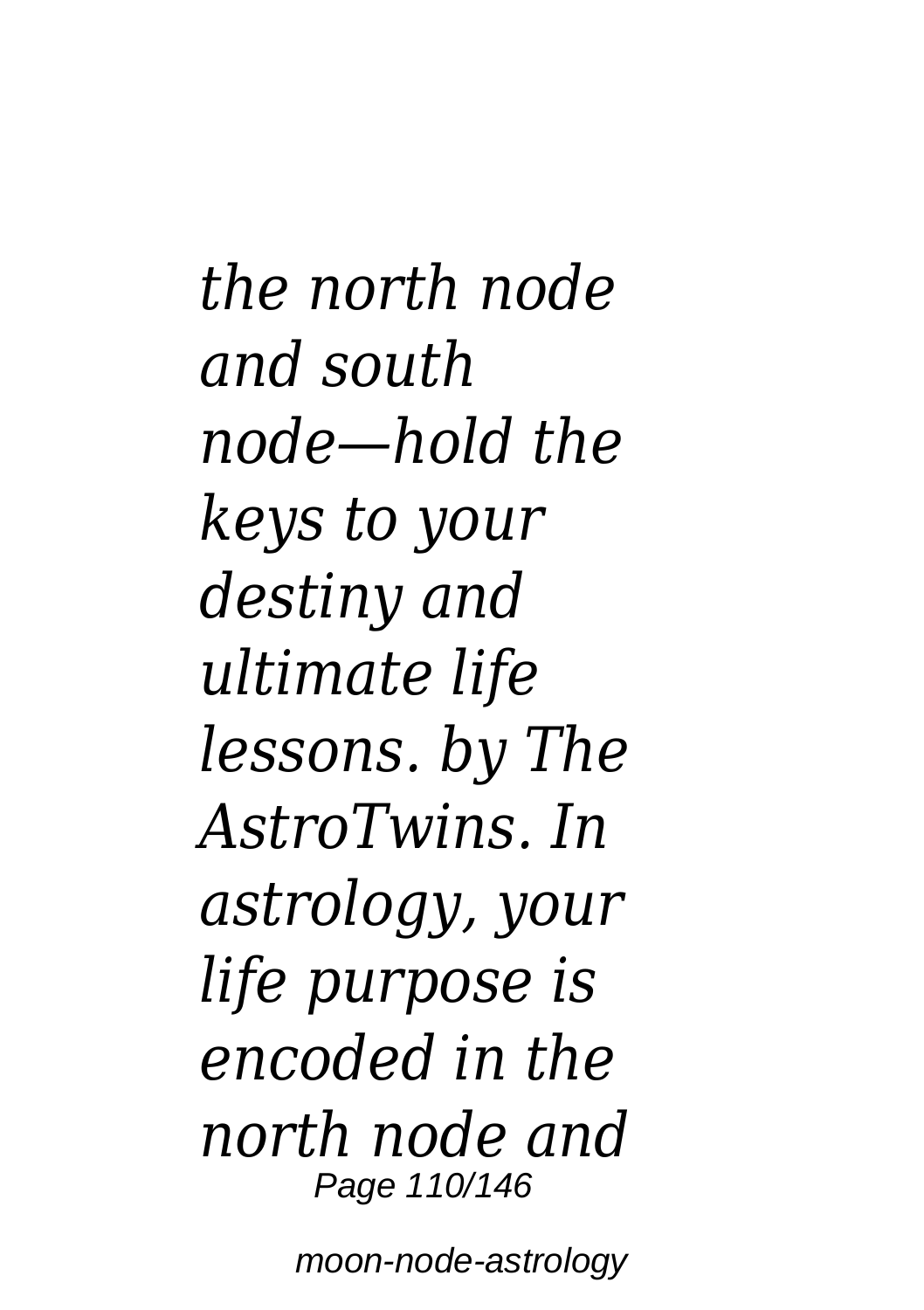## *south node of the moon. The lunar nodes are directly opposite each other in the chart.*

*The North Nodes & South Node: Past Life Astrology The North Node* Page 111/146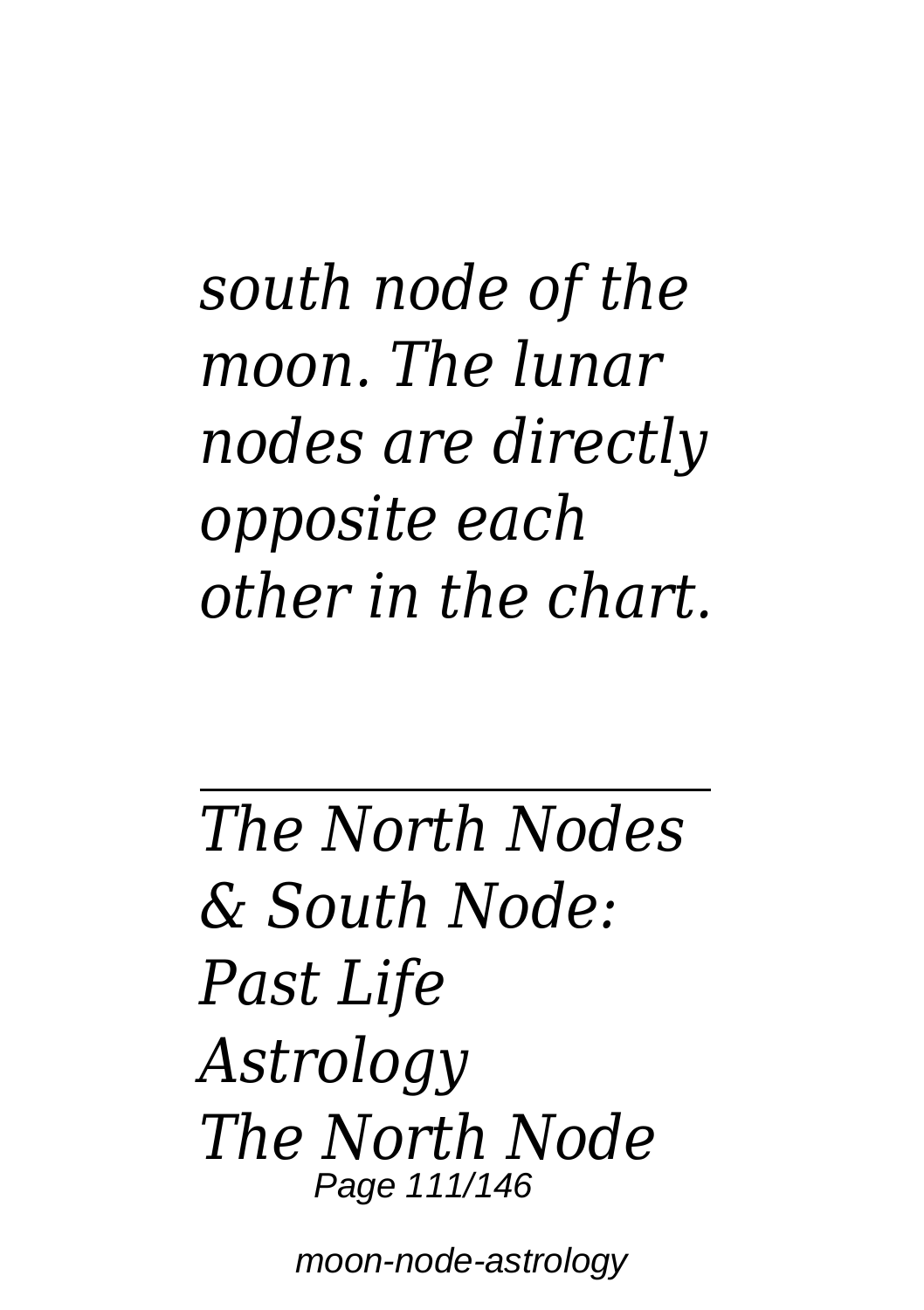*(Nodes of the Moon) in astrology points to spiritual life lessons–the keys to happiness and fulfillment: Back to The Nodes of the Moon article. See also: Venus Sign Table , Mars Sign Table ,* Page 112/146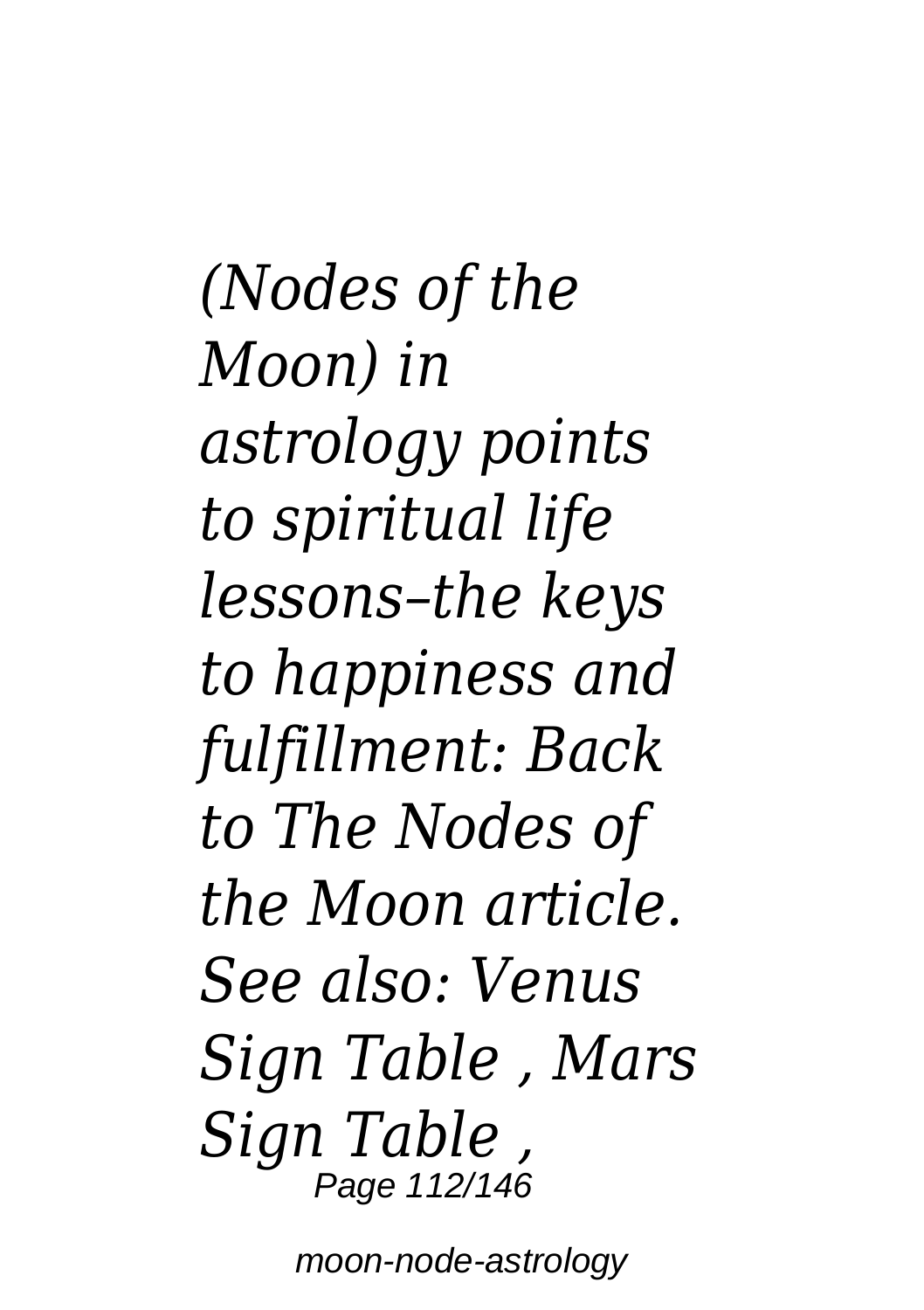*Jupiter Sign Table , Saturn Sign Table , Uranus, Neptune, and Pluto Sign Table , Chiron Sign Table , North Node Sign Table*

#### *Find the Sign of Your North Node* Page 113/146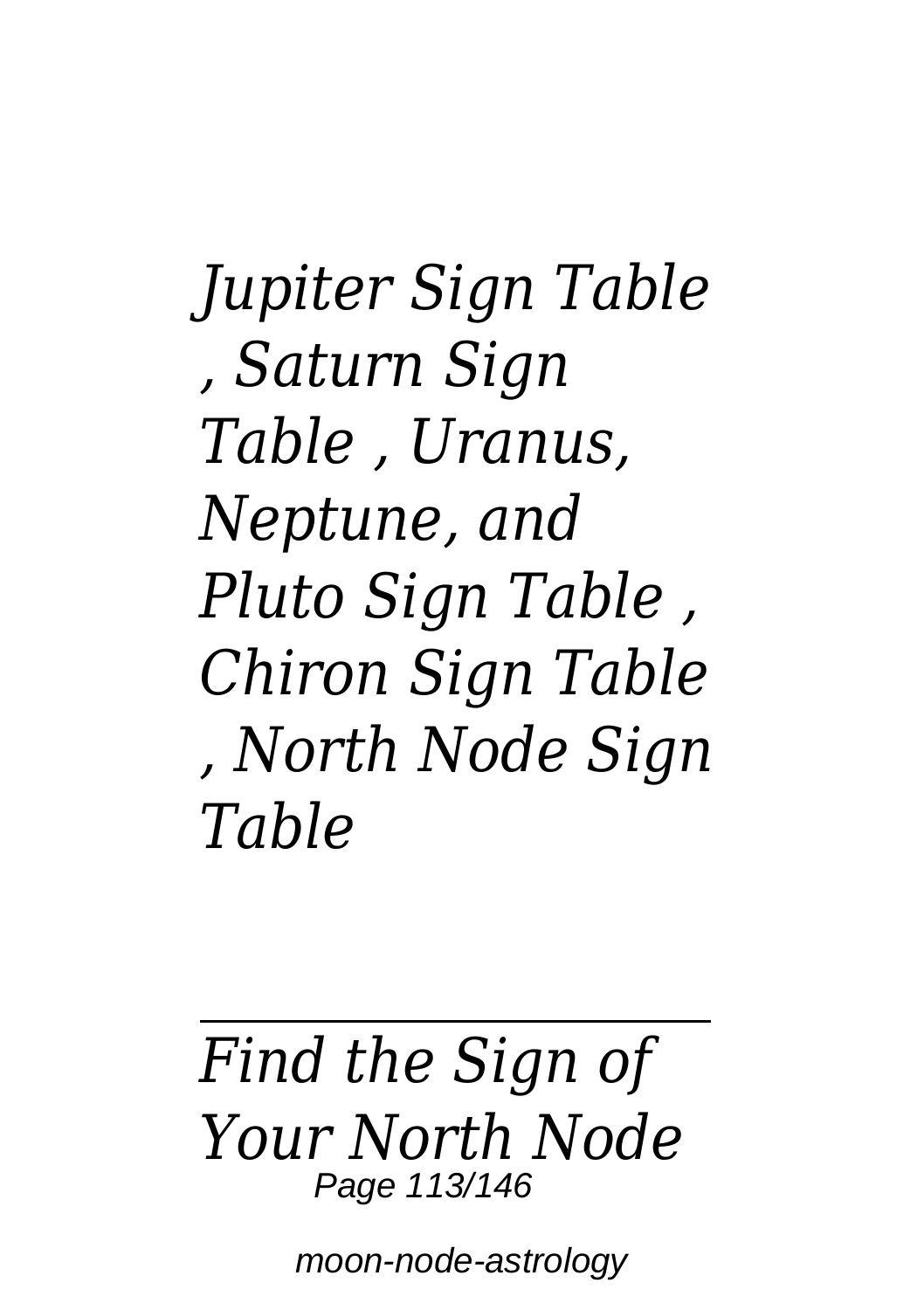*in Astrology: Tables ... The Lunar Nodes are the point where the orbit of the Moon crosses the Ecliptic. The Ecliptic is the line that shows the suns apparent movement as it moves against the* Page 114/146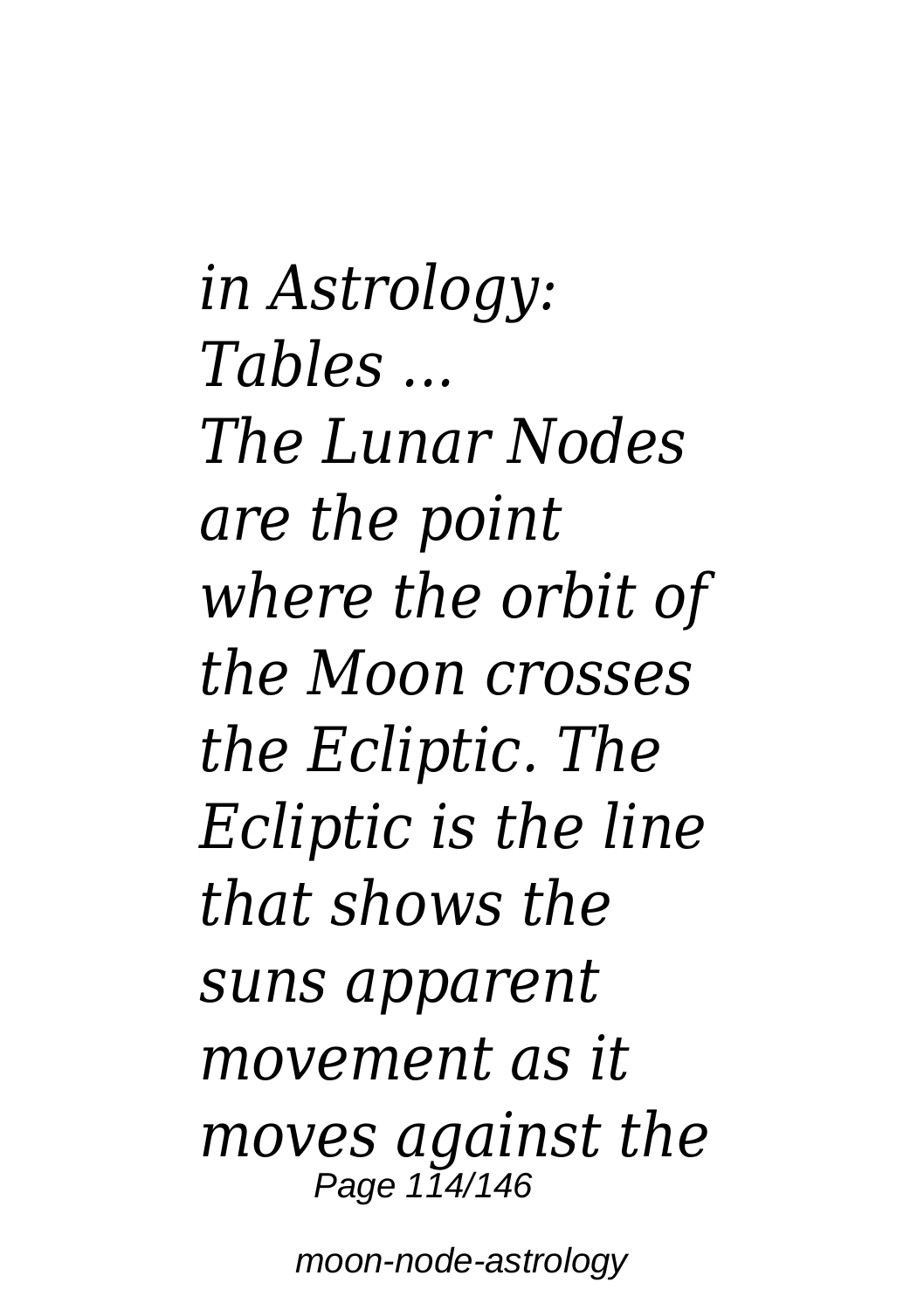## *celestial sphere as the Earth moves round the Sun.*

*Moon's Nodes In Astrology-Meaning of The North and South*

*...*

*This is all learned by the position of* Page 115/146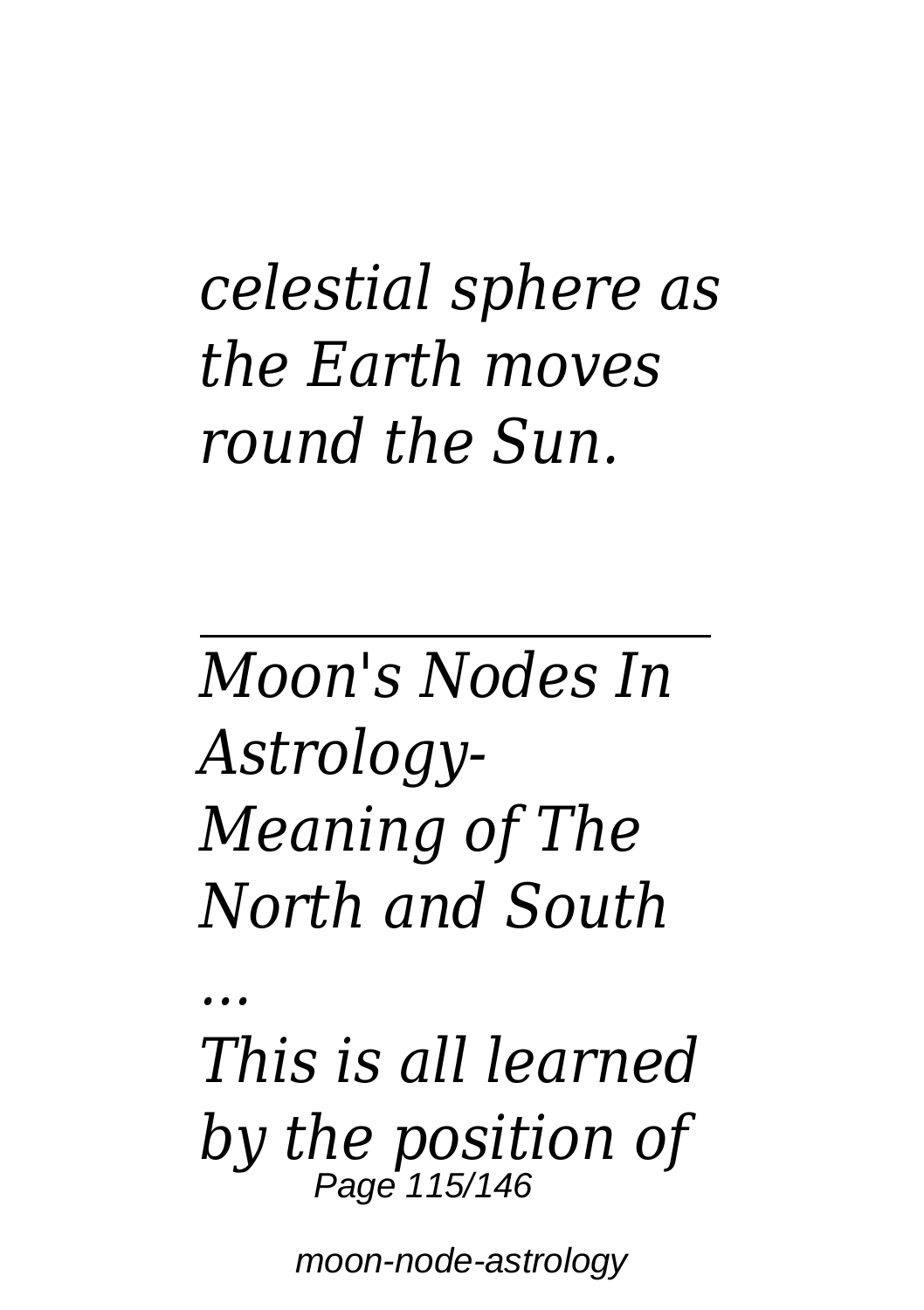*the north node of the moon in a natal astrology chart. While the chart is cast and all the planetary positions are placed on the horoscope, the north node of the moon is always there in the* Page 116/146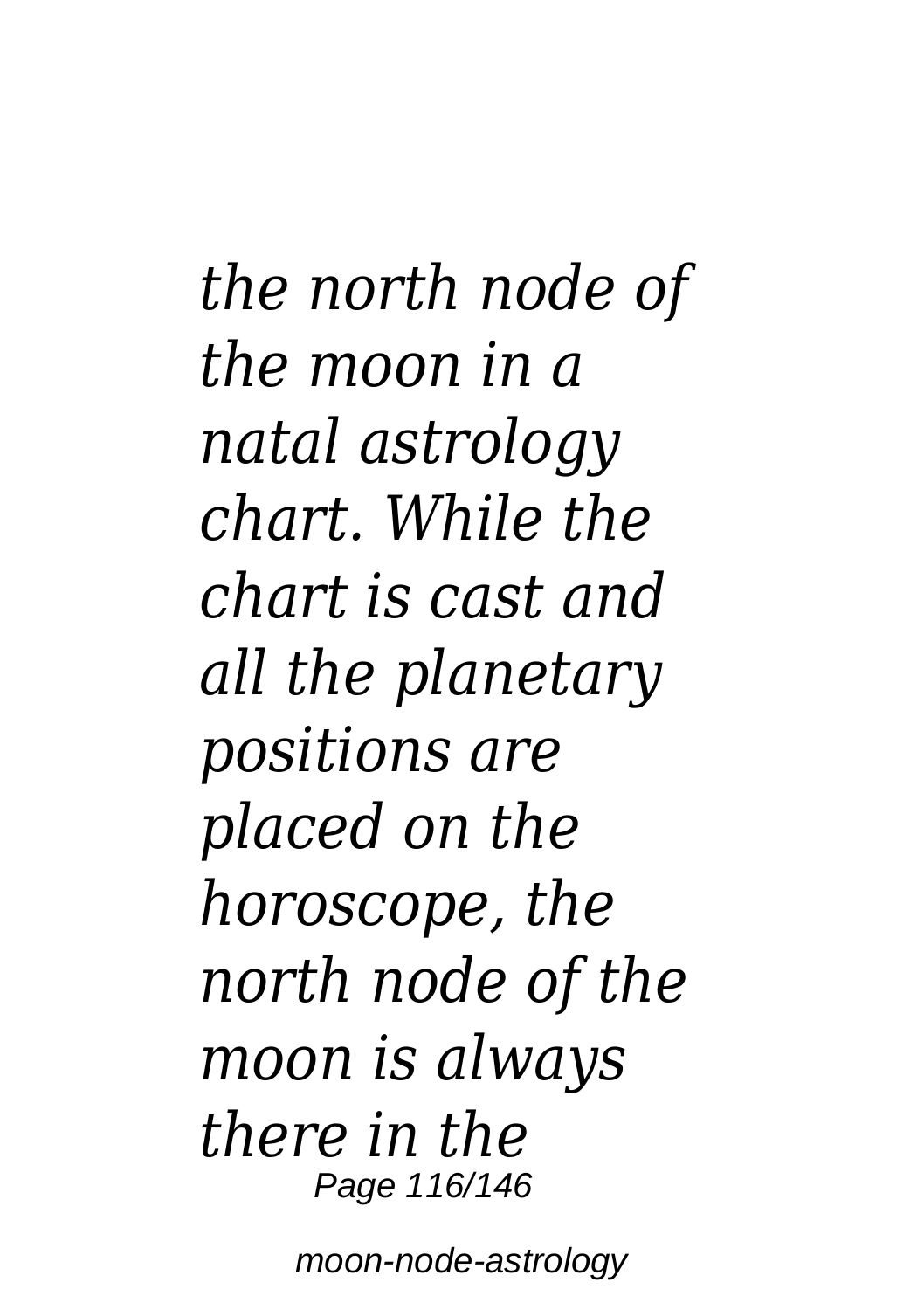*ephemeris (a book with tables of planetary positions and signs for a fifty year period).*

*Astrology, Reincarnation, and the Moon's Nodes -* Page 117/146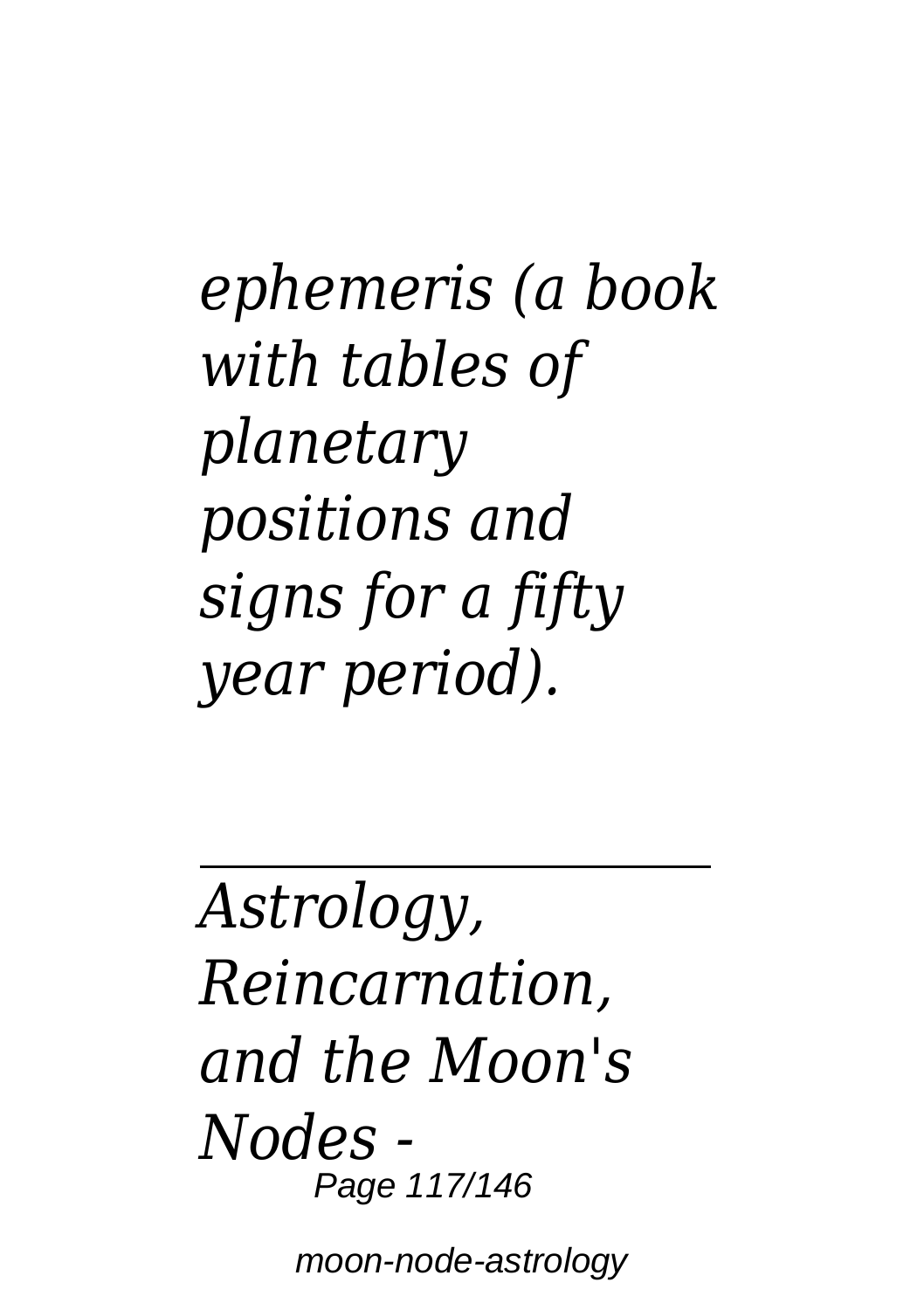*Exemplore ... Moon Node Astrology combines depth psychology, astrology and reincarnation to bring a new focus on the shadow personality and the evolutionary process of the* Page 118/146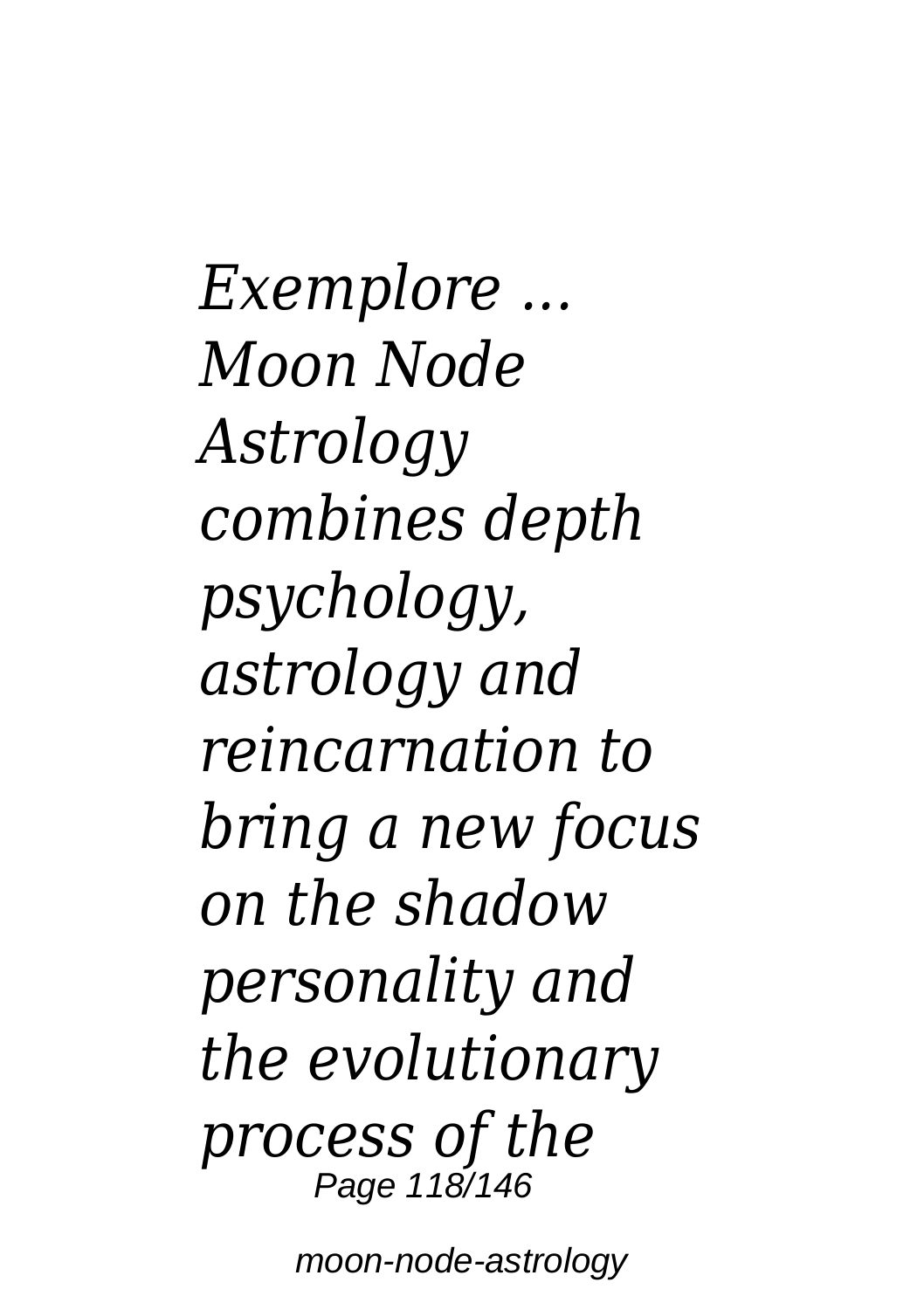*individual. Explains the scientific background and the psychological approach used with the nodes and the moon node chart.*

#### *Moon Node* Page 119/146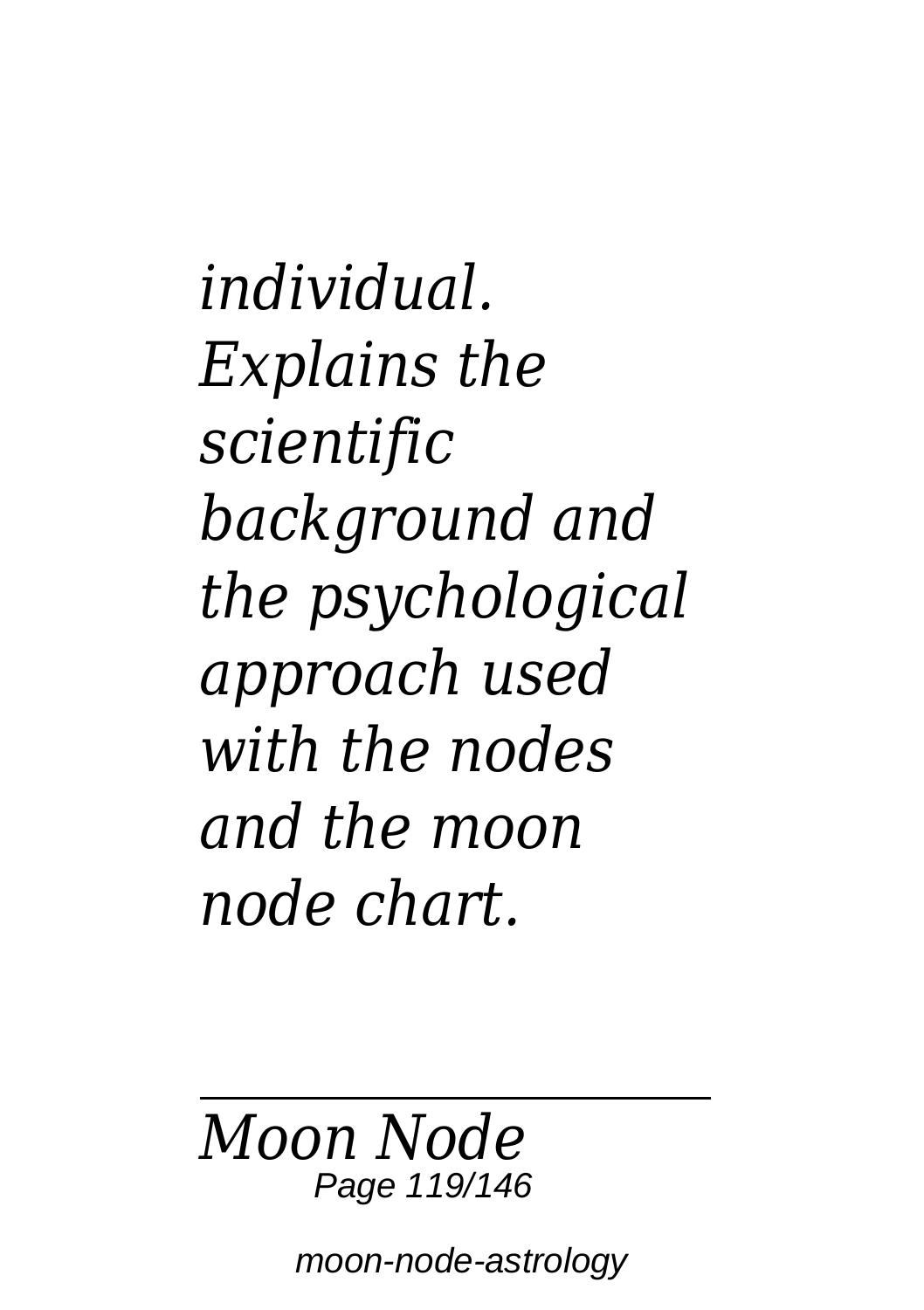*Astrology: Huber, Bruno, Huber, Louise ...*

*The Moon's nodes in the birth chart tell the story of its relationship to the Earth and Sun. In astrology, these very important points are indicators of your* Page 120/146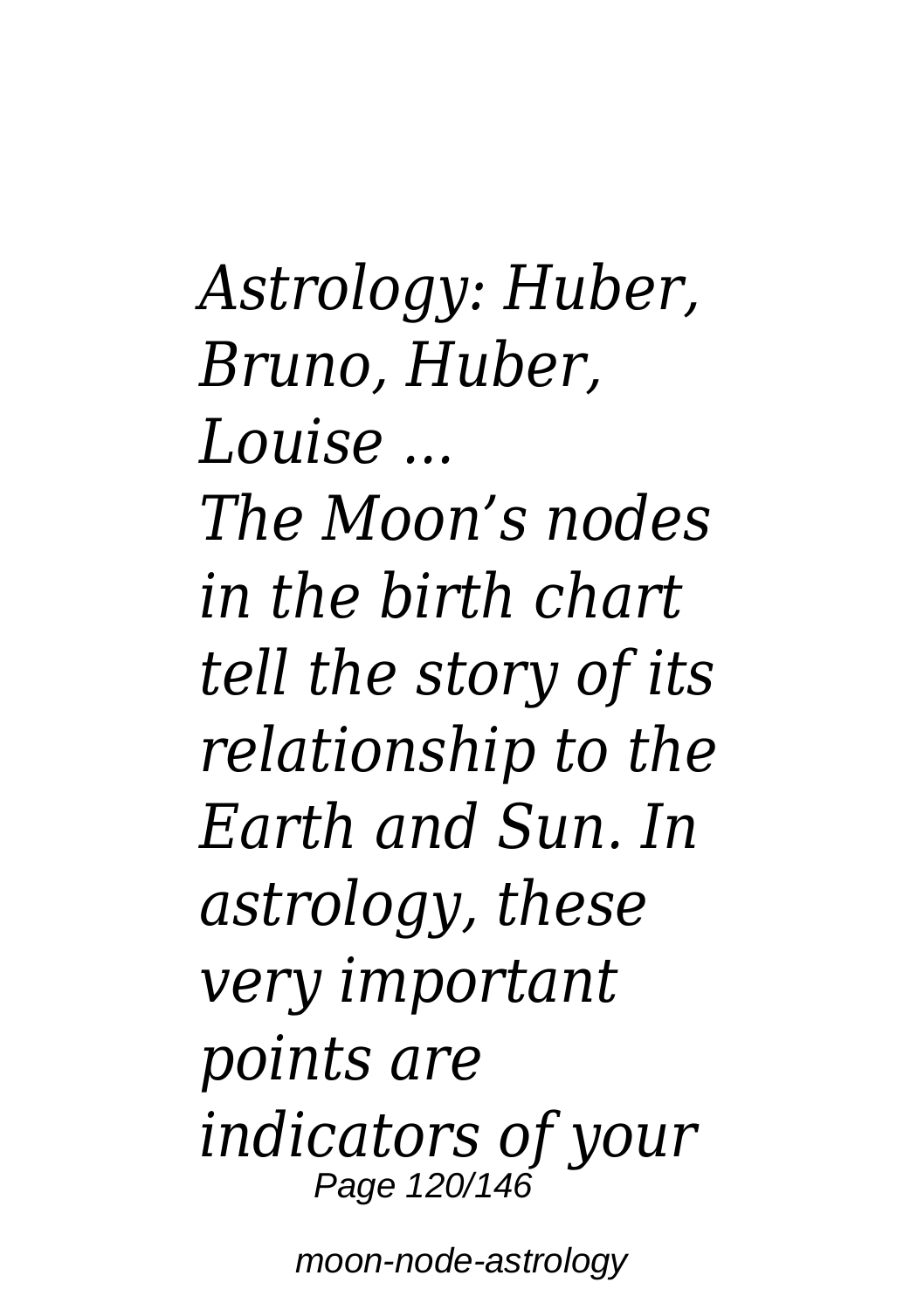*soul's evolutionary path. The South Node is the direction you're coming from, and the North Node is where you're heading.*

#### *North and South* Page 121/146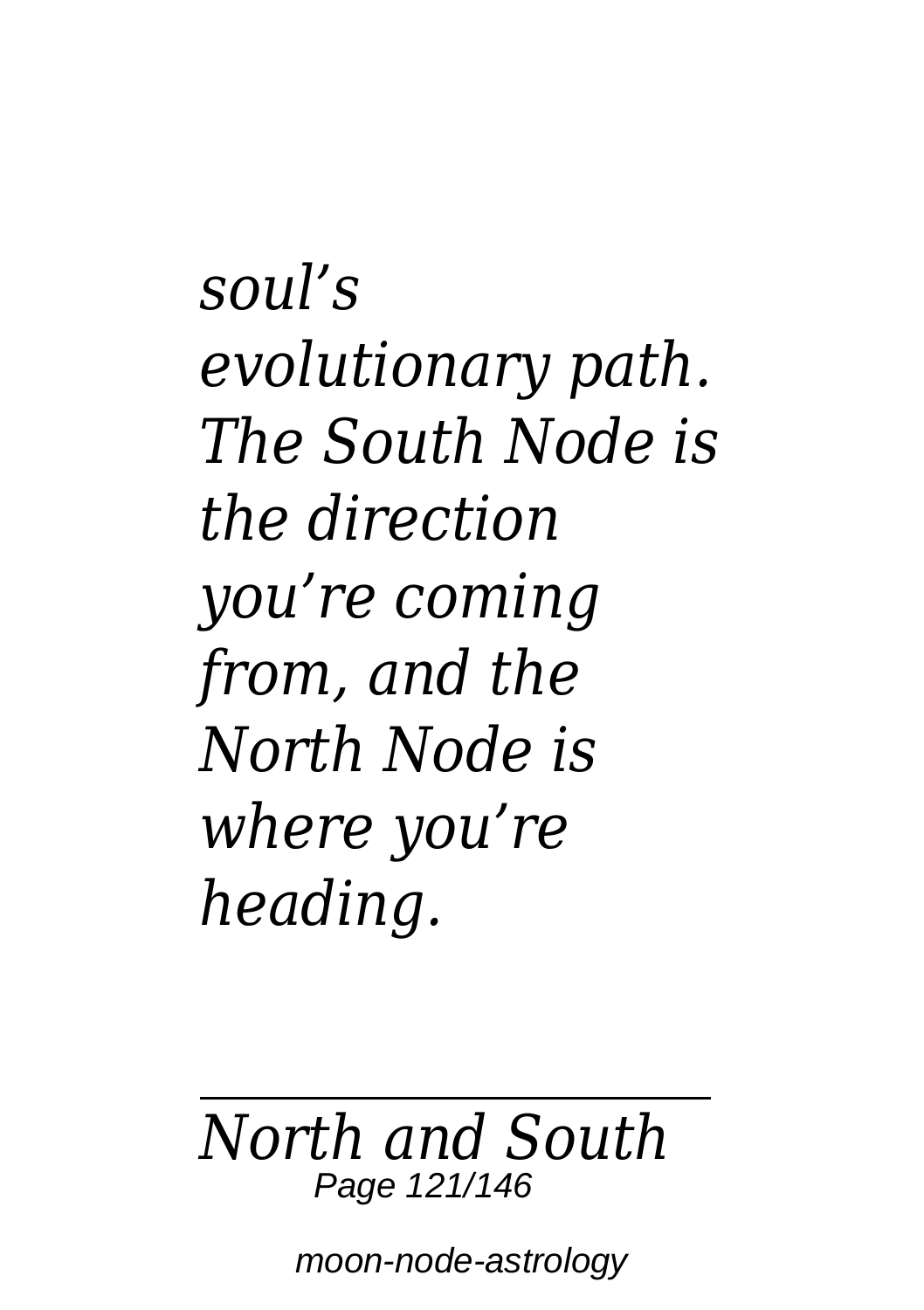*Nodes - Moon Nodes - LiveAbout Lunar Nodes offer an interesting perspective on a chart's inner workings and a person's destiny. Formed by the continually moving point where the Sun* Page 122/146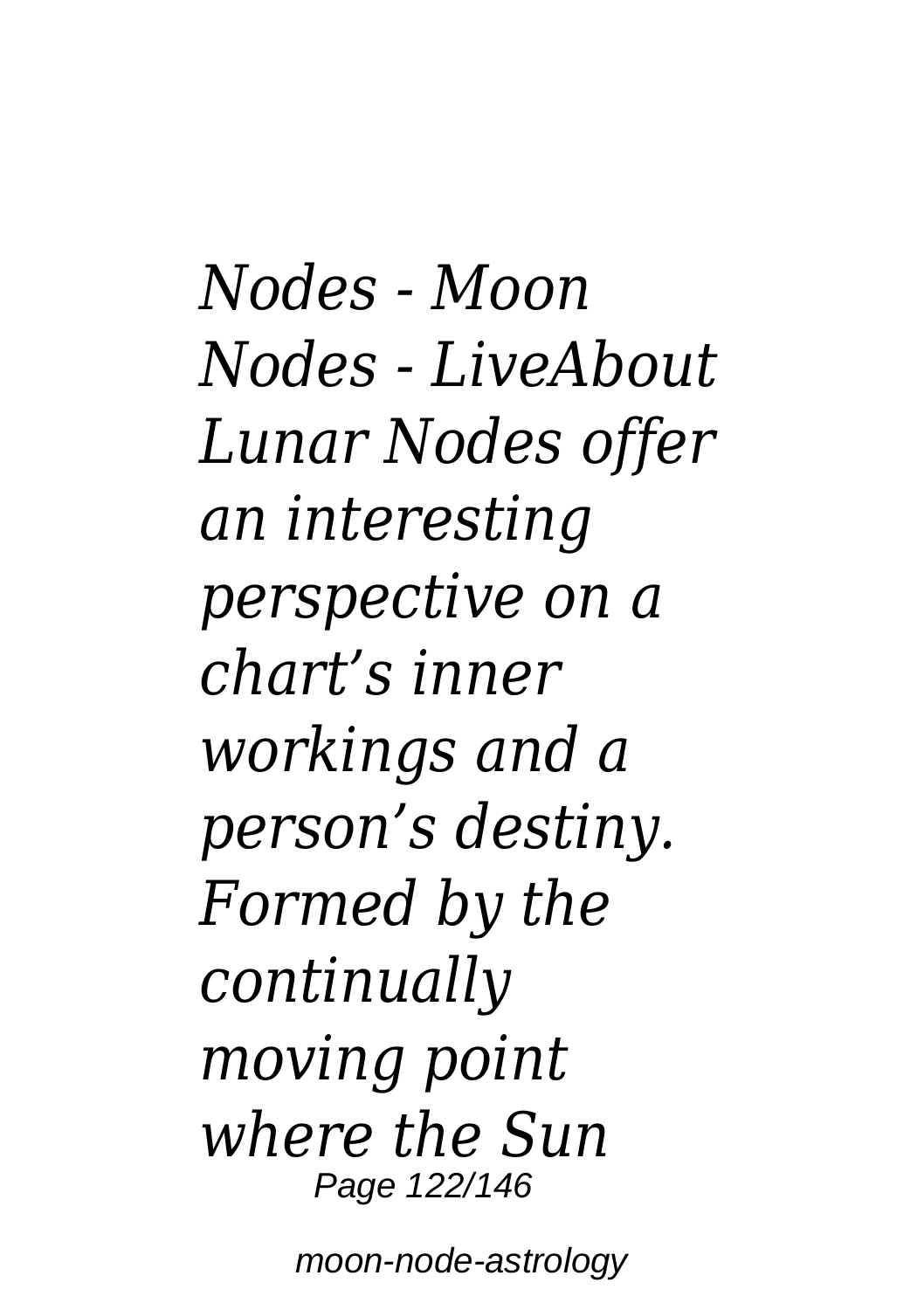*and Moon meet on the ecliptic, they are sensitive areas in a chart.*

*Lunar Nodes – Anne Ortelee Astrology In Indian astrology, the Moon is called* Page 123/146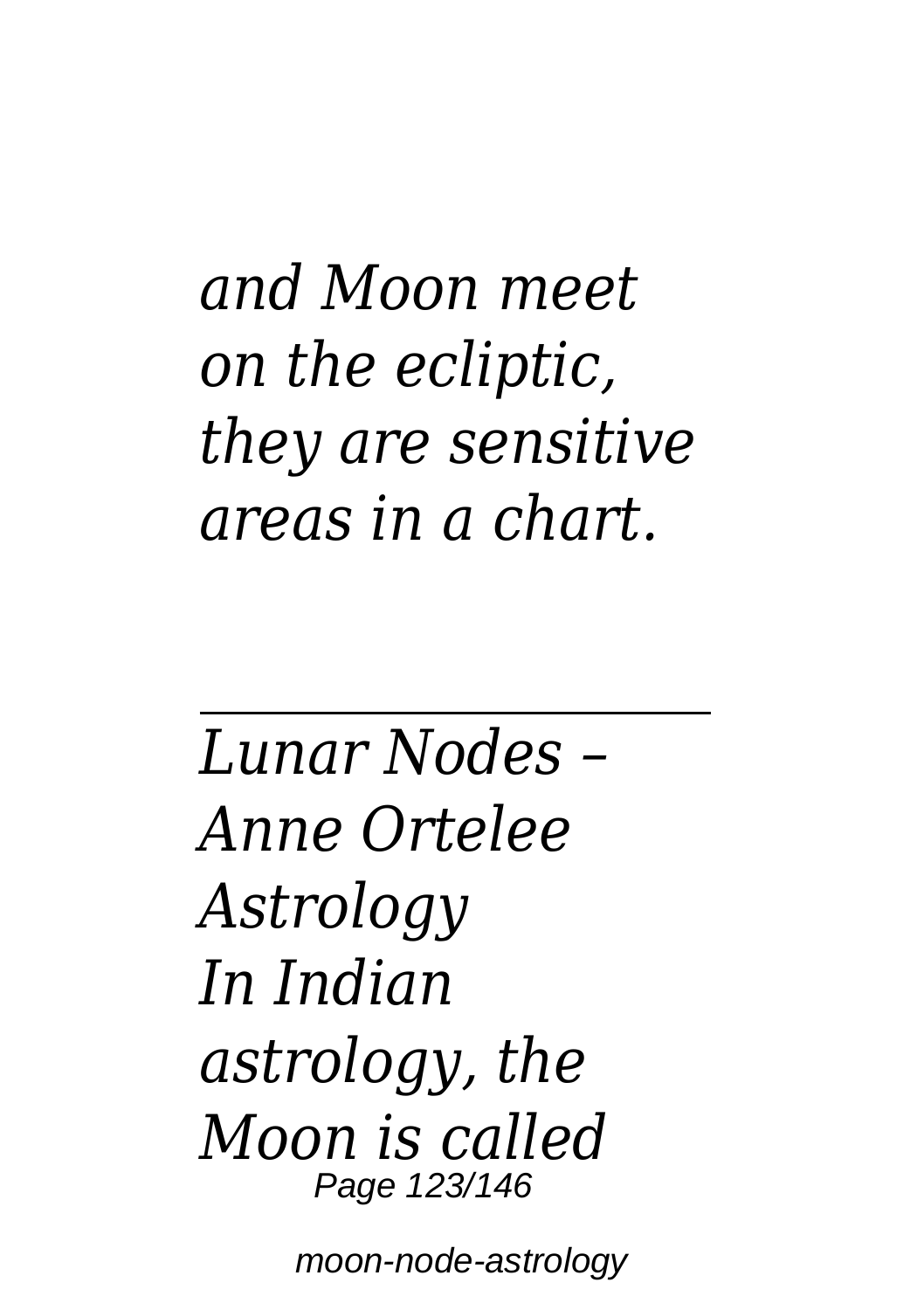*Chandra or Soma and represents the mind, queenship and mother. The north lunar node (called Rahu) and the south lunar node (called Ketu) are considered to be of particular importance and* Page 124/146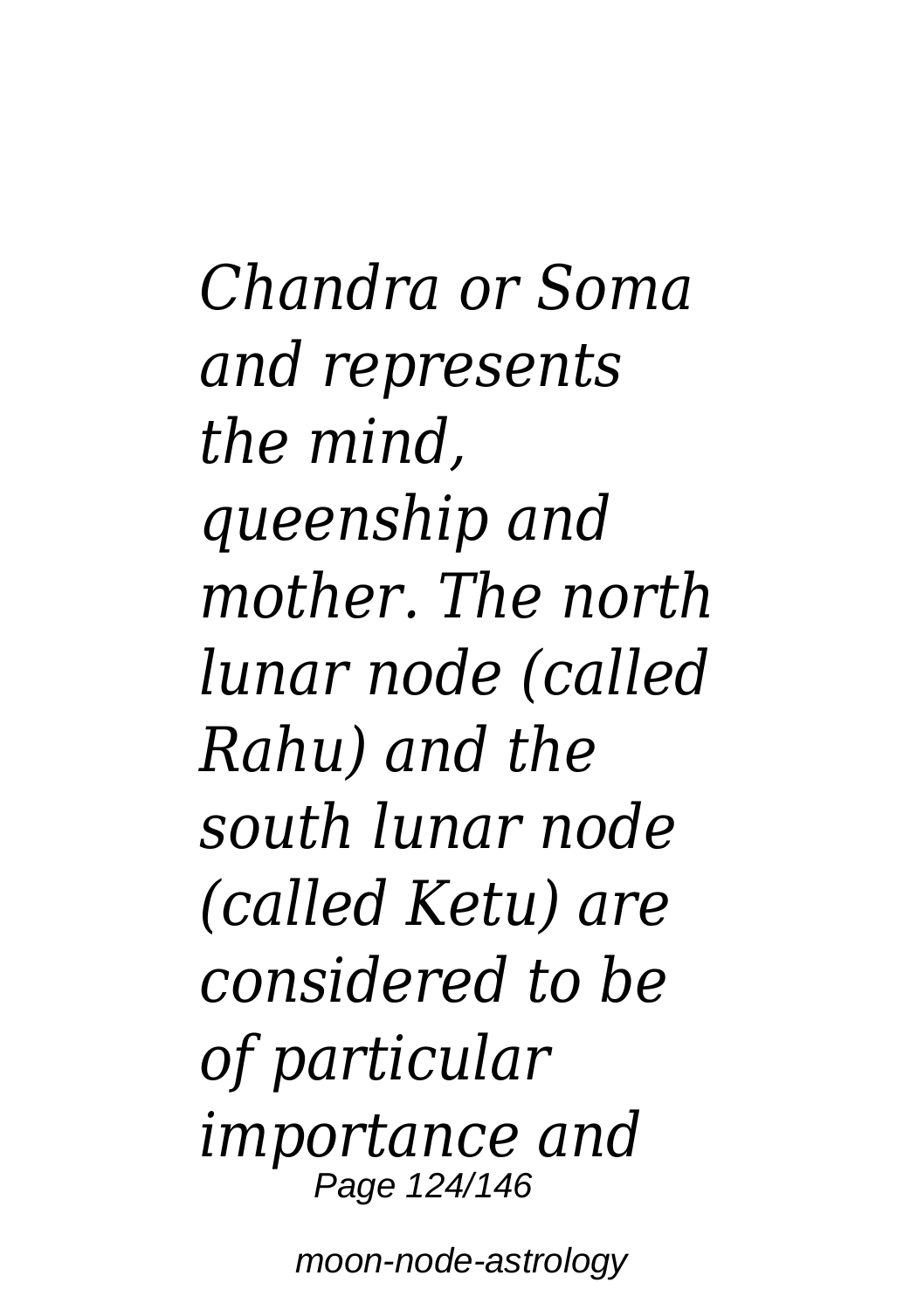*are given an equal place alongside the seven classical planets as part of the nine navagraha.*

*Planets in astrology - Wikipedia The Moon's* Page 125/146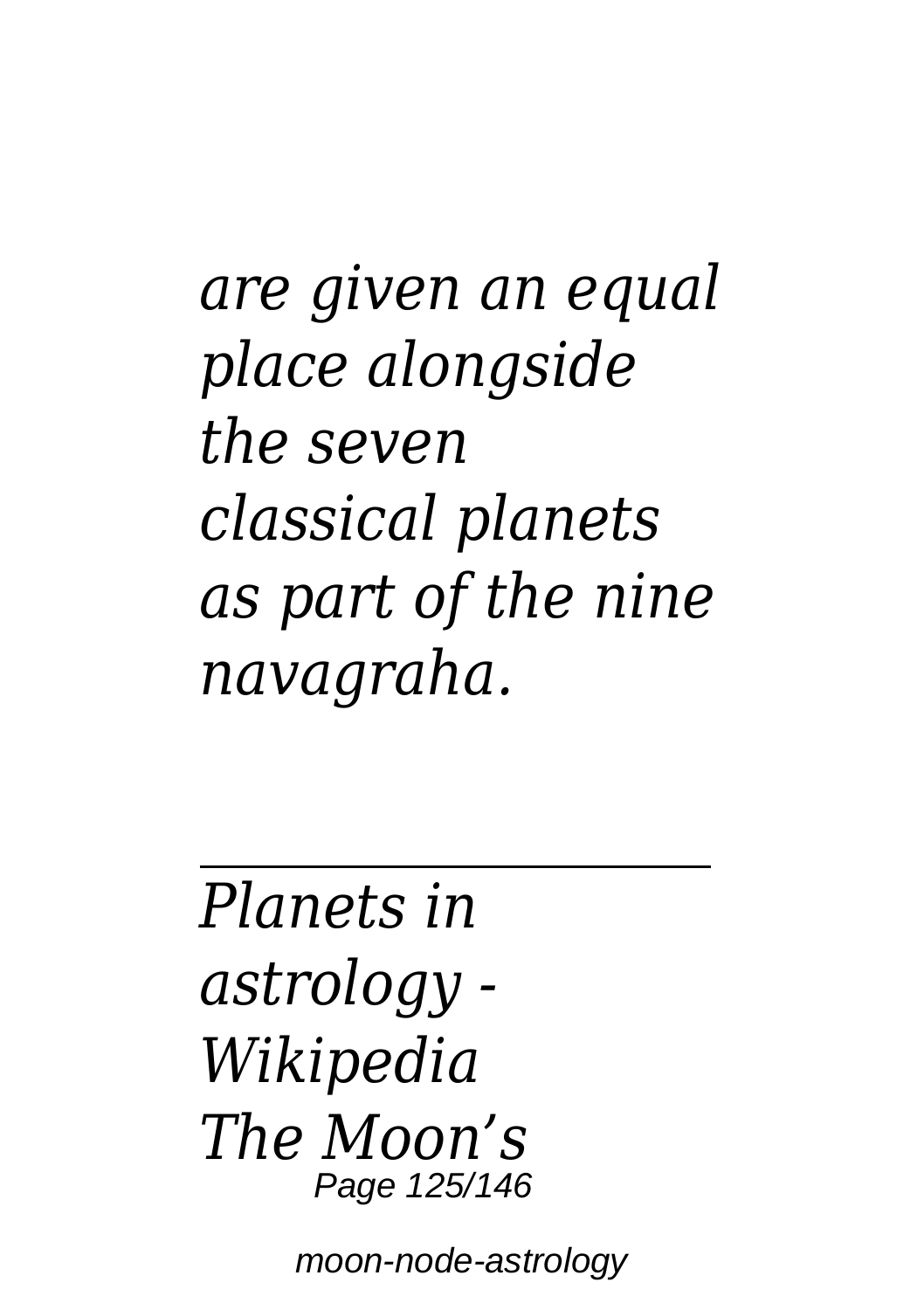*Nodes The path the Earth makes around the Sun is considered to be a level or plane surface; and the apparent path of the Sun through the zodiac (caused by the Earth's orbit) is called the ecliptic.* Page 126/146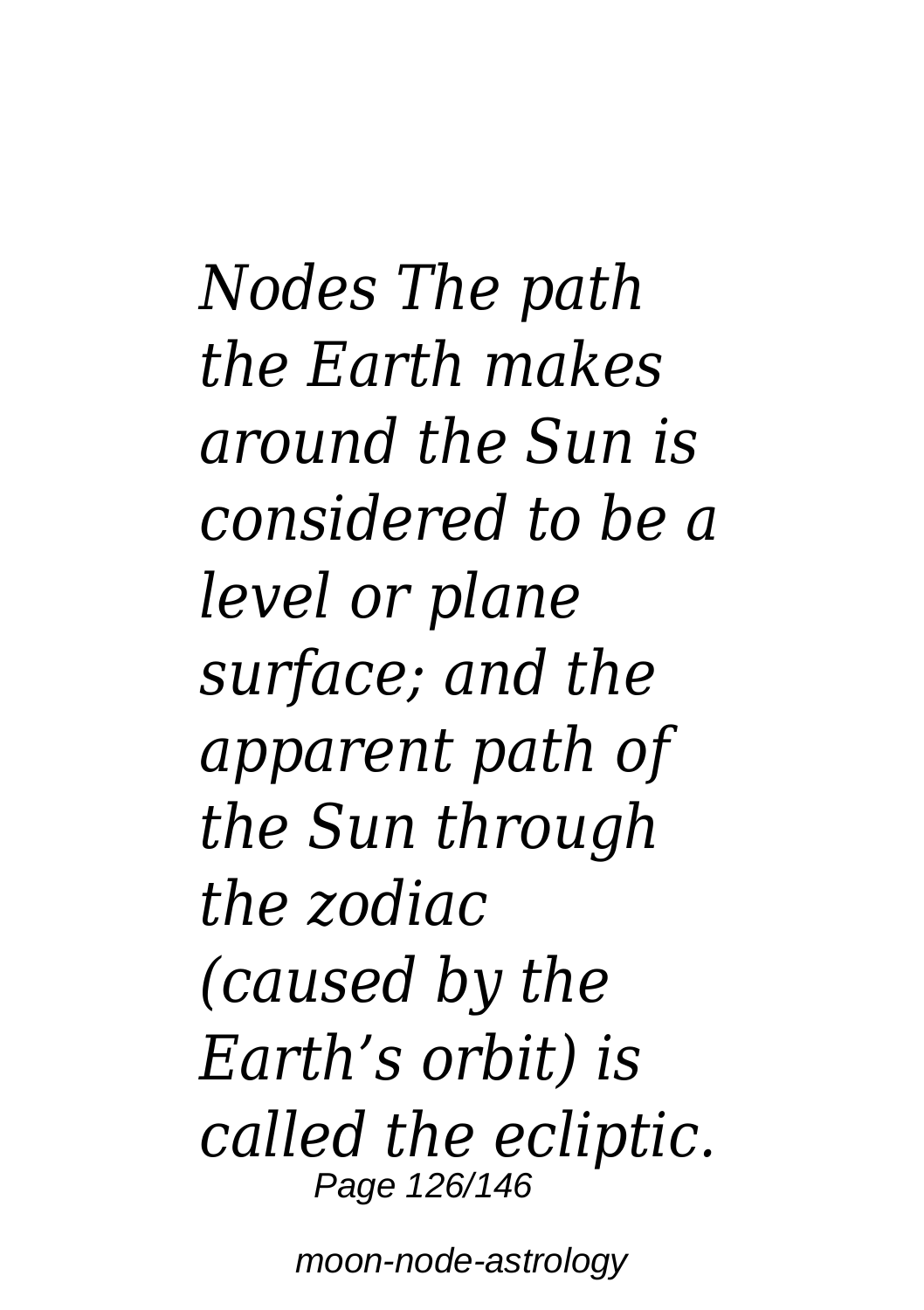*Moon's Nodes, Arabian Parts and Fixed Stars - Astrology ... The Moon's nodes change signs approximately every 18 months. They are always directly opposite* Page 127/146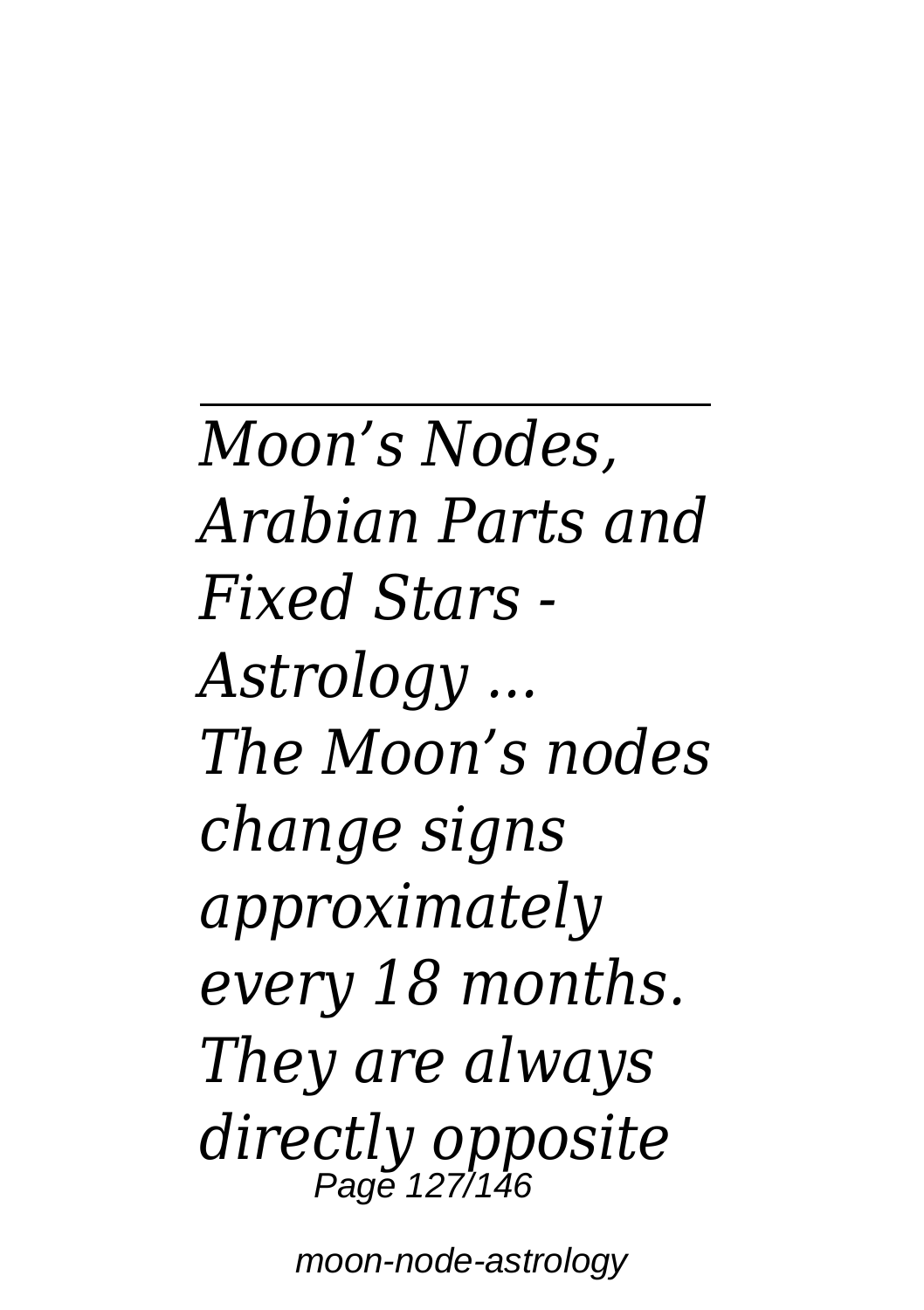*each other. Besides in natal astrology, the Moon's nodes are also important in synastry and in predictive astrology. Aquarius in the Zodiac. Aquarius is the eleventh sign in the Zodiac.* Page 128/146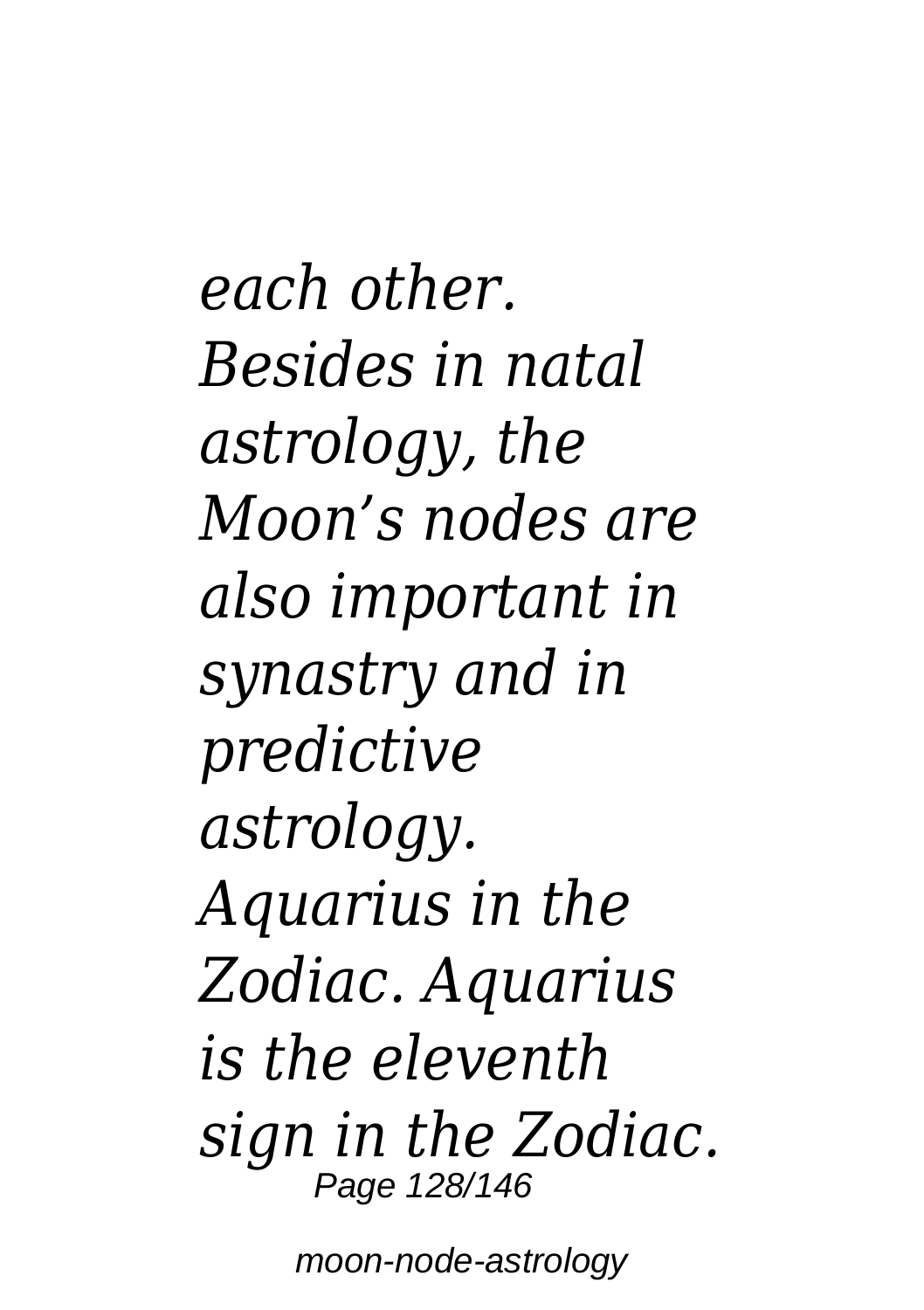*In the natural chart, it is connected with the eleventh house.*

## **The North and South Nodes in Relationship**

Page 129/146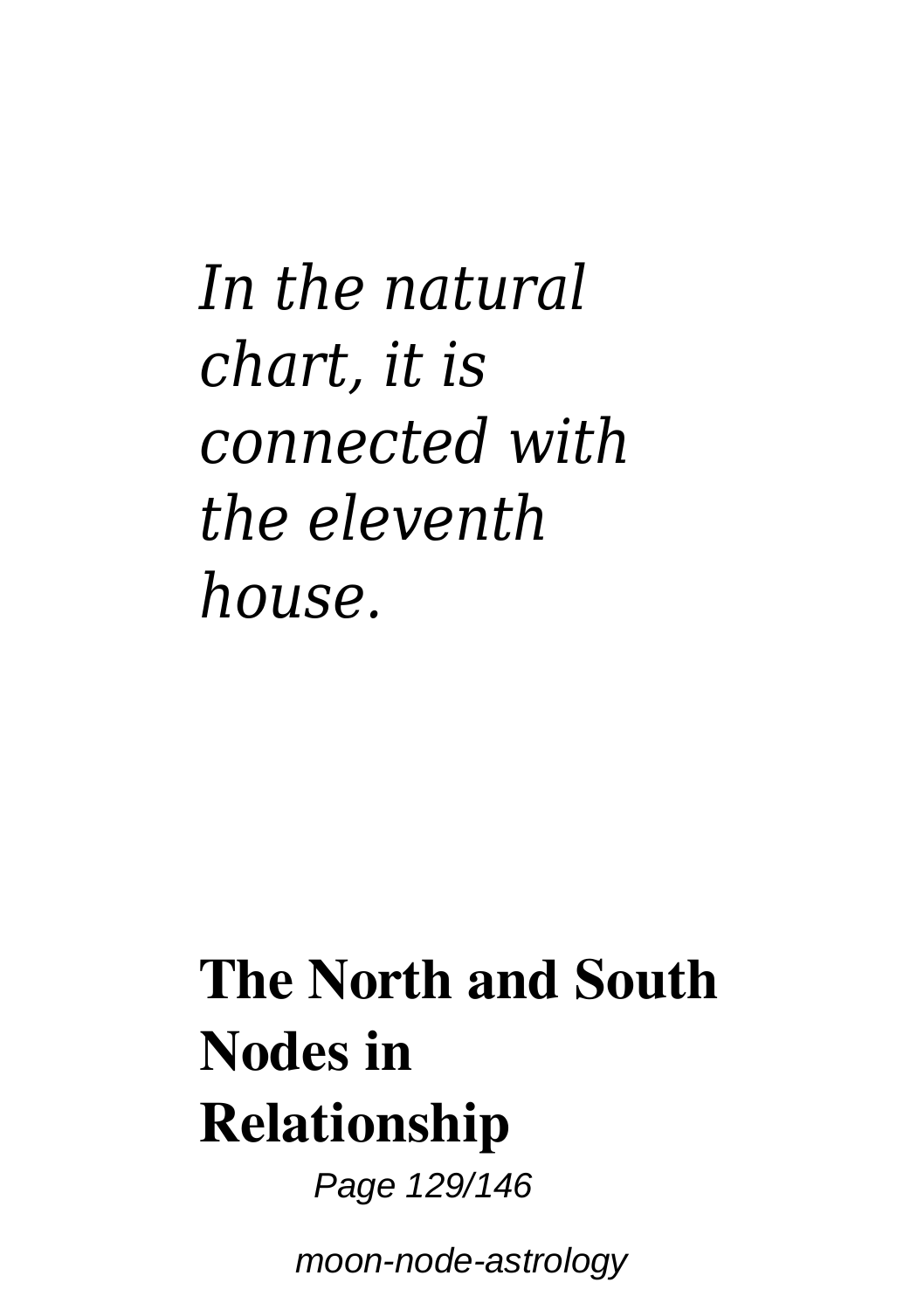**Astrology (Synastry) The Nodes of the Moon tend to be very significant in synastry. Strong Nodal ties between people are potent and dynamic. The individuals are drawn to each other. The North Node (Nodes of the Moon) in astrology points to** Page 130/146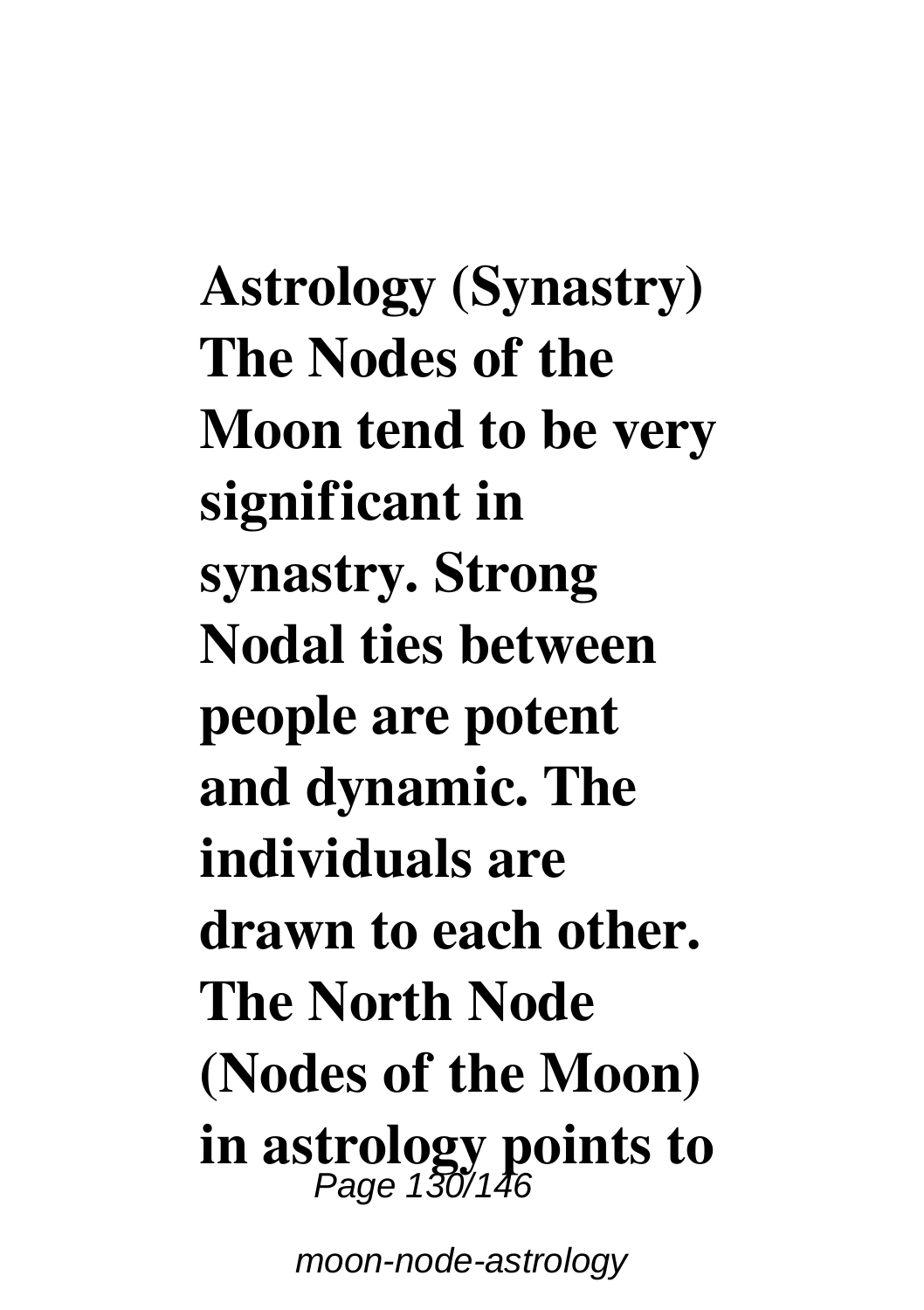**spiritual life lessons–the keys to happiness and fulfillment: Back to The Nodes of the Moon article. See also: Venus Sign Table , Mars Sign Table , Jupiter Sign Table , Saturn Sign Table , Uranus, Neptune, and Pluto Sign Table , Chiron** Page 131/146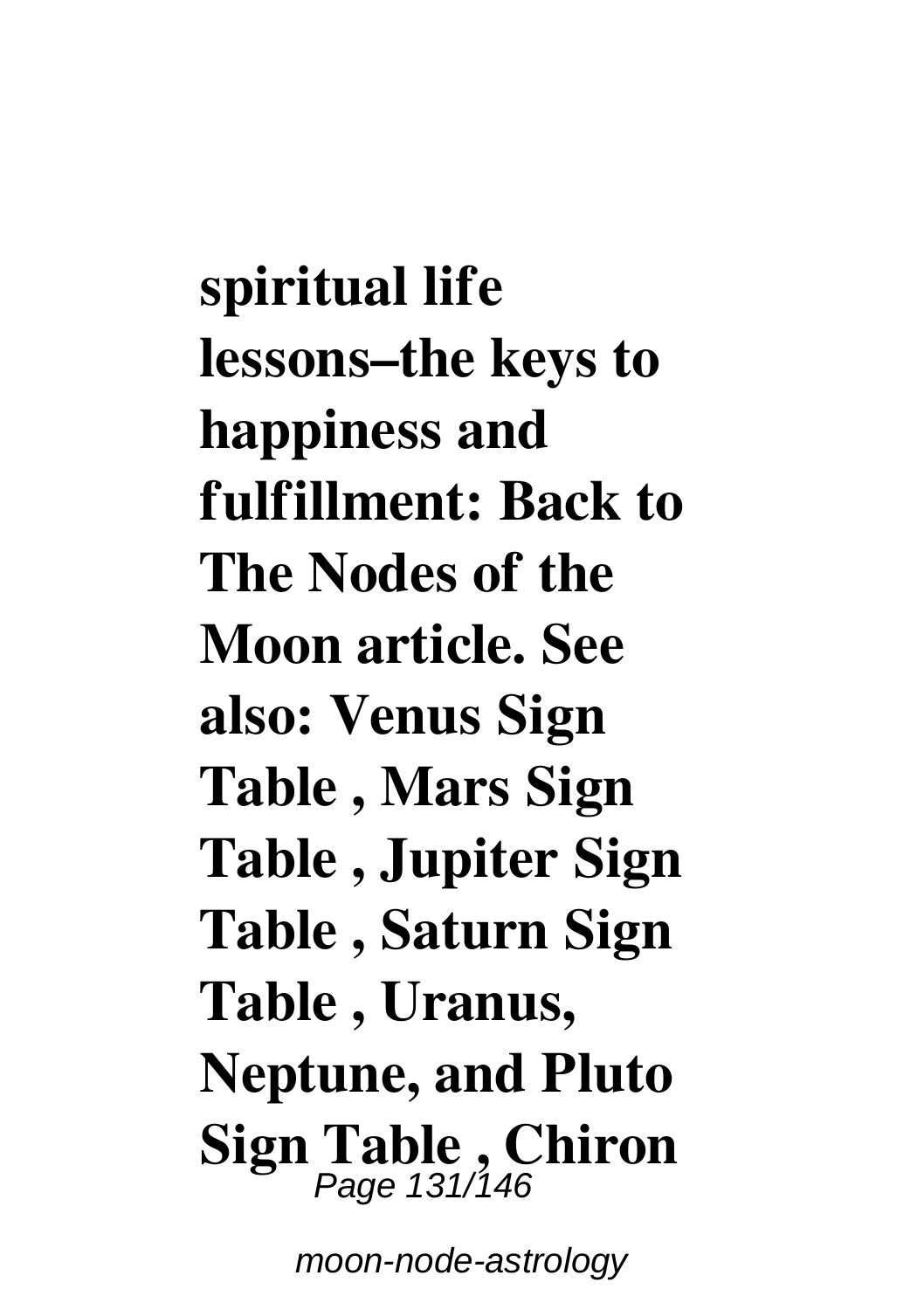### **Sign Table , North Node Sign Table**

## **Lunar node - Wikipedia**

## **The North Nodes & South Node: Past Life Astrology**

Page 132/146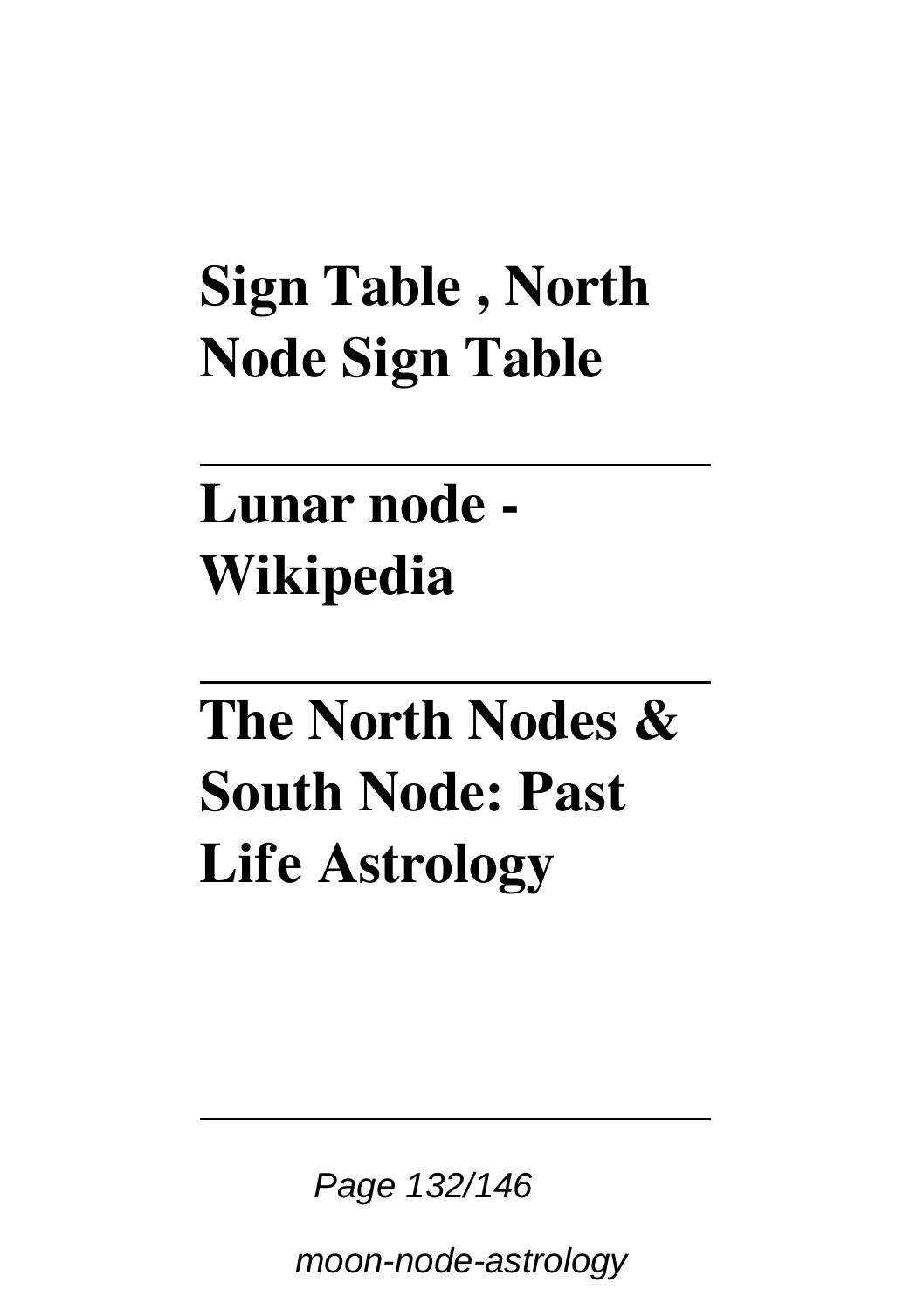# **North and South Nodes - Moon Nodes - LiveAbout**

# **Astrology, Reincarnation, and the Moon's Nodes - Exemplore ...**

#### **The** Page 133/146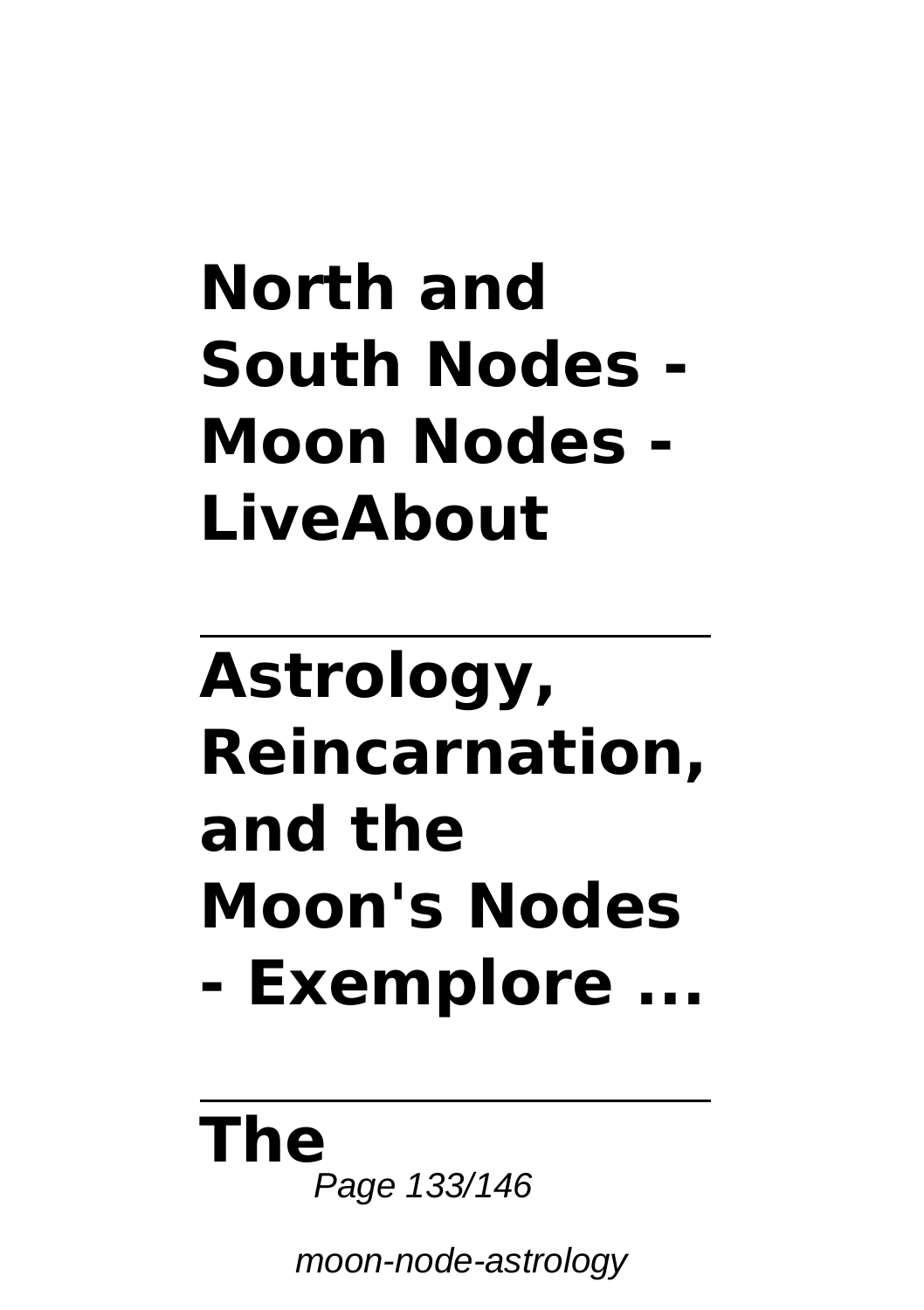**Importance of the North and South Nodes in Astrology The Moon's nodes change signs approximately every 18 months. They are always directly** Page 134/146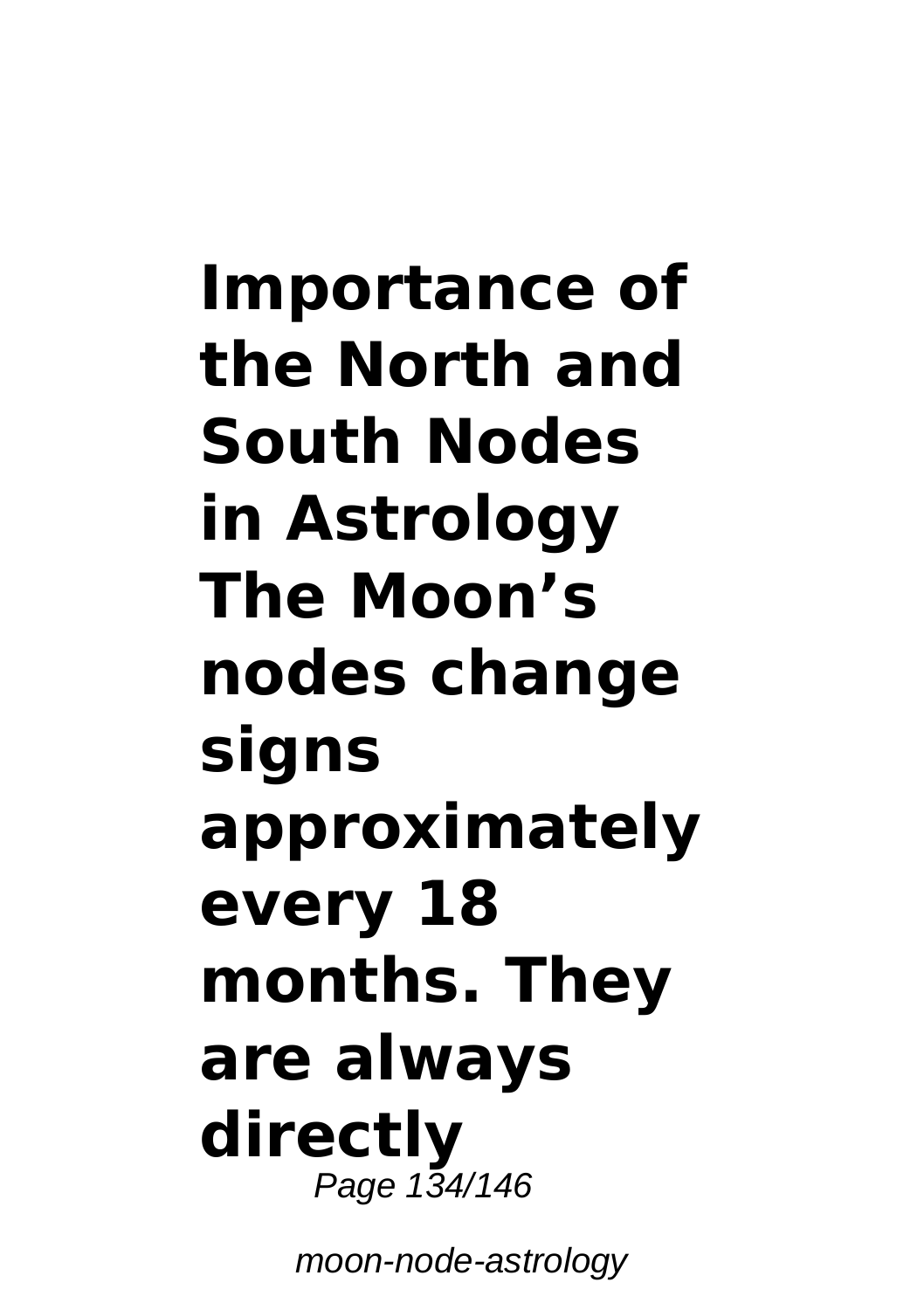**opposite each other. Besides in natal astrology, the Moon's nodes are also important in synastry and in predictive astrology. Aquarius in the Zodiac.** Page 135/146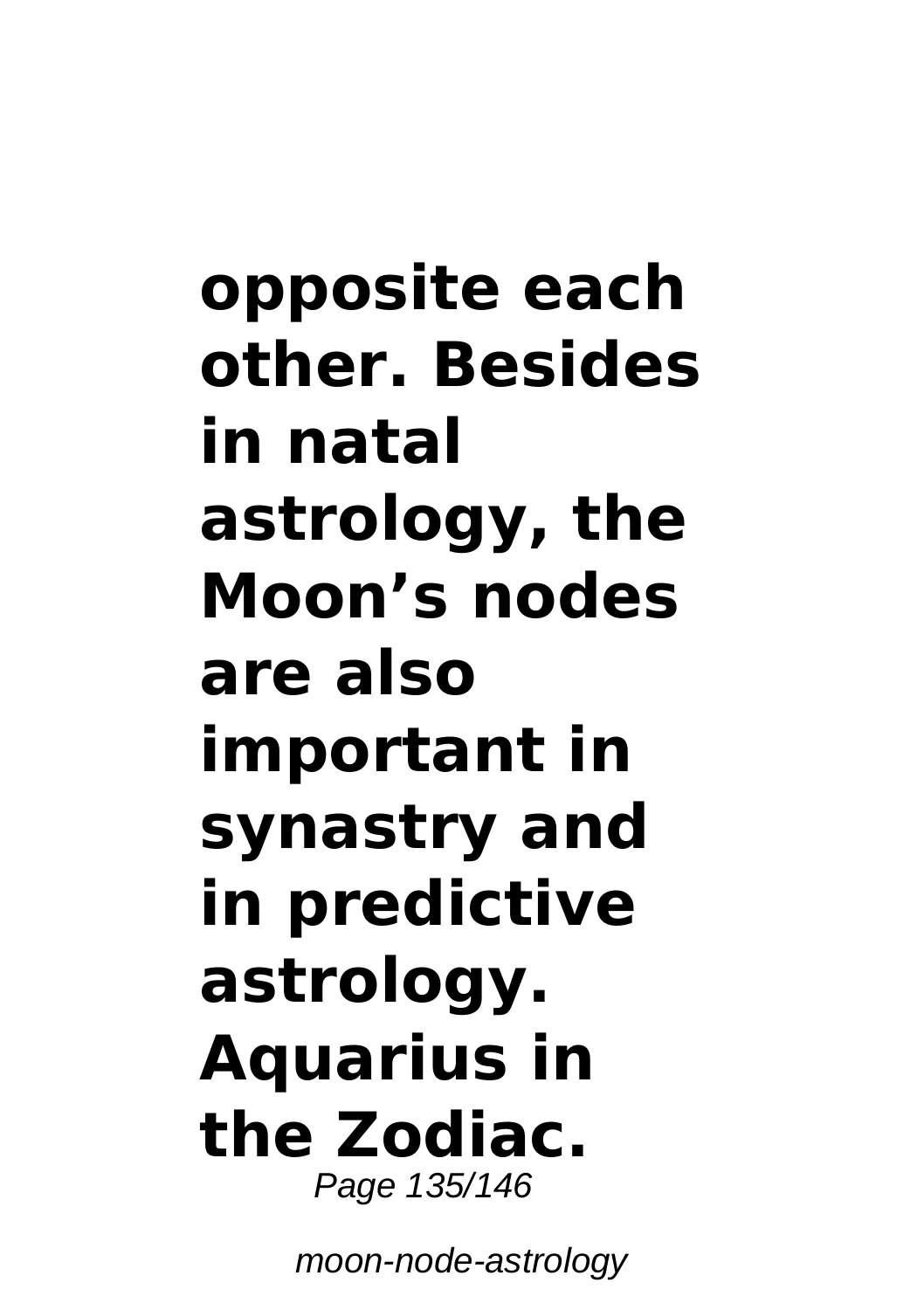# **Aquarius is the eleventh sign in the Zodiac. In the natural chart, it is connected with the eleventh house.**

Page 136/146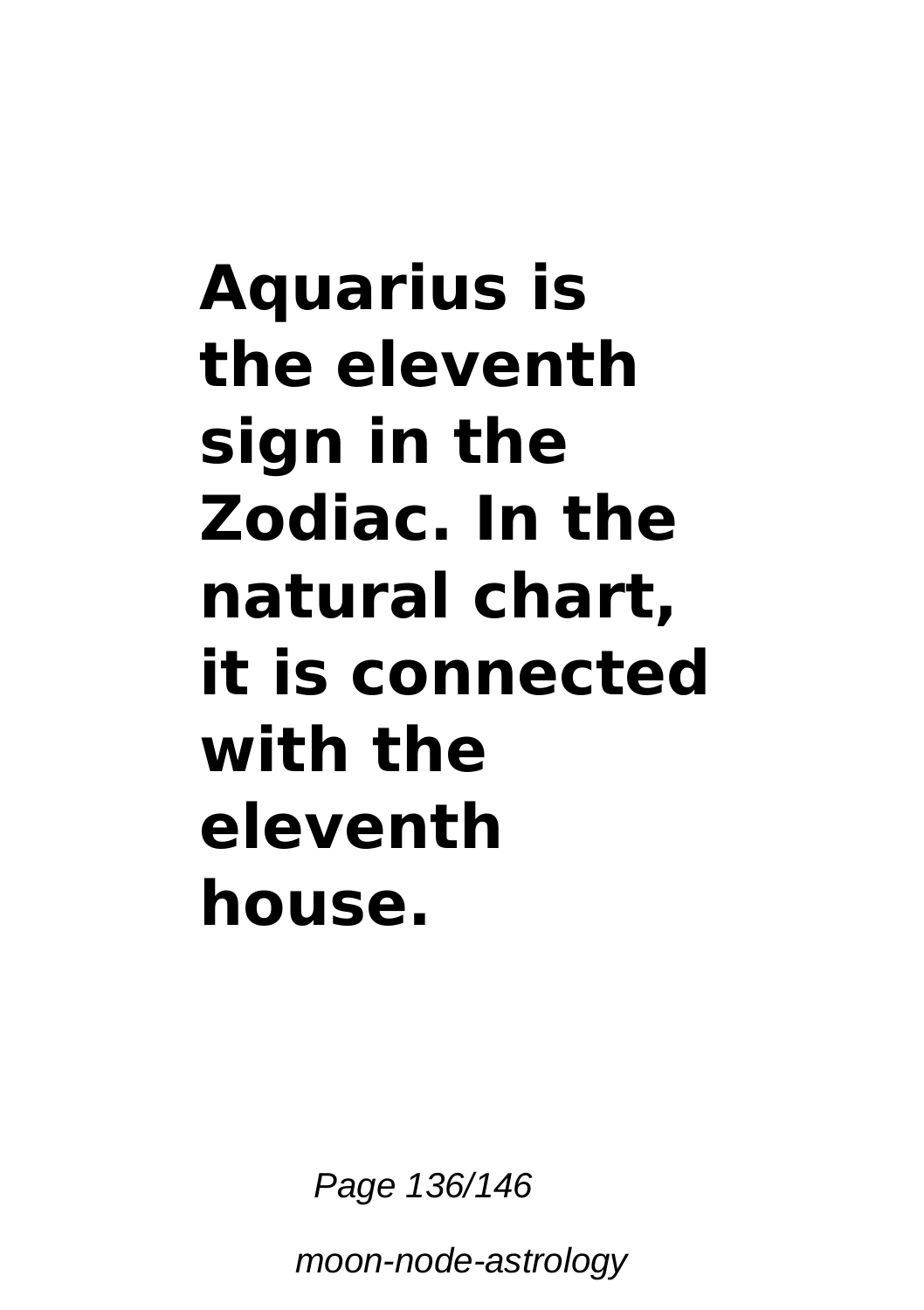The Moon Nodes and the Force of Destiny - Time Nomad

Find your North & South Node and its meaning In astrology, the Moon's Nodes (the Dragon's Head and Tail) are not planets Page 137/146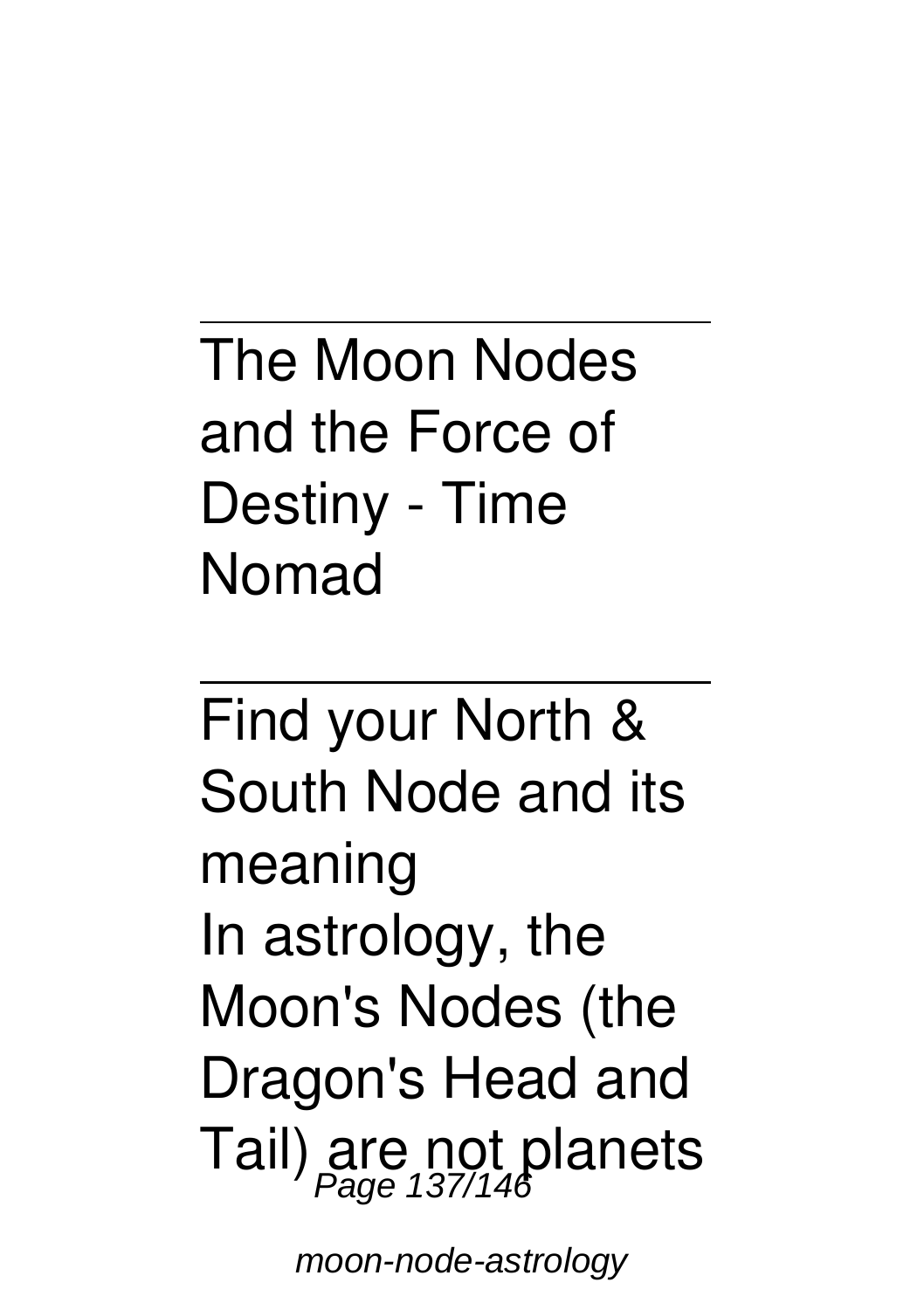in the strict astronomical sense, but rather sensitive points on the ecliptic, where the pathway of the Moon crosses the course of the Sun. The ecliptic is the path of the Sun through the heavens as seen from the Earth and projected Page 138/146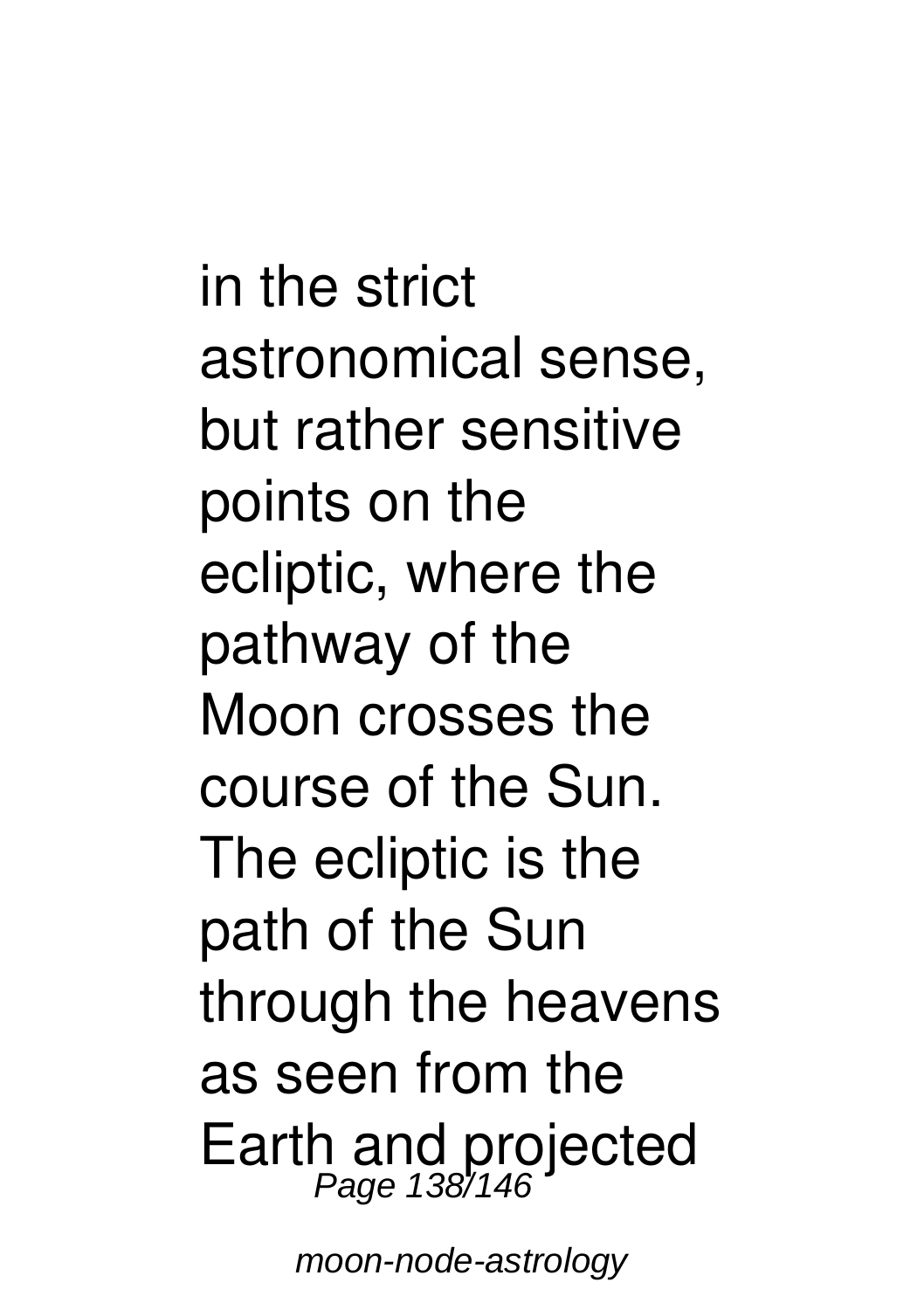### onto the Celestial Sphere.

Moon Node Astrology: Huber, Bruno, Huber, Louise ...

### Ultimate Guide to the Nodes | Astrology Answers

Page 139/146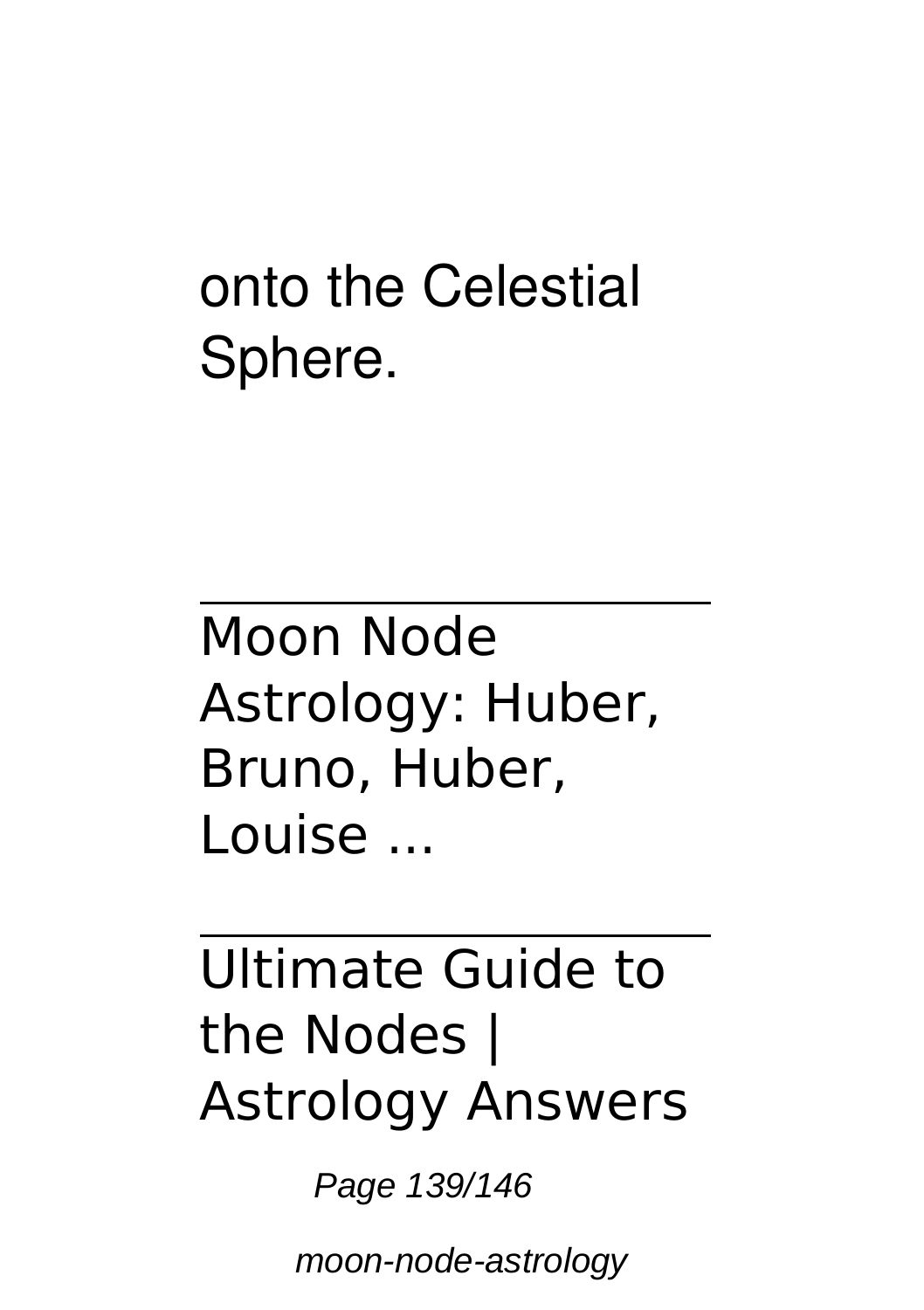A lunar node is either of the two orbital nodes of the Moon, that is, the two points at which the orbit of the Moon intersects the ecliptic.The ascending (or north) node is where the Moon moves into the northern ecliptic hemisphere, while Page 140/146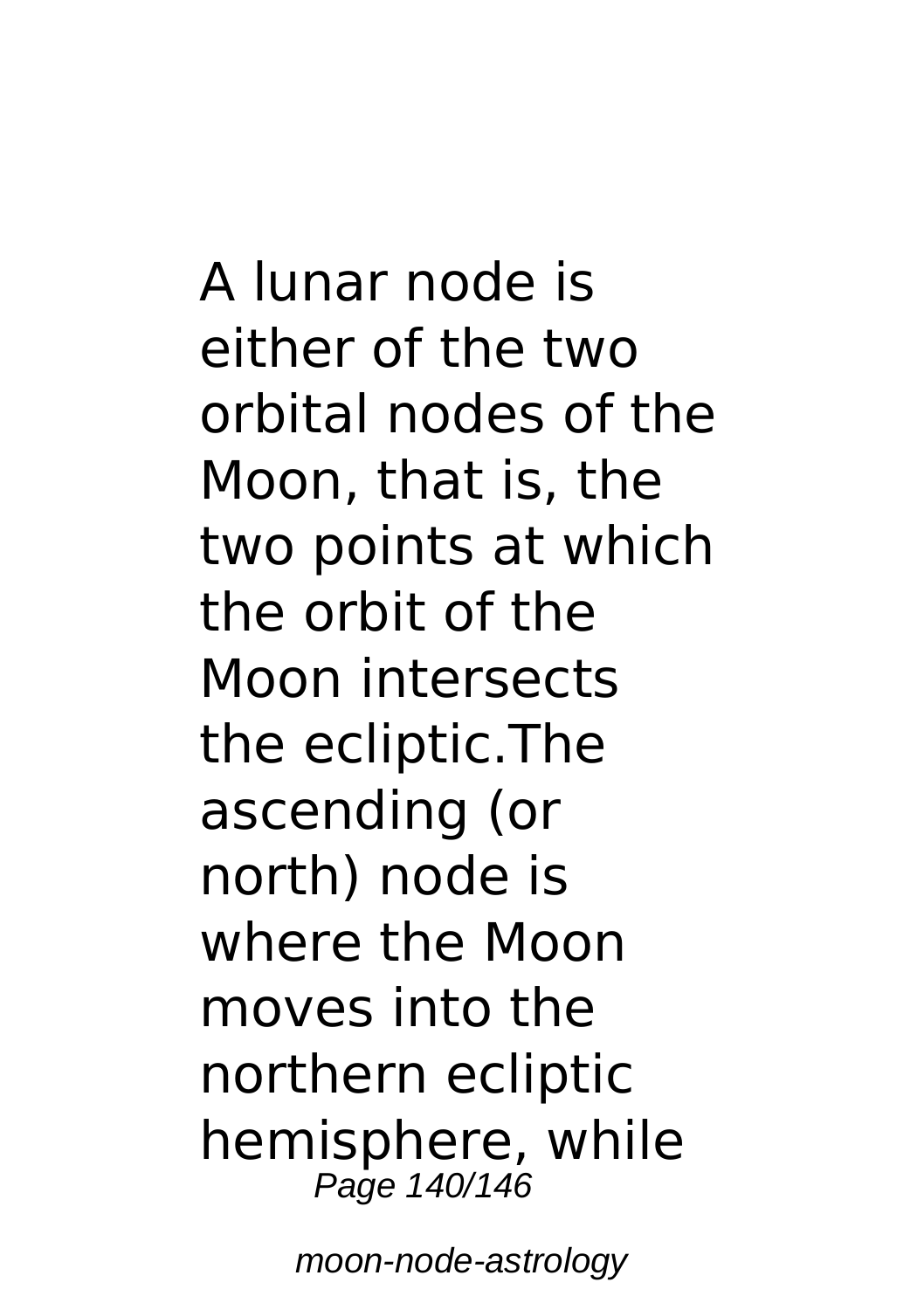the descending (or south) node is where the Moon enters the southern ecliptic hemisphere.. A lunar eclipse can occur only when the full Moon is near (within ... This is all learned by the position of the north node of the moon in a natal Page 141/146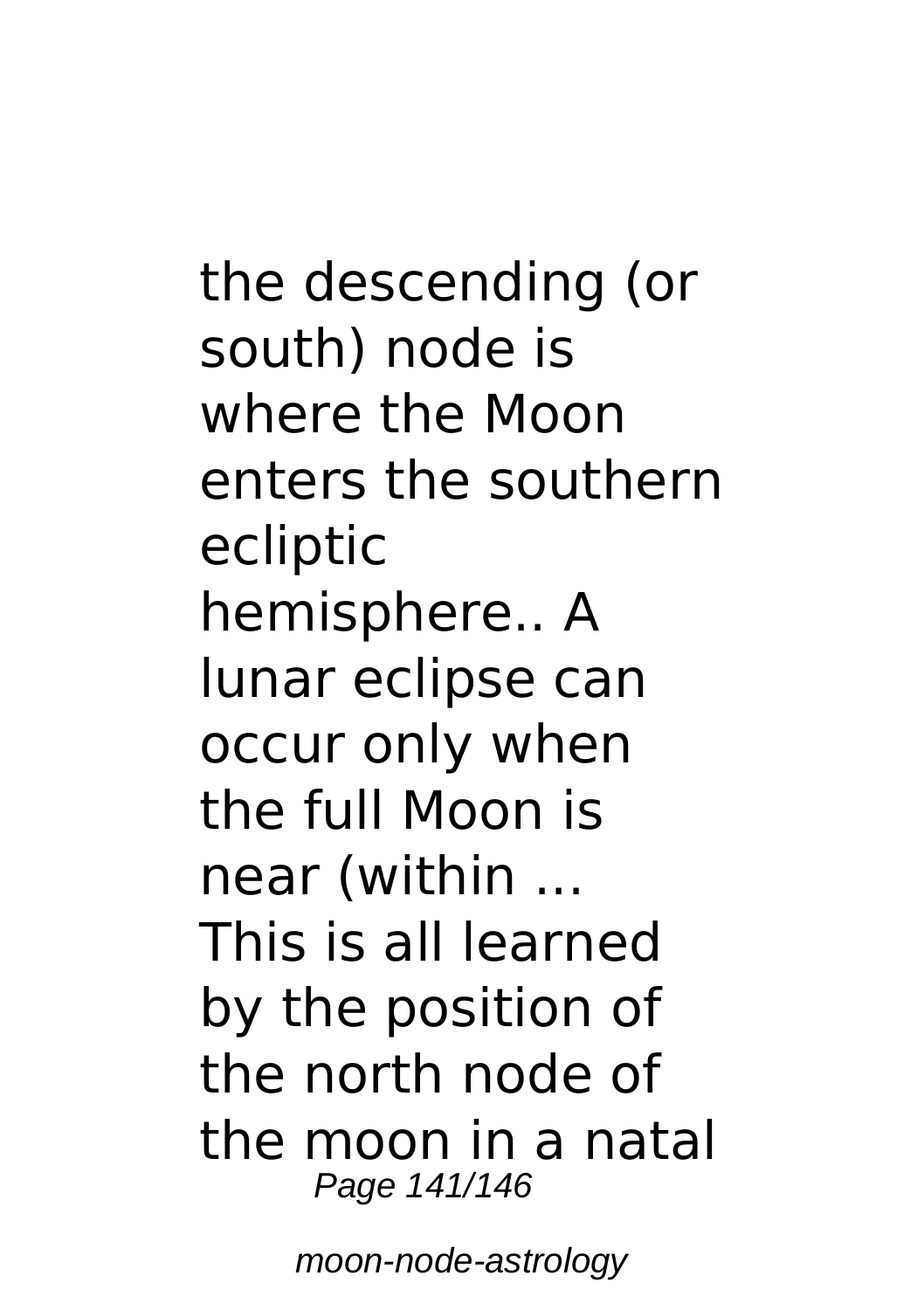astrology chart. While the chart is cast and all the planetary positions are placed on the horoscope, the north node of the moon is always there in the ephemeris (a book with tables of planetary positions and signs for a fifty year period). Page 142/146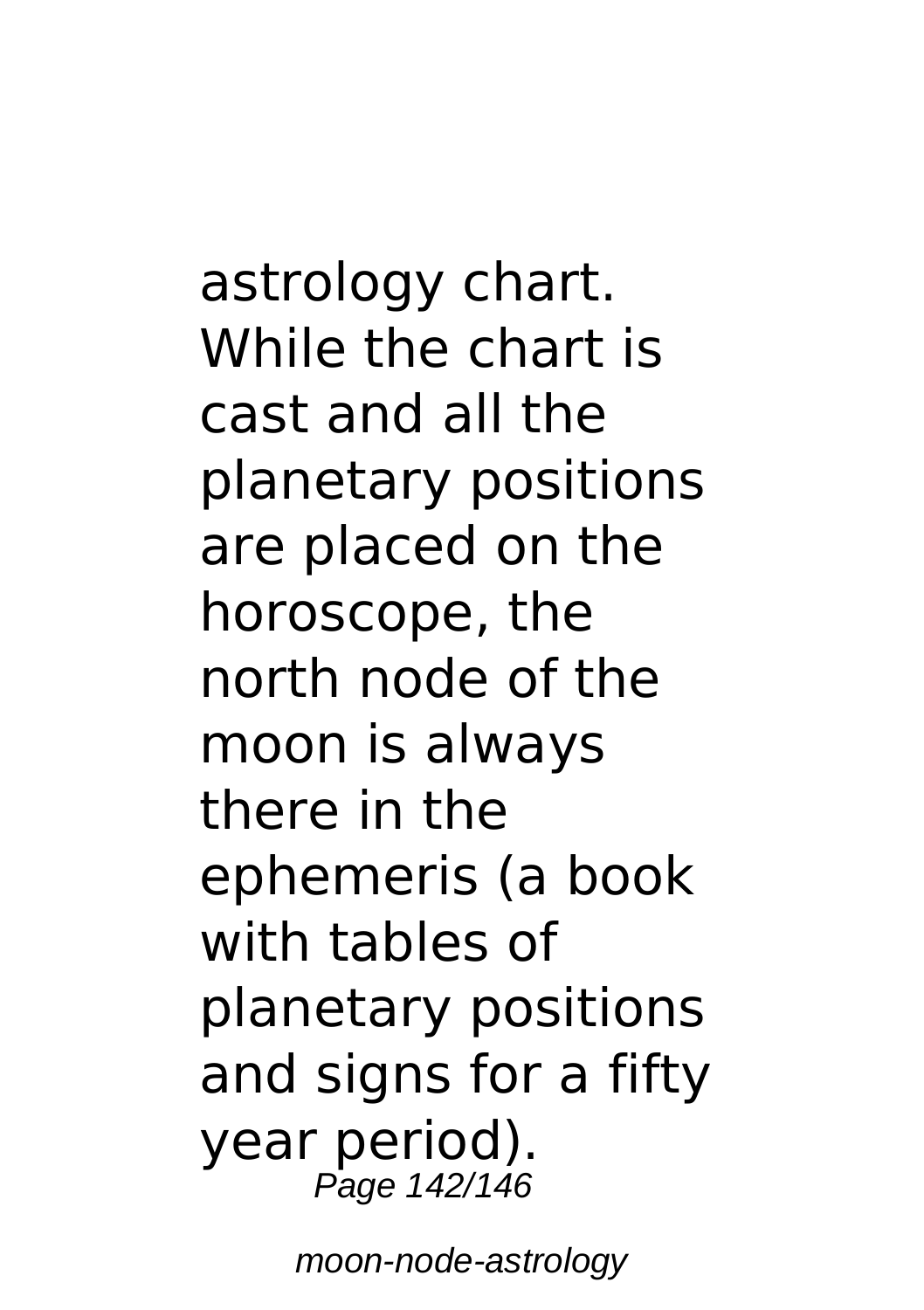*The Moon 's nodes, or lunar nodes, are two fascinating pieces of the astrological jigsaw that is your natal chart. Many people believe that the North and South nodes hold the key to understanding our karmic life lessons and discovering a sense of purpose in this earthly lifetime.*

Page 143/146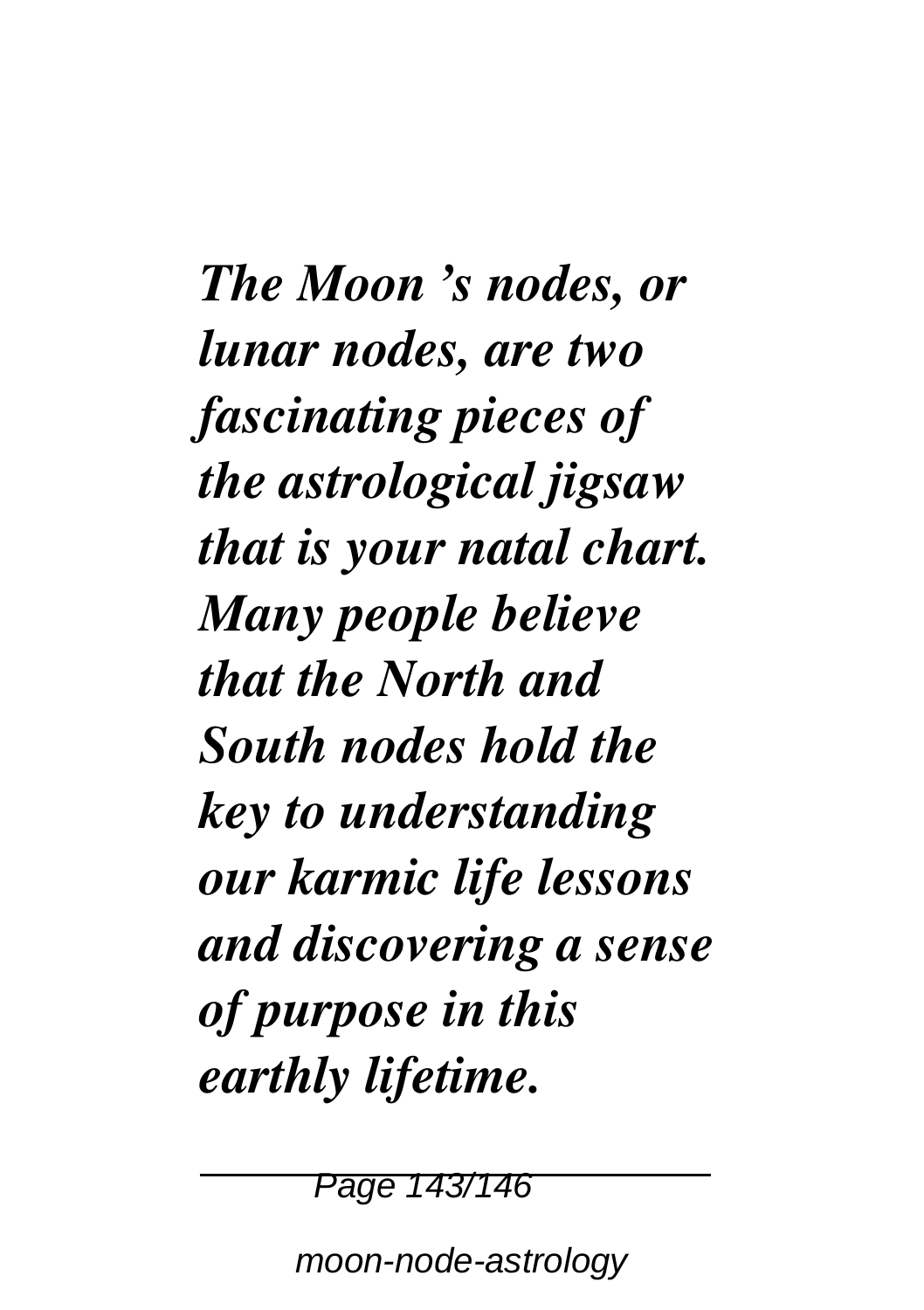#### *The Moon's Nodes - Your Karmic Life Lessons Revealed*

*Spiritual Life Lessons: The Nodes of the Moon in Astrology ...*

*Astrology on the Web: The Moon's Nodes*

In Indian astrology, the Moon is called Page 144/146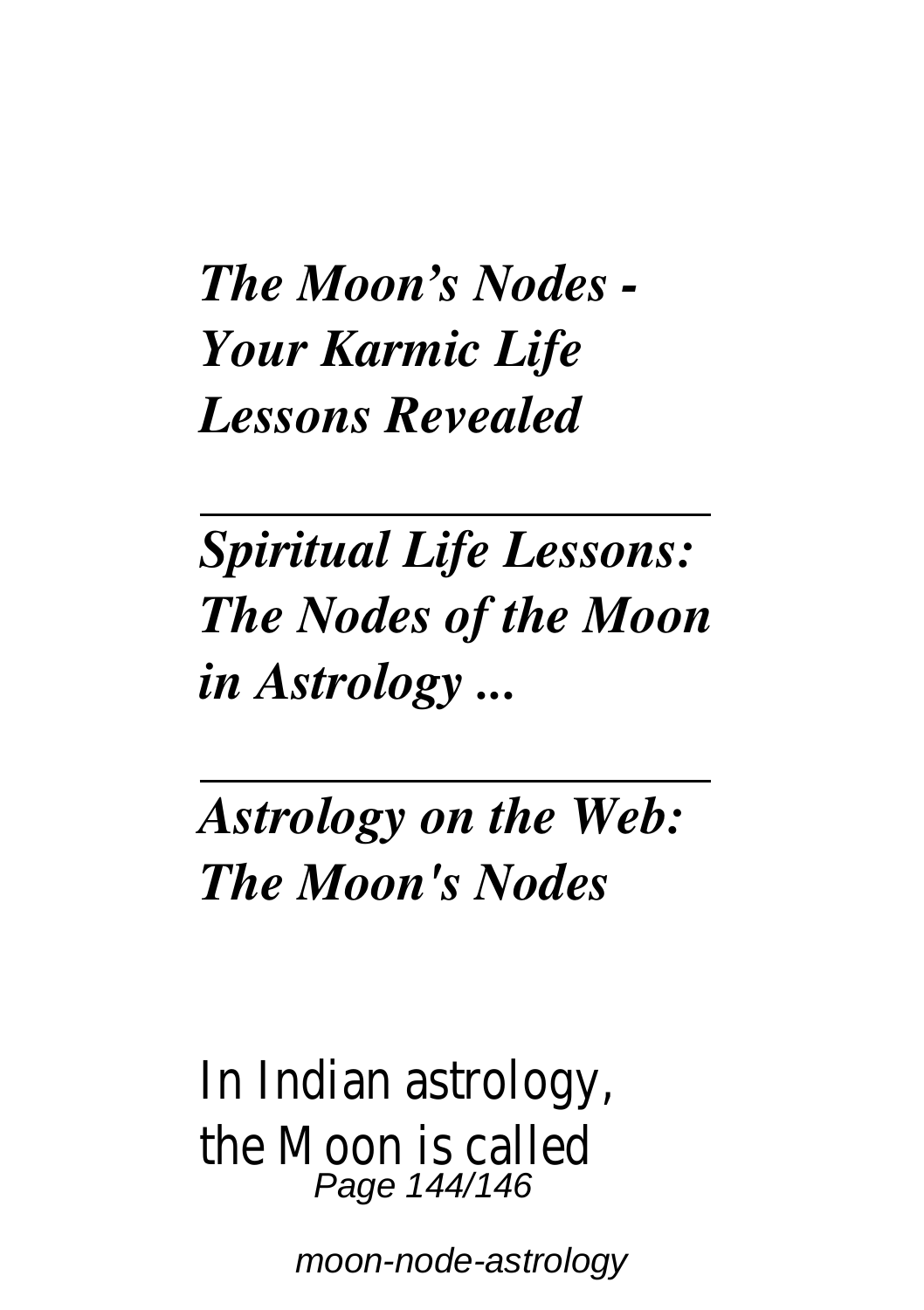Chandra or Soma and represents the mind, queenship and mother. The north lunar node (called Rahu) and the south lunar node (called Ketu) are considered to be of particular importance and are given an equal place alongside the seven classical planets as part of the nine navagraha. .<br>Page 145/146

moon-node-astrology